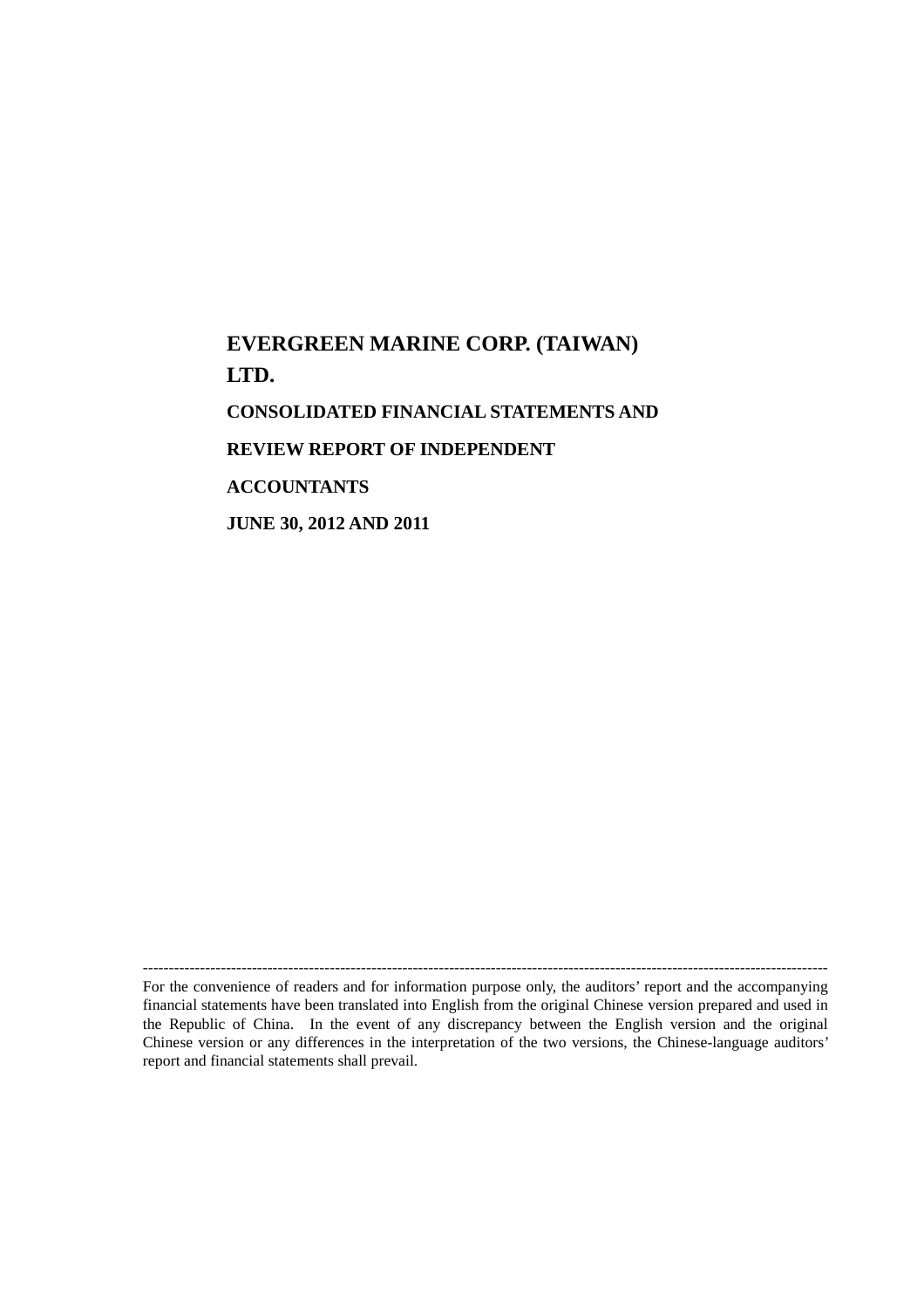# REVIEW REPORT OF INDEPENDENT ACCOUNTANTS TRANSLATED FROM CHINESE

To the Board of Directors and Shareholders of Evergreen Marine Corporation

We have reviewed the accompanying consolidated balance sheets of Evergreen Marine Corporation (the "Company") as of June 30, 2012 and 2011, and the related consolidated statements of income, of changes in stockholders' equity, and of cash flows for the six-month periods then ended. These financial statements are the responsibility of the Company's management. Our responsibility is to issue a review report on these consolidated financial statements based on our review. We did not review all the affiliated companies included in the consolidated financial statements of the Company's wholly-owned subsidiaries, Peony Investment S.A. and the financial statements of Everport Terminal Services Inc., which statements reflect total assets of 51,157,902 and 48,662,400 thousand New Taiwan dollars, constituting 33.89% and 36.29% of the consolidated total assets as of June 30, 2012 and 2011, respectively, and net operating revenues of 19,408,319 and 17,025,757 thousand New Taiwan dollars, constituting 30.58% and 32.39% of the consolidated net operating revenues for the six-month periods then ended, respectively. In addition, we didn't review the financial statements of all the investee companies accounted for under the equity method. Those statements were audited by other auditors whose reports thereon have been furnished to us, and our report expressed herein, insofar as it relates to the amounts included for those investee companies accounted for under the equity method and information disclosed in Note 11 relating to these long-term equity investments, is based solely on the reports of other auditors. Long-term investments in these investee companies amounted to 14,003,270 and 14,805,507 thousand New Taiwan dollars, constituting 9.28% and 11.04% of the consolidated total assets as of June 30, 2012 and 2011, respectively, and the related investment loss was 1,897,024 and 800,913 thousand New Taiwan dollars for the six-month periods then ended, respectively.

We conducted our reviews in accordance with the Statement of Auditing Standards NO.36 "Review of Financial Statements" issued by the Auditing Committee of the Accounting Research and Development Foundation of the Republic of China. A review consists principally of applying analytical procedures to financial data and making inquiries of persons responsible for financial and accounting matters. It is substantially less in scope than an audit conducted in accordance with auditing standards generally accepted in the Republic of China, the objective of which is the expression of an opinion regarding the financial statements taken as a whole. Accordingly, we do not express such an opinion.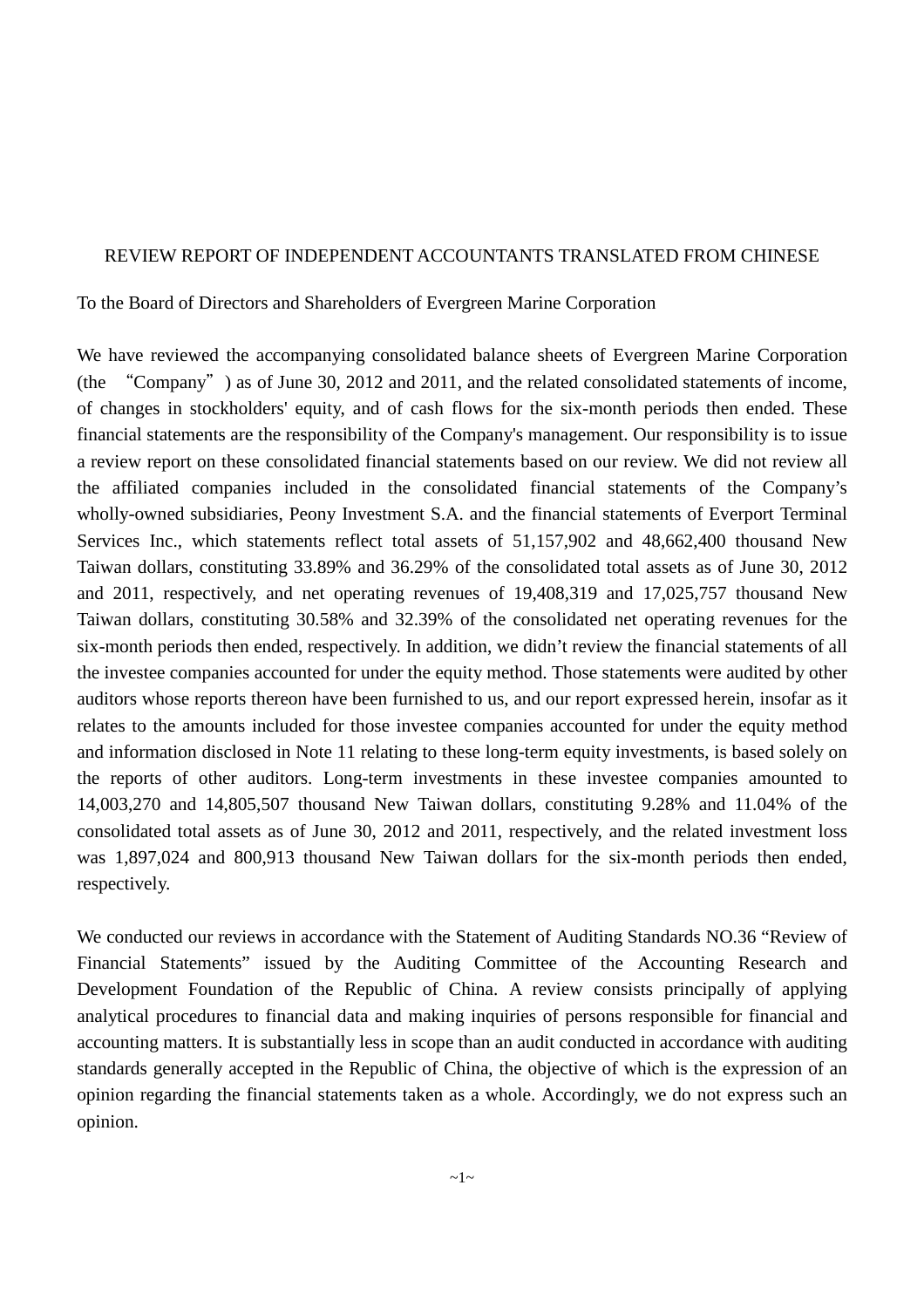Based on our reviews and the reports of other auditors, we are not aware of any material modifications or adjustments that should be made to the financial statements referred to in the first paragraph in order for them to be in conformity with the "Rules Governing the Preparation of Financial Statements by Securities Issuers" and generally accepted accounting principles in the Republic of China.

Evergreen Marine Corporation expects to adopt International Financial Reporting Standards, International Accounting Standards, and Interpretations developed by the International Financial Reporting Interpretations Committee or the former Standing Interpretations Committee (collectively referred herein as the IFRSs) as recognized by the former Financial Supervisory Commission, Executive Yuan, R.O.C (FSC) and the "Rules Governing the Preparation of Financial Statements by Securities Issuers" that will be applied in 2013 in the preparation of consolidated financial statements of Evergreen Marine Corporation and its subsidiaries starting from January 1, 2013. Information relating to the adoption of IFRSs by Evergreen Marine Corporation is disclosed in Note 13 in accordance with Jin-Guan-Zheng-Shen-Zi Letter No. 0990004943 of the FSC, dated February 2, 2010. The IFRSs may be subject to changes during the time of transition; therefore, the actual impact of IFRSs adoption on Evergreen Marine Corporation and its subsidiaries may also change.

PricewaterhouseCoopers, Taiwan August 28, 2012 Taipei, Taiwan Republic of China

<sup>-------------------------------------------------------------------------------------------------------------------------------------------------</sup> The accompanying consolidated financial statements are not intended to present the financial position and results of operations and cash flows in accordance with accounting principles generally accepted in countries and jurisdictions other than the Republic of China. The standards, procedures and practices in the Republic of China governing the audit of such financial statements may differ from those generally accepted in countries and jurisdictions other than the Republic of China. Accordingly, the accompanying consolidated financial statements and report of independent accountants are not intended for use by those who are not informed about the accounting principles or auditing standards generally accepted in the Republic of China, and their applications in practice.

As the financial statements are the responsibility of the management, PricewaterhouseCoopers cannot accept any liability for the use of, or reliance on, the English translation or for any errors or misunderstandings that may derive from the translation.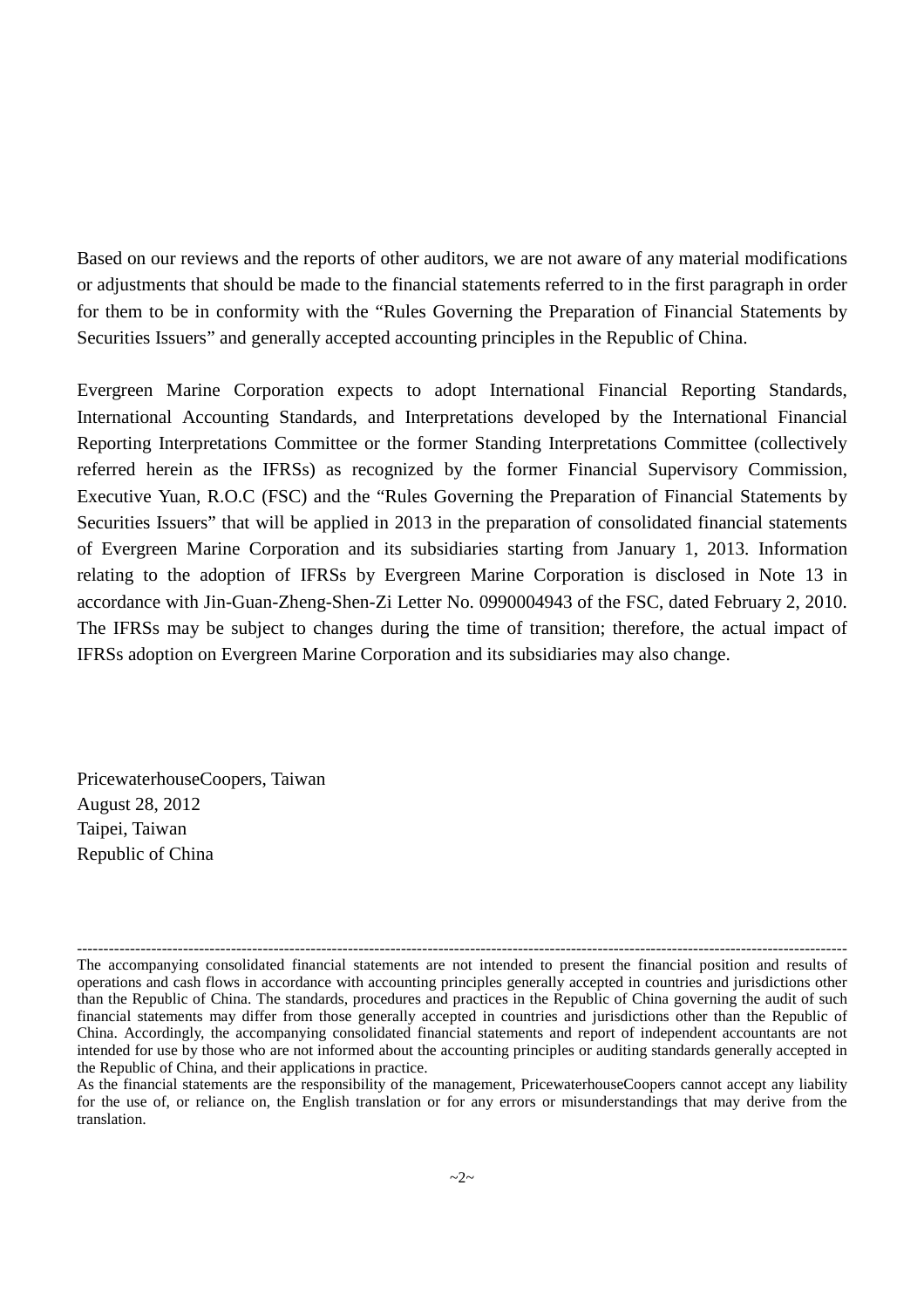#### EVERGREEN MARINE CORPORATION AND SUBSIDIARIES CONSOLIDATED BALANCE SHEETS JUNE 30,

(Expressed in thousands of New Taiwan dollars) (UNAUDITED)

| <b>ASSETS</b>                                                       | <b>Notes</b>      | 2012               | 2011                |
|---------------------------------------------------------------------|-------------------|--------------------|---------------------|
| <b>Current Assets</b>                                               |                   |                    |                     |
| Cash and cash equivalents                                           | 4(1)              | \$<br>26, 145, 659 | \$<br>21,539,801    |
| Financial assets at fair value through profit or loss - current     | 4(2)              | 2,825,383          | 2,095,972           |
| Held-to-maturity financial assets - current                         | 4(4)              |                    | 944,087             |
| Notes receivable, net                                               |                   | 137,053            | 88,402              |
| Accounts receivable, net                                            | 4(6)              | 13,227,102         | 8, 315, 445         |
| Accounts receivable, net - related parties                          | $4(6)$ and 5      | 153,690            | 1,219,574           |
| Other receivables                                                   |                   | 1,076,256          | 993,252             |
| Other receivables - related parties                                 | 5                 | 435,094            | 2,735,382           |
| Other financial assets - current                                    | 4(7)              |                    | 97,229              |
| Inventories                                                         | 4(8)              | 4,902,662          | 4,690,332           |
| Prepaid expenses                                                    |                   | 492,839            | 419,127             |
| Prepayments                                                         |                   | 316,898            | 297,098             |
| Deferred income tax assets - current                                | 4(21)             | 350,050            | 250,266             |
| <b>Restricted assets</b>                                            | 6                 | 543,745            | 558,992             |
| Other current assets - other                                        | $4(9)$ and 5      | 3,344,599          | 3,515,340           |
| <b>Total current assets</b>                                         |                   | 53,951,030         | 47,760,299          |
| <b>Funds and Investments</b>                                        |                   |                    |                     |
| Financial assets at fair value through profit or loss - non-current | 4(2)              | 60,175             | 99,917              |
| Available-for-sale financial assets - non-current                   | 4(3)              | 568,040            | 879,849             |
| Held-to-maturity financial assets - non-current                     | 4(4)              | 370,000            | 1,280,000           |
| Financial assets carried at cost - non-current                      | 4(5)              | 1,509,889          | 1,507,639           |
| Long-term equity investments accounted for under the equity         | 4(10)             |                    |                     |
| method                                                              |                   | 23, 388, 927       | 24, 390, 199        |
| Other long-term investments                                         |                   | 312                | 3,553               |
| <b>Total funds and investments</b>                                  |                   | 25,897,343         | 28, 161, 157        |
| <b>Property, Plant and Equipment, Net</b>                           | $4(11)$ , 5 and 6 |                    |                     |
| Land                                                                |                   | 2,167,967          | 2,181,833           |
| <b>Buildings</b>                                                    |                   | 2,849,897          | 2,653,111           |
| Machinery and equipment                                             |                   | 703,629            | 720,836             |
| Loading and unloading equipment                                     |                   | 6,449,333          | 7,865,889           |
| Computer and communication equipment                                |                   | 338,684            | 302,754             |
| Transportation equipment                                            |                   | 23, 921, 905       | 25,706,454          |
| Ships                                                               |                   | 53,053,509         | 49,970,079          |
| Office equipment                                                    |                   | 519,806            | 504,921             |
| Leased assets                                                       |                   | 3,073,214          | 6,751               |
| Leasehold improvements                                              |                   | 16,274             | 15,950              |
| Cost and revaluation increments                                     |                   | 93,094,218         | 89, 928, 578        |
| Less: Accumulated depreciation                                      |                   | $47,500,025$ )(    | 43, 266, 339)       |
| Construction in progress and prepayments for equipment              | 7                 | 24,723,350         | 11, 115, 765        |
| Total property, plant and equipment, net                            |                   | 70, 317, 543       | 57,778,004          |
| <b>Intangible Asset</b>                                             |                   |                    |                     |
| Deferred pension costs                                              |                   | 416,318            | 59,300              |
| <b>Other Assets</b>                                                 |                   |                    |                     |
| Refundable deposits                                                 |                   | 120,510            | 110,982             |
| Deferred expenses                                                   |                   | 264,562            | 231,741             |
| Other assets - other                                                |                   | 161                | 1,126               |
| <b>Total other assets</b>                                           |                   | 385,233            | 343,849             |
| <b>TOTAL ASSETS</b>                                                 |                   | \$<br>150,967,467  | \$<br>134, 102, 609 |

(Continued)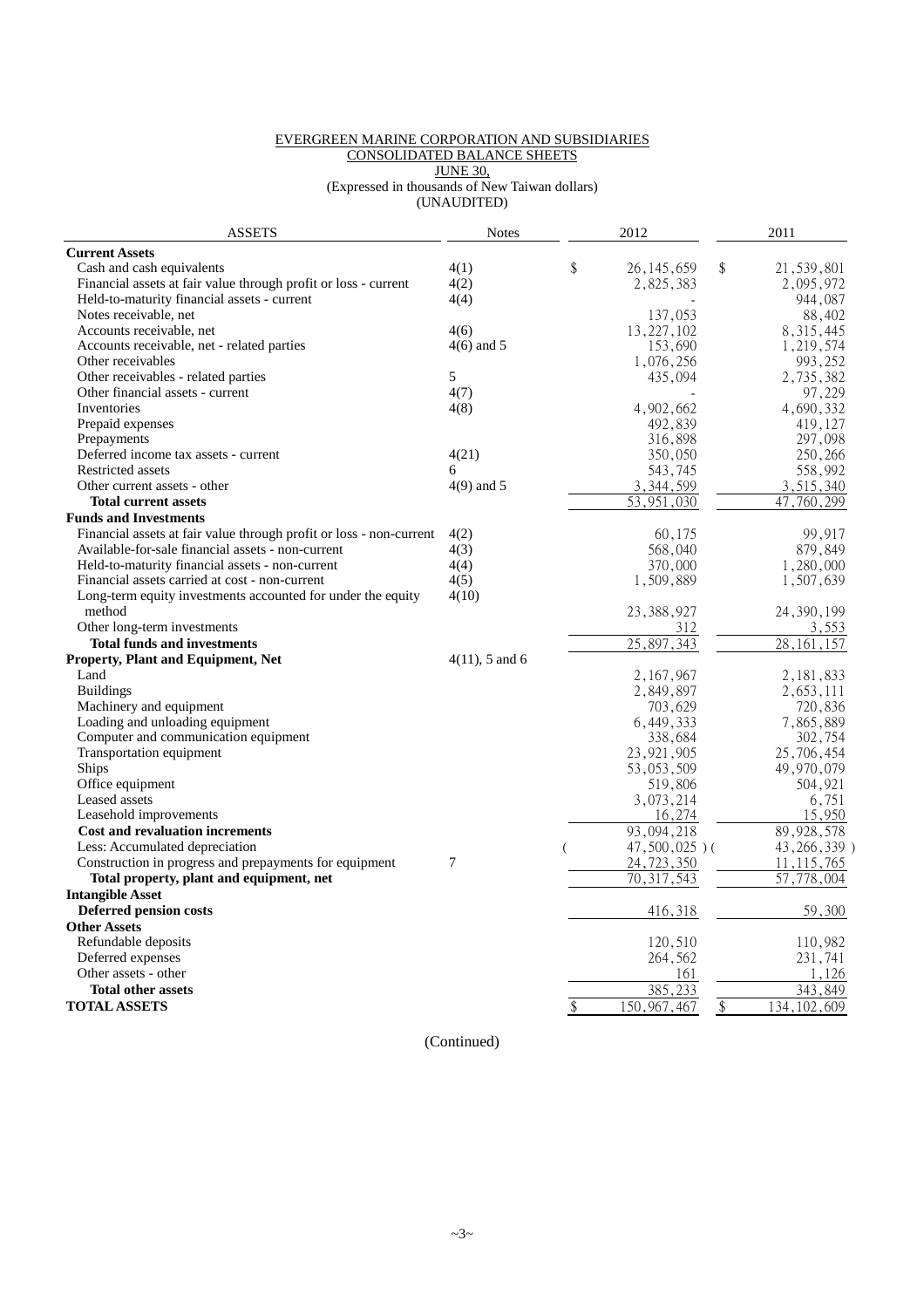#### EVERGREEN MARINE CORPORATION AND SUBSIDIARIES CONSOLIDATED BALANCE SHEETS JUNE 30, (Expressed in thousands of New Taiwan dollars)

(UNAUDITED)

|  |  | . |  |  |
|--|--|---|--|--|
|  |  |   |  |  |
|  |  |   |  |  |
|  |  |   |  |  |

| LIABILITIES AND STOCKHOLDERS' EQUITY                                 | <b>Notes</b> | 2012                |                            | 2011            |
|----------------------------------------------------------------------|--------------|---------------------|----------------------------|-----------------|
| <b>Current Liabilities</b>                                           |              |                     |                            |                 |
| Short-term loans                                                     | 4(12)        | \$<br>4,487,100     | \$                         | 2,024,790       |
| Financial liabilities at fair value through profit or loss - current | 4(13)        | 221                 |                            | 427,170         |
| Accounts payable                                                     |              | 5,916,233           |                            | 5,124,034       |
| Accounts payable - related parties                                   | 5            | 119,100             |                            | 105,644         |
| Income tax payable                                                   | 4(21)        | 136,724             |                            | 494,925         |
| Accrued expenses                                                     |              | 9,505,140           |                            | 9,911,648       |
| Other payables - related parties                                     | 5            | 721,647             |                            | 158,048         |
| Other payables                                                       |              | 1,911,256           |                            | 4,316,750       |
| Receipts in advance                                                  |              | 32,971              |                            | 83,003          |
| Long-term liabilities - current portion                              | 4(14)        | 7,853,644           |                            | 5, 181, 845     |
| Other current liabilities                                            | 5            | 5,582,641           |                            | 2, 163, 173     |
| <b>Total current liabilities</b>                                     |              | 36, 266, 677        |                            | 29,991,030      |
| <b>Long-term Liabilities</b>                                         |              |                     |                            |                 |
| Bonds payable                                                        | 4(15)        | 3,000,000           |                            | 2,305,183       |
| Long-term loans                                                      | 4(16)        | 43,599,194          |                            | 28,784,964      |
| Long-term leases payable - non-current                               |              | 2,302,219           |                            |                 |
| <b>Total long-term liabilities</b>                                   |              | 48, 901, 413        |                            | 31,090,147      |
| <b>Other Liabilities</b>                                             |              |                     |                            |                 |
| Accrued pension liabilities                                          |              | 2, 207, 083         |                            | 1,126,750       |
| Guarantee deposits received                                          |              | 38,883              |                            | 35,672          |
| Deferred income tax liabilities - non-current                        | 4(21)        | 1,203,822           |                            | 1,543,970       |
| Other liabilities - other                                            |              | 968,041             |                            | 1,636,114       |
| <b>Total other liabilities</b>                                       |              | 4,417,829           |                            | 4, 342, 506     |
| <b>Total liabilities</b>                                             |              | 89,585,919          |                            | 65, 423, 683    |
| <b>Stockholders' Equities</b>                                        |              |                     |                            |                 |
| Capital                                                              | 4(17)        |                     |                            |                 |
| Common stock                                                         |              | 34, 749, 407        |                            | 31, 577, 037    |
| Stock dividend to be distributed                                     |              |                     |                            | 3,157,544       |
| <b>Capital Surplus</b>                                               | 4(18)        |                     |                            |                 |
| Paid-in capital in excess of par value of common stock               |              | 5,817,899           |                            | 5,805,861       |
| Capital reserve from donated assets                                  |              | 372                 |                            | 372             |
| Capital reserve from long-term investments                           |              | 1,606,562           |                            | 1,611,003       |
| Capital reserve from stock warrants                                  |              | 58,271              |                            | 60,884          |
| Capital reserve - other                                              |              | 6,713               |                            | 6,713           |
| <b>Retained Earnings</b>                                             | 4(19)        |                     |                            |                 |
| Legal reserve                                                        |              | 9,102,785           |                            | 9,102,785       |
| Special reserve                                                      |              | 3,593,280           |                            | 4,579,324       |
| Undistributed earnings                                               |              | 7,447,559           |                            | 13, 342, 210    |
| <b>Other Adjustments on Stockholders' Equity</b>                     |              |                     |                            |                 |
| Cumulative translation adjustments                                   |              | $3,529,114$ )(      |                            | $5, 292, 340$ ) |
| Unrecognized pension cost                                            |              | $1,233,790$ )(      |                            | 707,732)        |
| Unrealized gain or loss on financial instruments                     |              | 204,491             |                            | 841,129         |
| <b>Total Parent Company Stockholders' Equities</b>                   |              | 57,824,435          |                            | 64, 084, 790    |
| Minority interest                                                    |              | 3,557,113           |                            | 4,594,136       |
| <b>Total stockholders' equity</b>                                    |              | 61, 381, 548        |                            | 68, 678, 926    |
| <b>Commitments and Contingent Liabilities</b>                        | 7            |                     |                            |                 |
| TOTAL LIABILITIES AND STOCKHOLDERS' EQUITY                           |              | \$<br>150, 967, 467 | $\boldsymbol{\mathsf{\$}}$ | 134, 102, 609   |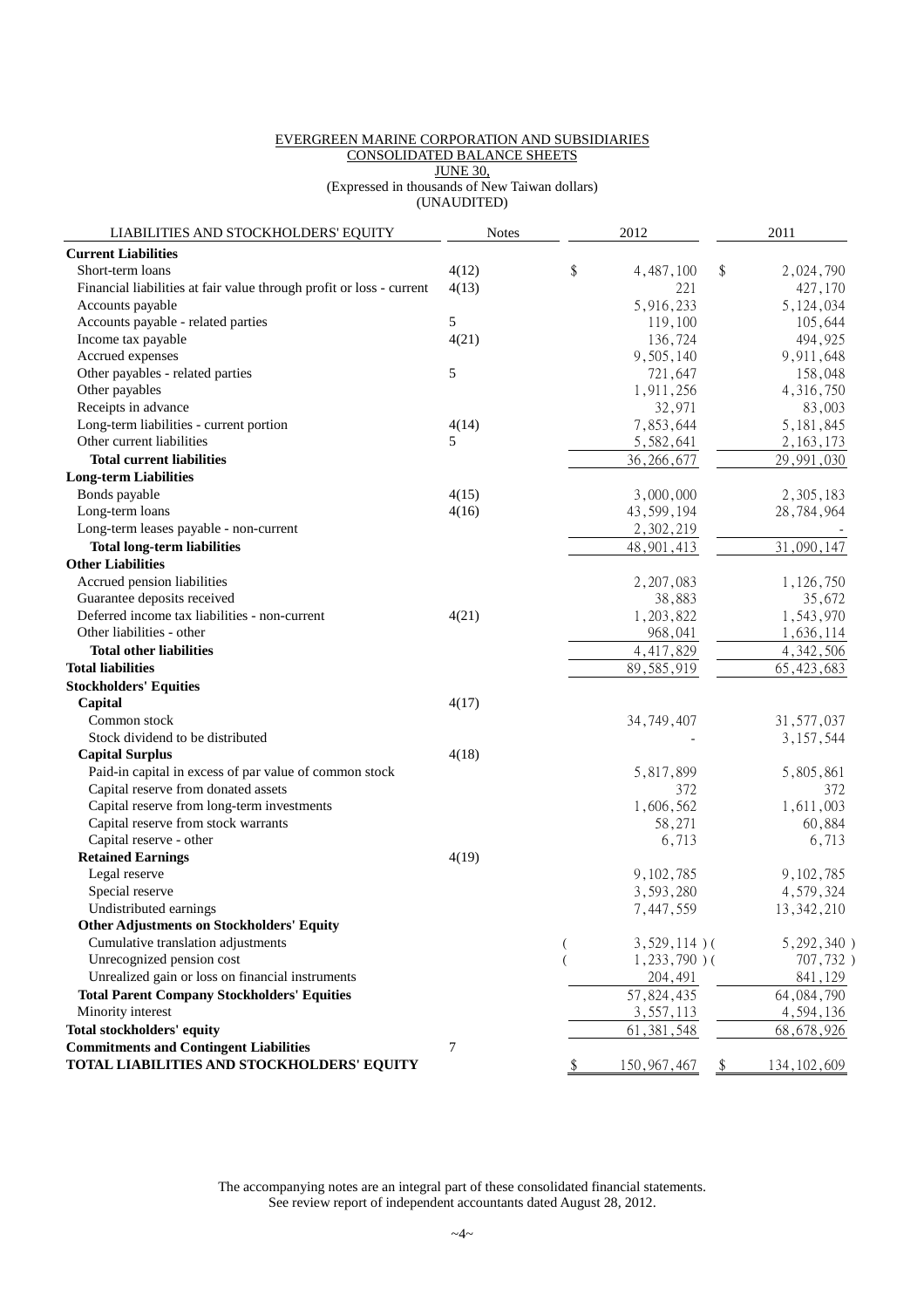#### EVERGREEN MARINE CORPORATION AND SUBSIDIARIES CONSOLIDATED STATEMENTS OF INCOME FOR THE SIX-MONTH PERIODS ENDED JUNE 30

(Expressed in thousands of New Taiwan dollars, except (losses) earnings per share)

(UNAUDITED)

| Items                                                  | <b>Notes</b>  |                                                     | 2012                      |                       | 2011             |                |
|--------------------------------------------------------|---------------|-----------------------------------------------------|---------------------------|-----------------------|------------------|----------------|
| Operating income                                       | $4(20)$ and 5 | \$                                                  |                           | 63, 475, 145          | \$               | 53, 115, 662   |
| Operating costs                                        | $4(23)$ and 5 |                                                     |                           | $63, 106, 766$ )      |                  | $50,814,053$ ) |
| <b>Gross profit</b>                                    |               |                                                     |                           | 368,379               |                  | 2,301,609      |
| <b>Operating Expenses</b>                              | $4(23)$ and 5 |                                                     |                           |                       |                  |                |
| General and administrative expenses                    |               |                                                     |                           | $2,614,090$ )         |                  | 2,435,683)     |
| <b>Operating loss</b>                                  |               |                                                     |                           | 2, 245, 711           |                  | 134,074)       |
| <b>Non-operating Income and Gains</b>                  |               |                                                     |                           |                       |                  |                |
| Interest income                                        |               |                                                     |                           | 110,636               |                  | 106,627        |
| Dividend income                                        |               |                                                     |                           | 76,261                |                  | 442,148        |
| Gain on disposal of property, plant and                |               |                                                     |                           |                       |                  |                |
| equipment                                              |               |                                                     |                           | 680,421               |                  | 590,033        |
| Gain on disposal of investments                        | 4(5)          |                                                     |                           | 21,548                |                  | 1,068,395      |
| Foreign exchange gain                                  |               |                                                     |                           | 63,209                |                  | 141,102        |
| Rental income                                          | 5             |                                                     |                           | 54,473                |                  | 60,760         |
| Gain on valuation of financial assets                  | 4(2)          |                                                     |                           | 12,881                |                  | 4,402          |
| Gain on valuation of financial liabilities             | 4(13)         |                                                     |                           |                       |                  | 229,391        |
| Other non-operating income                             | 4(5)          |                                                     |                           | 318,467               |                  | 462,043        |
| <b>Total non-operating Income and Gains</b>            |               |                                                     |                           | 337,896               |                  | 3,104,901      |
| <b>Non-operating Expenses and Losses</b>               |               |                                                     |                           |                       |                  |                |
| Interest expense                                       |               |                                                     |                           | 248,148) (            |                  | 175,853)       |
| Investment loss accounted for under the equity $4(10)$ |               |                                                     |                           |                       |                  |                |
| method                                                 |               |                                                     |                           | $1,747,382$ ) (       |                  | 625, 128)      |
| Loss on disposal of property, plant and                |               |                                                     |                           |                       |                  |                |
| equipment                                              |               |                                                     |                           | $8,671)$ (            |                  | 11,490)        |
| Financing charges                                      |               |                                                     |                           | $12,115$ ) (          |                  | 8,894)         |
| Loss on valuation of financial liabilities             | 4(13)         |                                                     |                           | 56,004)               |                  |                |
| Other non-operating losses                             |               |                                                     |                           | 16,326)               |                  | 21,446)        |
| <b>Total non-operating Expenses and Losses</b>         |               |                                                     |                           | $\frac{2,088,646}{2}$ |                  | 842,811)       |
| (Loss) income from continuing operations               |               |                                                     |                           |                       |                  |                |
| before income tax                                      |               |                                                     |                           | 2,996,461)            |                  | 2,128,016      |
| Income tax benefit (expense)                           | 4(21)         |                                                     |                           | 76,284                |                  | $589,706$ )    |
| <b>Consolidated net (loss) income</b>                  |               | $\left( \begin{array}{c} \oint \end{array} \right)$ |                           | 2,920,177             |                  | ,538,310       |
| <b>Attributable to:</b>                                |               |                                                     |                           |                       |                  |                |
| Equity holder of the Company                           |               | $($ \$                                              |                           | $2,400,508$ )         | \$               | 1,387,949      |
| Minority interest                                      |               |                                                     |                           | 519,669)              |                  | 150,361        |
|                                                        |               | $\sqrt{3}$                                          |                           | 2,920,177)            | \$               | 1,538,310      |
|                                                        |               | Before Tax                                          |                           | After Tax             | Before Tax       | After Tax      |
| Basic (losses) earnings per share                      | 4(22)         |                                                     |                           |                       |                  |                |
| Net (loss) income from continuing operations           |               | $($ \$                                              | $0.86$ ) (\$              | 0.84)                 | \$<br>0.61<br>\$ | 0.44           |
| Minority interest loss (income)                        |               |                                                     | 0.15                      | 0.15                  | $0.06$ )(        | $0.04$ )       |
| Net (loss) income                                      |               | $\sqrt{3}$                                          | $0.\overline{71}$ ) (\$   | 0.69                  | \$<br>0.55       | 0.40           |
| Diluted (losses) earnings per share                    | 4(22)         |                                                     |                           |                       |                  |                |
| Net (loss) income from continuing operations           |               | $($ \$                                              | $0.86$ ) (\$              | 0.84)                 | \$<br>\$<br>0.61 | 0.44           |
| Minority interest loss (income)                        |               |                                                     | 0.15                      | 0.15                  | $0.06$ )(        | $0.04$ )       |
| Net (loss) income                                      |               | $\sqrt{3}$                                          | 0.71<br>$(\overline{\$})$ | $0.69$ )              | \$<br>0.55<br>\$ | 0.40           |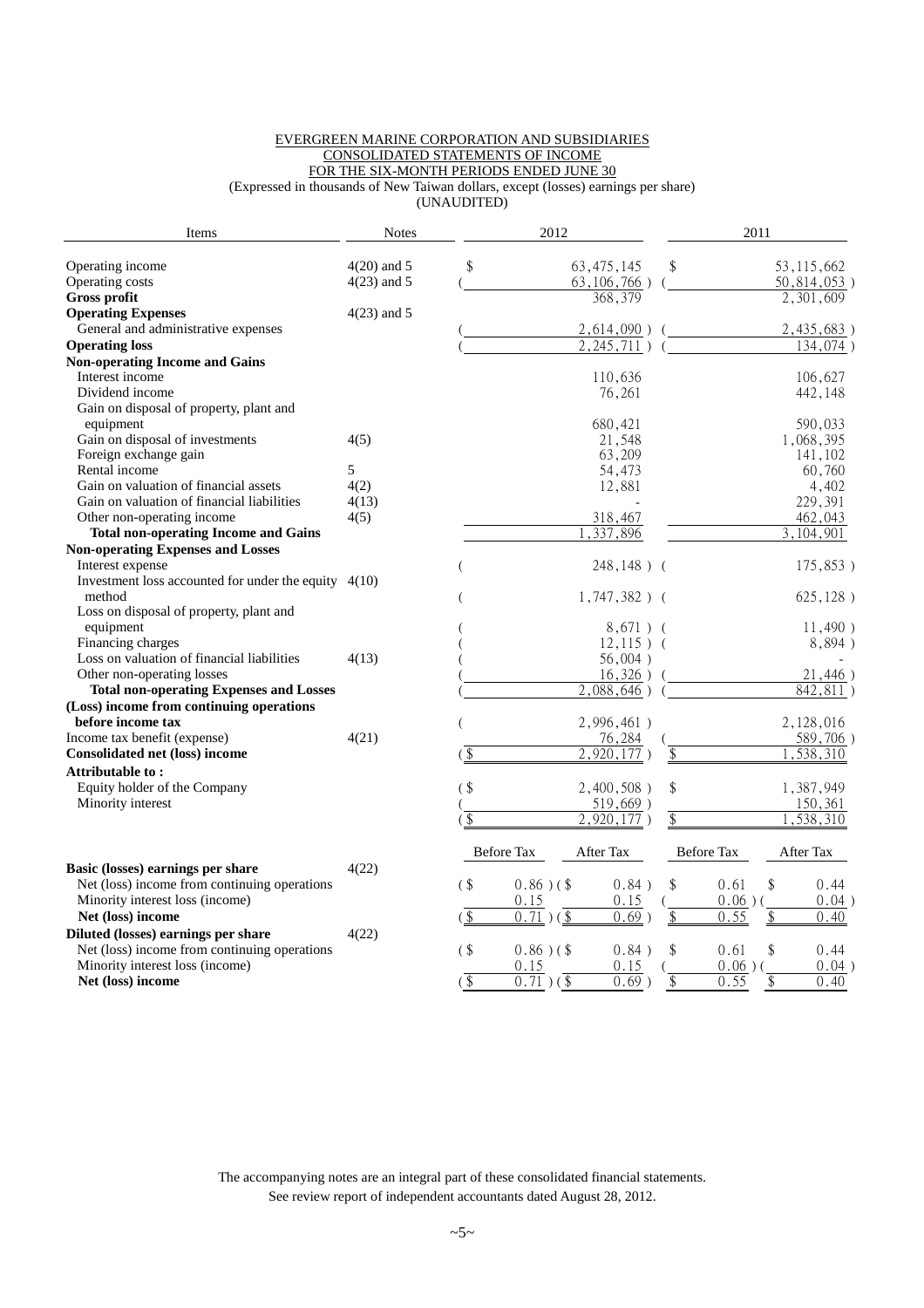#### EVERGREEN MARINE CORPORATION AND SUBSIDIARIES CONSOLIDATED STATEMENTS OF CHANGES IN STOCKHOLDERS' EQUITY FOR THE SIX-MONTH PERIODS ENDED JUNE 30, 2012 AND 2011 (Expressed in thousands of New Taiwan dollars) (UNAUDITED)

|                                                                                                                         |              | Capital                                |                  |                 | <b>Retained Earnings</b> |                           |                                          |                                         |                                                           |                      |              |
|-------------------------------------------------------------------------------------------------------------------------|--------------|----------------------------------------|------------------|-----------------|--------------------------|---------------------------|------------------------------------------|-----------------------------------------|-----------------------------------------------------------|----------------------|--------------|
|                                                                                                                         | Common stock | Stock dividend<br>to be<br>distributed | Capital Surplus  | Legal reserve   | Special reserve          | Undistributed<br>earnings | Cumulative<br>translation<br>adjustments | Unrecognized<br>pension cost            | Unrealized gain<br>or loss on<br>financial<br>instruments | Minority<br>interest | Total        |
| <b>Year 2011</b>                                                                                                        |              |                                        |                  |                 |                          |                           |                                          |                                         |                                                           |                      |              |
| Balance at January 1, 2011                                                                                              | \$31,248,395 | -\$                                    | 7,202,990<br>-SS | 7,586,240<br>\$ | 957,344                  | \$23,407,874              | 68<br>$5,055,677$ )                      | 707.771<br>- 6                          | 1,184,125<br><sup>\$</sup>                                | \$4,398,045          | \$70,221,565 |
| Appropriations of 2010 earnings (Note)                                                                                  |              |                                        |                  |                 |                          |                           |                                          |                                         |                                                           |                      |              |
| Legal reserve                                                                                                           |              |                                        |                  | 1,516,545       |                          | $1,516,545$ )             |                                          |                                         |                                                           |                      |              |
| Special reserve                                                                                                         |              |                                        |                  |                 | 3,621,980                | $3,621,980$ )             |                                          |                                         |                                                           |                      |              |
| Stock dividends                                                                                                         |              | 3, 157, 544                            |                  |                 |                          | 3,157,544)                |                                          |                                         |                                                           |                      |              |
| Cash dividends                                                                                                          |              |                                        |                  |                 |                          | 3,157,544                 |                                          |                                         |                                                           |                      | 3,157,544)   |
| Conversion of convertible bonds into common stock                                                                       | 328,642      |                                        | 349,337          |                 |                          |                           |                                          |                                         |                                                           |                      | 677,979      |
| Stock warrants of convertible bonds                                                                                     |              |                                        | $67,494$ )       |                 |                          |                           |                                          |                                         |                                                           |                      | $67,494$ )   |
| Adjustments on retained earnings due to changes in<br>investees' capital surplus based on percentage of<br>shareholding |              |                                        |                  |                 |                          |                           | 307,036)                                 | 39                                      | 265,738)                                                  |                      | 572,735)     |
| Translation adjustments arising from investees'<br>financial statements denominated in foreign                          |              |                                        |                  |                 |                          |                           |                                          |                                         |                                                           |                      |              |
| currencies                                                                                                              |              |                                        |                  |                 |                          |                           | 70,373                                   |                                         |                                                           |                      | 70,373       |
| Unrealized loss on available-for-sale financial assets                                                                  |              |                                        |                  |                 |                          |                           |                                          |                                         | $77,258$ )                                                |                      | 77,258)      |
| Consolidated net income for the six-month periods<br>ended June 30, 2011                                                |              |                                        |                  |                 |                          | 1,387,949                 |                                          |                                         |                                                           | 150,361              | 1,538,310    |
| Minority interest                                                                                                       |              |                                        |                  |                 |                          |                           |                                          |                                         |                                                           | 45,730               | 45,730       |
| Balance at June 30, 2011                                                                                                | \$31,577,037 | \$3,157,544                            | \$7,484,833      | \$9,102,785     | \$4,579,324              | \$13,342,210              | \$5,292,340                              | 707.732<br>$\left( \mathcal{S} \right)$ | 841,129                                                   | 4,594,136            | \$68,678,926 |
| Year 2012                                                                                                               |              |                                        |                  |                 |                          |                           |                                          |                                         |                                                           |                      |              |
| Balance at January 1, 2012<br>Appropriations of 2011 earnings                                                           | \$34,734,581 |                                        | 7,480,392<br>\$. | \$9,102,785     | \$4,579,324              | 8,862,023<br>\$           | $\sqrt{3}$<br>2.656.053                  | , 229, 959<br>(\$                       | 292,733                                                   | \$4.435.709          | \$65,601,535 |
| Special reserve                                                                                                         |              |                                        |                  |                 | 986,044)                 | 986,044                   |                                          |                                         |                                                           |                      |              |
| Conversion of convertible bonds into common stock                                                                       | 14,826       |                                        | 12,038           |                 |                          |                           |                                          |                                         |                                                           |                      | 26,864       |
| Stock warrants of convertible bonds                                                                                     |              |                                        | $2,613$ )        |                 |                          |                           |                                          |                                         |                                                           |                      | $2,613$ )    |
| Adjustments on retained earnings due to changes in<br>investees' capital surplus based on percentage of<br>shareholding |              |                                        |                  |                 |                          |                           | $199.744$ ) (                            | $3,831$ $($                             | 54,901)                                                   |                      | 258,476)     |
| Translation adjustments arising from investees'<br>financial statements denominated in foreign                          |              |                                        |                  |                 |                          |                           |                                          |                                         |                                                           |                      |              |
| currencies                                                                                                              |              |                                        |                  |                 |                          |                           | 673,317)                                 |                                         |                                                           |                      | 673,317)     |
| Unrealized loss on available-for-sale financial assets                                                                  |              |                                        |                  |                 |                          |                           |                                          |                                         | 33,341)                                                   | $\sim$               | $33,341$ )   |
| Consolidated net loss for the six-month periods ended<br>June 30, 2012                                                  |              |                                        |                  |                 | $\overline{\phantom{a}}$ | 2,400,508)                |                                          |                                         |                                                           | $519,669$ )          | 2,920,177)   |
| Minority interest                                                                                                       |              |                                        |                  |                 |                          |                           |                                          |                                         |                                                           | 358,927              | 358,927      |
| Balance at June 30, 2012                                                                                                | \$34,749,407 |                                        | 7,489,817        | \$9,102,785     | 3,593,280                | 7,447,559                 | \$3,529,114                              | 1,233,790<br>(S                         | 204,491                                                   | 3,557,113            | \$61,381,548 |

Note : Directors' and supervisors' remuneration of \$55,000 and employees' bonuses of \$40,000 have been deducted from the statement of income.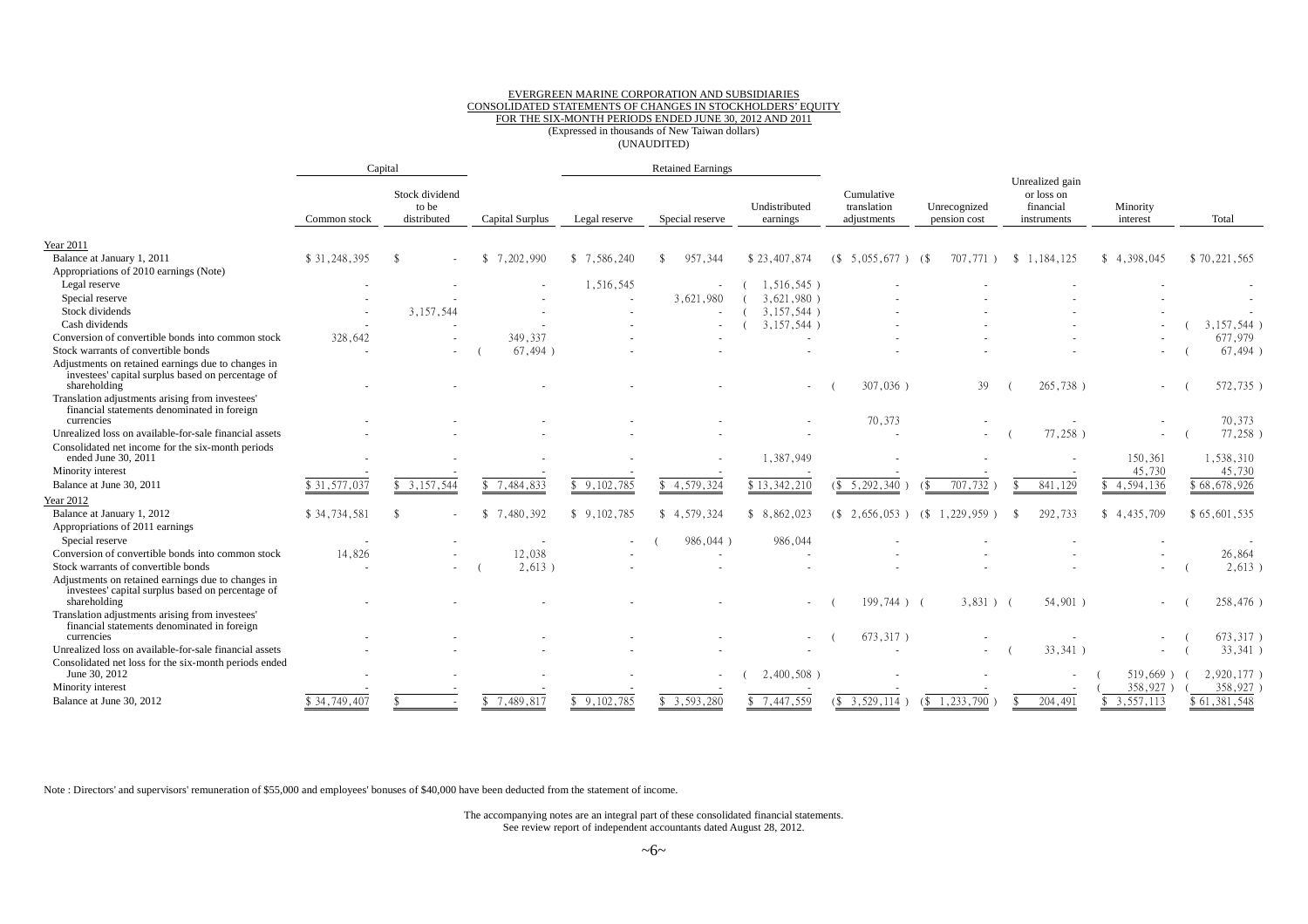#### EVERGREEN MARINE CORPORATION AND SUBSIDIARIES CONSOLIDATED STATEMENTS OF CASH FLOWS FOR THE SIX-MONTH PERIODS ENDED JUNE 30 (Expressed in thousands of New Taiwan dollars) (UNAUDITED)

|                                                                  |        | 2012          |                           | 2011          |
|------------------------------------------------------------------|--------|---------------|---------------------------|---------------|
| <b>CASH FLOWS FROM OPERATING ACTIVITIES</b>                      |        |               |                           |               |
| Consolidated net (loss) income                                   | $($ \$ | $2,920,177$ ) | $\boldsymbol{\mathsf{S}}$ | 1,538,310     |
| Adjustments to reconcile consolidated net (loss) income to net   |        |               |                           |               |
| cash provided by operating activities                            |        |               |                           |               |
| Depreciation                                                     |        | 2,650,906     |                           | 2,691,018     |
| Amortization                                                     |        | 12,579        |                           | 9,630         |
| Reclassification of depreciation of loading and unloading        |        |               |                           |               |
| equipment to others                                              |        | 103,954       |                           | 129,293       |
| Reclassification of amortization of deferred charges to others   |        | 15,211        |                           | 22,516        |
| Net gain on disposal of property, plant and equipment            |        | $671,750$ ) ( |                           | 578,543)      |
| Deficiency of equity-accounted investment gain/(loss) over       |        |               |                           |               |
| cash dividends                                                   |        | 2,000,976     |                           | 1,615,112     |
| Amortization of bond discounts                                   |        | 97,616        |                           | 94,004        |
| Gain on disposal of available-for-sale financial assets          |        | 20,889)       |                           |               |
| Gain on disposal of financial assets carried at cost             |        |               |                           | 744,381)      |
| Gain on disposal of long-term equity investments accounted       |        |               |                           |               |
| for under the equity method                                      |        | 94,608        | (                         | 320,603)      |
| Realized income from capital reduction of financial assets       |        |               |                           |               |
| carried at cost                                                  |        |               | $\overline{(}$            | 61,638)       |
| Changes in assets and liabilities                                |        |               |                           |               |
| Financial assets and liabilities at fair value through profit or |        |               |                           |               |
| loss                                                             |        | 593,441) (    |                           | 360,829)      |
| Notes and accounts receivable                                    |        | $5,533,400$ ) |                           | 247,179       |
| Other receivables                                                |        | 446,883       | $\left($                  | $1,942,619$ ) |
| Other financial assets                                           |        |               |                           | 61,154        |
| Inventories                                                      |        | $141,419$ ) ( |                           | $1,194,489$ ) |
| Prepaid expense and prepayments                                  |        | $99,169$ ) (  |                           | $16,521$ )    |
| Restricted assets                                                |        | $28,382$ ) (  |                           | 910)          |
| Agent accounts                                                   |        | 1,836,962     | $\left($                  | 200,254)      |
| Agency reciprocal accounts                                       |        | 700,619       | $\overline{(}$            | 1,712,743)    |
| Other current assets                                             |        | 921,182       |                           | 3,666,365     |
| Refundable deposits                                              | (      | $2,940$ ) (   |                           | 912)          |
| Other assets                                                     |        | 2,716         |                           | 135           |
| Notes and accounts payable                                       |        | 1,099,836     |                           | 387,942       |
| Income tax payable                                               |        | $45,565$ )    |                           | 315,654       |
| Accrued expenses                                                 |        | 784,909       | $\left($                  | 238,496)      |
| Other payables                                                   |        | 733,549       |                           | 367,423       |
| Receipts in advance                                              |        | 3,851         | $\left($                  | 392,730)      |
| Other current liabilities                                        |        | 76,072        | (                         | 47,289)       |
| Accrued pension liabilities                                      |        | 401,010       |                           | 46,875        |
| Other liabilities                                                |        | 100, 157)     |                           | 807,528       |
| Deferred income tax assets / liabilities                         |        | 208,267)      |                           | 116,111       |
| Net cash provided by operating activities                        |        | ,617,883      |                           | 4,303,292     |

(Continued)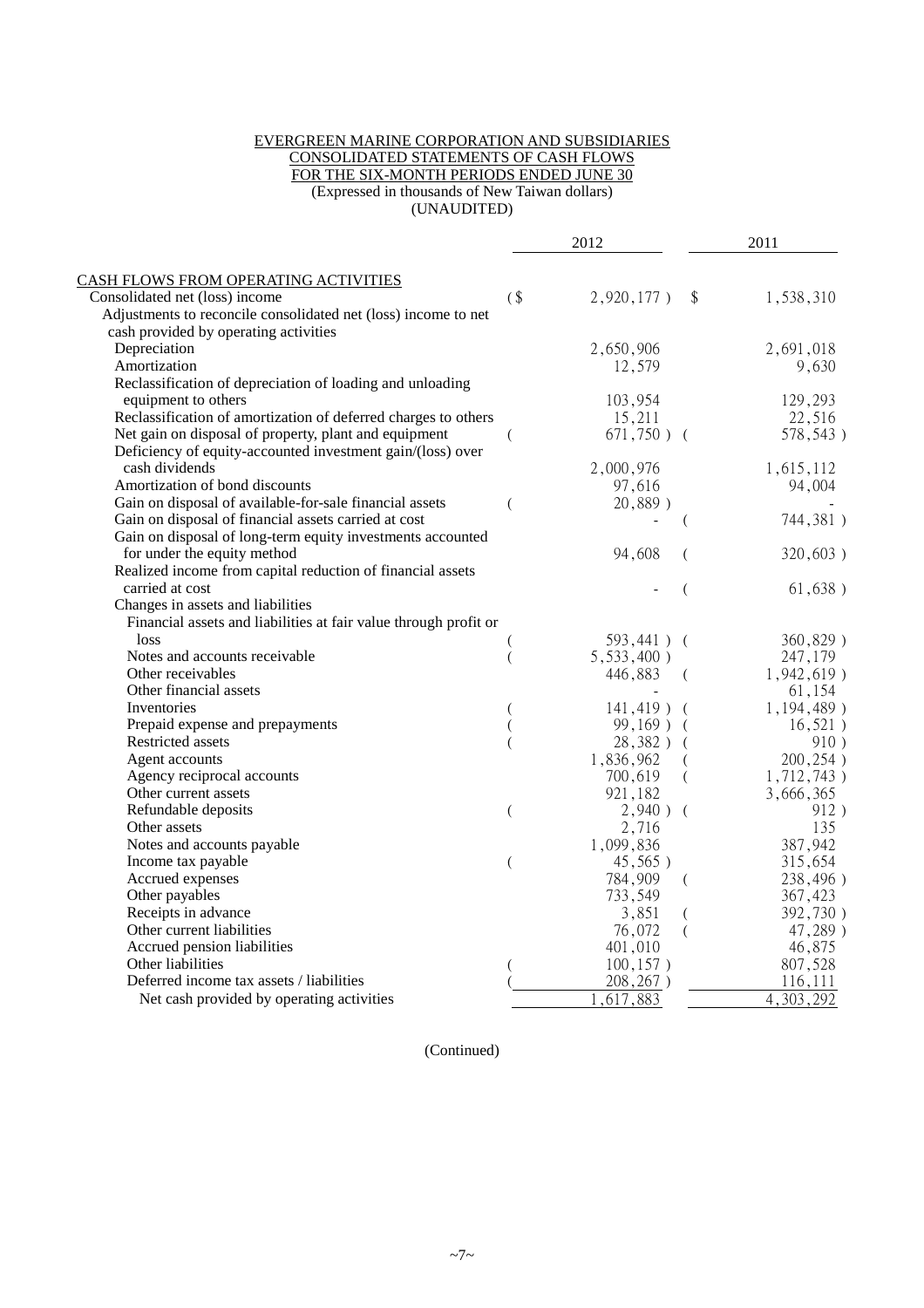#### EVERGREEN MARINE CORPORATION AND SUBSIDIARIES CONSOLIDATED STATEMENTS OF CASH FLOWS FOR THE SIX-MONTH PERIODS ENDED JUNE 30 (Expressed in thousands of New Taiwan dollars) (UNAUDITED)

|                                                                                            |                           | 2012            |                   | 2011               |
|--------------------------------------------------------------------------------------------|---------------------------|-----------------|-------------------|--------------------|
| CASH FLOWS FROM INVESTING ACTIVITIES                                                       |                           |                 |                   |                    |
| Financial assets and liabilities at fair value through profit or loss                      | $\left( \text{S} \right)$ | 245,286) (\$    |                   | 228,006)           |
| Decrease (increase) in other receivables                                                   |                           | 357,304         |                   | 6,645)             |
| Proceeds from disposal of available-for-sale financial assets -                            |                           |                 |                   |                    |
| non-current                                                                                |                           | 22,412          |                   |                    |
| Proceeds from disposal of held-to-maturity financial assets                                |                           | 949,570         |                   | 910,000            |
| Proceeds from capital reduction of financial assets carried at cost                        |                           |                 |                   | 62,107             |
| Proceeds from disposal of financial assets carried at cost -                               |                           |                 |                   |                    |
| non-current                                                                                |                           |                 |                   | 3,718,749          |
| Acquisition of long-term equity investment accounted for under                             |                           |                 |                   |                    |
| the equity method                                                                          |                           | $1,848,781$ ) ( |                   | 59,450)            |
| Proceeds from capital reduction of long-term equity investments                            |                           |                 |                   |                    |
| accounted for under the equity method                                                      |                           | 366,551         |                   | 139,538            |
| Proceeds from disposal of long-term equity investments accounted                           |                           |                 |                   |                    |
| for under the equity method                                                                |                           |                 |                   | 1,139,081          |
| Acquisition of property, plant and equipment                                               |                           | $9,513,640$ ) ( |                   | 11,523,686)        |
| Proceeds from disposal of property, plant and equipment                                    |                           | 1,263,025       |                   | 1,550,336          |
| Increase in deferred expenses                                                              |                           | 19,243)         |                   | $17,350$ )         |
| Net cash used in investing activities                                                      |                           | 8,668,088)      |                   | 4,315,326)         |
| CASH FLOWS FROM FINANCING ACTIVITIES                                                       |                           |                 |                   |                    |
| Increase (decrease) in short-term loans                                                    |                           | 623,606         |                   | 578,382)           |
| Increase in long-term loans                                                                |                           | 6,929,841       |                   | 3,708,886          |
| Increase in long-term leases payable - non-current                                         |                           | 372,246         |                   |                    |
| Increase (decrease) in other payables                                                      |                           | 622,966         |                   | 2,383)             |
| Increase in bonds payable                                                                  |                           | 2,710,000       |                   |                    |
| (Decrease) increase in guarantee deposits received                                         |                           | 867)            |                   | 3,883              |
| Net change in minority interest                                                            |                           | 358,927)        |                   | 45,730             |
| Net cash provided by financing activities                                                  |                           | 10,898,865      |                   | 3, 177, 734        |
| Effect of exchange rate changes                                                            |                           | 709,259)        |                   | 1,341,986          |
| Effect of inital consolidation of subsidiaries                                             |                           |                 |                   | $4^{\circ}$        |
| Increase in cash and cash equivalents                                                      |                           | 3,139,401       |                   | 1,823,710          |
| Cash and cash equivalents at beginning of period                                           |                           | 23,006,258      |                   | 19,716,091         |
| Cash and cash equivalents at end of period                                                 | \$                        | 26, 145, 659    | $\boldsymbol{\$}$ | 21,539,801         |
| SUPPLEMENTAL INFORMATION OF CASH FLOWS                                                     |                           |                 |                   |                    |
| Interest paid                                                                              | \$                        | 273,132         | \$                | 105,458            |
| Less: Interest capitalized                                                                 |                           | 123,743)        |                   | $17,026$ )         |
| Interest paid, excluding interest capitalized                                              | $\frac{1}{2}$             | 149,389         | \$                | 88,432             |
| Income tax paid (received)                                                                 | \$                        | 194,478         | $\frac{1}{2}$     | 21,733)            |
|                                                                                            |                           |                 |                   |                    |
| FINANCING ACTIVITIES NOT AFFECTING CASH FLOWS<br>Long-term liabilities due within one year |                           |                 |                   |                    |
|                                                                                            | $\frac{1}{2}$             | 7,853,644       | \$                | <u>5, 181, 845</u> |
| Conversion of convertible bonds into common stock                                          | \$                        | 25,500          | \$                | 658,600            |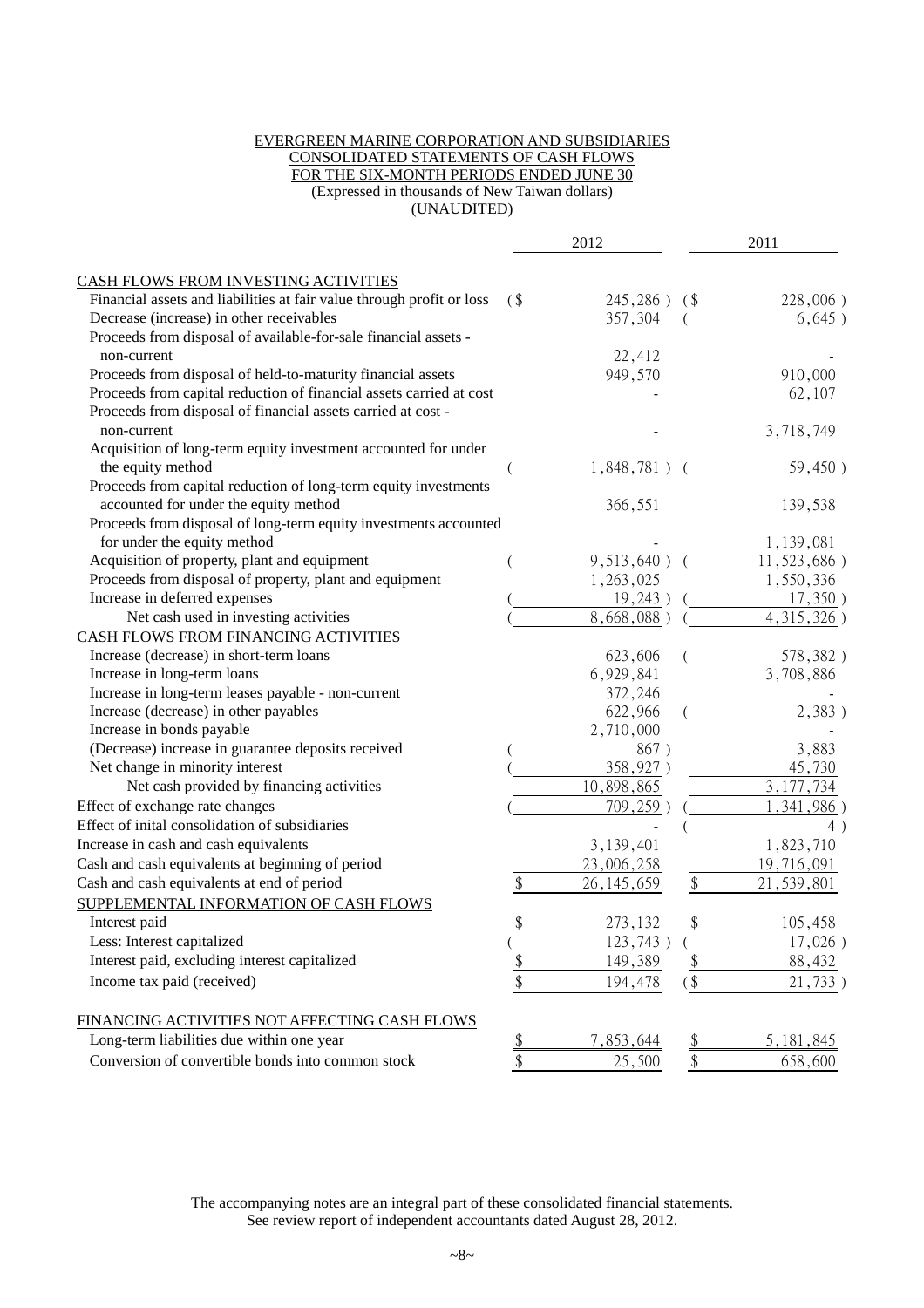# EVERGREEN MARINE CORPORATION AND SUBSIDIARIES NOTES TO THE CONSOLIDATED FINANCIAL STATEMENTS JUNE 30, 2012 AND 2011

(Expressed in thousands currency, except as otherwise indicated)

(Unaudited)

# 1. HISTORY AND ORGANIZATION

- (1) The Company established on September 25, 1968, Evergreen Marine Corporation (the "Company") is mainly engaged in domestic and international marine transportation, shipping agency services, and the distribution of containers. The Company was approved by the Securities and Futures Commission (SFC), Ministry of Finance (MOF) (currently known as the Securities and Futures Bureau (SFB), Financial Supervisory Commission, Executive Yuan, R.O.C.) to be a public company on November 2, 1982 and was further approved by the SFC to be a listed company on July 6, 1987. The Company's shares have been publicly traded on the Taiwan Stock Exchange since September 21, 1987. The Company and its subsidiaries included in the consolidated financial statements had 4,657 employees as of June 30, 2012.
- (2) The Company and its subsidiaries are collectively referred herein as the Group.

# 2. SUMMARY OF SIGNIFICANT ACCOUNTING POLICIES

The accompanying consolidated financial statements of the Group are prepared in conformity with the "Rules Governing Preparation of Financial Statements by Securities Issuers" and accounting principles generally accepted in the Republic of China. The Group's significant accounting polices are summarized below:

- (1) Basis for preparation of consolidated financial statements
	- A.All majority-owned subsidiaries and controlled entities are included in the consolidated financial statements. Effective January 1, 2008, the Company prepares consolidated financial statements on a quarterly basis. Any entity acquired is consolidated starting the acquisition date; once the Company loses its controlling power over an entity, the entity is excluded from the consolidation, and any effect is not retrospective.
	- B.Significant inter-company transactions and assets and liabilities arising from inter-company transactions are eliminated.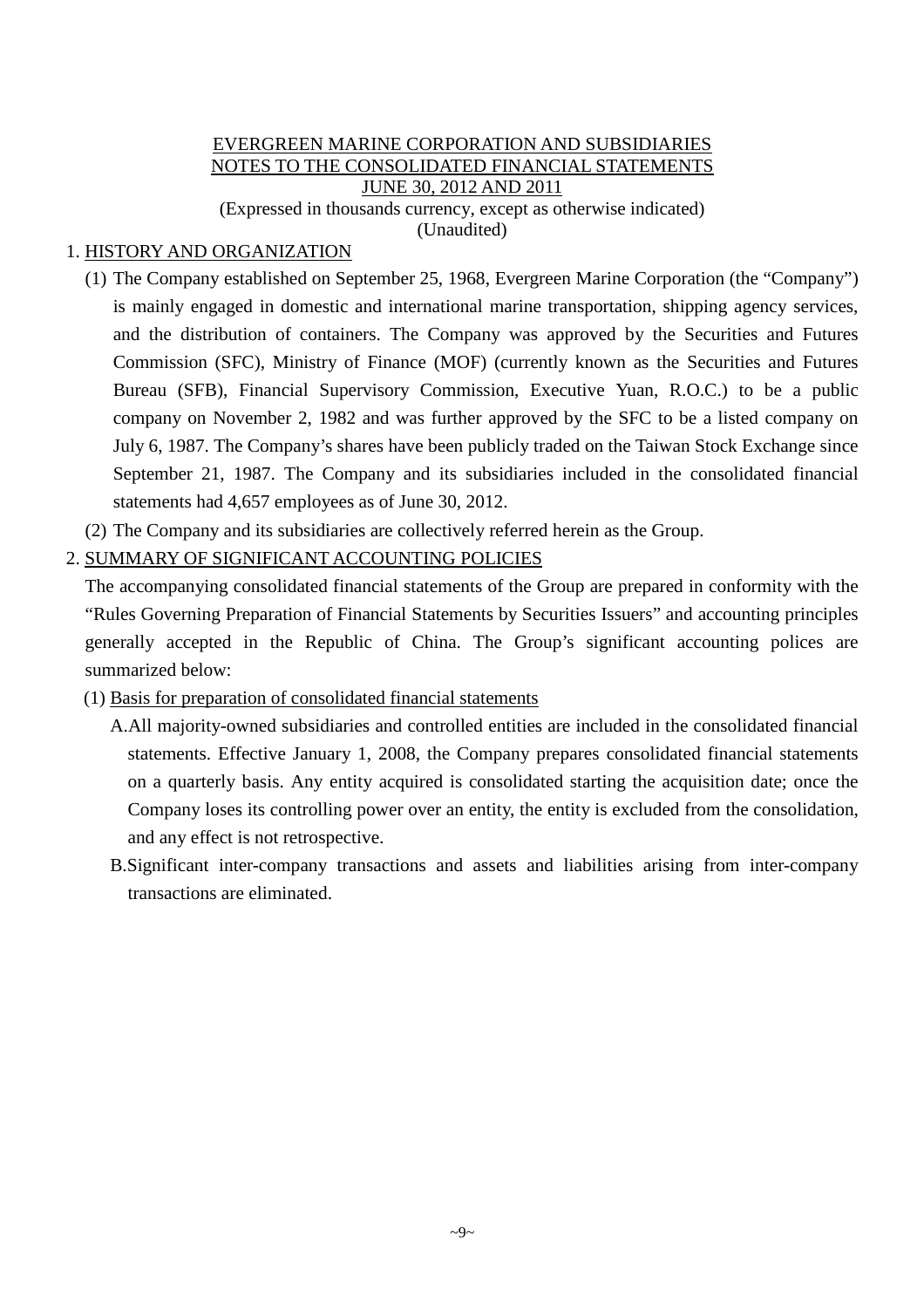|                   |             |                                                                                                         | Ownership (%)    |                  |             |
|-------------------|-------------|---------------------------------------------------------------------------------------------------------|------------------|------------------|-------------|
| Investor          | Subsidiary  | Main activities                                                                                         | June 30,<br>2012 | June 30,<br>2011 | Description |
| The<br>Company    | <b>TTSC</b> | Cargo loading<br>and discharging                                                                        | 55.00            | 55.00            |             |
| $\prime\prime$    | Peony       | Investments in<br>transport-related<br>business                                                         | 100.00           | 100.00           |             |
| $\prime\prime$    | <b>ETS</b>  | <b>Terminal Services</b>                                                                                | 100.00           | 100.00           |             |
| Peony             | <b>GMS</b>  | <b>Container Shipping</b>                                                                               | 100.00           | 100.00           |             |
| $\prime\prime$    | Clove       | Investments in<br>container yards and<br>port terminals                                                 | 100.00           | 100.00           |             |
| $^{\prime\prime}$ | Vigor       | Investments in<br>container<br>manufacturing                                                            | 100.00           | 100.00           |             |
| $^{\prime\prime}$ | <b>EMU</b>  | Container shipping                                                                                      | 51.00            | 51.00            |             |
| $^{\prime\prime}$ | EHIC(M)     | Manufacturing of<br>dry steel containers<br>and container parts                                         | 84.44            | 84.44            |             |
| $\prime$          |             | Armand N.V Investments in<br>container yards and<br>port terminals                                      | 70.00            | 70.00            |             |
| $\prime\prime$    | <b>SGTC</b> | Loading,<br>discharging, storage,<br>repairs, cleaning<br>and inland<br>transportation of<br>containers |                  | 55.00            |             |

C.Subsidiaries included in the consolidated financial statements and their changes in 2012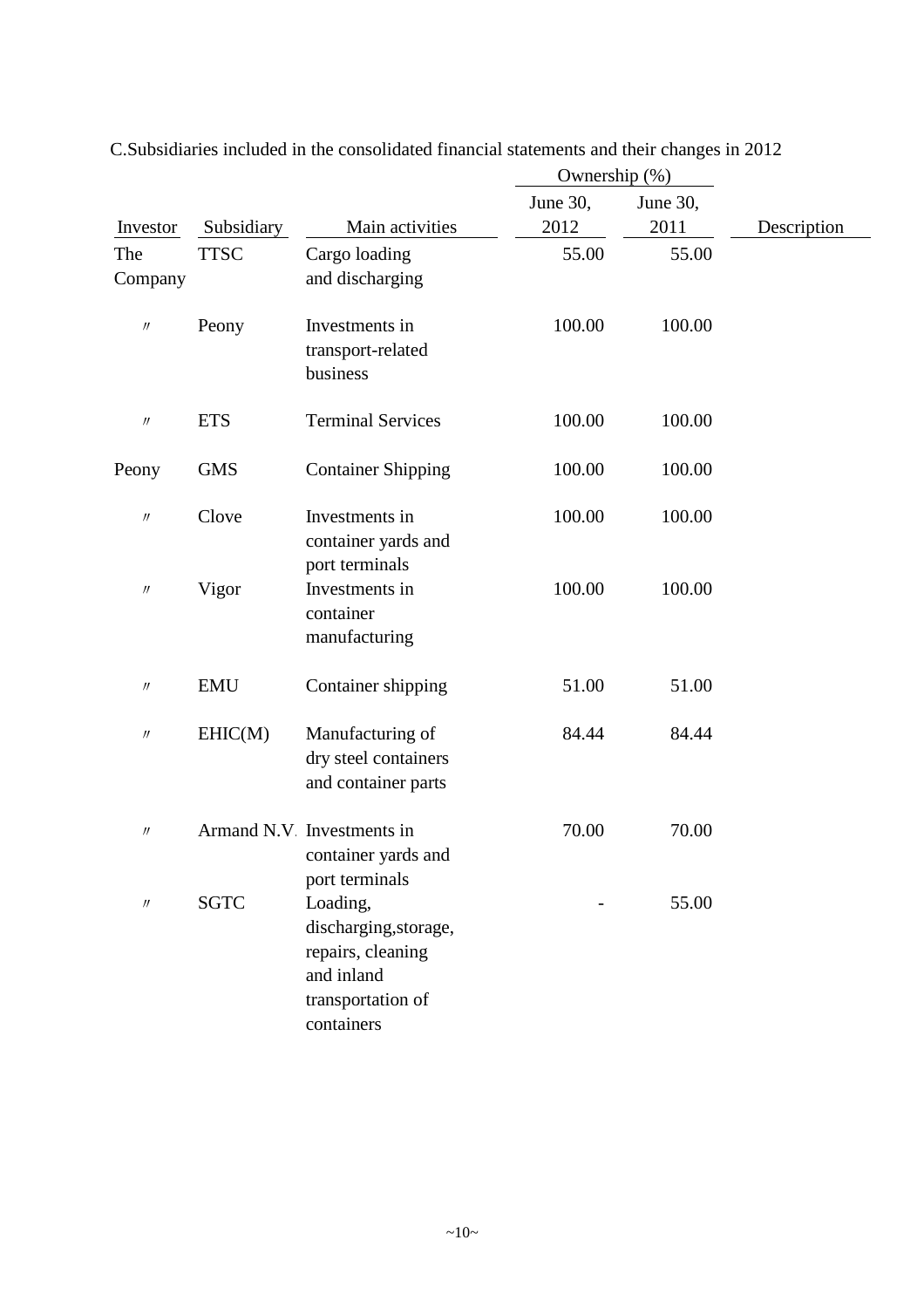|                               |             |                                                                                | Ownership (%) |          |             |
|-------------------------------|-------------|--------------------------------------------------------------------------------|---------------|----------|-------------|
|                               |             |                                                                                | June 30,      | June 30, |             |
| Investor                      | Subsidiary  | Main activities                                                                | 2012          | 2011     | Description |
| Peony                         | <b>KTIL</b> | Loading,<br>discharging, storage,<br>repairs, and cleaning                     | 20.00         | 20.00    |             |
| $\prime\prime$                | <b>MBPI</b> | Containers storage<br>and inspections of<br>containers at the<br>customs house | 95.03         | 95.03    |             |
| $\prime\prime$                | <b>MBT</b>  | Inland transportation,<br>repairs and cleaning<br>of containers                | 17.39         | 17.39    |             |
| $\prime\prime$                | <b>EGS</b>  | Agency services dealing<br>with port formalities                               | 51.00         | 51.00    |             |
| $\prime\prime$                | EGK         | $\ensuremath{\mathnormal{H}}$                                                  | 100.00        | 100.00   |             |
| $\prime\prime$                | <b>EMI</b>  | $\prime\prime$                                                                 | 51.00         | 51.00    |             |
| $^{\prime\prime}$             | <b>EGT</b>  | $\prime\prime$                                                                 | 51.00         | 51.00    |             |
| $\prime\prime$                | EGI         | $\prime\prime$                                                                 | 99.99         | 99.99    |             |
| $\prime\prime$                | <b>EMA</b>  | $\prime\prime$                                                                 | 67.50         | 67.50    |             |
| $\ensuremath{\mathnormal{H}}$ | <b>EIT</b>  | $\boldsymbol{\mathcal{U}}$                                                     | 55.00         | 55.00    |             |
| $\prime\prime$                | <b>EES</b>  | $\ensuremath{\mathnormal{H}}$                                                  | 55.00         | 55.00    |             |
| $\prime\prime$                | <b>ERU</b>  | $\ensuremath{\mathnormal{H}}$                                                  | 51.00         | 51.00    |             |
| $\prime\prime$                | <b>EGD</b>  | $\prime\prime$                                                                 | 100.00        | 100.00   |             |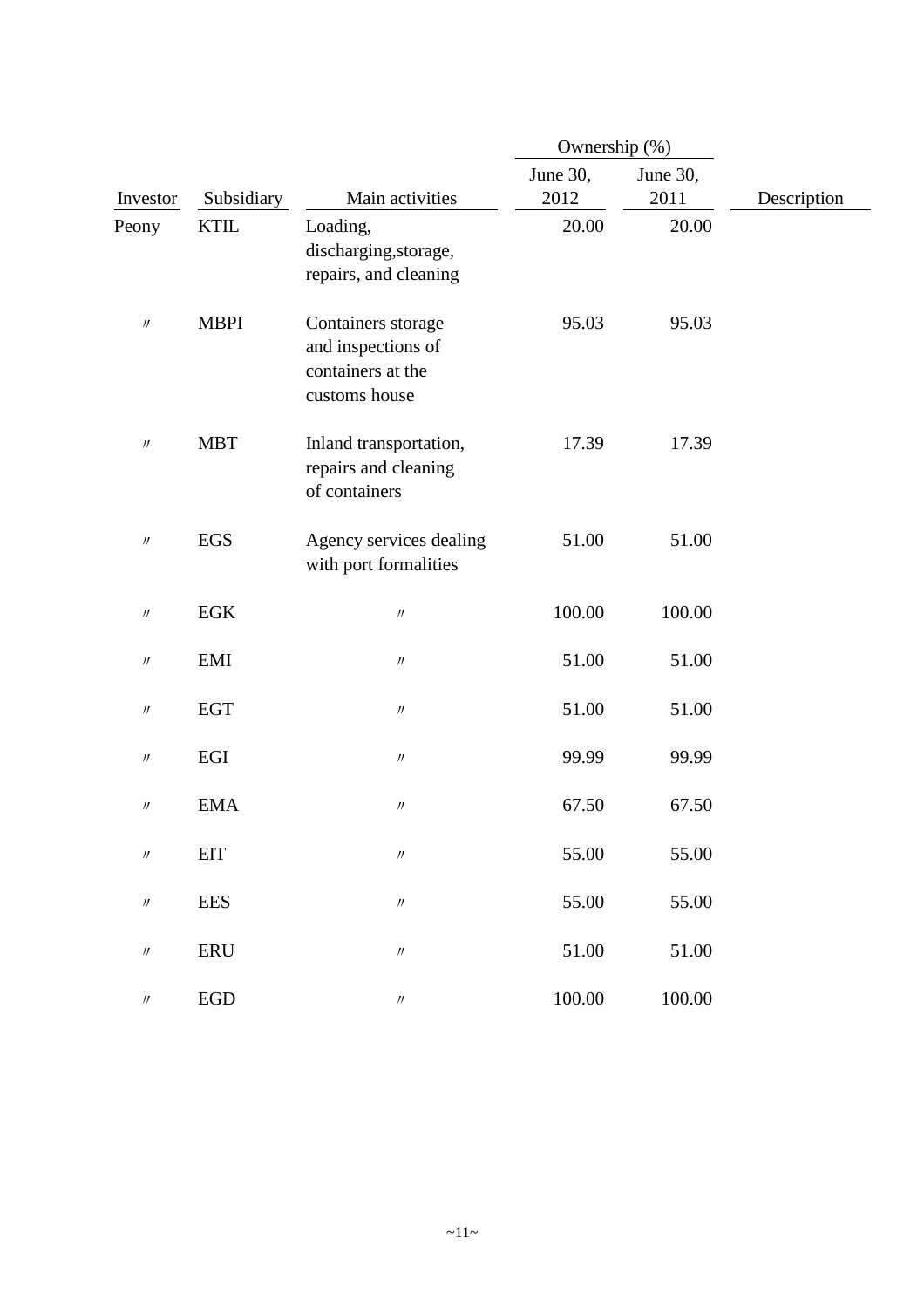|                               |             |                                                                             | Ownership (%)    |                  |             |
|-------------------------------|-------------|-----------------------------------------------------------------------------|------------------|------------------|-------------|
| Investor                      | Subsidiary  | Main activities                                                             | June 30,<br>2012 | June 30,<br>2011 | Description |
| Peony                         | <b>EGUD</b> | Agency services dealing<br>with port formalities                            | 100.00           | 100.00           |             |
| $\prime\prime$                | EGD-WWX     | $\ensuremath{\mathnormal{H}}$                                               | 100.00           | 100.00           |             |
| $\prime\prime$                | EGF         | $\ensuremath{\mathnormal{H}}$                                               | 100.00           | 100.00           |             |
| $^{\prime\prime}$             | <b>EGN</b>  | $\prime\prime$                                                              | 100.00           | 100.00           |             |
| $\prime\prime$                | <b>EGV</b>  | $\boldsymbol{\mathcal{U}}$                                                  | 51.00            | 51.00            |             |
| $\prime\prime$                | <b>ESA</b>  | $\ensuremath{\mathnormal{H}}$                                               | 55.00            | 55.00            |             |
| $\prime\prime$                | EGB         | Real estate leasing                                                         | 95.00            | 95.00            |             |
| <b>EMU</b>                    | Island      | Investments in<br>operating machinery<br>and equipment of<br>port terminals | 15.00            | 15.00            |             |
| $\prime\prime$                | <b>KTIL</b> | Loading,<br>discharging, storage,<br>repairs, and cleaning                  | 20.00            | 20.00            |             |
| $\prime\prime$                | <b>EGU</b>  | Agency services dealing<br>with port formalities                            | 100.00           | 100.00           |             |
| <b>EGD</b>                    | <b>EDGL</b> | $\prime\prime$                                                              | 100.00           | 100.00           |             |
| $\prime\prime$                | <b>EGDV</b> | $\prime\prime$                                                              | 100.00           | 100.00           |             |
| Clove                         | Ample       | Investments in<br>container yards and<br>port terminals                     | 90.00            | 90.00            |             |
| $\ensuremath{\mathnormal{H}}$ | Island      | Investments in<br>operating machinery<br>and equipment of<br>port terminals | 36.00            | 36.00            |             |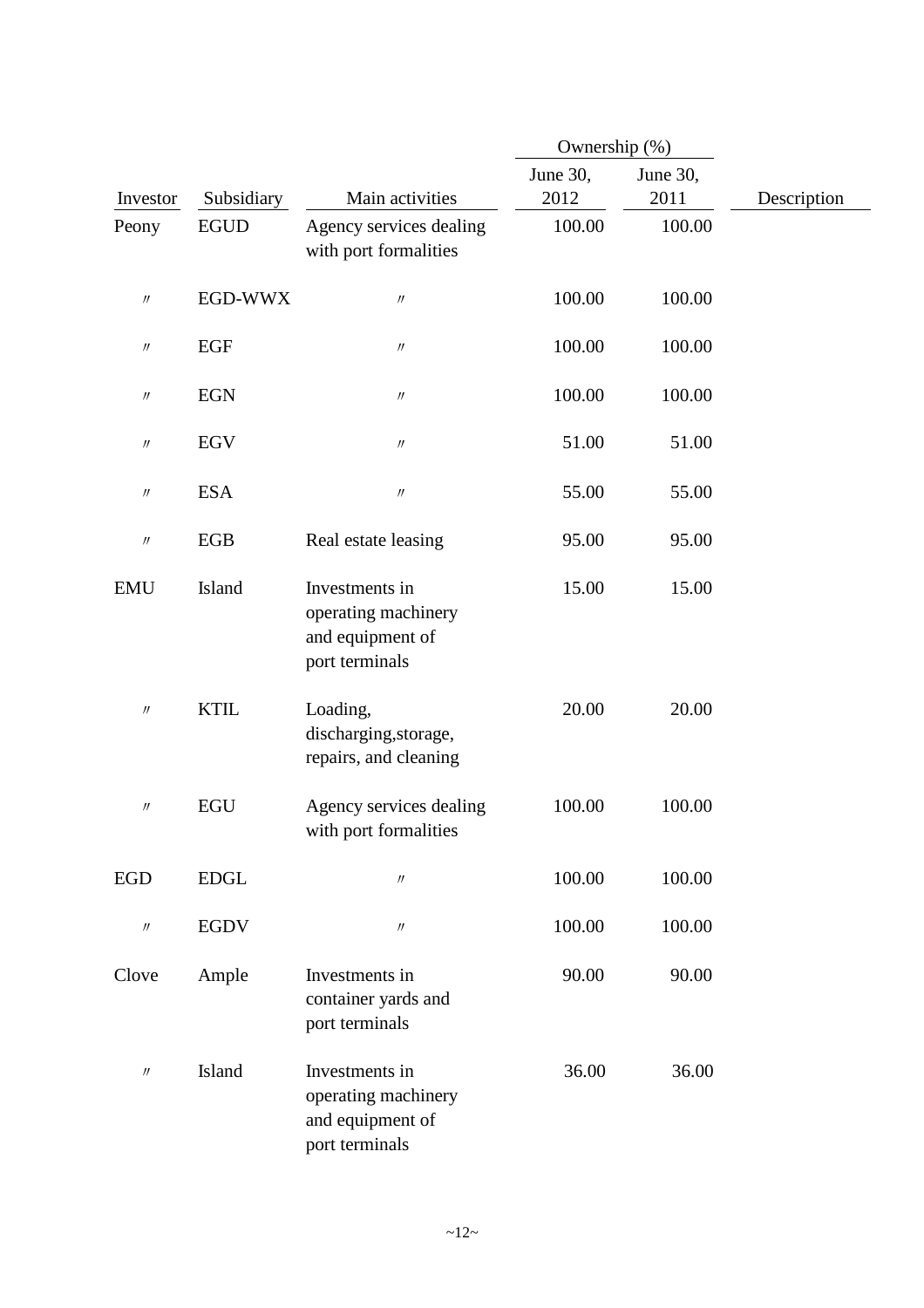|                |                |                                                                                           | Ownership (%)    |                  |             |
|----------------|----------------|-------------------------------------------------------------------------------------------|------------------|------------------|-------------|
| Investor       | Subsidiary     | Main activities                                                                           | June 30,<br>2012 | June 30,<br>2011 | Description |
| Armand<br>N.V. | Armand<br>B.V. | Investments in<br>operating machinery<br>and equipment of<br>port terminals               | 100.00           | 100.00           |             |
| Island         | Whitney        | Investments and<br>leases of operating<br>machinery and<br>equipment of port<br>terminals | 100.00           | 100.00           |             |
| $\prime$       | Hemlock        | $\prime$                                                                                  | 100.00           | 100.00           |             |
| MBPI           | <b>MBT</b>     | Inland transportation,<br>repairs and cleaning<br>of containers                           | 72.95            | 72.95            |             |

- a. For the information on investee companies included in the consolidated financial statements for the six-month periods ended June 30, 2012, please refer to Note 11.
- b. Detail of major changes in the subsidiaries is as follows:

The indirect subsidiary SGTC administered the liquidation procedure on October 30, 2009, as resolved by the stockholders, and completed the procedure on May 31, 2012.

- D.Subsidiary not included in the consolidated financial statements: None.
- E.Adjustments for subsidiaries with different balance sheet dates: None.
- F. Special operating risks in foreign subsidiaries: None.
- G.Nature and extent of the restrictions on fund remittance from subsidiaries to the parent company: None.

H.Contents of subsidiaries' securities issued by the parent company: None.

I.Information on convertible bonds and common stock issued by subsidiaries: None.

(2) Translation of financial statements of foreign subsidiaries

Assets and liabilities of foreign subsidiaries are translated into New Taiwan Dollars using the exchange rates at the balance sheet date. Equity accounts are translated at historical rates except for beginning retained earnings, which are carried forward from prior year's balance. Dividends are translated at the rates prevailing at the date of declaration. Profit and loss accounts are translated at weighted-average rates of the year. The resulting translation differences are included in "cumulative translation adjustments" under stockholders' equity.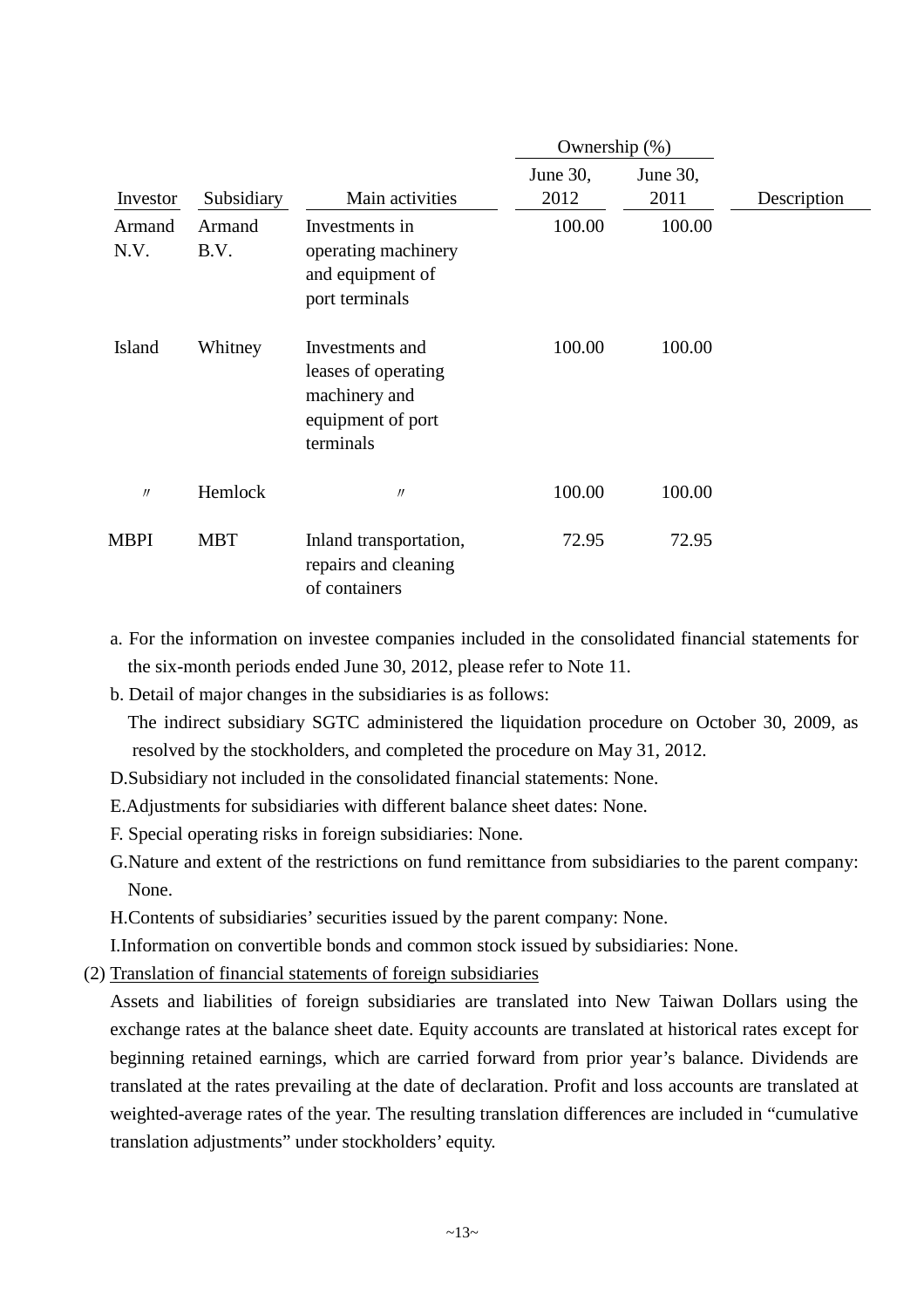# (3) Foreign currency transactions

- A.Transactions denominated in foreign currencies are translated into New Taiwan Dollars at the spot exchange rates prevailing at the transaction dates. Exchange gains or losses due to the difference between the exchange rate on the transaction date and the exchange rate on the date of actual receipt and payment are recognized in current year's profit or loss.
- B.Monetary assets and liabilities denominated in foreign currencies are translated at the spot exchange rates prevailing at the balance sheet date. Exchange gains or losses are recognized in profit or loss.
- C.When a gain or loss on a non-monetary item is recognized directly in equity, any exchange component of that gain or loss shall be recognized directly in equity. Conversely, when a gain or loss on a non-monetary item is recognized in profit or loss, any exchange component of that gain or loss shall be recognized in profit or loss. However, non-monetary items that are measured on a historical cost basis are translated using the exchange rate at the date of the transaction.
- (4) Classification of current and non-current items
	- A.Assets that meet one of the following criteria are classified as current assets; otherwise they are classified as non-current assets:
		- (a)Assets arising from operating activities that are expected to be realized or consumed, or are intended to be sold within the normal operating cycle;
		- (b)Assets held mainly for trading purposes;
		- (c)Assets that are expected to be realized within twelve months from the balance sheet date;
		- (d)Cash and cash equivalents, excluding restricted cash and cash equivalents and those that are to be exchanged or used to pay off liabilities more than twelve months after the balance sheet date.
	- B.Liabilities that meet one of the following criteria are classified as current liabilities; otherwise they are classified as non-current liabilities:
		- (a)Liabilities arising from operating activities that are expected to be paid off within the normal operating cycle;
		- (b)Liabilities arising mainly from trading activities;
		- (c)Liabilities that are to be paid off within twelve months from the balance sheet date;
		- (d)Liabilities for which the repayment date cannot be extended unconditionally to more than twelve months after the balance sheet date.
- (5) Cash and cash equivalents

Cash and cash equivalents include cash on hand and in banks and other short-term highly liquid investments which are readily convertible to known amount of cash and which are subject to insignificant risk of changes in value resulting from fluctuations in interest rates.

The consolidated statement of cash flows is prepared on the basis of cash and cash equivalents.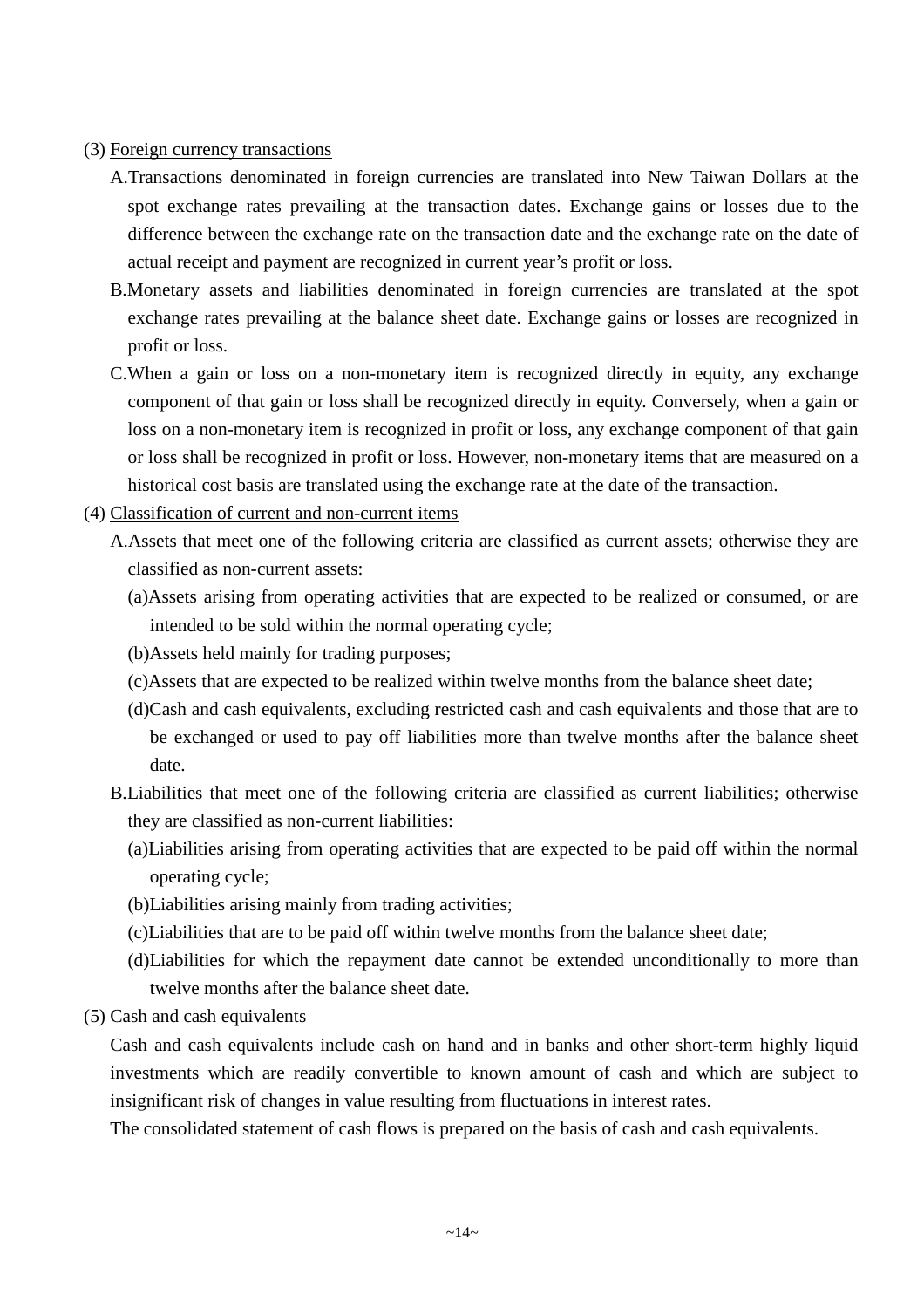#### (6) Financial assets and financial liabilities at fair value through profit or loss

- A.Equity financial instruments are recognized and derecognized using trade date accounting; whereas debt, beneficiary certificates, and derivative financial instruments are recognized and derecognized using settlement date accounting. These instruments are initially recognized at their fair values.
- B.These financial instruments are subsequently remeasured and stated at fair value, and the gain or loss is recognized in profit or loss. The fair value of listed stocks and OTC stocks and closed-end mutual funds is based on latest quoted fair prices of the accounting period. The fair value of open-end and balanced mutual funds is based on the net asset value at the balance sheet date.
- C.When a derivative is an ineffective hedging instrument, it is initially recognized at fair value on the date a derivative contract is entered into and is subsequently remeasured at its fair value. If a derivative is a non-option derivative, the fair value initially recognized is zero.
- D.For call options, put options and conversion rights without characteristics of equity, which are embedded in corporate bonds payable, please refer to Note 2 (16).
- E.Financial assets and financial liabilities designated as at fair value through profit or loss at inception are those that conform to one of the following conditions: (a)Hybrid products.
	- (b)As a result of the designation, measurement and recognition inconsistency could be decreased significantly or eliminated.
	- (c)The financial products are managed under the method of risk management and investment strategy management established by the Company and performance of the product is assessed by fair value.
- (7) Available-for-sale financial assets
	- A.Available-for-sale financial assets are recognized and derecognized using trade date accounting. These instruments are initially recognized at their fair values plus transaction costs that are directly attributable to the acquisition.
	- B.The financial assets are remeasured and stated at fair value, and the gain or loss is recognized in equity, until the financial asset is derecognized, at which time the cumulative gain or loss previously recognized in equity shall be recognized in profit or loss. The fair values of listed stocks and OTC stocks and closed-end mutual funds are based on latest quoted fair prices of the accounting period. The fair values of open-end and balanced mutual funds are based on the net asset value at the balance sheet date.
	- C.If there is any objective evidence that the financial asset is impaired, the cumulative loss that has been recognized directly in equity shall be transferred from equity to profit or loss. When the fair value of an equity instrument subsequently increases, impairment losses recognized previously in profit or loss shall not be reversed. When the fair value of a debt instrument subsequently increases and the increase can be objectively related to an event occurring after the impairment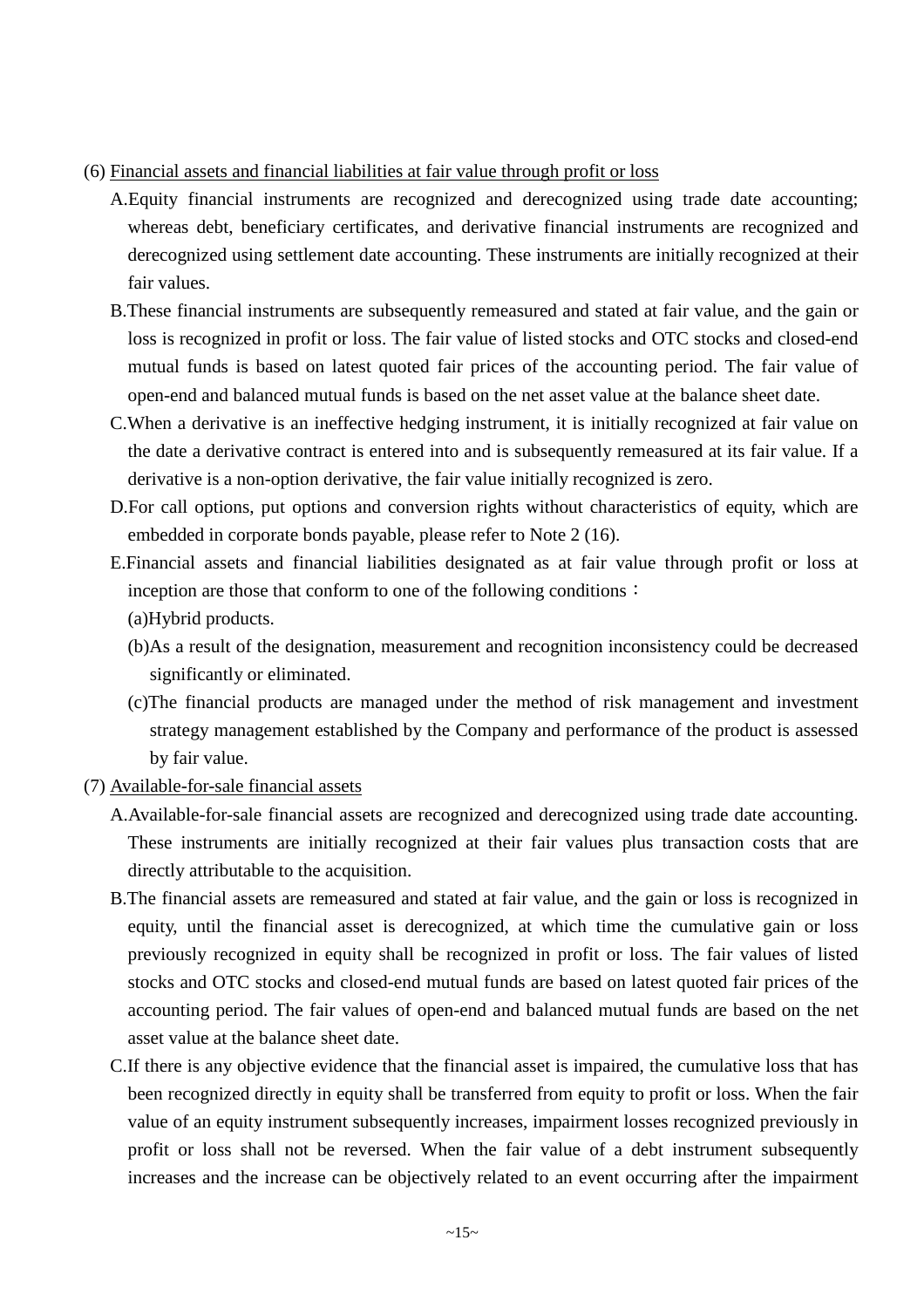loss was recognized in profit or loss, the impairment loss shall be reversed to the extent of the loss recognized in profit or loss.

- (8) Held-to-maturity financial assets
	- A.Held-to-maturity financial asset is recognized or derecognized using trade date accounting and is stated initially, at its fair value plus transaction costs that are directly attributable to the acquisition of the financial asset.
	- B.The financial assets are carried at amortized cost.
	- C.If there is any objective evidence that the financial asset is impaired, the impairment loss is recognized in profit or loss. If the fair value of the financial asset subsequently increases and the increase can be objectively related to an event occurring after the impairment loss was recognized in profit or loss, the impairment loss shall be reversed to the extent of the loss previously recognized in profit or loss, the impairment loss shall be reversed to the extent of the loss previously recognized in profit or loss. The book value after such reversal should not exceed the amortized had no impairment loss been recognized.
- (9) Financial assets and liabilities carried at cost
	- A.Financial assets and financial liabilities carried at cost are recognized or derecognized using trade date accounting and are stated initially at fair value plus transaction costs that are directly attributable to the acquisition of the financial asset.
	- B.If there is any objective evidence that the financial asset is impaired, the impairment loss is recognized in profit or loss. Such impairment loss shall not be reversed when the fair value of the asset subsequently increases.
- (10) Notes receivable, accounts receivable and other receivables
	- A.Notes and accounts receivable are claims resulting from the sale of goods or services. Receivables arising from transactions other than the sale of goods or services are classified as other receivables. Notes and accounts receivable and other receivables are recognized initially at fair value and subsequently measured at amortized cost using the effective interest method, less provision for impairment.
	- B.The Group assesses at each balance sheet date whether there is any objective evidence that a financial asset or a group of financial assets is impaired. If such evidence exists, a provision for impairment of financial asset is recognized. The amount of impairment loss is determined based on the difference between the asset's carrying amount and the present value of estimated future cash flows, discounted at the original effective interest rate. When the fair value of the asset subsequently increases and the increase can be objectively related to an event occurring after the impairment loss was recognized in profit or loss, the impairment loss shall be reversed to the extent of the loss previously recognized in profit or loss. Such recovery of impairment loss shall not result to the asset's carrying amount greater than its amortized cost where no impairment loss was recognized. Subsequent recoveries of amounts previously written off are recognized in profit or loss.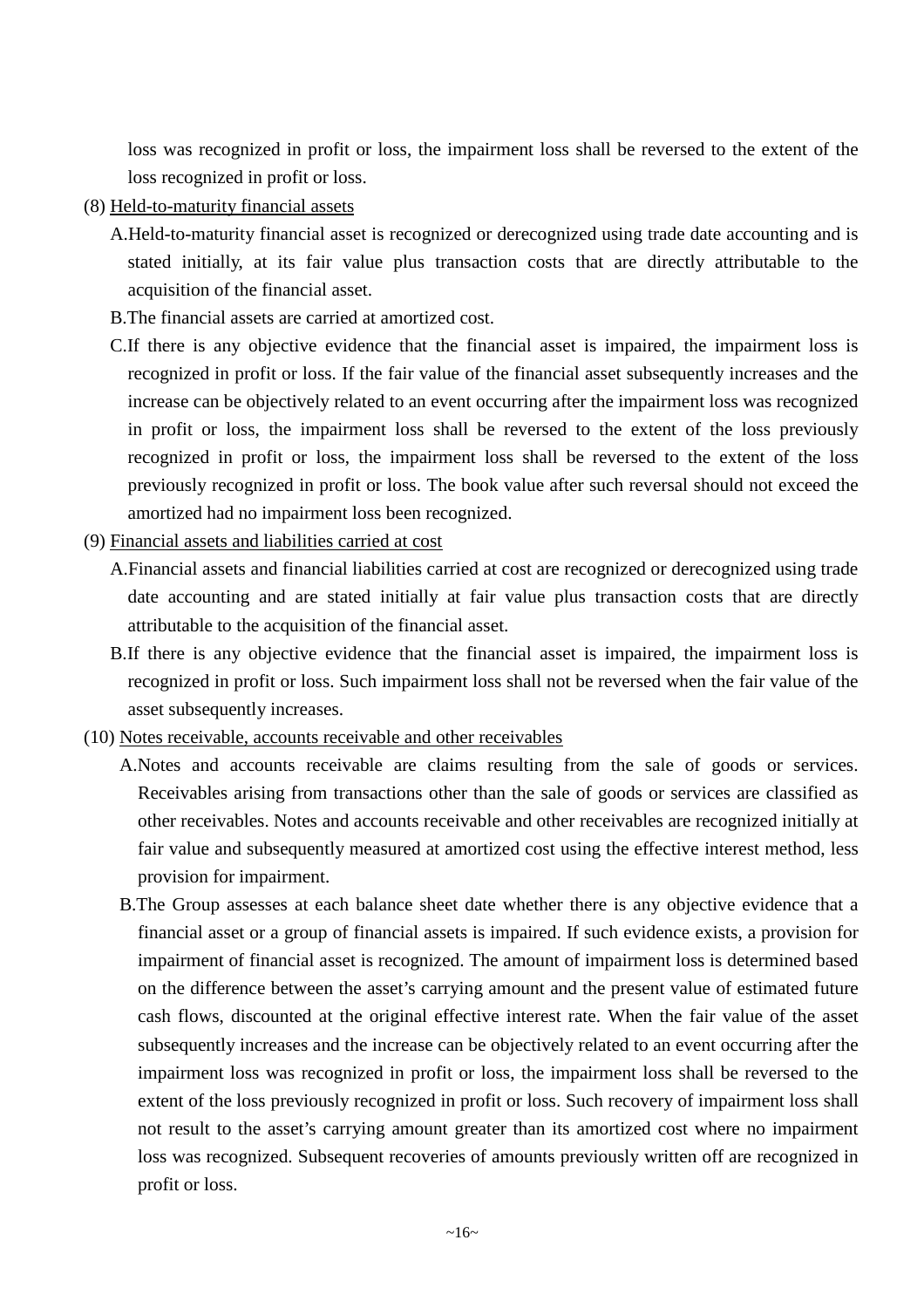# (11) Inventories

Inventories refer to fuel inventories and steel inventories. Fuel inventories are physically measured by the crew of each ship and reported back to the Head Office through telegraph for recording purposes at balance sheet date. Valuation of inventories is based on the exchange rate prevailing at the balance sheet date. The perpetual inventory system is adopted for steel inventory recognition. Steel inventories are stated at cost. The cost is determined using the weighted-average method. At the end of period, inventories are evaluated at the lower of cost or net realizable value, and the individual item approach is used in the comparison of cost and net realizable value. The calculation of net realizable value should be based on the estimated selling price in the normal course of business, net of estimated costs of completion and estimated selling expenses.

# (12) Long-term equity investments accounted for under the equity method

- A.Long-term equity investments in which the Group holds more than 20% of the investee company's voting shares or has significant influence on the investee's operational decisions are accounted for under the equity method. The excess of the initial investment cost over the acquired net asset value of the investee attributable to goodwill is no longer amortized, effective January 1, 2006. Retrospective adjustment of the amount of goodwill amortized in previous year is not required. The excess of acquired net asset value of investee over the initial investment cost is allocated proportionately and applied as a reduction to the book values of identifiable non-current assets, and any remaining amount of such excess after this allocation is credited to extraordinary gains. Negative goodwill, incurred before December 31, 2005, should still be amortized.
- B.Exchange differences arising from translation of financial statements of overseas investee companies accounted for under the equity method are recorded as "cumulative translation adjustments" under stockholders' equity.
- (13) Property, plant and equipment
	- A.Property, plant and equipment are stated at cost. Interests incurred on the loans used to bring the assets to the condition and location necessary for their intended uses are capitalized.
	- B.Depreciation is provided under the straight-line method based on the assets' estimated economic service lives. Salvage value of the fully depreciated assets that are still in use is depreciated based on the re-estimated economic service lives.
	- C.Major improvements and renewals are capitalized and depreciated accordingly. Maintenance and repairs are expensed as incurred.
	- D. Rents paid on capital leases are capitalized and depreciated accordingly. Lease assets whose ownerships are transferred at the end of the lease term or which contain a bargain purchase option are depreciated over the estimated useful lives; lease assets other than these are depreciated over the lease term.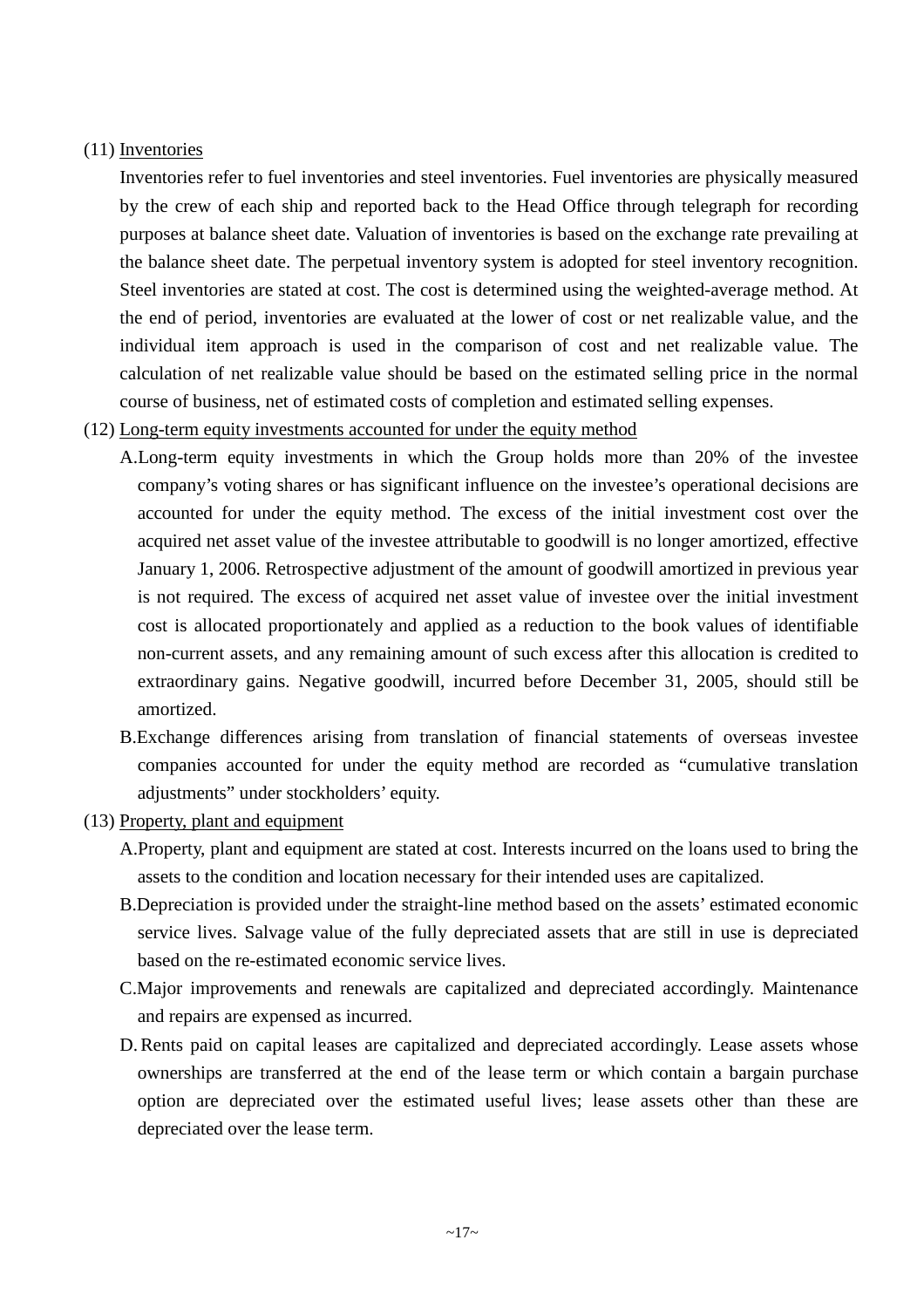### (14) Deferred expenses

Deferred charges refer to the expenses incurred for dock and wharf equipment, computer software and cable installation. In addition to dock and wharf equipment amortized by the lease period. The expenses incurred are amortized on a straight-line basis and the remaining are amortized 3 years.

(15) Impairment of non-financial assets

The Group recognizes impairment loss when there is an indication that the recoverable amount of an asset is less than its carrying amount. The recoverable amount is the higher of the fair value less costs to sell and value in use. When the impairment no longer exists, the impairment loss recognized in prior years shall be recovered.

- (16) Corporate bonds payable
	- A.The difference between the issue price and face value of corporate bonds is accounted for as premium or discount which is required to be amortized over the period from the date of issuance to maturity date using the interest method and is recorded as "interest expense".
	- B.For the bonds payable issued after January 1, 2006, in which call option, put option and conversion rights are embedded, the issuer of a financial instrument shall classify the instrument, or its component parts, on initial recognition as a financial liability, a financial asset or an equity instrument in accordance with the substance of the contractual arrangement and the definitions of a financial liability, a financial asset and an equity instrument. These bonds are accounted for as follows:
		- (a)The difference between the issue price and face value of convertible corporate bonds is accounted for as premium or discount which is required to be amortized over the period from the date of issuance to maturity date using the interest method and is recorded as "interest expense".
		- (b)The value of any derivative features (such as a call option and put option) embedded in the compound financial instrument is recognized as "financial assets or financial liabilities at fair value through profit or loss". These derivative features are subsequently remeasured and stated at fair value on each balance sheet date, and the gain or loss is recognized in "gain or loss on valuation of financial assets or financial liabilities". At the expiration date, if the fair value of common stock exceeds the exercise price of put option, the fair value of the put option is recognized as "paid-in capital"; however, if the fair value of common stock is lower than the exercise price, the fair value of the put option is recognized as "gain or loss".
		- (c)A conversion option embedded in the bonds issued by the Company, which is convertible to an equity instrument, is recognized in "capital reserve from stock warrants". When a bondholder exercises his/her conversion rights, the liability component of the bonds (including corporate bonds and embedded derivatives) shall be revalued at fair value on the conversion date, and the resulting difference shall be recognized as "gain or loss" in the current period. The book value of the common stock issued due to the conversion shall be based on the adjusted book value of the above-mentioned liability component plus the book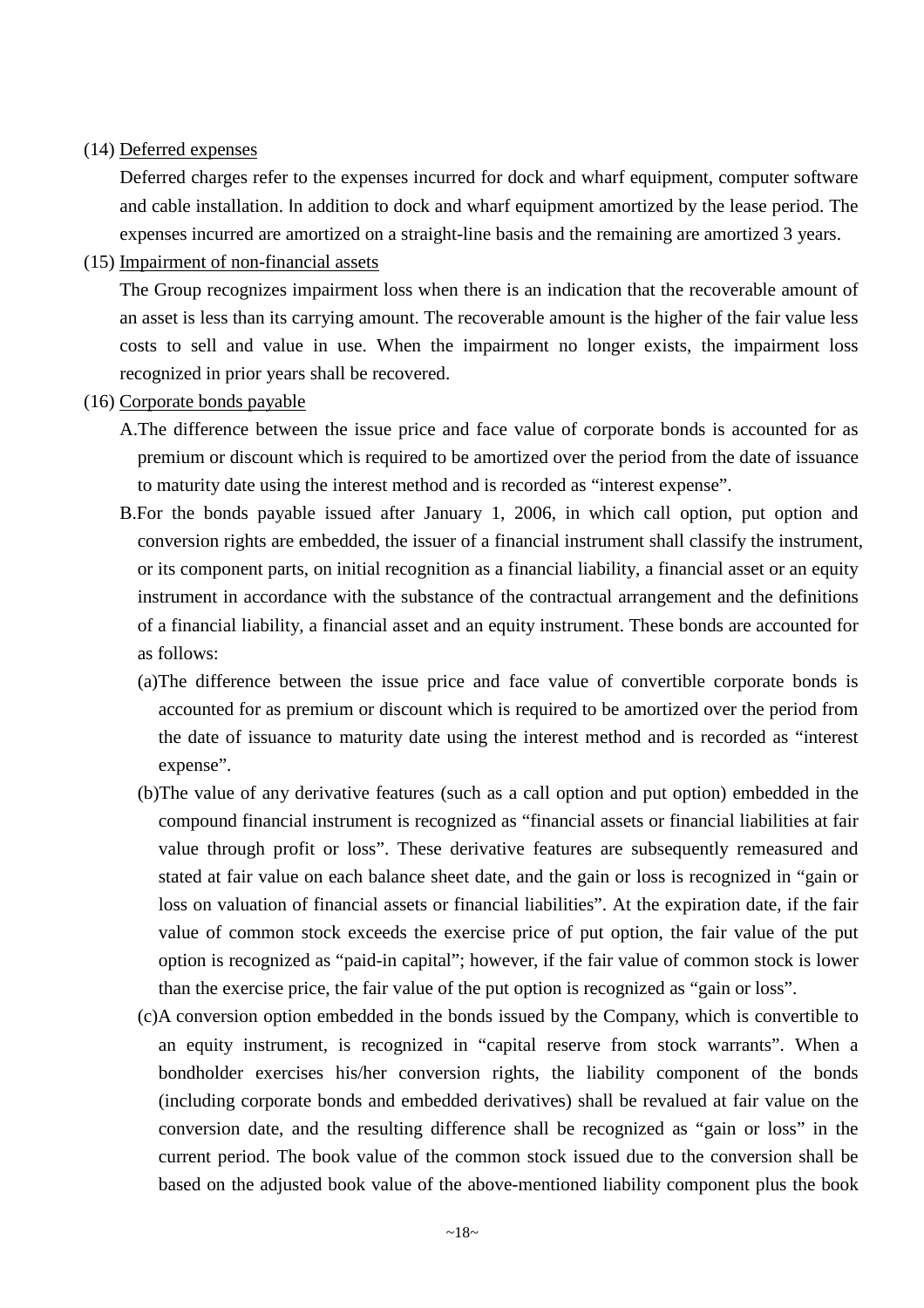value of the stock warrants.

- (d)Costs incurred on issuance of convertible bonds are proportionally charged to the liabilities and equities of the underlying instruments based on initial recognition costs.
- C.If the bondholders have the right, within one year, to exercise the put option embedded in bonds, the Company should classify the bond under current liability. After the right expires, the corporate bonds unconverted or not exchanged should be reclassified under non-current liability.

# (17) Pensions

- A.Under the defined benefit pension plan, which is adopted by the Group, net periodic pension costs are recognized in accordance with the actuarial calculations. Net periodic pension costs include service cost, interest cost, expected return on plan assets, and amortization of unrecognized net transition obligation and gains or losses on plan assets. Unrecognized net transition obligation is amortized on a straight-line basis over 15 years. Under the defined contribution pension plan, net periodic pension costs are recognized as incurred.
- B.The amount contributed is recognized as pension cost as incurred on an accrual basis .According to R.O.C. SFAS No. 23, "Interim Financial Reporting and Disclosures ", the Company can choose not to disclose information on pension, which is stated in paragraph 34 of R.O.C. SFAS No. 18, "Accounting for Pensions."

#### (18) Income taxes

- A.Inter-period and intra-period income tax allocation methods are employed. Over or under provision of prior years' income tax liabilities is included in current year's income tax. When a change in the tax laws is enacted, the deferred income tax liability or asset is recomputed accordingly in the period of change. The difference between the new amount and the original amount, that is, the effect of changes in the deferred income tax liability or asset, is recognized as an adjustment to income tax expense (benefit) for income from continuing operations in the current period.
- B.Investment tax credits arising from expenditures incurred on acquisitions of equipment or technology, research and development, employees' training, and equity investments are recognized in the year the related expenditures are incurred.
- C.A additional 10% tax is levied on the unappropriated retained earnings and is recorded as income tax expense in the year the stockholders resolve to distribute the earnings.
- (19) Employees' bonuses and directors' and supervisors' remuneration
	- Effective January 1, 2008, pursuant to EITF96-052 of the Accounting Research and Development Foundation, R.O.C., dated March 16, 2007, "Accounting for Employees' Bonuses and Directors' and Supervisors' Remuneration", the costs of employees' bonuses and directors' and supervisors' remuneration are accounted for as expenses and liabilities, provided that such recognition is required under legal or constructive obligation and those amounts can be estimated reasonably. However, if the accrued amounts for employees' bonuses and directors' and supervisors' remuneration are significantly different from the actual distributed amounts resolved by the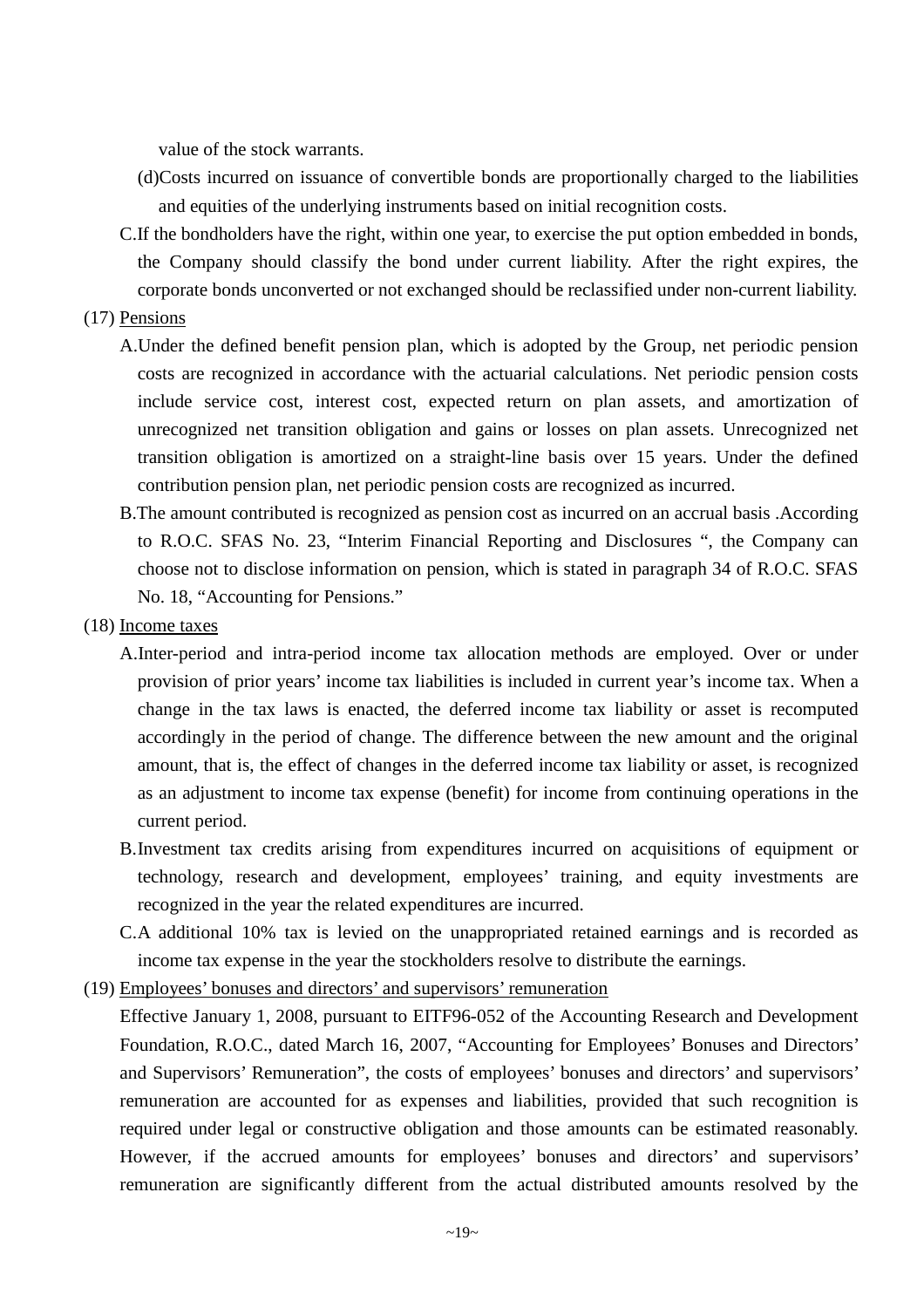stockholders at their annual stockholders' meeting subsequently, the differences shall be recognized as gain or loss in the following year. In addition, according to EITF97-127 of the Accounting Research and Development Foundation, R.O.C., dated March 31, 2008, "Criteria for Listed Companies in Calculating the Number of Shares of Employees' Stock Bonus", the Company calculates the number of shares of employees' stock bonus based on the closing price of the Company's common stock at the previous day of the stockholders' meeting held in the year following the financial reporting year, and taking into account the effects of ex-rights and ex-dividends.

# (20) Revenue, cost and expense recognition

Revenue is recognized when the earning process is substantially completed and are realized or realizable. Costs and expenses are recognized as incurred.

- (21) Use of estimates
	- A.The preparation of financial statements in conformity with generally accepted accounting principles requires management to make estimates and assumptions that affect the amounts of assets and liabilities and the disclosures of contingent assets and liabilities at the date of the financial statements and the amounts of revenues and expenses during the reporting period. Actual results could differ from those assumptions and estimates.
	- B.Accrued expenses are recorded at the amounts stated in the original supporting documents. Foreign port charges without supporting documents are estimated based on past records and period-end sailing schedules. Differences between the expenses actually incurred in the following year and the estimated accrued expenses are credited or charged to operating costs or expenses in the following year.
- (22) Operating segments

The information on operating segments is consistent with that of internal management reports provided to the chief operating decision-maker. The chief operating decision-maker is responsible for allocating resources and assessing performance of the operating segments.

In accordance with the R.O.C SFAS No. 41, "Operating Segments", the consolidated financial statements are required to disclose segment information. However, segment information is not required in the separate financial statements.

# 3. CHANGES IN ACCOUNTING PRINCIPLES

(1) Notes receivable, accounts receivable and other receivables

Effective January 1, 2011, the Group adopted the amendments to R.O.C. SFAS No. 34, "Financial instruments: Recognition and Measurement". An impairment loss is recognized when there is objective evidence of impairment. This change in accounting principle had no effect on consolidated net income and consolidated earnings per share for the six-month periods ended June 30, 2011.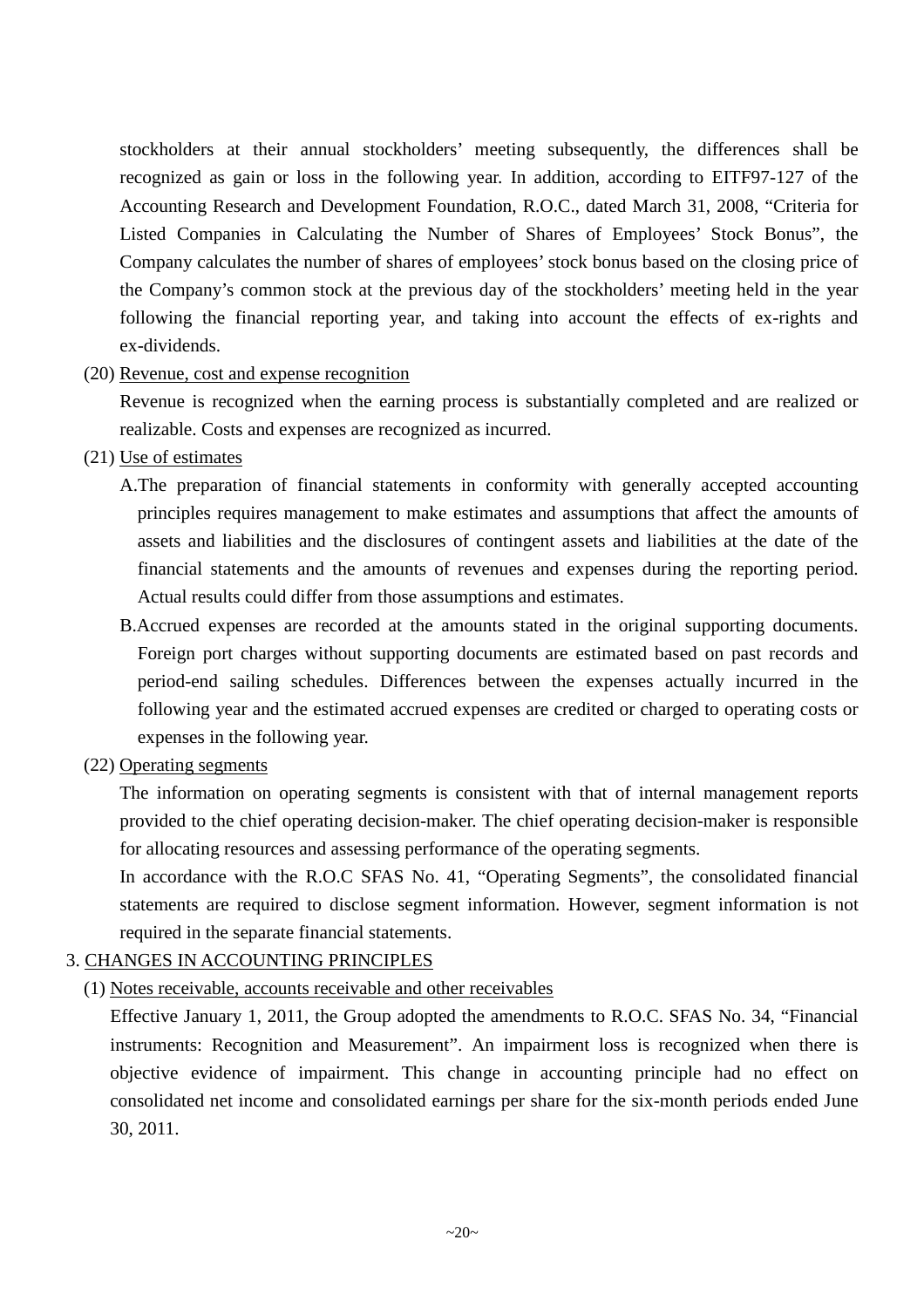# (2) Operating segments

Effective January 1, 2011, the Group adopted the amendments to R.O.C. SFAS No. 41, "Operating Segments", which replaced R.O.C. SFAS No. 20, "Segment Reporting". This change in accounting principle had no effect on consolidated net income and consolidated earnings per share for the six-month periods ended June 30, 2011.

# 4. DETAILS OF SIGNIFICANT ACCOUNTS

(1) Cash and cash equivalents

|                                                           | June 30, 2012    |               | June 30, 2011 |
|-----------------------------------------------------------|------------------|---------------|---------------|
| Cash                                                      | \$<br>24,887     | \$            | 26,350        |
| Checking accounts                                         | 312,289          |               | 1,179,751     |
| Demand deposits                                           | 928,926          |               | 1,398,902     |
| Foreign currency deposits                                 | 3,099,618        |               | 4,413,860     |
| Time deposits (New Taiwan Dollars)                        | 7,452,545        |               | 1,545,500     |
| Time deposits (Foreign currencies)                        | 13,413,376       |               | 12,978,005    |
| Cash equivalents                                          | 908,350          |               |               |
| Add (Less): Unrealized foreign exchange gain (loss)       | 5,668            |               | 2,567)        |
|                                                           | \$<br>26,145,659 | \$            | 21,539,801    |
| (2) Financial assets at fair value through profit or loss |                  |               |               |
|                                                           | June 30, 2012    |               | June 30, 2011 |
| Current items:                                            |                  |               |               |
| Trading financial assets                                  |                  |               |               |
| Listed (TSE and OTC) stocks                               | \$<br>290        | $\mathcal{S}$ | 290           |
| Beneficiary certificates                                  | 2,956,377        |               | 2,234,347     |
| Cross currency swap                                       |                  |               | 2,775         |
| <b>Embedded derivatives</b>                               | 7,903            |               | 9,149         |
|                                                           | 2,964,570        |               | 2,246,561     |
| Adjustments                                               | 139,187)         |               | 150,589)      |
|                                                           | \$<br>2,825,383  | \$            | 2,095,972     |
|                                                           |                  |               |               |

# Non-current items:

Financial assets designated as at fair value through profit or loss

| Corporate bonds | 100,000 | 100,000 |
|-----------------|---------|---------|
| Adjustments     | 39,825) | 83)     |
|                 | 60,175  | 99,917  |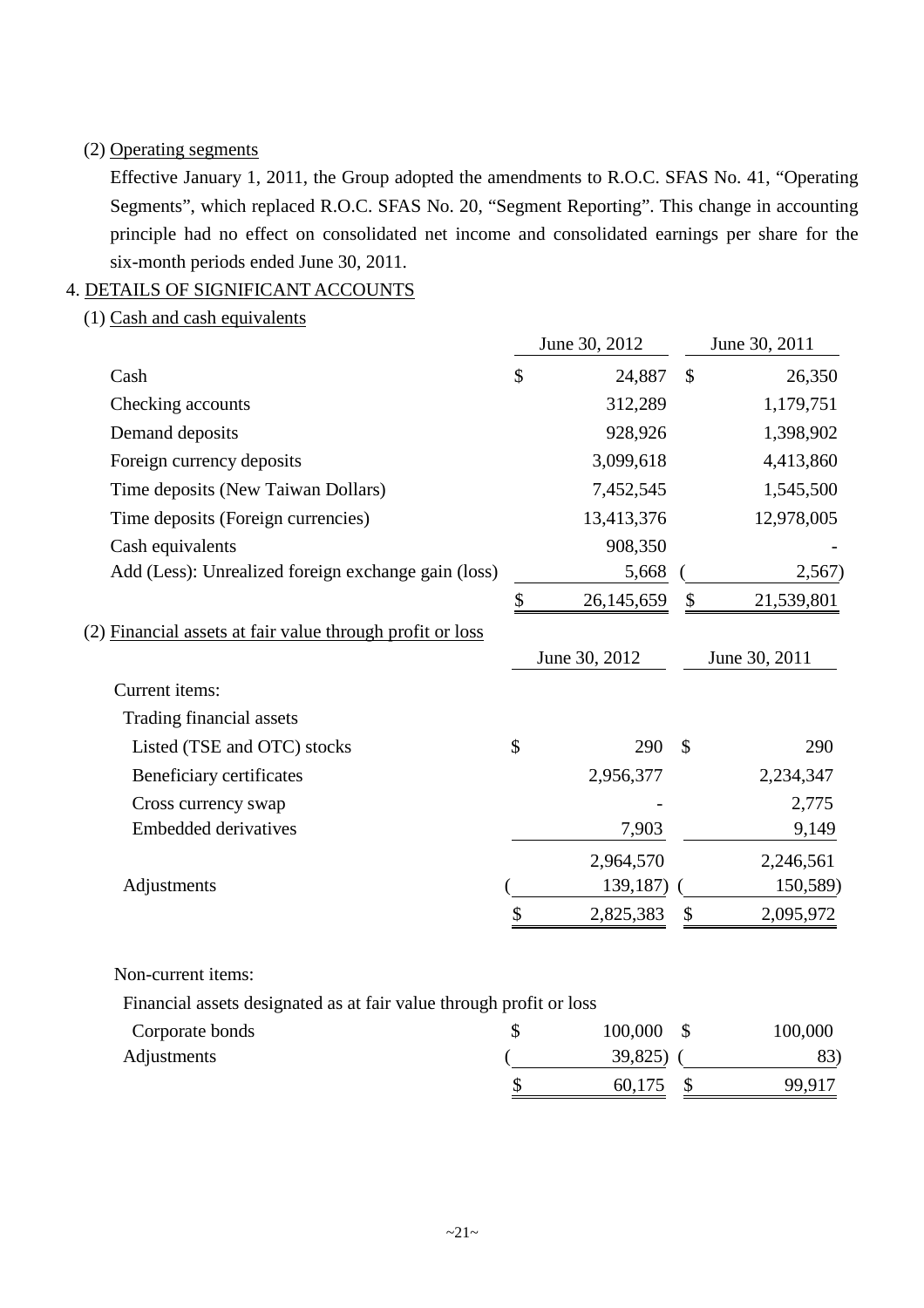A.For the six-month periods ended June 30, 2012 and 2011, the Group recognized net gain of \$12,881 and \$4,402, respectively.

B.Hedge accounting for these derivative instruments held for hedging activities was not adopted.

(3) Available-for-sale financial assets

|                                       | June 30, 2012   |    | June 30, 2011 |  |  |
|---------------------------------------|-----------------|----|---------------|--|--|
| Non-current items:                    |                 |    |               |  |  |
| Listed (TSE and OTC) stocks           |                 |    |               |  |  |
| Central Reinsurance Corp.             | \$<br>490,801   | \$ | 490,801       |  |  |
| Fubon Financial Holding Co., Ltd.     |                 |    | 3,871         |  |  |
|                                       | 490,801         |    | 494,672       |  |  |
| Adjustments                           | 77,239          |    | 385,177       |  |  |
|                                       | \$<br>568,040   | \$ | 879,849       |  |  |
| (4) Held-to-maturity financial assets |                 |    |               |  |  |
|                                       | June 30, 2012   |    | June 30, 2011 |  |  |
| Current item:                         |                 |    |               |  |  |
| Financial bonds                       | \$              |    | 944,087       |  |  |
| Non-current items:                    |                 |    |               |  |  |
| Financial bonds                       | \$<br>370,000   | \$ | 370,000       |  |  |
| Corporate bonds                       |                 |    | 910,000       |  |  |
|                                       | \$<br>370,000   | \$ | 1,280,000     |  |  |
| (5) Financial assets carried at cost  |                 |    |               |  |  |
|                                       | June 30, 2012   |    | June 30, 2011 |  |  |
| Non-current item:                     |                 |    |               |  |  |
| Unlisted stocks                       | \$<br>1,509,889 | \$ | 1,507,639     |  |  |

- A.In June 2011, Fu-Ji Management Consultancy Co., Ltd. (Formerly known as Fubon Securities Finance Co., Ltd.) an investee accounted for under the cost method, reduced its capital. The conversion rate on the capital reduction was 98.44%, and the amount returned to the stockholders was \$10 (in dollars) (par value) per share. As a result of the capital reduction, the proceeds received by the Company based on its proportionate equity interest in Fu-Ji Management Consultancy Co., Ltd. amounted to \$62,106, and the carrying amount of the Company's investment in Fu-Ji Management Consultancy Co., Ltd. was written down by \$468. Accordingly, \$61,638 of income was generated, which was recorded under "non-operating income – others"
- B.The Board of Directors adopted a resolution of Clove Holding Ltd. ("Clove") held by the "Classic Outlook Investment Ltd. ("Classic") and Everup Profits Ltd. ("Everup") USD29 per share, all shares sold, a total of USD128, 120, net of Classic and Everup equity book value, the disposition of this transaction Clove investment income for the USD25, 761.
- C.The Group's investment in unlisted securities was measured at cost since its fair value cannot be measured reliably.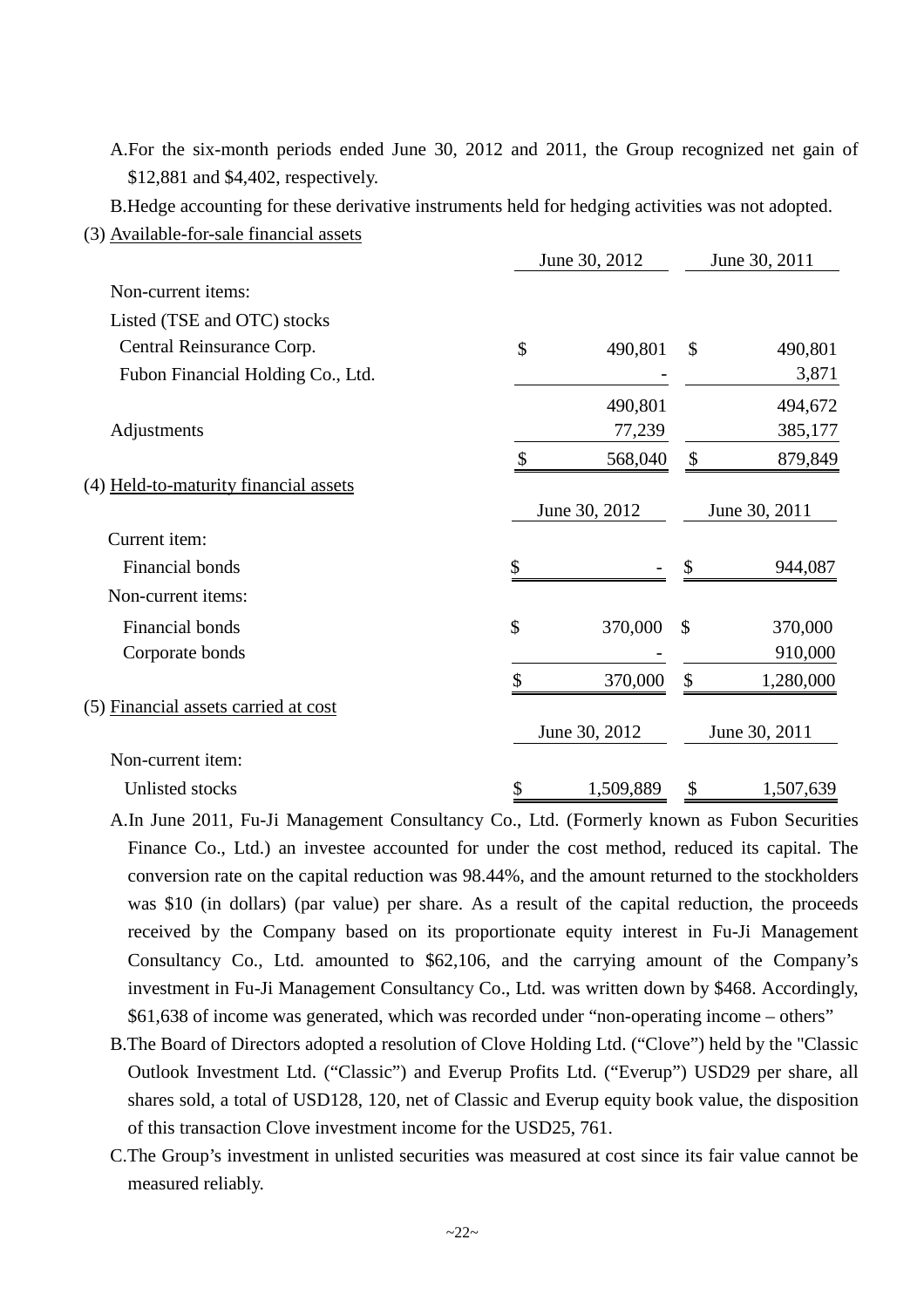## (6) Accounts receivable

|                                       | June 30, 2012    |               | June 30, 2011 |
|---------------------------------------|------------------|---------------|---------------|
| Non-related parties                   | \$<br>13,252,551 | $\mathcal{S}$ | 8,335,475     |
| Add: Unrealized foreign exchange gain | 2,662            |               | 60            |
| Less: Allowance for doubtful accounts | 28,111)          |               | 20,090)       |
|                                       | 13,227,102       |               | 8,315,445     |
| Related parties                       | 153,690          |               | 1,219,574     |
|                                       | \$<br>13,380,792 | \$            | 9,535,019     |
| (7) Other financial assets-current    |                  |               |               |
|                                       | June 30, 2012    |               | June 30, 2011 |
| Futures transaction margin            | \$               |               | 97,229        |
| (8) Inventories                       |                  |               |               |
|                                       | June 30, 2012    |               | June 30, 2011 |
| Ship fuel                             | \$<br>4,170,632  | $\mathcal{S}$ | 3,526,666     |
| Steel and others                      | 732,030          |               | 1,163,666     |
|                                       | 4,902,662        | \$            | 4,690,332     |
| (9) Other current assets - other      |                  |               |               |
|                                       | June 30, 2012    |               | June 30, 2011 |
| Agent accounts                        | \$<br>799,991    | $\mathcal{S}$ | 1,412,684     |
| Agency reciprocal accounts            | 2,341,435        |               | 2,027,315     |
| Temporary debits                      | 203,173          |               | 75,341        |
|                                       | \$<br>3,344,599  | \$            | 3,515,340     |

#### A.Agency accounts

These accounts occur when domestic and foreign agencies, based on the agreement with the Group, deal with domestic and foreign port formalities regarding arrival and departure of ships, cargo loading, discharging, and forwarding, collection of freight, and payment of expenses incurred in the domestic and foreign port.

# B.Agency reciprocal accounts

Temporary accounts between the Group and Evergreen International S.A., Gaining Enterprise S.A., Italia Marittima S.p.A., Evergreen Marine (Hong Kong) Ltd. and Evergreen Marine (Singapore) Pte. Ltd. These accounts occur as these ship owners incur domestic and foreign port expenses and related rental expenses.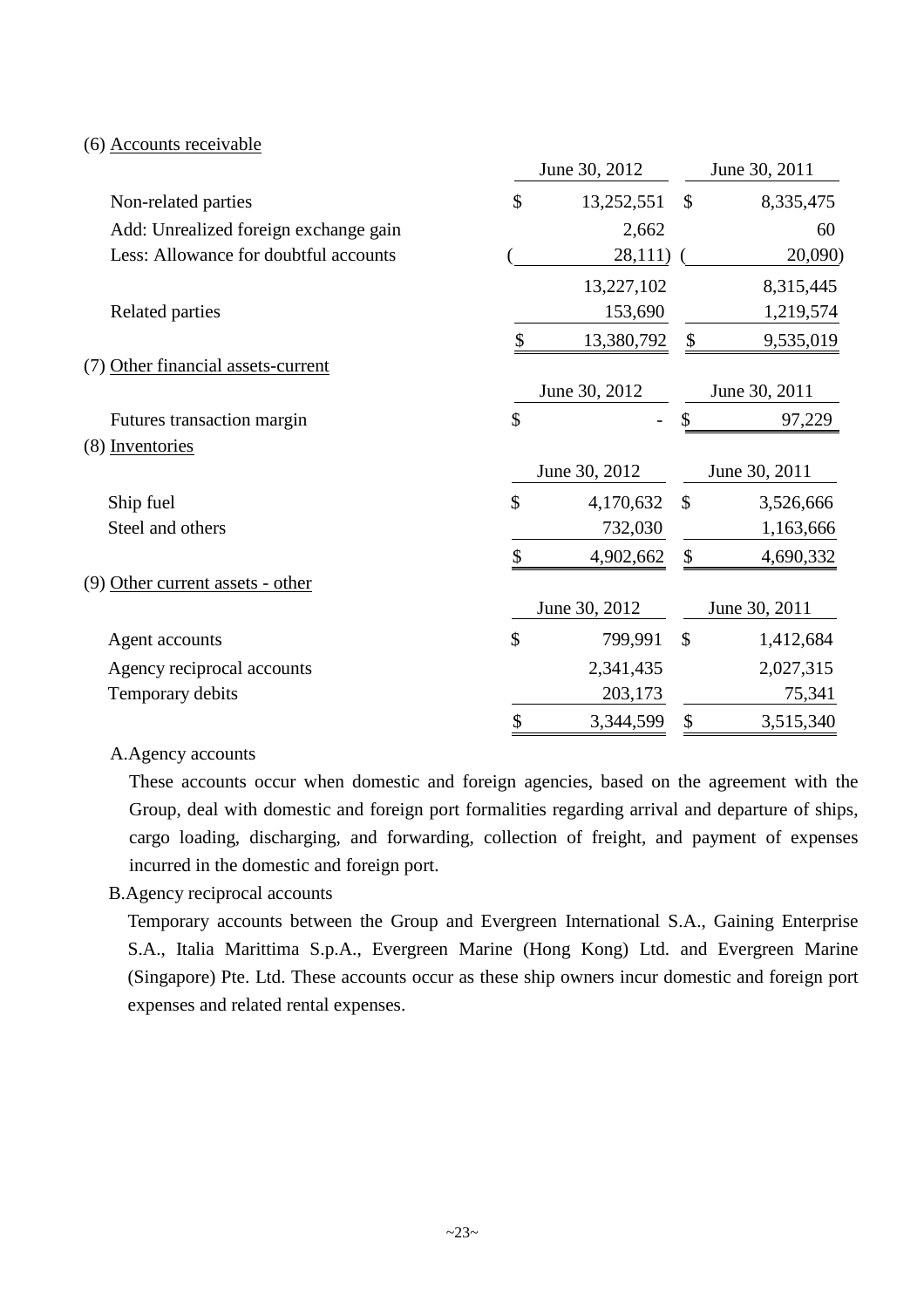(10) Long-term equity investments accounted for under the equity method

A.Details of long-term equity investments accounted for under the equity method are set forth below:

|                                      | June 30, 2012 |                 |      |               |
|--------------------------------------|---------------|-----------------|------|---------------|
|                                      | Percentage    | Carrying amount |      |               |
| Investee company                     | of ownership  | June 30, 2012   |      | June 30, 2011 |
| Charng Yang Development Co., Ltd.    | 40.00%        | \$<br>615,086   | - \$ | 579,224       |
| Evergreen International Storage and  |               |                 |      |               |
| <b>Transport Corporation</b>         | 39.74%        | 7,935,000       |      | 7,985,028     |
| <b>EVA Airways Corporation</b>       | 19.32%        | 6,948,616       |      | 7,070,287     |
| Taipei Port Container Terminal       |               |                 |      |               |
| Corporation                          | 27.87%        | 1,170,097       |      | 1,192,241     |
| Luanta Investment (Netherlands) N.V. | 50.00%        | 2,463,867       |      | 2,439,889     |
| Balsam Investment (Netherlands) N.V. | 49.00%        | 1,365,687       |      | 2,365,202     |
| Colon Container Terminal S.A.        | 36.00%        | 2,254,004       |      | 2,068,387     |
| Others                               |               | 636,570         |      | 689,941       |
|                                      |               | 23,388,927      | \$   | 24,390,199    |

B.Investment income (loss) accounted for under the equity method for the six-month periods ended June 30, 2012 and 2011 is set forth below:

|                                               | For the six-month periods ended June 30, |                        |          |  |  |  |  |  |
|-----------------------------------------------|------------------------------------------|------------------------|----------|--|--|--|--|--|
| Investee company                              |                                          | 2012                   | 2011     |  |  |  |  |  |
| Charng Yang Development Co. Ltd.              | \$                                       | 32,232<br>$\mathbb{S}$ | 29,298   |  |  |  |  |  |
| Evergreen International Storage and Transport |                                          |                        |          |  |  |  |  |  |
| Corporation                                   |                                          | 132,831                | 165,437  |  |  |  |  |  |
| <b>EVA Airways Corporation</b>                |                                          | 170,247)               | 64,360   |  |  |  |  |  |
| Taipei Port Container Terminal Corporation    |                                          | $10,649$ (             | 16,516)  |  |  |  |  |  |
| Luanta Investment (Netherlands) N.V.          |                                          | $80,194$ ) (           | 37,074)  |  |  |  |  |  |
| Balsam Investment (Netherlands) N.V.          |                                          | $1,812,161$ (          | 942,927) |  |  |  |  |  |
| Colon Container Terminal S.A.                 |                                          | 84,062                 | 59,117   |  |  |  |  |  |
| Others                                        |                                          | 76,744                 | 53,177   |  |  |  |  |  |
|                                               | (\$                                      | $1,747,382$ (\$)       | 625,128) |  |  |  |  |  |

C.As resolved by the Board of Directors on March 22, 2011, Peony Investment S.A. (Peony) disposed its long-term equity investment Evergreen Container Terminal (Thailand) Ltd. (ECTT) at USD 4.27 (in dollars) per share, all shares sold, totaling USD 39,200. Peony gained USD 10,754 on this disposal of investment.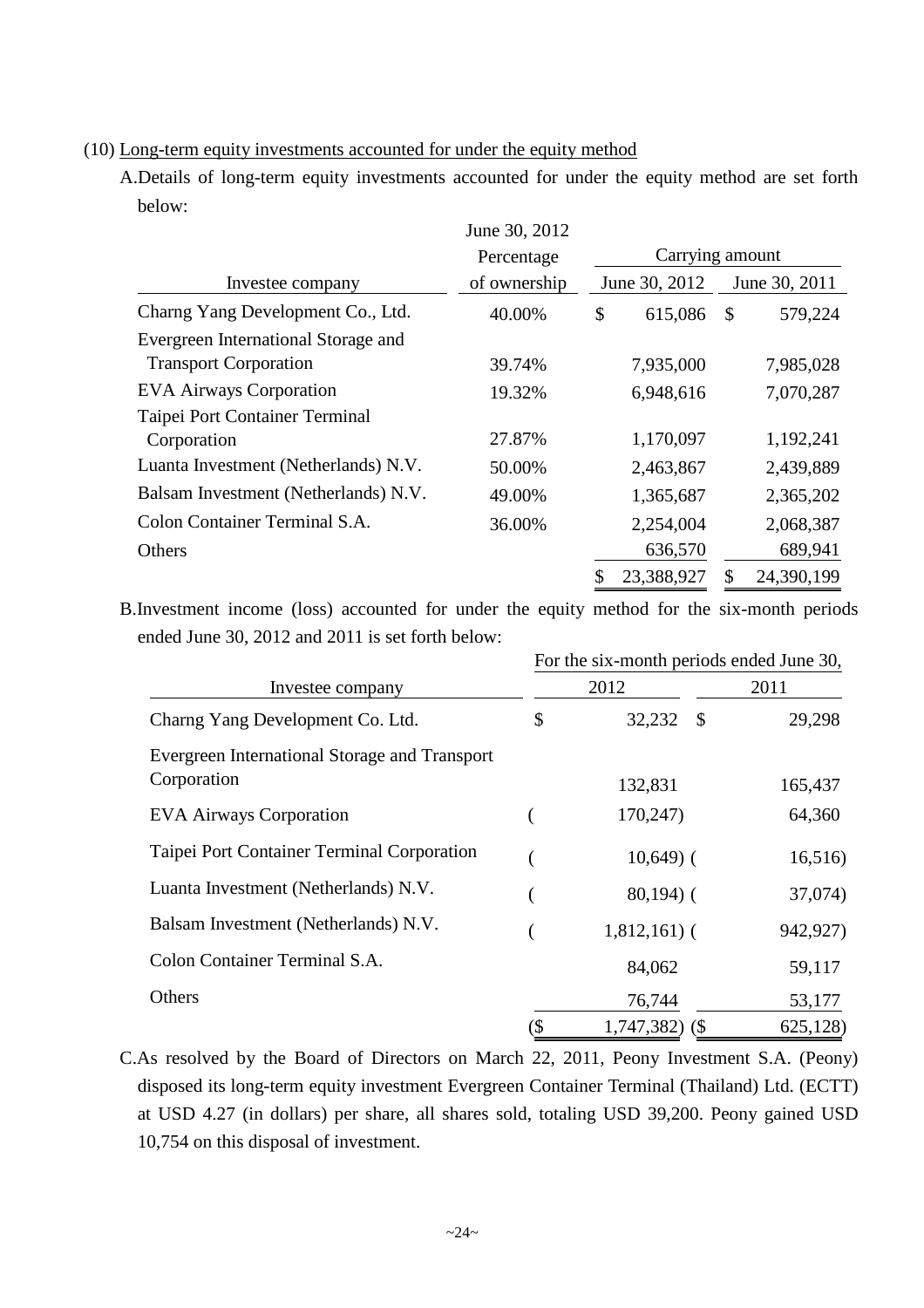- D. On July 23, 2009, the Company issued its first domestic secured exchangeable bonds based on the resolution by the Board of Directors. Pursuant to the terms of issuance, the bondholders may exchange the exchangeable bonds into the common stocks of Evergreen International Storage and Transport Corporation (EITC) during the period from one month after the exchangeable bonds are issued to 10 days before the maturity of the exchangeable bonds. The Company has already appropriated 86,595 thousand shares of common stock of Evergreen International Storage and Transport Corporation to the account in Taiwan Depository and Clearing Corporation, for the use of exchange from exchangeable bonds to common stock of EITC (For details of the issuance terms of the exchangeable bonds, please refer to Note 4(15)).
- E.As resolved by the Board of Directors, the Company's subsidiary, Peony Investment S.A. participated in the cash capital increase of Balsam Investment (Netherlands) N.V. on January 18 and March 21, 2012 according to original ownership stake as an original shareholder. The capital increase amounts to EUR 19,600 and EUR 49,000, respectively, totaling EUR 68,600.
- F.As resolved by the Board of Directors, the Company's subsidiary, Peony Investment S.A. participated in the cash capital increase of Luanta Investment (Netherlands) N.V. for the six-month periods ended June 30, 2012 according to original ownership as an original shareholder. The capital increase amounts to USD 1,751.

| (11) Property, plant and equipment |
|------------------------------------|
|------------------------------------|

|                                      | June 30, 2012 |               |                           |               |                           |                |  |  |
|--------------------------------------|---------------|---------------|---------------------------|---------------|---------------------------|----------------|--|--|
|                                      | Accumulated   |               |                           |               |                           |                |  |  |
| Asset                                |               | Initial cost  |                           | depreciation  |                           | Net book value |  |  |
| Land                                 | \$            | 2,167,967     | $\boldsymbol{\mathsf{S}}$ |               | $\boldsymbol{\mathsf{S}}$ | 2,167,967      |  |  |
| <b>Buildings</b>                     |               | 2,849,897 (   |                           | 1,282,568)    |                           | 1,567,329      |  |  |
| Machinery equipment                  |               | 703,629 (     |                           | 566,499)      |                           | 137,130        |  |  |
| Loading and unloading equipment      |               | $6,449,333$ ( |                           | 4,687,769)    |                           | 1,761,564      |  |  |
| Computer and communication equipment |               | 338,684 (     |                           | 275,426)      |                           | 63,258         |  |  |
| Transportation equipment             |               | 23,921,905 (  |                           | 14, 108, 028) |                           | 9,813,877      |  |  |
| <b>Ships</b>                         |               | 53,053,509 (  |                           | 25,965,571)   |                           | 27,087,938     |  |  |
| Office equipment                     |               | 519,806 (     |                           | 408,400)      |                           | 111,406        |  |  |
| Lease assets                         |               | 3,073,214 (   |                           | 199,620)      |                           | 2,873,594      |  |  |
| Leasehold improvements               |               | 16,274        |                           | 6,144)        |                           | 10,130         |  |  |
|                                      |               | 93,094,218    |                           | 47,500,025)   |                           | 45,594,193     |  |  |
| Construction in progress and         |               |               |                           |               |                           |                |  |  |
| prepayments for equipment            |               | 24,723,350    |                           |               |                           | 24,723,350     |  |  |
|                                      |               | 117,817,568   | (                         | 47,500,025)   | \$                        | 70,317,543     |  |  |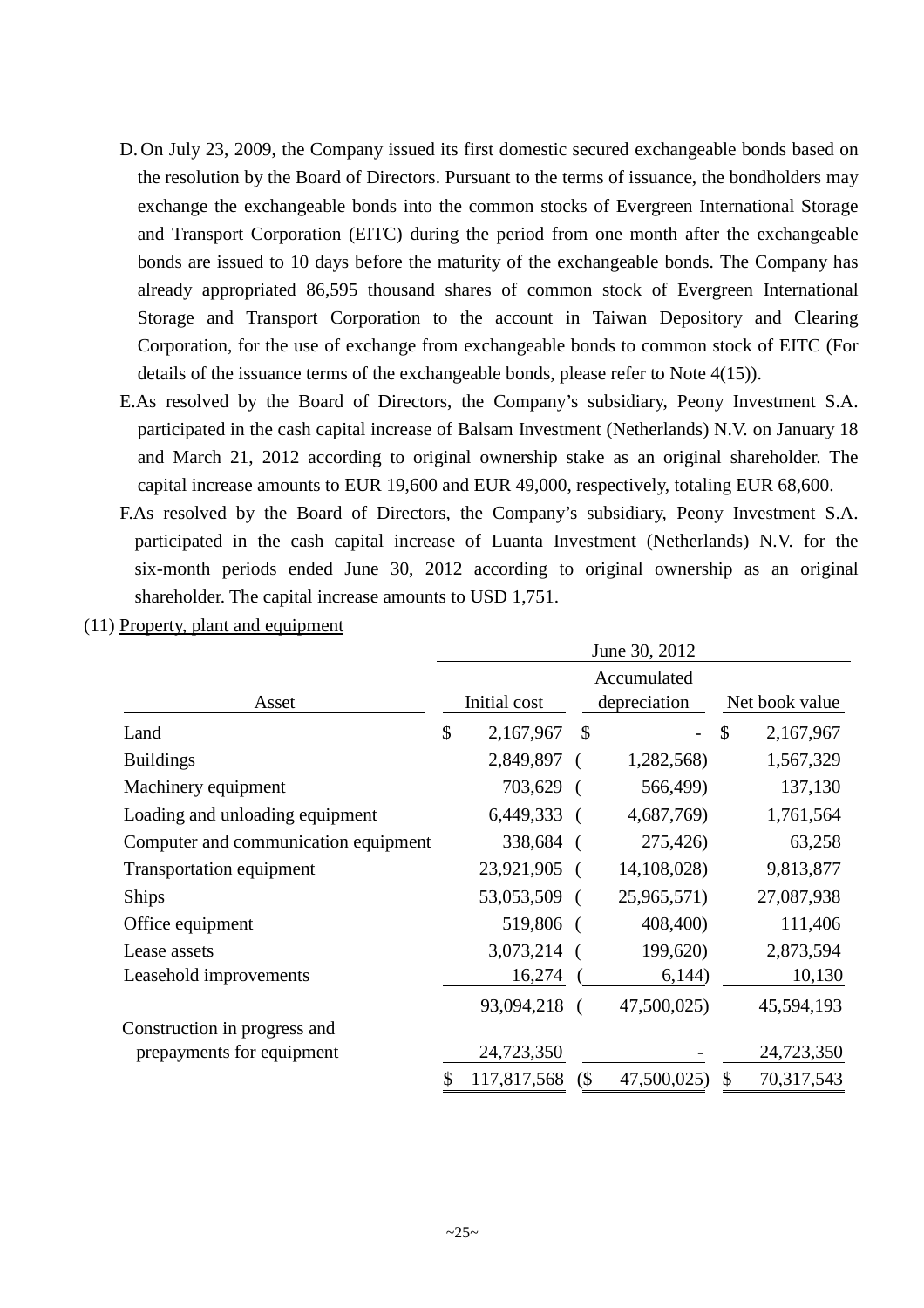| June 30, 2011                        |              |             |               |                          |               |                |  |  |
|--------------------------------------|--------------|-------------|---------------|--------------------------|---------------|----------------|--|--|
|                                      | Accumulated  |             |               |                          |               |                |  |  |
| Asset                                | Initial cost |             |               | depreciation             |               | Net book value |  |  |
| Land                                 | \$           | 2,181,833   | $\mathcal{S}$ | $\overline{\phantom{0}}$ | $\mathcal{S}$ | 2,181,833      |  |  |
| <b>Buildings</b>                     |              | 2,653,111   |               | 1,224,278)               |               | 1,428,833      |  |  |
| Machinery equipment                  |              | 720,836     |               | 559,517)                 |               | 161,319        |  |  |
| Loading and unloading equipment      |              | 7,865,889 ( |               | 5,001,230                |               | 2,864,659      |  |  |
| Computer and communication equipment |              | 302,754     |               | 261,819)                 |               | 40,935         |  |  |
| Transportation equipment             |              | 25,706,454  |               | 12,989,467)              |               | 12,716,987     |  |  |
| <b>Ships</b>                         |              | 49,970,079  |               | 22,840,304)              |               | 27,129,775     |  |  |
| Office equipment                     |              | 504,921     |               | 377,946)                 |               | 126,975        |  |  |
| Lease assets                         |              | 6,751       |               | 5,979)                   |               | 772            |  |  |
| Leasehold improvements               |              | 15,950      |               | 5,799)                   |               | 10,151         |  |  |
|                                      |              | 89,928,578  |               | 43,266,339)              |               | 46,662,239     |  |  |
| Construction in progress and         |              |             |               |                          |               |                |  |  |
| prepayments for equipment            |              | 11,115,765  |               |                          |               | 11,115,765     |  |  |
|                                      | \$           | 101,044,343 | (             | 43,266,339)              | $\mathcal{S}$ | 57,778,004     |  |  |

A.All the aforementioned ships have been insured based on the market value of each vessel or the requirement of the creditor banks. As of June 30, 2012 and 2011, the insurance coverage amounted to USD1,325,110 and USD1,293,540, respectively. In addition, the ships were covered by the protection and indemnity insurance with GARD. The indemnity amounts were unlimited except for oil pollution which was limited to USD 34,000,000 and 32,000,000 as of June 30, 2012 and 2011, respectively.

- B.The Group's loading and unloading equipment were covered by the general insurance for construction machinery with insurance coverage amounting to \$5,705,909 and \$5,822,465 as of June 30, 2012 and 2011, respectively. The fire and car insurance coverage for the office equipment and building was \$4,284,547 and \$4,103,777 as of June 30, 2012 and 2011, respectively. Container facilities were insured with full coverage amounting to USD605,378 and USD606,012 as of June 30, 2012 and 2011, respectively.
- C. Interest capitalized to property, plant and equipment amounted to \$123,743 and \$17,026 for the six-month periods ended June 30, 2012 and 2011, respectively.

# (12) Short-term loans

|                 | June 30, 2012            | June 30, 2011 |
|-----------------|--------------------------|---------------|
| Secured loans   | 4,487,100                | 1,780,969     |
| Unsecured loans | $\overline{\phantom{a}}$ | 243,821       |
|                 | 4,487,100                | 2,024,790     |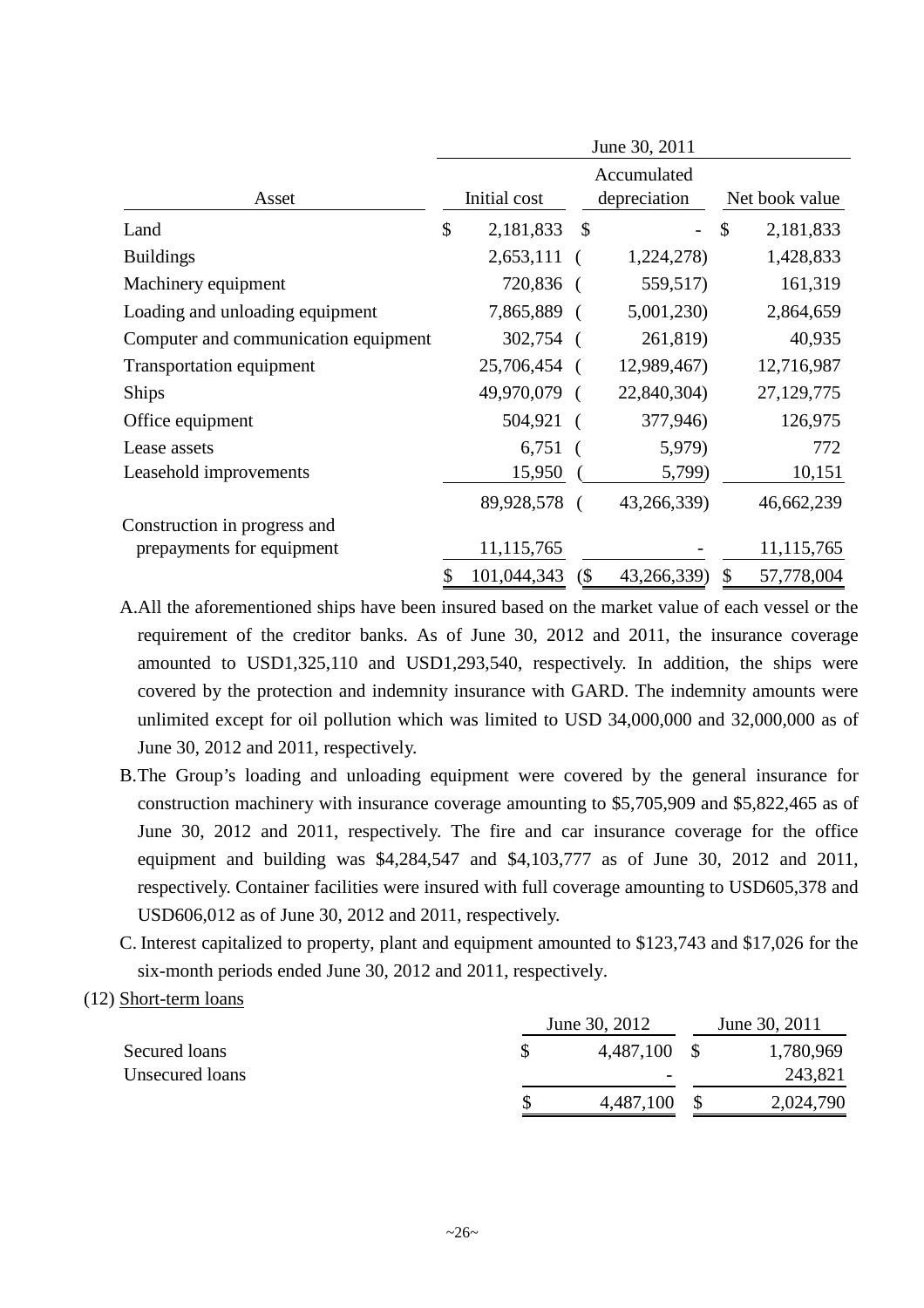### (13) Financial liabilities at fair value through profit or loss

|                               | June 30, 2012 |        |    | June 30, 2011 |
|-------------------------------|---------------|--------|----|---------------|
| Current <i>items</i> :        |               |        |    |               |
| Trading financial liabilities |               |        |    |               |
| Interest rate swaps           | S             | $\sim$ | -S | 208,408       |
| Foreign exchange option       |               |        |    | 140,012       |
| <b>Embedded derivatives</b>   |               | 221    |    | 78,750        |
|                               |               | 22     |    | 427,170       |

A.For the six-month periods ended June 30, 2012 and 2011, the Group recognized net loss of \$56,004 and net gain of \$229,391, respectively.

B.Hedge accounting for these derivative instruments held for hedging activities was not adopted.

(14) Long-term liabilities - current portion

|    |               |               | June 30, 2011        |  |  |
|----|---------------|---------------|----------------------|--|--|
| \$ | 2,742,273     | $\mathcal{S}$ | 554,461              |  |  |
|    | 5,111,371     |               | 4,627,384            |  |  |
|    | 7,853,644     | \$            | 5,181,845            |  |  |
|    |               |               |                      |  |  |
|    | June 30, 2012 |               | June 30, 2011        |  |  |
| \$ | 568,600       | $\mathbb{S}$  | 594,100              |  |  |
|    | 2,210,000     |               | 2,500,000            |  |  |
|    | 3,000,000     |               |                      |  |  |
|    |               |               | 234,456)             |  |  |
|    | 5,742,273     |               | 2,859,644            |  |  |
|    |               |               | 554,461)             |  |  |
|    | 3,000,000     |               | 2,305,183            |  |  |
|    |               | June 30, 2012 | 36,327)<br>2,742,273 |  |  |

A.On July 23, 2009, the Company issued its first domestic secured exchangeable bonds (referred herein as the "Exchangeable Bonds") at face value, totaling \$2,500,000. The major terms of the issuance are set forth below:

- a) Period: 3 years (July 23, 2009 to July 23, 2012)
- b) Coupon rate: 0% per annum
- c) Principal repayment and interest payment

Unless the Exchangeable Bonds are redeemed, exchanged or deregistered before maturity, or other events occur due to regulatory reasons, the principal of the Exchangeable Bonds shall be repaid in lump sum by cash at maturity based on the face value of the Bonds.

- d) Collaterals
	- (a)The redemption of the Exchangeable Bonds are guaranteed by Bank Sinopac and Credit Agricole Corporate and Investment Bank, referred herein as the "Guarantors". The guaranty period is from the issuance date of the Exchangeable Bonds to the date all the debts are paid off. Additionally, the portion the Guarantors insure includes principal plus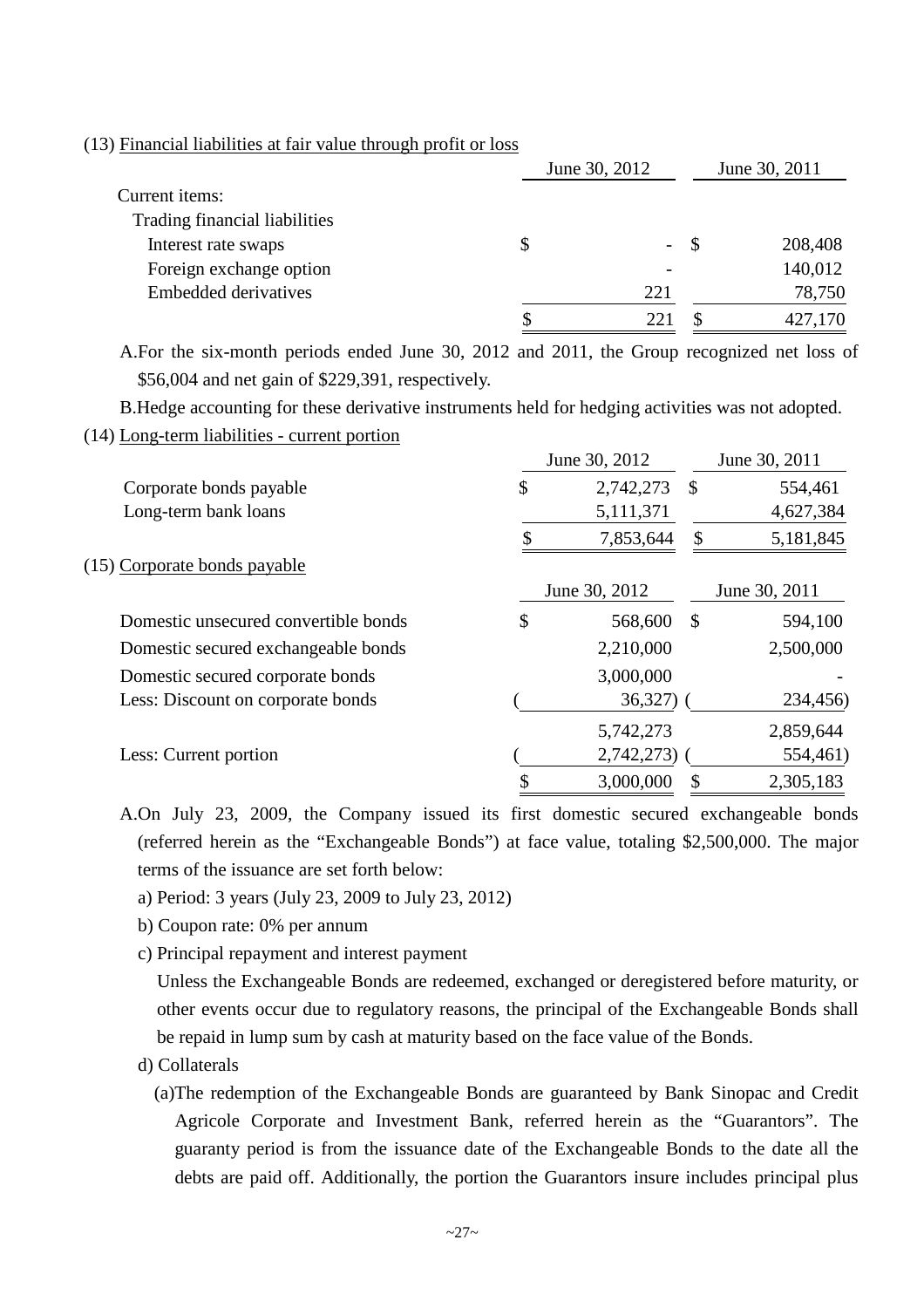accrued interest and debt ancillary to the main liability.

- (b)If the bondholders files a claim with the Guarantors to redeem the Exchangeable Bonds, the Guarantors should pay within 14 days after being informed of the claim.
- (c)During the guarantee period, if the Company is unable to repay the principal and interest on the bonds on schedule, violates the consignment contract with consigned bank or guaranty contract with the Guarantors, or violates events approved by official authority, to a certain extent that trespass on the bondholders' rights and interests happens, all the Exchangeable Bonds are deemed to be at maturity effective immediately.
- e) Object exchanged

Common stock of Evergreen International Storage and Transport Corporation (EITC) which belongs to the Company ( Related information is stated in Note 4 (10)).

- f) Redemption at the Company's option
	- (a)During the period from one month after the issuance of the Exchangeable Bonds to 40 days before the maturity of the Exchangeable Bonds, if the closing price of common stock of EITC at the block trade market is equal to or more than 30% of the exchange price for a period of 30 consecutive trading days, the Company may redeem the outstanding bonds in cash at the face value of the Exchangeable Bonds within 30 trading days after the abovementioned 30 consecutive trading days.
	- (b)During the period from one month after the Exchangeable Bonds are issued to 40 days before the maturity of the Exchangeable Bonds, if the total amount of the Exchangeable Bonds outstanding is less than 10% of the total issued amount, the Company may redeem the outstanding bonds in cash at their face value any time during the 40 days before the maturity of the Exchangeable Bonds.
	- (c)When the Company issues its redemption notice, and the bondholders do not reply in written form before the effective redemption date, the Company may convert the bonds held by those bondholders into common stock at the exchange price in effect at the expiration of the notice period.
- g) Terms of exchange

(a)Exchange period

The bondholders may exchange the Exchangeable Bonds into the common stock of EITC during the period from one month after the Exchangeable Bonds are issued to 10 days before the maturity of the Exchangeable Bonds.

The bondholders are prohibited from exercising their exchange right during the period from 3 trading days before the announcement of cash or stock dividends to the date of distribution of the cash or stock dividends.

(b)Exchange price

The base day for setting exchange price is July 15, 2009. The exchange price can be any of the three average closing prices of the common stock of EITC during the 1, 3 and 5 trading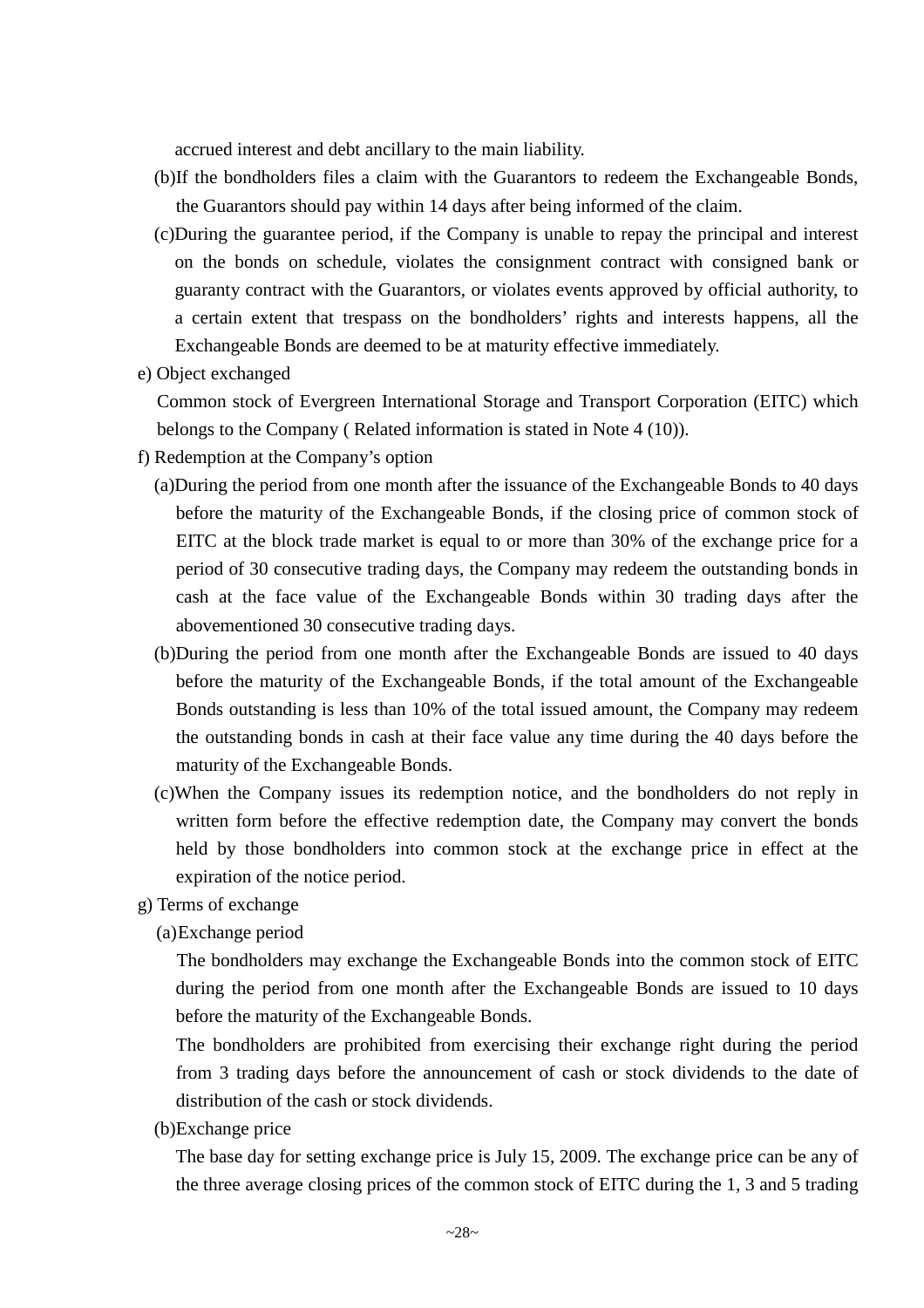days before the base day multiplied by the number ranging from 101.00% to 110.00%. If any cash or stock dividends are distributed before the base day, the closing price used in the computation of the exchange price must be adjusted for the effect of the dividend distribution. If any cash or stock dividends are distributed during the period from the date on which the exchange price is set to the date on which the Exchangeable Bonds are issued, the exchange price is required to be adjusted in accordance with the adjusting formula specified in the bond agreement. The exchange price at the issuance of the Exchangeable Bonds was set at \$30.31(in dollars). Until the report release date, the exchange price of the Exchangeable Bonds was set at \$28.87(in dollars).

h) Entitlement to cash dividends or stock dividends

The bondholders who request to exchange the Exchangeable Bonds during the period from January 1 of the current year to any date which is more than 3 trading days before the announcement of cash or stock dividends are entitled to the cash or stock dividends resolved by the stockholders in the current year. Exchange of the Exchangeable Bonds is prohibited during the period from 3 trading days before the announcement of cash or stock dividends to the ex-dividend date. The bondholders who request to exchange the Exchangeable Bonds during the period from the date following the ex-dividend date to December 31 of the current year are not entitled to the cash or stock dividends resolved by the stockholders in the current year, but are entitled to the cash or stock dividends resolved by the stockholders in the following year.

- i) As of June 30, 2012, the Company repurchased \$290,000 of the Exchangeable Bonds.
- j) As of June 30, 2012, the bondholders did not exercise the exchange right.
- B.On August 7, 2009, the Company issued its third domestic unsecured convertible bonds (referred herein as the "Third Bonds") at face value, totaling \$2,500,000. The major terms of the issuance are set forth below:
	- a) Period: 5 years (August 7, 2009 to August 7, 2014)
	- b) Coupon rate: 0% per annum
	- c) Principal repayment and interest payment

Unless the Third Bonds are redeemed, repurchased, resold, converted or deregistered before maturity, or other events occur due to regulatory reasons, the principal of the Third Bonds shall be repaid in lump sum by cash at maturity based on the face value of the Bonds.

d) Collaterals

The Third Bonds are unsecured. However, if the Company subsequently issues other convertible bonds secured with collaterals, the rights of the holders of the Third Bonds to claim their credits and the collaterals are set at the same rank as the holders of the convertible bonds issued subsequently.

e) Redemption at the Company's option

(a)During the period from one month after the issuance of the Third Bonds to 40 days before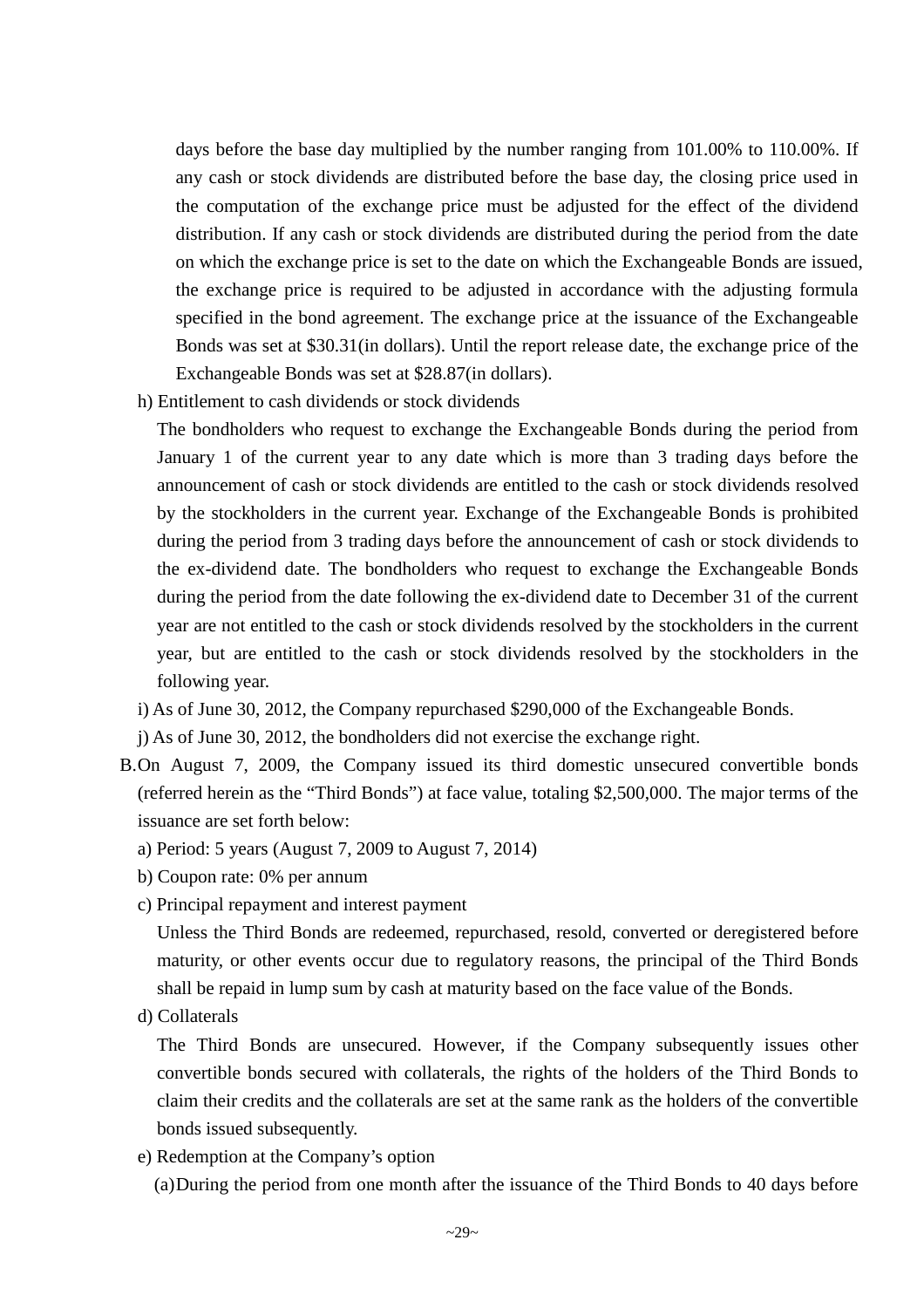the maturity of the Third Bonds, if the closing price of the Company's common stock at the Taiwan Stock Exchange is equal to or more than 30% of the conversion price for a period of 30 consecutive trading days, the Company may redeem the outstanding bonds in cash at the face value of the Third Bonds within 30 trading days after the abovementioned 30 consecutive trading days.

- (b)During the period from one month after the Third Bonds are issued to 40 days before the maturity of the Third Bonds, if the total amount of the Third Bonds outstanding after the conversion by the bondholders is less than \$250,000 (10% of the total issued amount), the Company may redeem the outstanding bonds at their face value any time during the 40 days before the maturity of the Third Bond.
- (c)When the Company issues its redemption notice, if the bondholders do not reply before the effective redemption date, the Company may convert the bonds held by those bondholders into common stock at the conversion price in effect at the expiration of the notice period.
- f) Redemption at the bondholders' option

During the period from 30 days before the 2-year maturity of the Third Bonds to the date of maturity, or from 30 days before the 3-year maturity of the Third Bonds to the date of maturity, the bondholders may require the Company to redeem their bonds in cash at the face value plus interest compensation. The redemption price for the former is 101.00% of the face value with a yield rate of 0.50% per annum, and 101.51% of the face value with a yield rate of 0.50% for the latter.

# g) Terms of conversion

(a)Conversion period

The bondholders may convert the Third Bonds into the Company's common stock during the period from one month after the Third Bonds are issued to 10 days before the maturity of the Third Bonds.

The bondholders are prohibited from exercising their conversion right during the period from 3 trading days before the announcement of cash or stock dividends to the date of distribution of the cash or stock dividends.

(b)Conversion price

The base day for setting conversion price is July 30, 2009. The conversion price can be any of the three average closing prices of the Company's common stock during the 1, 3 and 5 trading days before the base day multiplied by 101.00%. If any cash or stock dividends are distributed before the base day, the closing price used in the computation of the conversion price must be adjusted for the effect of the dividend distribution. If any cash or stock dividends are distributed during the period from the date on which the conversion price is set to the date on which the Third Bonds are issued, the conversion price is required to be adjusted in accordance with the adjusting formula specified in the bond agreement. The conversion price at the issuance of the Third Bonds was set at \$20.40 (in dollars). Until the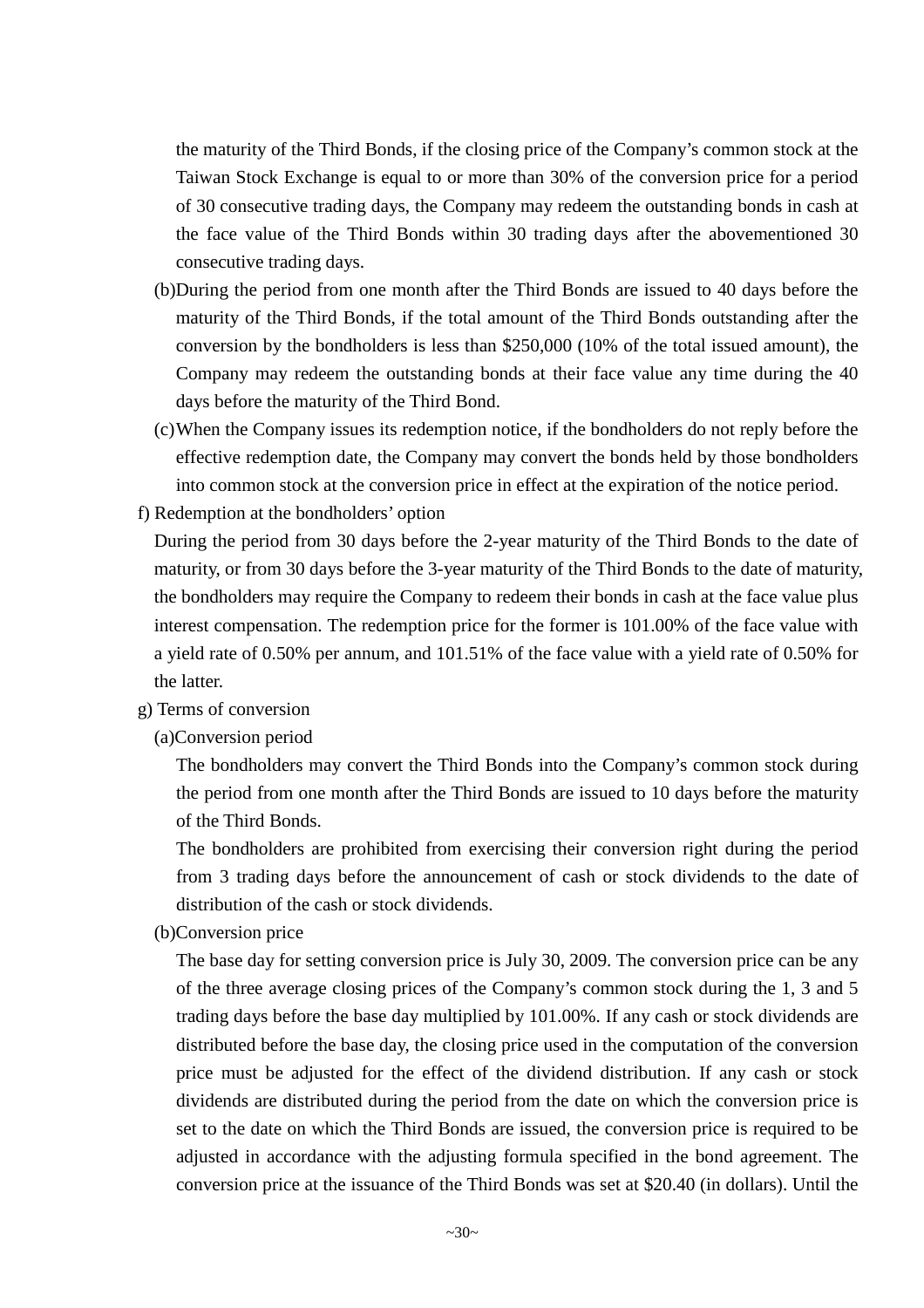report release date, the conversion price of the Exchangeable Bonds was set at \$17.20 (in dollars).

h) Entitlement to cash dividends or stock dividends

The bondholders who request to convert the Third Bonds during the period from January 1 of the current year to any date which is more than 3 trading days before the announcement of cash or stock dividends are entitled to the cash or stock dividends resolved by the stockholders in the current year. Conversion of the Third Bonds is prohibited during the period from 3 trading days before the announcement of cash or stock dividends to the ex-dividend date. The bondholders who request to convert the Third Bonds during the period from the date following the ex-dividend date to December 31 of the current year are not entitled to the cash or stock dividends resolved by the stockholders in the current year, but are entitled to the cash or stock dividends resolved by the stockholders in the following year.

- i) As of June 30,2012, the Third Bond holders to request convertible bonds of the Company common stock, total convertible bonds face value was \$1,931,400. Convertible for the Third Bonds to increase conversion transaction capital surplus - paid-in capital in excess of par value of common stock \$1,016,996, and reduce the capital reserves from stock warrants \$ 197,933.
- C.On April 26, 2012, the Company issued its twelfth domestic secured corporate bonds (referred herein as the "Twelfth Bonds"), totaling \$3,000,000. The Twelfth Bonds are categorized into Bond A and B, depending on the guarantee institution. Bond A totals \$2,000,000, and Bond B totals \$1,000,000. The major terms of the issuance are set forth below:
	- a) Period: 5 years (April 26, 2012 to April 26, 2017)
	- b) Coupon rate: 1.28% fixed per annum
	- c) Principal repayment and interest payment

Repayments for the Twelfth Bonds are paid annually on coupon rate, starting a year from the issuing date. The principal of the Twelfth Bonds shall be repaid in lump sum at maturity.

d) Collaterals

The Twelfth Bonds are secured. Bond A are guaranteed by Bank Sinopac, and Bond B are guaranteed by Far Eastern International Bank.

D. The conversion rights and debt component of the Third Bonds are recognized separately in accordance with R.O.C. SFAS No. 36.

The issuance cost of the Third Bonds is allocated to debt and equity components by the amount initially recognized. Accordingly, the account of "capital reserve from stock warrants" amounted to \$256,205.

The net value of the rights of repurchase and resold embedded in bonds payable was separated from bonds payable, and was recognized in "financial liabilities at fair value through profit or loss" in accordance with R.O.C. SFAS No. 34.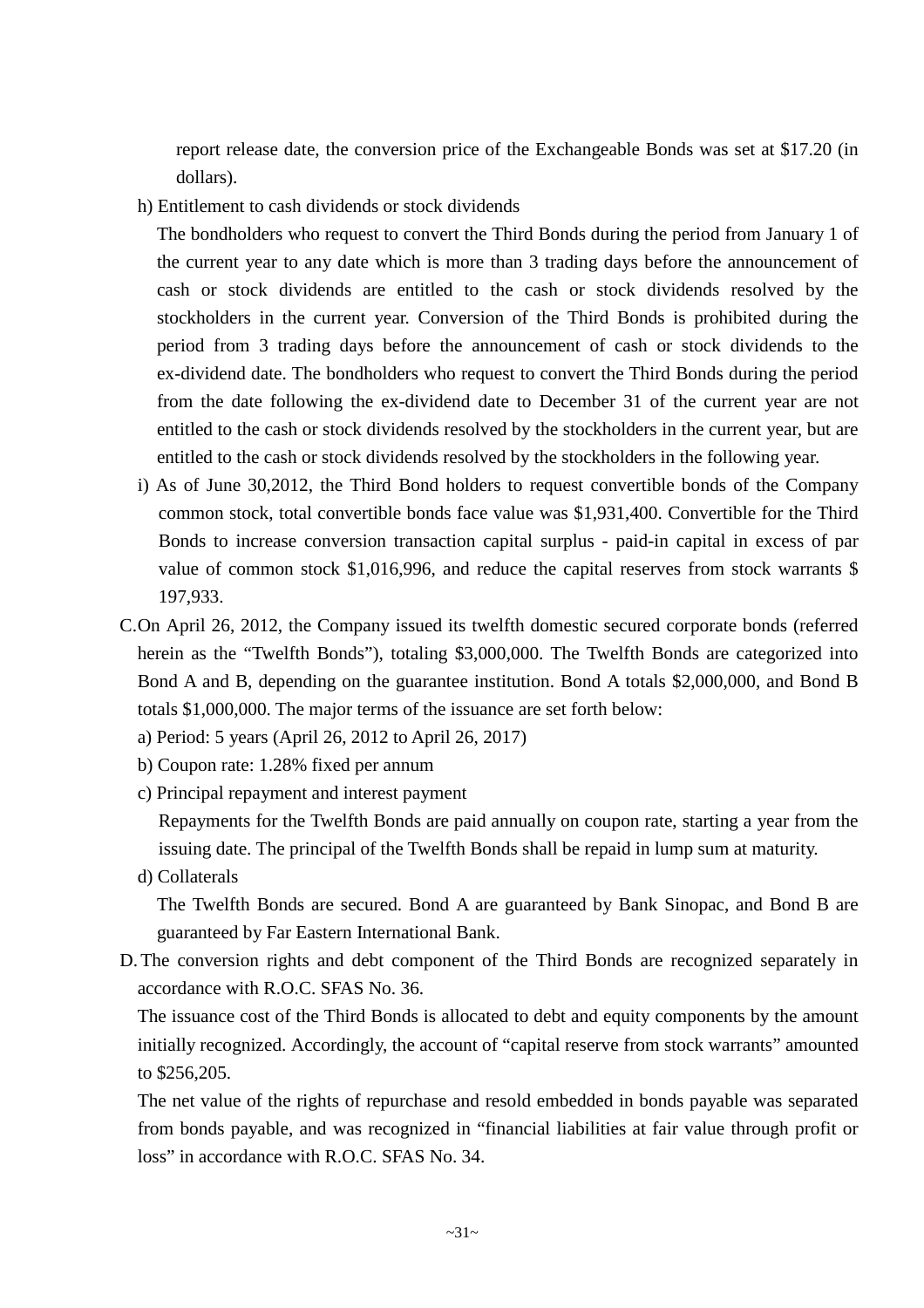#### (16) Long-term loans

|                                                     | June 30, 2012    | June 30, 2011    |
|-----------------------------------------------------|------------------|------------------|
| Secured bank loans                                  | \$<br>23,723,790 | \$<br>19,157,646 |
| Unsecured bank loans                                | 24,969,276       | 14,282,778       |
| Add (less): unrealized foreign exchange loss (gain) | 22,598           | 20,497)          |
| Less: Deferred charges - hosting fee credit         | 5,099            | 7,579)           |
|                                                     | 48,710,565       | 33,412,348       |
| Less: Current portion                               | 5,111,371)       | 4,627,384)       |
|                                                     | 43,599,194       | 28,784,964       |

Please refer to Note 6 for details of the collaterals pledged for the above long-term loans.

# (17) Capital

- A.As of June 30, 2012, the Company's authorized capital was \$36,000,000, and the paid-in capital was \$34,749,407, divided into 3,474,941 thousand shares of common stocks, with a par value of \$10 (in dollars) per share.
- B.Details of the common stock converted from the unsecured domestic convertible bonds issued by the Company for the six-month periods ended June 30, 2012 and 2011 are set forth below:

|                             | For the six-month periods ended June 30, |      |        |               |   |         |  |  |
|-----------------------------|------------------------------------------|------|--------|---------------|---|---------|--|--|
|                             |                                          | 2012 |        | 2011          |   |         |  |  |
|                             | No. of Shares                            |      |        | No. of Shares |   |         |  |  |
|                             | (in 000's)                               |      | Amount | (in 000's)    |   | Amount  |  |  |
| Third unsecured convertible |                                          |      |        |               |   |         |  |  |
| bonds                       | 1,483                                    |      | 14,826 | 32,864        | S | 328,642 |  |  |

C.The capital increase due to the distribution of stock dividends from retained earnings was \$3,157,544, constituting 315,754 thousand shares of common stocks, as resolved at the stockholders' meeting on June 24, 2011. Such capital increase had been registered in effect by Gin-Gwen-Jen (6) Letter No. 1000035689 of the Financial Supervisory Commission, Executive Yuan, R.O.C. The effective date of the capital increase is September 7, 2011, and the Company registered the change of capital at the Ministry of Economic Affairs on September 23, 2011.

### (18) Capital surplus

A.Pursuant to the R.O.C. Company Law, capital reserve arising from paid-in capital in excess of par value on issuance of common stocks and donations can be used to cover accumulated deficit or to issue new stocks or cash to shareholders in proportion to their share ownership, provided that the Company has no accumulated deficit. Further, the R.O.C. Securities and Exchange Law requires that the amount of capital reserve to be capitalized mentioned above should not exceed 10% of the paid-in capital each year. Capital reserve should not be used to cover accumulated deficit unless the legal reserve is insufficient.

B.Information related to "capital reserve from stock warrants" is stated in Note 4(15).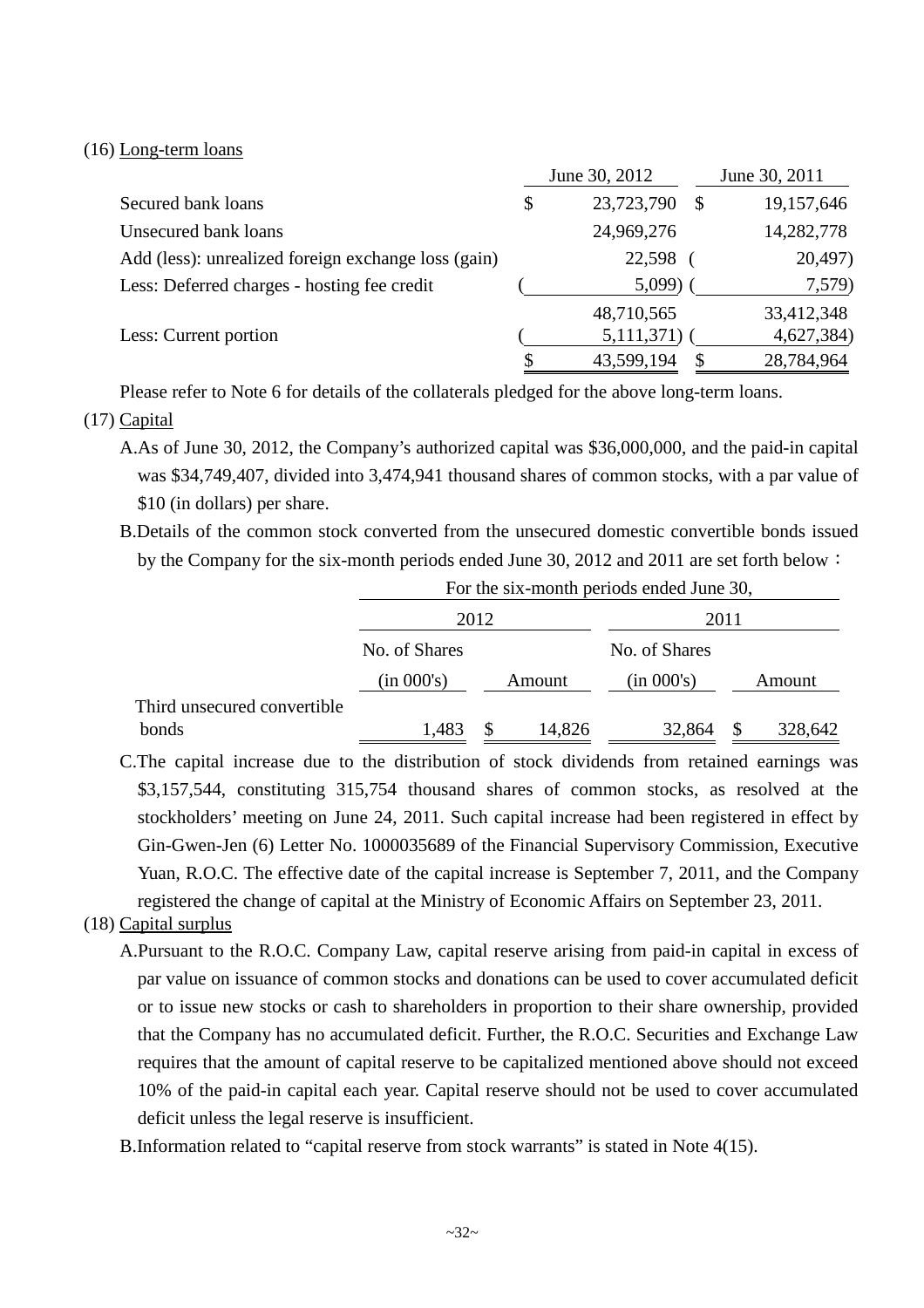# (19) Appropriation of retained earnings and dividend policy

- A.According to the Company's Articles of Incorporation, if there is any profit for a fiscal year, the Company shall first make provision for income tax and cover prior years' losses, then appropriate 10% of the residual amount as legal reserve. Dividends shall be proposed by the Board of Directors and resolved by the stockholders. Bonuses paid to employees shall be at least 0.5% of the total distributed amount and the remuneration paid to the directors and supervisors shall not exceed 5% of the total distributed amount.
- B.Dividend policy

The Company is currently at the stable growth stage. In order to facilitate future expansion plans, dividends to stockholders are distributed mutually in the form of both cash and stocks with the basic principle that the ratio of cash dividends to total stock dividends shall not be lower than 10%.

C.Legal reserve

Except for covering accumulated deficit or issuing new stocks or cash to shareholders in proportion to their share ownership, the legal reserve shall not be used for any other purpose. The use of legal reserve for the issuance of stocks or cash to shareholders in proportion to their share ownership is permitted, provided that the balance of the reserve exceeds 25% of the Company's paid-in capital.

D.Special reserve

If there is any negative stockholders' equity item recognized by the Company, such as unrealized loss on the decline in market value of long-term equity investments, cumulative translation adjustments and unrecognized pension cost, the Company is required to set aside an amount equal to the amount of the negative stockholders' equity item as special reserve from the after-tax net income. If the negative stockholders' equity items are subsequently reversed, an amount not exceeding the reversed amount can be appropriated from the special reserve.

E.Appropriation of the 2011 and 2010 earnings as resolved by the stockholders on June 15, 2012 and June 24, 2011, respectively, are set forth below:

|                 |    |          | 2011                                                            | 2010            |              |  |  |  |
|-----------------|----|----------|-----------------------------------------------------------------|-----------------|--------------|--|--|--|
|                 |    |          | Dividend per                                                    |                 | Dividend per |  |  |  |
|                 |    |          | Total Amount share (in dollars) Total Amount share (in dollars) |                 |              |  |  |  |
| Legal reserve   | \$ |          |                                                                 | 1,516,545<br>S. |              |  |  |  |
| Special reserve |    | 986,044) |                                                                 | 3,621,980       |              |  |  |  |
| Cash dividends  |    | $\sim$   | $\mathcal{S}$                                                   | 3,157,544       | 1.0<br>-S    |  |  |  |
| Stock dividends |    |          |                                                                 | 3,157,544       | 1.0          |  |  |  |

F.As resolved by the stockholders on June 15, 2012, the Company distributed no dividends to shareholders, bonus to employees, or remuneration to the directors and supervisors in order to facilitate future expansion plans.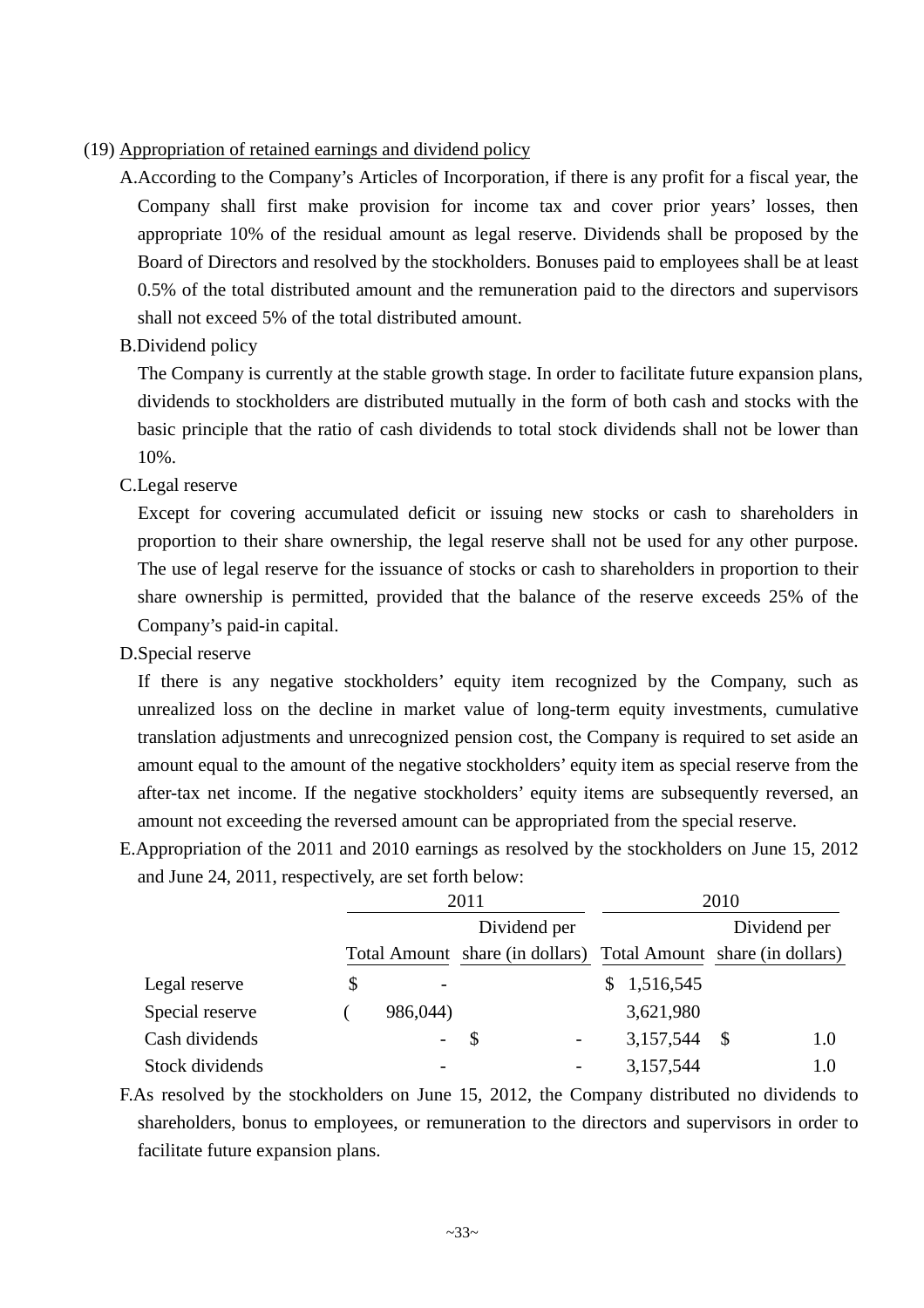- G.As of June 30, 2012, the Company recognized neither bonus to employees nor remuneration to the directors and supervisors in order to facilitate future expansion plans.
- H.For more information on the bonus allocation to employees and remuneration to the directors and supervisors of the Company as resolved by the Board of Directors and approved by the stockholders, please visit the "Market Observation Post System" website of the Taiwan Stock Exchange.

### (20) Operating revenue

|                                | For the six-month periods ended June 30, |            |      |            |  |  |
|--------------------------------|------------------------------------------|------------|------|------------|--|--|
|                                |                                          | 2012       |      | 2011       |  |  |
| Marine freight income          | \$                                       | 58,848,196 | - \$ | 50,625,181 |  |  |
| Ship rental income             |                                          | 1,466,878  |      | 415,012    |  |  |
| Commission income and agency   |                                          |            |      |            |  |  |
| service income                 |                                          | 842,297    |      | 978,036    |  |  |
| Container manufacturing income |                                          | 1,019,876  |      | 102,183    |  |  |
| Container income and others    |                                          | 1,297,898  |      | 995,250    |  |  |
|                                |                                          | 63,475,145 |      | 53,115,662 |  |  |

# (21) Income tax

A.Income tax (benefit) expense and income tax payable (refundable) are reconciled as follows:

|                                                     | For the six-month periods ended June 30, |                          |               |  |  |  |  |
|-----------------------------------------------------|------------------------------------------|--------------------------|---------------|--|--|--|--|
|                                                     |                                          | 2012                     | 2011          |  |  |  |  |
| Income tax (benefit) expense                        | $($ \$                                   | 76,284) \$               | 589,706       |  |  |  |  |
| Add (Less):                                         |                                          |                          |               |  |  |  |  |
| Prepaid and withholding taxes                       |                                          | $48,251$ ) (             | 38,324)       |  |  |  |  |
| Separate income tax                                 |                                          | 3,488                    | 30,065        |  |  |  |  |
| Income tax refund receivable                        |                                          | 2,472                    |               |  |  |  |  |
| Adjustments for changes in tax estimates            |                                          |                          |               |  |  |  |  |
| and effect of exchange rate changes                 |                                          | 47,032                   | 29,589        |  |  |  |  |
| Net change in deferred income tax assets/           |                                          |                          |               |  |  |  |  |
| liabilities                                         |                                          | 208,267                  | 116,111       |  |  |  |  |
| Income tax payable                                  |                                          | 136,724<br>S             | 494,925       |  |  |  |  |
| <b>B.Deferred income tax assets and liabilities</b> |                                          |                          |               |  |  |  |  |
|                                                     |                                          | June 30, 2012            | June 30, 2011 |  |  |  |  |
| Deferred income tax assets-current                  | \$                                       | 350,064<br>$\mathcal{S}$ | 250,333       |  |  |  |  |
| Deferred income tax assets-non-current              |                                          | 97,981                   | 86,772        |  |  |  |  |
| Deferred income tax liabilities-current             |                                          | $14)$ (                  | 67)           |  |  |  |  |
| Deferred income tax liabilities-non-current         |                                          | $1,301,803$ (            | 1,630,742)    |  |  |  |  |
| <b>Valuation allowance</b>                          |                                          |                          |               |  |  |  |  |
|                                                     | (\$                                      | 853,772)<br><b>(\$</b>   | 1,293,704)    |  |  |  |  |
|                                                     |                                          |                          |               |  |  |  |  |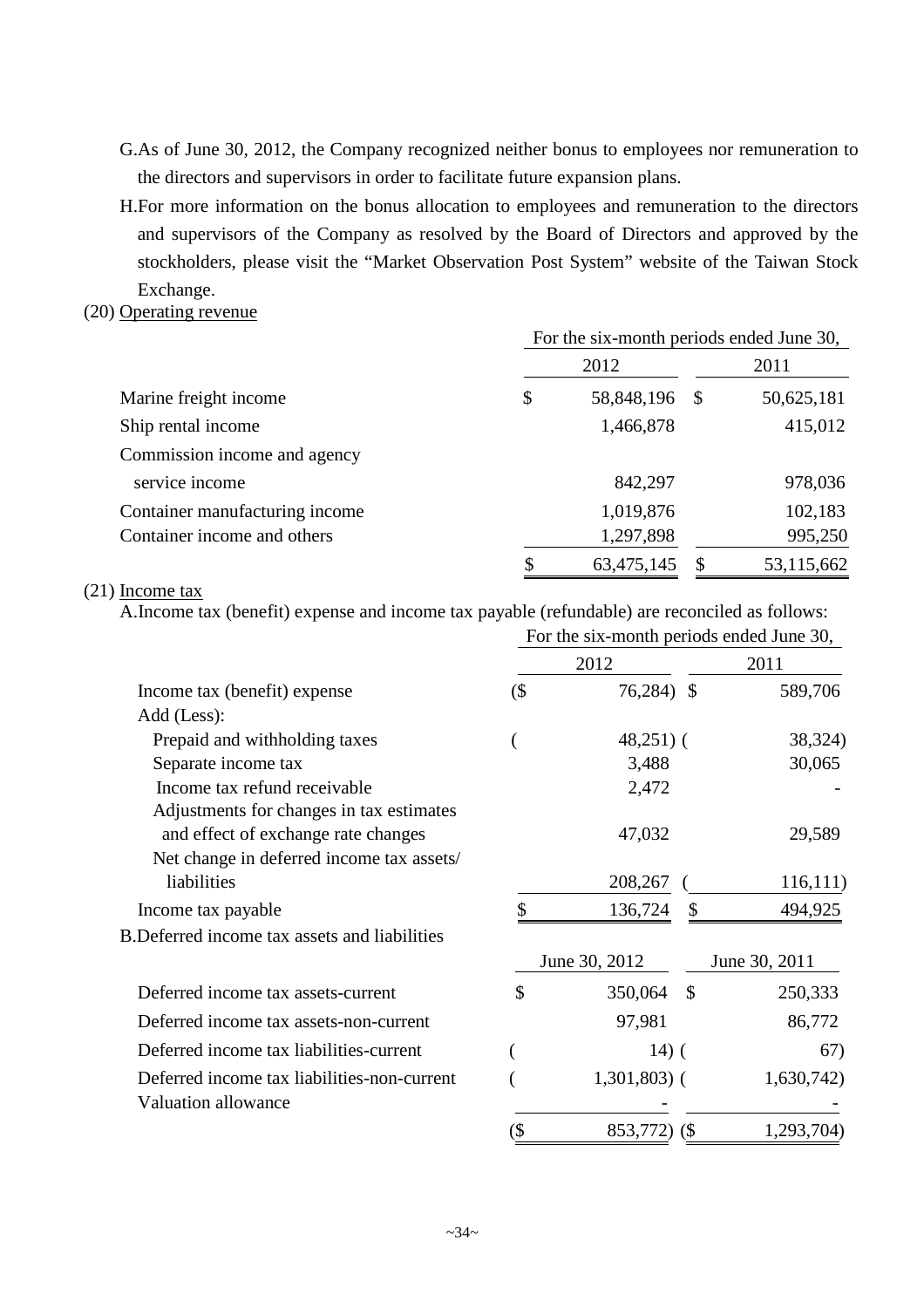C.Details of temporary differences, loss carry-forwards and investment tax credits resulting in deferred income tax assets and liabilities are as follows:

|                                            | June 30, 2012 |             |               |                                                         | June 30, 2011 |             |               |               |
|--------------------------------------------|---------------|-------------|---------------|---------------------------------------------------------|---------------|-------------|---------------|---------------|
|                                            |               | Amount      |               | Tax effect                                              |               | Amount      |               | Tax effect    |
| Current items:                             |               |             |               |                                                         |               |             |               |               |
| Bad debts expense                          | $\mathbb{S}$  | 2,349       | $\mathcal{S}$ | 400                                                     | \$            | 1,845       | $\mathcal{S}$ | 313           |
| Unrealized foreign exchange loss           |               | 19,019      |               | 3,194                                                   |               | 32,832      |               | 5,618         |
| Unrealized revenue and gains               |               | $62)$ (     |               | $14)$ (                                                 |               | $(278)$ (   |               | 67)           |
| Loss on valuation of financial assets      |               | 131,424     |               | 22,342                                                  |               | 131,424     |               | 22,342        |
| Loss on valuation of financial liabilities |               |             |               |                                                         |               | 137,023     |               | 23,294        |
| Deffered profit of selling loading         |               |             |               |                                                         |               |             |               |               |
| and unloading equipment                    |               | 383         |               | 65                                                      |               |             |               |               |
| Loss carryforwards                         |               | 1,224,489   |               | 208,257                                                 |               | 1,169,211   |               | 198,766       |
| Investment tax credits                     |               |             |               | 115,806                                                 |               |             |               |               |
|                                            |               |             | S             | 350,050                                                 |               |             |               | 250,266       |
| Non-current items:                         |               |             |               |                                                         |               |             |               |               |
| Unrealized expense and losses              | \$            | 50,360      | $\mathbb{S}$  | 14,602                                                  | $\mathbb{S}$  | 23,728      | <sup>\$</sup> | 7,289         |
| Pension expense                            |               | 490,476     |               | 83,379                                                  |               | 467,546     |               | 79,483        |
| Equity-accounted investment income         |               |             |               | $(7,307,569)$ $(1,247,578)$ $(9,257,291)$ $(1,585,016)$ |               |             |               |               |
| Property, plant, and equipment             |               |             |               |                                                         |               |             |               |               |
| and others                                 |               | $217,091$ ( |               | $54,225$ ) (                                            |               | $183,203$ ( |               | 45,726)       |
|                                            |               |             |               | (\$1,203,822)                                           |               |             |               | (\$1,543,970) |

D.The Company is eligible for investment tax credits under the Statute for Upgrading Industry and Involvement in Public Works. Details as of June 30, 2012 are as follows:

|                           |    |                   |    |                    | Final year tax  |
|---------------------------|----|-------------------|----|--------------------|-----------------|
| Qualifying item           |    | Total tax credits |    | Unused tax credits | credits are due |
| Machinery                 | \$ | 3,076             | -8 | 1,246              | 2012            |
| Machinery                 |    | 18,398            |    | 18,398             | 2013            |
| <b>Personnel Training</b> |    | 162               |    | 162                | 2013            |
| Significant public works  |    | 36,000            |    | 36,000             | 2015            |
| Significant public works  |    | 60,000            |    | 60,000             | 2016            |
|                           | S  | 117,636           |    | 115,806            |                 |

E.As of June 30, 2012, losses available to be carried forward were as follows:

|                 | Final year losses |                 |               |                 |
|-----------------|-------------------|-----------------|---------------|-----------------|
| Year in which   | Amount            | to be           | Unused loss   | can be          |
| losses incurred | filed / approved  | carried forward | carryforwards | carried forward |
| 2009            | 2,456,334 \$      | 417.577         | 207,843       | 2019            |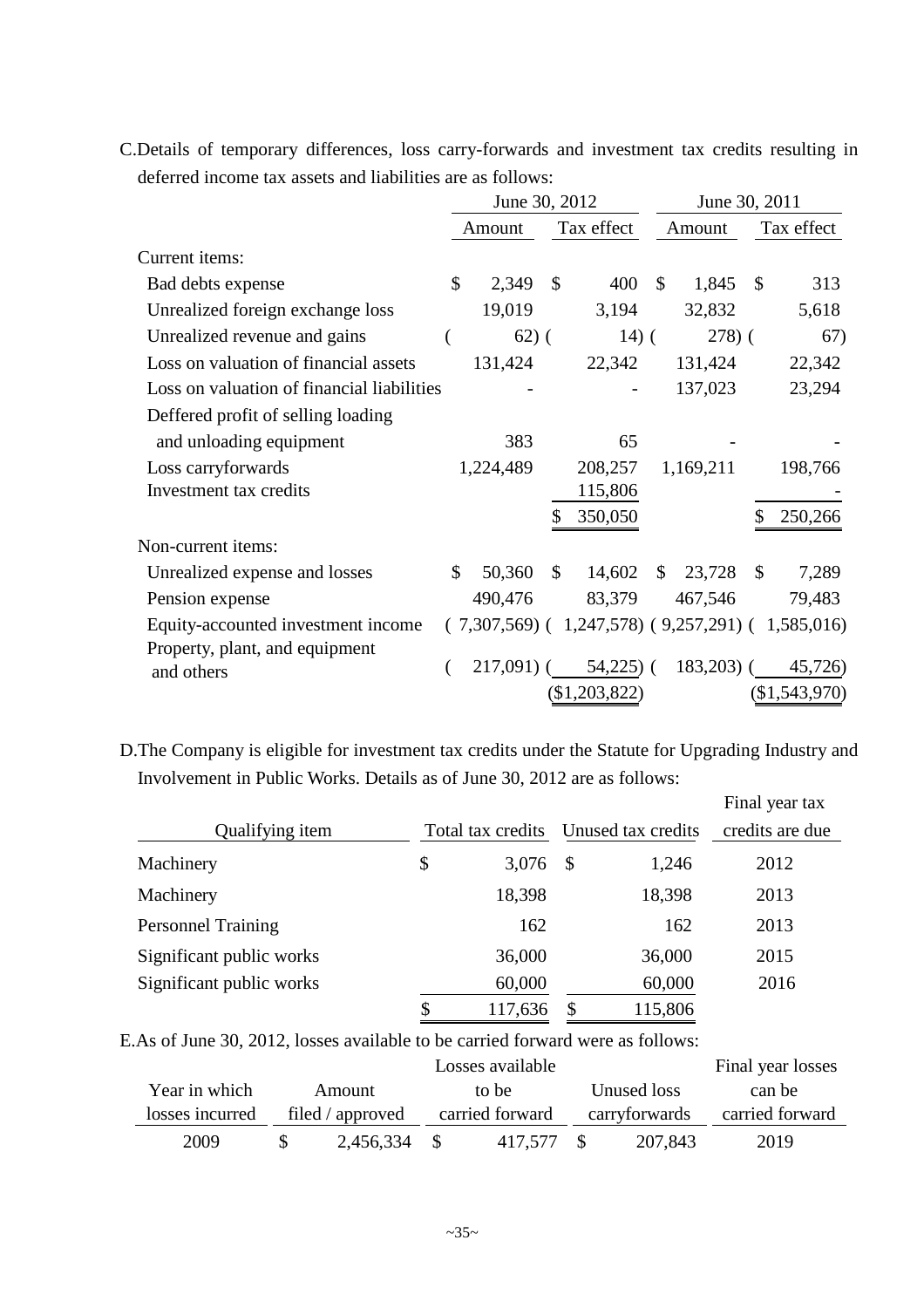F.As of June 30, 2011, the Company's income tax returns through 2009 have been assessed and approved by the Tax Authority.

G.Unappropriated retained earnings

|                                       |   | June 30, 2012 | June 30, 2011 |
|---------------------------------------|---|---------------|---------------|
| Earnings generated in and before 1997 | S | 6,527,940 \$  | 5,570,596     |
| Earnings generated in and after 1998  |   | 3,320,127     | 6,383,665     |
|                                       |   | 9,848,067     | 11,954,261    |

The unappropriated retained earnings represents the accumulated unappropriated retained earnings accounted for in accordance with the "Business Entity Accounting Law". Net income for the six-month periods ended June 30, 2012 and 2011 was not included.

- H.As of June 30, 2012 and 2011, the balances of the imputation tax credit account were \$1,032,525 and \$2,535,706, respectively. The creditable tax rate is estimated to be 30.78% for 2011 and was 14.97% for 2010.
- (22) (Losses) Earnings per share

|                                                 | For the six-month periods ended June 30, 2012 |                             |                  |                            |                                     |        |  |
|-------------------------------------------------|-----------------------------------------------|-----------------------------|------------------|----------------------------|-------------------------------------|--------|--|
|                                                 |                                               |                             | Weighted-average |                            | Earnings per share                  |        |  |
|                                                 |                                               | Amount                      | outstanding      |                            | (in dollars)                        |        |  |
|                                                 |                                               |                             | common shares    |                            |                                     |        |  |
|                                                 | Before tax                                    | After tax                   | (in thousands)   |                            | Before tax After tax                |        |  |
| <b>Basic EPS</b>                                |                                               |                             |                  |                            |                                     |        |  |
| <b>Consolidated loss</b>                        | $(\$$ 2,996,461) $(\$$ 2,920,177)             |                             | 3,474,208        | (S                         | $0.86)$ (\$)                        | (0.84) |  |
| Minority interest                               | 533,244                                       | 519,669                     |                  |                            | 0.15                                | 0.15   |  |
| Consolidated net loss                           |                                               | (\$2,463,217) (\$2,400,508) |                  | S                          | 0.71)<br>$\left( \text{\$} \right)$ | 0.69)  |  |
| Dilutive effect of common<br>stock equivalents: |                                               |                             |                  |                            |                                     |        |  |
| Convertible bonds                               | <b>Note</b>                                   | <b>Note</b>                 | Note             |                            |                                     |        |  |
| Dilutive EPS                                    |                                               |                             |                  |                            |                                     |        |  |
| Consolidated net loss                           |                                               |                             |                  |                            |                                     |        |  |
| plus dilutive effect of                         |                                               |                             |                  |                            |                                     |        |  |
| common stock equivalents                        | $(\$$ 2,463,217) $(\$$ 2,400,508)             |                             | 3,474,208        | $\left( \text{\$} \right)$ | $0.71)$ (\$)                        | (0.69) |  |

Note: According to R.O.C. SFAS NO.24 "Earnings Per Share," the potential common stock should not be considered in calculation of basic earnings per share, due to net loss from continuing operation, which leads to anti diluted effect.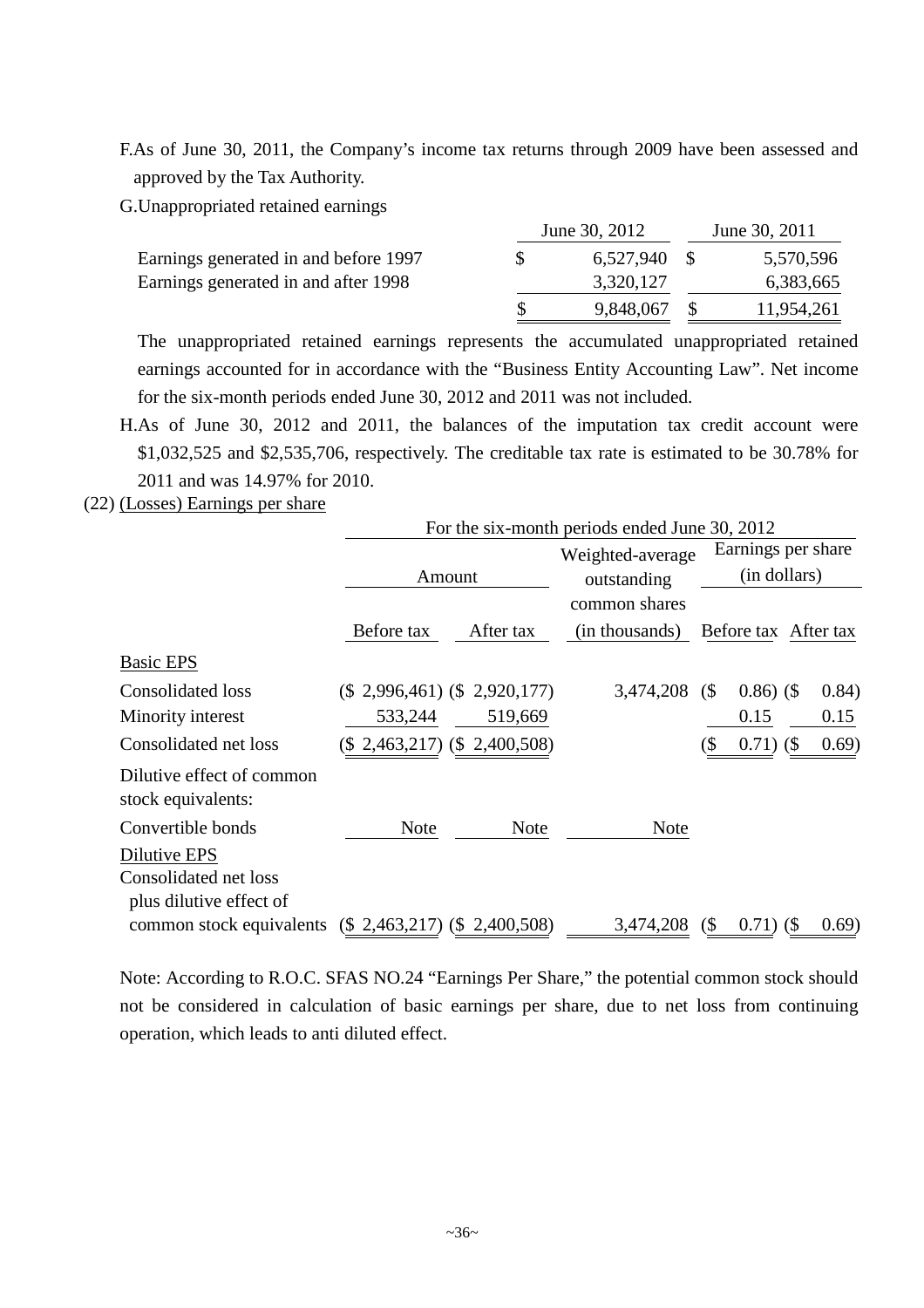|                                                                    | FOI THE SIX-HIGHTH DEFIGAL ENGER JUNE 50, 2011 |             |                  |                      |                       |  |  |
|--------------------------------------------------------------------|------------------------------------------------|-------------|------------------|----------------------|-----------------------|--|--|
|                                                                    |                                                |             | Weighted-average | Earnings per share   |                       |  |  |
|                                                                    |                                                | Amount      | outstanding      | (in dollars)         |                       |  |  |
|                                                                    |                                                |             | common shares    |                      |                       |  |  |
|                                                                    | Before tax                                     | After tax   | (in thousands)   | Before tax After tax |                       |  |  |
| <b>Basic EPS</b>                                                   |                                                |             |                  |                      |                       |  |  |
| Consolidated gains                                                 | \$2,128,016                                    | \$1,538,310 | 3,466,022        | \$<br>0.61           | S<br>0.44             |  |  |
| Minority interest                                                  | 208,002)                                       | 150,361)    |                  | (0.06)               | (0.04)                |  |  |
| Consolidated net gains                                             | 1,920,014                                      | \$1,387,949 |                  | \$<br>0.55           | <sup>\$</sup><br>0.40 |  |  |
| Dilutive effect of common<br>stock equivalents:                    |                                                |             |                  |                      |                       |  |  |
| Convertible bonds                                                  | 7,596                                          | 7,596       | 40,046           |                      |                       |  |  |
| Dilutive EPS<br>Consolidated net income<br>plus dilutive effect of |                                                |             |                  |                      |                       |  |  |
| common stock equivalents                                           | \$1,927,610                                    | \$1,395,545 | 3,506,068        | \$<br>0.55           | \$<br>0.40            |  |  |

The weighted-average outstanding common shares for the six-month periods ended June 30, 2011 have been adjusted retroactively in proportion to retained earnings capitalized during the years ended December 31, 2011. The basic and diluted EPS for the six-month periods ended June 30, 2011 were both adjusted from \$0.44 to \$0.40 per share.

(23) Personnel, depreciation and amortization expenses

Personnel, depreciation and amortization expenses are summarized as follows:

|                            | For the six-month periods ended June 30, 2012 |                                  |    |              |  |           |  |  |
|----------------------------|-----------------------------------------------|----------------------------------|----|--------------|--|-----------|--|--|
|                            |                                               | Operating cost Operating expense |    |              |  | Total     |  |  |
| Personnel expenses         |                                               |                                  |    |              |  |           |  |  |
| <b>Salaries</b>            | \$                                            | 766,975                          | \$ | 1,315,443 \$ |  | 2,082,418 |  |  |
| Labor and health insurance |                                               | 24,659                           |    | 121,943      |  | 146,602   |  |  |
| Pension expense            |                                               | 92,706                           |    | 130,174      |  | 222,880   |  |  |
| Others                     |                                               | 64,546                           |    | 53,565       |  | 118,111   |  |  |
| Depreciation               |                                               | 2,594,638                        |    | 56,268       |  | 2,650,906 |  |  |
| Amortization               |                                               | 104,779                          |    | 11,754       |  | 116,533   |  |  |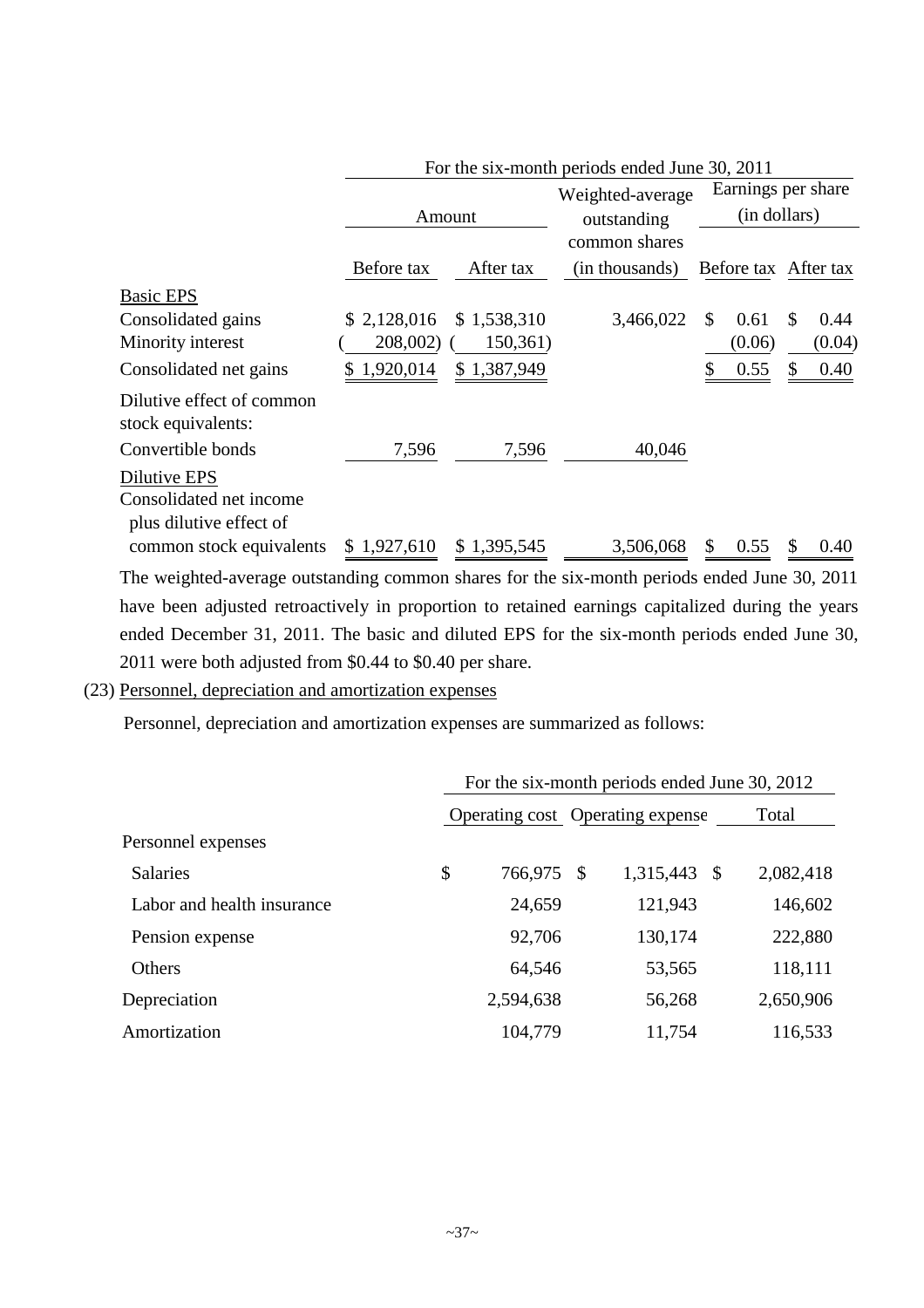|                            | For the six-month periods ended June 30, 2011 |           |                   |           |              |           |  |  |
|----------------------------|-----------------------------------------------|-----------|-------------------|-----------|--------------|-----------|--|--|
|                            | Operating cost                                |           | Operating expense |           | Total        |           |  |  |
| Personnel expenses         |                                               |           |                   |           |              |           |  |  |
| <b>Salaries</b>            | \$                                            | 734,786   | \$                | 1,167,750 | $\mathbb{S}$ | 1,902,536 |  |  |
| Labor and health insurance |                                               | 19,781    |                   | 135,368   |              | 155,149   |  |  |
| Pension expense            |                                               | 91,962    |                   | 129,271   |              | 221,233   |  |  |
| Others                     |                                               | 108,623   |                   | 41,615    |              | 150,238   |  |  |
| Depreciation               |                                               | 2,637,073 |                   | 53,945    |              | 2,691,018 |  |  |
| Amortization               |                                               | 129,293   |                   | 9,624     |              | 138,917   |  |  |

# 5. RELATED PARTY TRANSACTIONS

(1) Names of the related parties and their relationship with the company

| <b>Related Party</b>                                 | Relationship with the Company                  |
|------------------------------------------------------|------------------------------------------------|
| Evergreen International S.A. (EIS)                   | Major stockholder of the Company               |
| Evergreen International Storage and Transport        | Investee accounted for under the equity method |
| Corporation (EITC)                                   |                                                |
| EVA Airways Corporation (EVA)                        | Investee accounted for under the equity method |
| Evergreen Security Corporation (ESRC)                | Investee accounted for under the equity method |
| Charng Yang Development Co., Ltd. (CYD)              | Investee accounted for under the equity method |
| Taipei Port Container Terminal Corporation<br>(TPCT) | Investee accounted for under the equity method |
| Evergreen International Corporation (EIC)            | Investee of the Company's major stockholder    |
| <b>Evergreen Airline Service Corporation</b>         | Investee of the Company's major stockholder    |
| (EGAS)                                               |                                                |
| Evergreen Marine (Hong Kong)                         | Investee of the Company's major stockholder    |
| Pte. Ltd. (EGH)                                      |                                                |
| Evergreen Marine (Singapore)                         | Investee of the Company's major stockholder    |
| Pte. Ltd. (EMS)                                      |                                                |
| Chang Yung-Fa Charity Foundation                     | Its chairman being the Company's director      |
| Chang Yung-Fa Foundation                             | Its chairman being the Company's director      |
| Ningbo Victory Container Co., Ltd. (NVC)             | <b>Investee of Peony</b>                       |
| Qingdao Evergreen Container Storage and              | Investee of Peony                              |
| Transportation Co., Ltd. (QECT)                      |                                                |
| Green Peninsula Agencies SDN. BHD. (GPA)             | <b>Investee of Peony</b>                       |
| Luanta Investment (Netherlands) N.V.                 | Investee of Peony                              |
| (Luanta)                                             |                                                |
| Balsam Investment N. V. (Balsam)                     | <b>Investee of Peony</b>                       |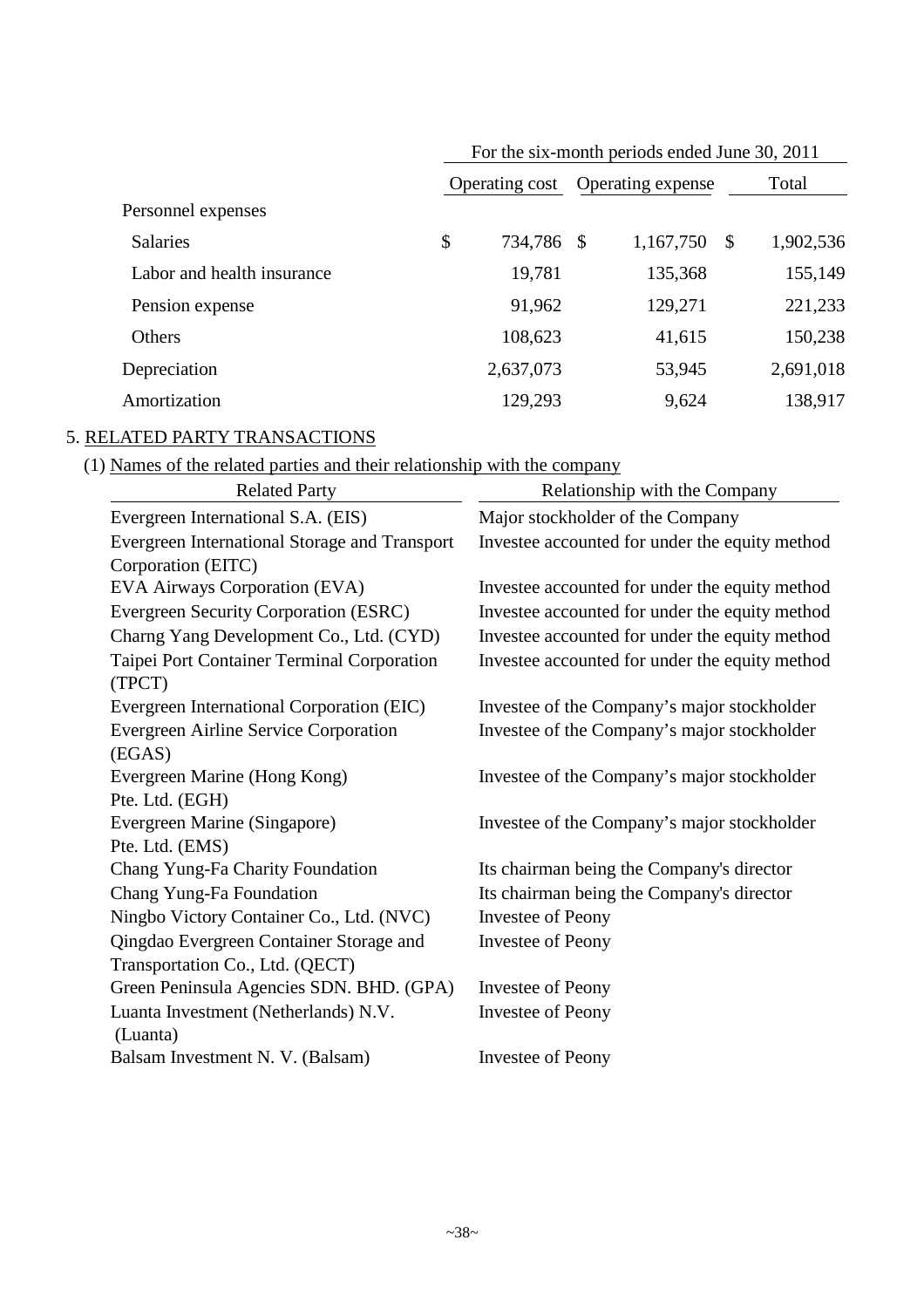| <b>Related Party</b>                         | Relationship with the Company                 |  |  |  |  |  |
|----------------------------------------------|-----------------------------------------------|--|--|--|--|--|
| Evergreen Shipping Agency Co. (U.A.E.)       | Investee of Peony (Acquired in December 2011) |  |  |  |  |  |
| LLC. (UAE)                                   |                                               |  |  |  |  |  |
| Taranto Container Terminal S.p.A. (TCT)      | Investee of Luanta                            |  |  |  |  |  |
| Italia Marittima S.p.A.(ITS)                 | Investee of Balsam                            |  |  |  |  |  |
| Evergreen Container Terminal (Thailand) Ltd. | Investee of Peony (Sold in March 2011)        |  |  |  |  |  |
| (ECTT)                                       |                                               |  |  |  |  |  |
| Colon Container Terminal S.A. (CCT)          | Investee of Peony                             |  |  |  |  |  |
| Gaining Enterprise S.A. (GESA)               | Investee of EITC                              |  |  |  |  |  |
| Seaside Transportation Service LLC. (STS)    | Investee of Island with significant influence |  |  |  |  |  |
| Sinotrans Group Shenzhen Co. (SGSC)          | Investee of SGTC with significant influence   |  |  |  |  |  |

# (2) Significant transaction and balances with related parties

# A.Operating revenue from related parties

|             | For the six-month periods ended June 30, |                      |                |    |           |                      |  |
|-------------|------------------------------------------|----------------------|----------------|----|-----------|----------------------|--|
|             | 2012                                     |                      |                |    | 2011      |                      |  |
|             |                                          | % of Total           |                |    |           | % of Total           |  |
|             | Amount                                   | Operating<br>Revenue |                |    | Amount    | Operating<br>Revenue |  |
| EIC         | \$<br>877,862                            |                      | $\overline{2}$ | \$ | 1,006,765 | $\overline{2}$       |  |
| <b>EITC</b> | 46,363                                   |                      |                |    | 44,598    |                      |  |
| <b>EMS</b>  | 823,986                                  |                      |                |    | 418,965   |                      |  |
| <b>ITS</b>  | 323,683                                  |                      |                |    | 282,335   |                      |  |
| <b>EGH</b>  | 211,202                                  |                      |                |    | 233,862   |                      |  |
| <b>EIS</b>  | 111,279                                  |                      |                |    | 83,584    |                      |  |
| <b>STS</b>  | 66,193                                   |                      |                |    | 65,351    |                      |  |
| <b>GESA</b> | 16,782                                   |                      |                |    | 15,454    |                      |  |
|             | 2,477,350                                |                      | 4              |    | 2,150,914 |                      |  |

The business terms on which the Group transacts with related parties are not different from those with non-related parties.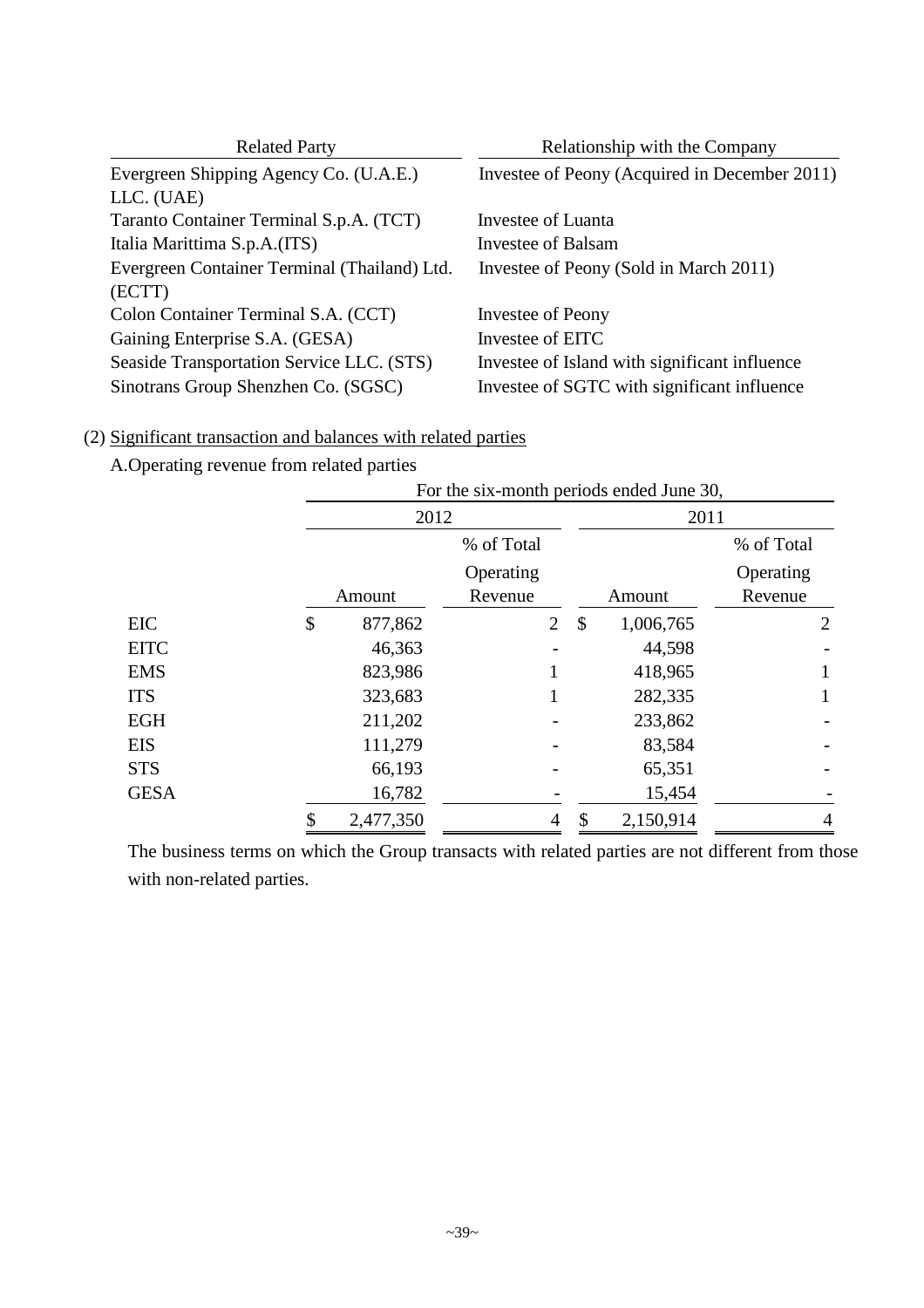|             | For the six-month periods ended June 30, |           |                                        |    |           |                                        |  |  |  |
|-------------|------------------------------------------|-----------|----------------------------------------|----|-----------|----------------------------------------|--|--|--|
|             |                                          |           | 2011                                   |    | 2011      |                                        |  |  |  |
|             |                                          |           | % of Total                             |    |           | % of Total                             |  |  |  |
|             |                                          | Amount    | <b>Operating Costs</b><br>and Expenses |    | Amount    | <b>Operating Costs</b><br>and Expenses |  |  |  |
| EIC         | \$                                       | 371,041   | 1                                      | \$ | 305,778   |                                        |  |  |  |
| <b>EITC</b> |                                          | 180,929   |                                        |    | 341,855   |                                        |  |  |  |
| <b>TPCT</b> |                                          | 27,169    |                                        |    | 34,633    |                                        |  |  |  |
| <b>ESRC</b> |                                          | 23,388    |                                        |    | 20,241    |                                        |  |  |  |
| <b>GESA</b> |                                          | 779,804   |                                        |    | 762,680   |                                        |  |  |  |
| <b>EGH</b>  |                                          | 531,877   |                                        |    | 414,188   |                                        |  |  |  |
| <b>EIS</b>  |                                          | 428,470   |                                        |    | 272,007   |                                        |  |  |  |
| <b>EMS</b>  |                                          | 79,929    |                                        |    | 43,383    |                                        |  |  |  |
| <b>ITS</b>  |                                          | 15,317    |                                        |    |           |                                        |  |  |  |
| <b>UAE</b>  |                                          | 14,993    |                                        |    |           |                                        |  |  |  |
| Others      |                                          | 2,856     |                                        |    | 5,620     |                                        |  |  |  |
|             | \$                                       | 2,455,773 | 4                                      | \$ | 2,200,385 | 4                                      |  |  |  |

B.Expenditures on services rendered by related parties

The business terms on which the Group transacts with related parties are not different from those with non-related parties.

C.Asset transactions

a) Acquisitions of property, plant, and equipment

|             |                  |  | For the six-month periods ended June 30, |  |         |
|-------------|------------------|--|------------------------------------------|--|---------|
|             | Items            |  | 2012                                     |  |         |
| <b>ESRC</b> | Office equipment |  | 666                                      |  |         |
| <b>EITC</b> | Vessel           |  | -                                        |  | 502,254 |
|             |                  |  | 666                                      |  | 502,254 |

0 b) Disposal of property, plant and equipment

|     |                  |                          | For the six-month periods ended June 30, |              |          |  |  |  |
|-----|------------------|--------------------------|------------------------------------------|--------------|----------|--|--|--|
|     |                  |                          | 2012                                     | 2011         |          |  |  |  |
|     |                  | Sales                    | Gain on                                  | Sales        | Gain on  |  |  |  |
|     | Items            | Price                    | disposal                                 | Price        | disposal |  |  |  |
| EVA | Office equipment | $\overline{\phantom{a}}$ | $\overline{\phantom{a}}$                 | 1,626<br>- D | -        |  |  |  |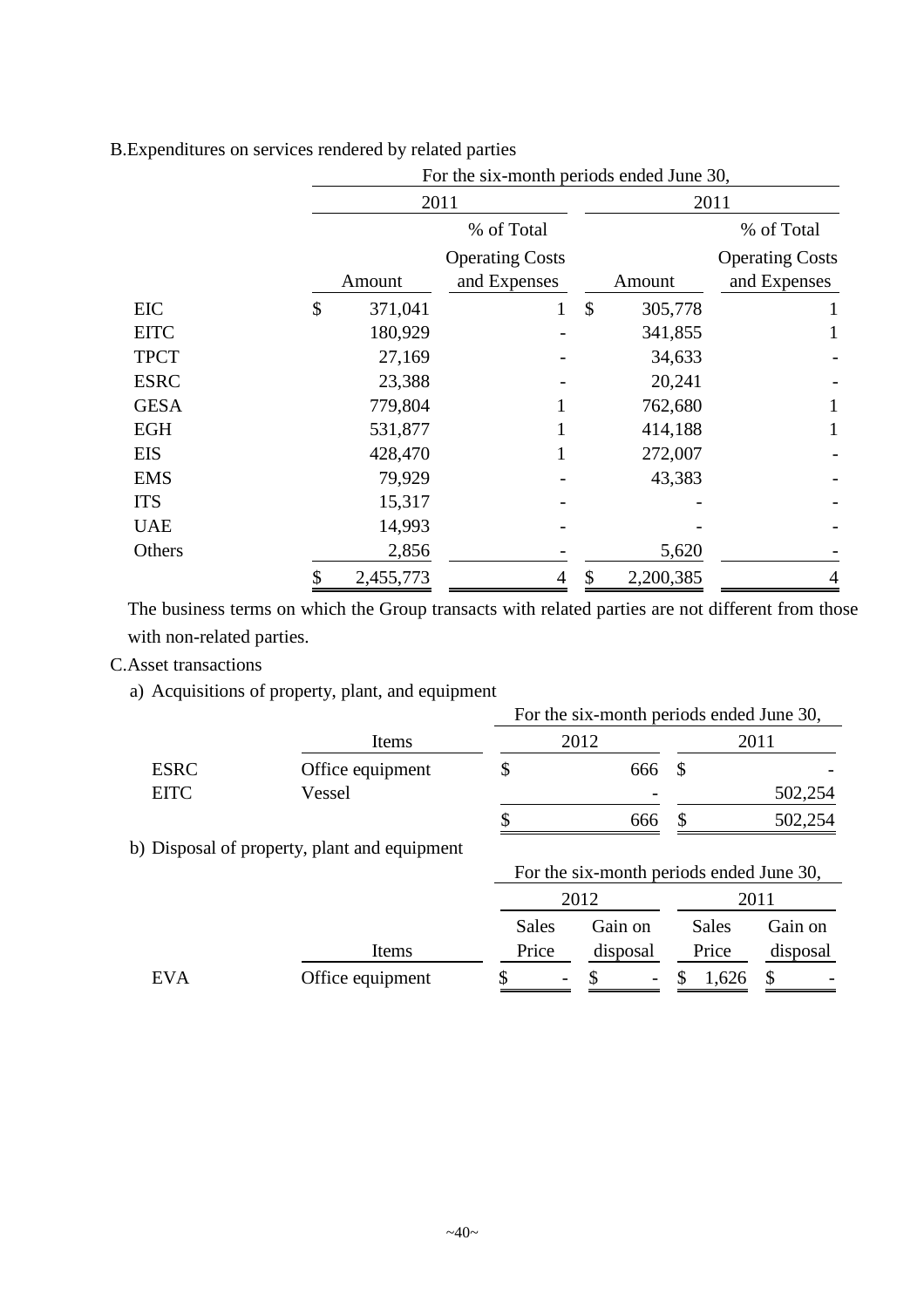### D.Lease

a) Rental income (recorded as non-operating income) generated from the operating premises and parking lots leased to the related parties are as follows:

|                                            |                  | For the six-month periods ended June 30, |        |            |    |        |            |  |
|--------------------------------------------|------------------|------------------------------------------|--------|------------|----|--------|------------|--|
|                                            |                  |                                          | 2012   |            |    | 2011   |            |  |
|                                            |                  |                                          |        | % of Total |    |        | % of Total |  |
|                                            | Leasehold        |                                          |        | Rental     |    |        | Rental     |  |
|                                            | Property         |                                          | Amount | Income     |    | Amount | Income     |  |
| EIC                                        | Office buildings | \$                                       | 46,669 | 85         | \$ | 47,613 | 79         |  |
|                                            | & Parking lots   |                                          |        |            |    |        |            |  |
| $^{\prime}$                                | Vehicles         |                                          | 441    |            |    | 561    |            |  |
| <b>EVA</b>                                 | Office buildings |                                          | 1,480  | 3          |    | 615    |            |  |
| Chang Yung-Fa                              |                  |                                          |        |            |    |        |            |  |
| <b>Charity Foundation Office buildings</b> |                  |                                          | 121    |            |    | 109    |            |  |
| <b>ESRC</b>                                | Parking lots     |                                          | 24     |            |    | 48     |            |  |
|                                            |                  |                                          | 48,735 | 89         | S  | 48,946 | 81         |  |

b) Rental expense (recorded as general and administrative expenses) incurred for operating premises leased from the related parties are as follows:

|            |                  |              |                 | For the six-month periods ended June 30, |            |  |  |
|------------|------------------|--------------|-----------------|------------------------------------------|------------|--|--|
|            |                  |              | 2012            |                                          | 2011       |  |  |
|            |                  |              | % of Total      |                                          | % of Total |  |  |
|            | Leasehold        |              | Rental          |                                          | Rental     |  |  |
|            | Property         | Amount       | <b>Expenses</b> | Amount                                   | Expenses   |  |  |
| EIC        | Office buildings | 22,641<br>S. | 99              | 21,573<br>S.                             | 99         |  |  |
| <b>EVA</b> | Office buildings | 31           |                 | 239                                      |            |  |  |
|            |                  | 22,672       | 99              | 21,812                                   | 100        |  |  |

c) Rental expense incurred for the vessels and slot lease from the related parties are recorded as direct operating costs. Details are set forth below:

For the six-month periods ended June 30,

|             | 2012            |                 |    | 2011      |                 |  |  |
|-------------|-----------------|-----------------|----|-----------|-----------------|--|--|
|             |                 | % of Total      |    |           | % of Total      |  |  |
|             |                 | Vessel and      |    |           | Vessel and      |  |  |
|             |                 | Slottage        |    |           | Slottage        |  |  |
|             | Amount          | <b>Expenses</b> |    | Amount    | <b>Expenses</b> |  |  |
| <b>EITC</b> | \$<br>97,042    | 6               | \$ | 240,252   | 15              |  |  |
| <b>GESA</b> | 779,804         | 45              |    | 762,680   | 50              |  |  |
| EIS         | 414,978         | 24              |    | 272,007   | 17              |  |  |
| <b>EMS</b>  | 79,930          | 5               |    | 43,383    | 3               |  |  |
| EGH         | 16,389          |                 |    | 4,184     |                 |  |  |
| <b>ITS</b>  | 15,317          |                 |    | 3,499     |                 |  |  |
|             | \$<br>1,403,460 | 80              | \$ | 1,326,005 | 85              |  |  |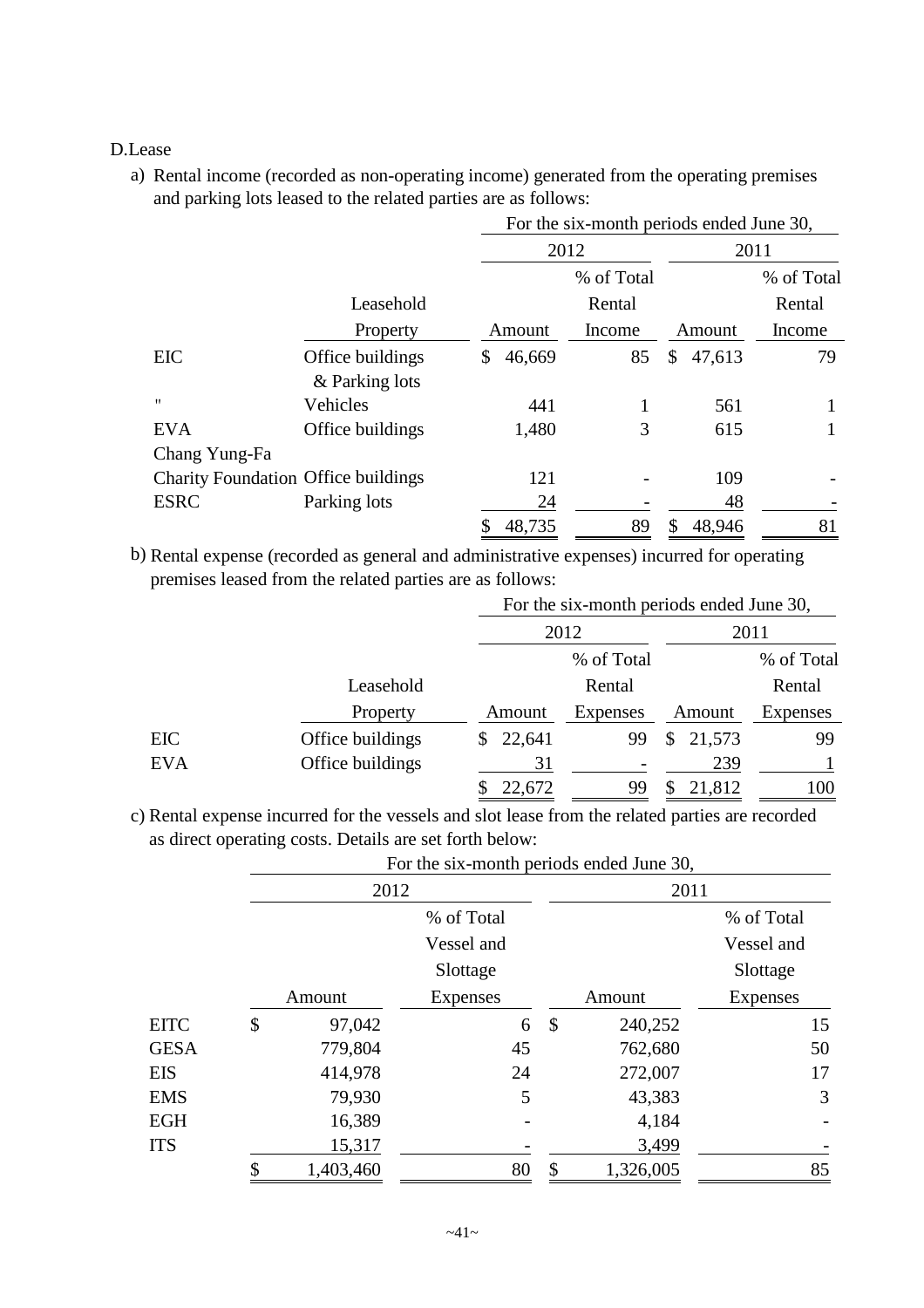# E.Receivables from and payables to related parties

The receivables from and payables to related parties bear no interest, and are set forth as follows:

|                     |                           |               | June 30, 2012  |              | June 30, 2011   |                |
|---------------------|---------------------------|---------------|----------------|--------------|-----------------|----------------|
|                     |                           |               | $%$ of         |              |                 | $%$ of         |
|                     |                           |               | Account        |              |                 | Account        |
|                     |                           | Amount        | <b>Balance</b> |              | Amount          | <b>Balance</b> |
| Accounts receivable |                           |               |                |              |                 |                |
| EIC                 |                           | \$<br>58,043  |                | $\mathbf{1}$ | \$<br>187,949   | $\overline{2}$ |
| <b>EITC</b>         |                           | 22,615        |                |              | 21,786          |                |
| <b>ITS</b>          |                           | 28,730        |                |              | 13,229          |                |
| <b>EMS</b>          |                           | 21,911        |                |              | 29,382          | $\mathbf{1}$   |
| <b>EGH</b>          |                           | 10,575        |                |              |                 |                |
| <b>EIS</b>          |                           | 8,645         |                |              | 962,298         | 10             |
| Others              |                           | 3,171         |                |              | 4,930           |                |
|                     |                           | \$<br>153,690 |                | 1            | \$<br>1,219,574 | 13             |
|                     |                           | June 30, 2012 |                |              | June 30, 2011   |                |
|                     |                           |               | $%$ of         |              |                 | $%$ of         |
|                     |                           |               | Account        |              |                 | Account        |
|                     |                           | Amount        | <b>Balance</b> |              | Amount          | <b>Balance</b> |
| Other receivables   |                           |               |                |              |                 |                |
| <b>EITC</b>         | $\boldsymbol{\mathsf{S}}$ | 127,274       | 9              | \$           | 298,046         | $8\,$          |
| <b>EIC</b>          |                           | 50,939        | 3              |              | 90,390          | $\overline{2}$ |
| <b>CYD</b>          |                           | 26,940        | $\overline{2}$ |              | 25,400          | $\mathbf{1}$   |
| <b>EVA</b>          |                           | 273           |                |              | 574,115         | 15             |
| <b>QECT</b>         |                           | 36,620        | 3              |              | 29,234          | $\mathbf{1}$   |
| <b>ECTT</b>         |                           |               |                |              | 1,129,649       | 30             |
| <b>GPA</b>          |                           |               |                |              | 91,986          | $\overline{c}$ |
| Others              |                           | 112,288       | 7              |              | 95,582          | 3              |
|                     | \$                        | 354,334       | 24             | \$           | 2,334,402       | 62             |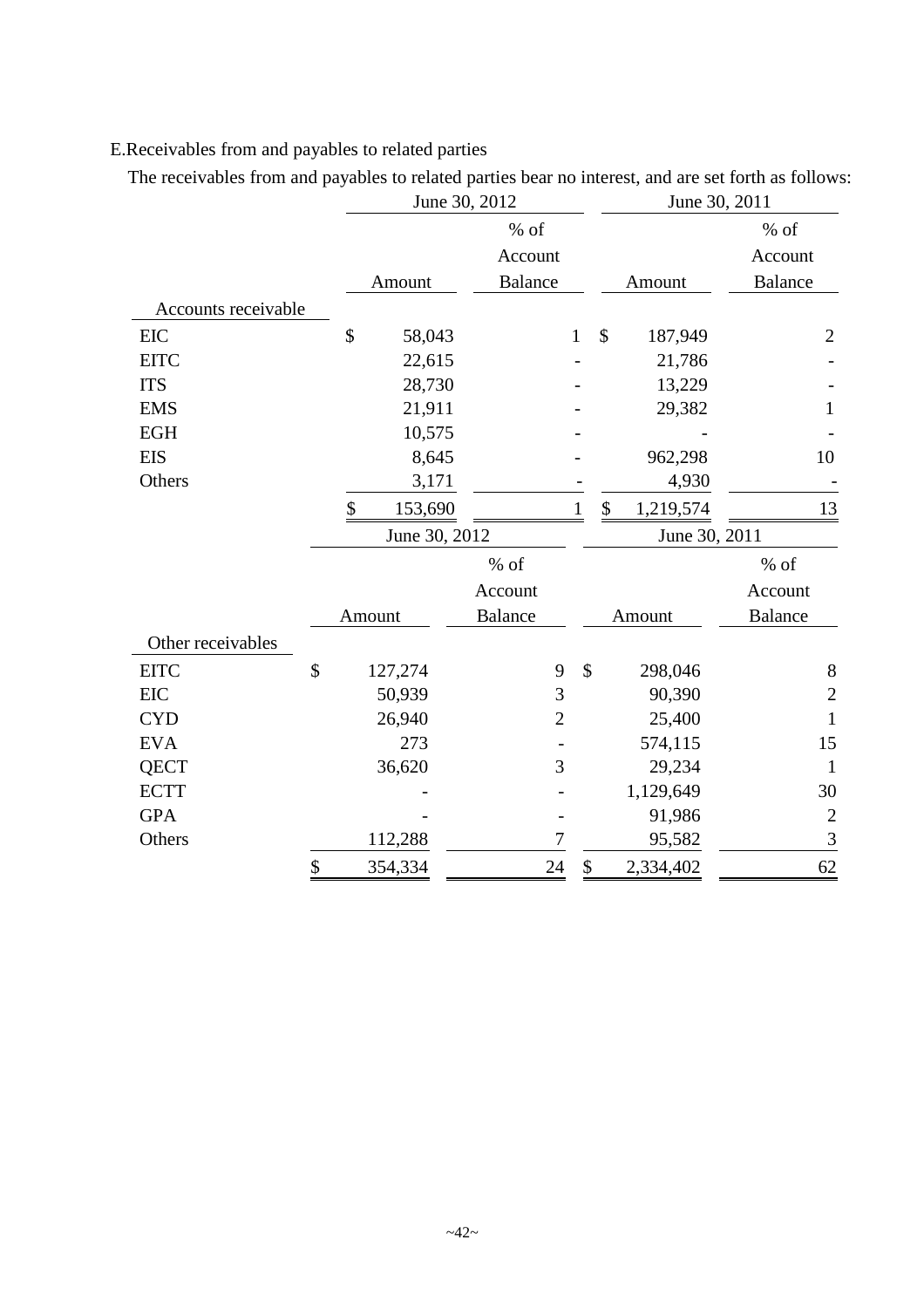|                         | June 30, 2012 |                |   | June 30, 2011             |               |                |  |
|-------------------------|---------------|----------------|---|---------------------------|---------------|----------------|--|
|                         |               | $%$ of         |   |                           |               | $%$ of         |  |
|                         |               | Account        |   |                           |               | Account        |  |
|                         | Amount        | <b>Balance</b> |   |                           | Amount        | <b>Balance</b> |  |
| <b>Accounts Payable</b> |               |                |   |                           |               |                |  |
| EIC                     | \$<br>14,827  |                |   | $\boldsymbol{\mathsf{S}}$ | 28,951        | 1              |  |
| <b>EITC</b>             | 17,221        |                |   |                           | 11,096        |                |  |
| <b>ITS</b>              | 22,924        |                |   |                           | 24,044        |                |  |
| <b>EMS</b>              | 26,182        |                | 1 |                           | 17,821        |                |  |
| EGH                     | 17,749        |                |   |                           | 12,991        |                |  |
| <b>EIS</b>              | 16,074        |                |   |                           | 7,544         |                |  |
| Others                  | 4,123         |                |   |                           | 3,197         |                |  |
|                         | \$<br>119,100 |                | 2 | \$                        | 105,644       |                |  |
|                         | June 30, 2012 |                |   |                           | June 30, 2011 |                |  |
|                         |               | $%$ of         |   |                           |               | % of           |  |
|                         |               | Account        |   |                           |               | Account        |  |
|                         | Amount        | <b>Balance</b> |   |                           | Amount        | <b>Balance</b> |  |
| <b>Other Payables</b>   |               |                |   |                           |               |                |  |
| <b>EIS</b>              | \$            |                |   | \$                        | 20,825        | 1              |  |
| Others                  | 102           |                |   |                           |               |                |  |
|                         | \$<br>102     |                |   | $\boldsymbol{\$}$         | 20,825        | 1              |  |

# F. Loans granted to related parties

Loans granted to the related parties as of June 30, 2012 and 2011 are as follows:

|                                                                                         | For the six-month periods ended June 30, 2012 |               |                |                      |    |                |  |
|-----------------------------------------------------------------------------------------|-----------------------------------------------|---------------|----------------|----------------------|----|----------------|--|
|                                                                                         | Maximum                                       |               |                | Annual interest      |    |                |  |
|                                                                                         | balance                                       |               | Ending balance | rate                 |    | Total interest |  |
| Loans receivable from related parties (classified as other receivables-related parties) |                                               |               |                |                      |    |                |  |
|                                                                                         |                                               |               |                |                      |    |                |  |
| Luanta                                                                                  | \$<br>80,760                                  |               | 80,760         | $1.34\% \sim 3.69\%$ | \$ | 495            |  |
| Loans payable to related parties (classified as other payables-related parties)         |                                               |               |                |                      |    |                |  |
|                                                                                         |                                               |               |                |                      |    |                |  |
| <b>GESA</b>                                                                             | \$<br>598,280                                 | $\mathcal{S}$ | 598,280        | $1.46\% \sim 1.47\%$ | \$ | 2,280          |  |
| <b>ITS</b>                                                                              | 44,871                                        |               | 44,871         | $1.70\% \sim 1.73\%$ |    | 386            |  |
| <b>EIS</b>                                                                              | 78,546                                        |               | 78,394         |                      |    |                |  |
|                                                                                         |                                               |               | 721,545        |                      |    | 2,666          |  |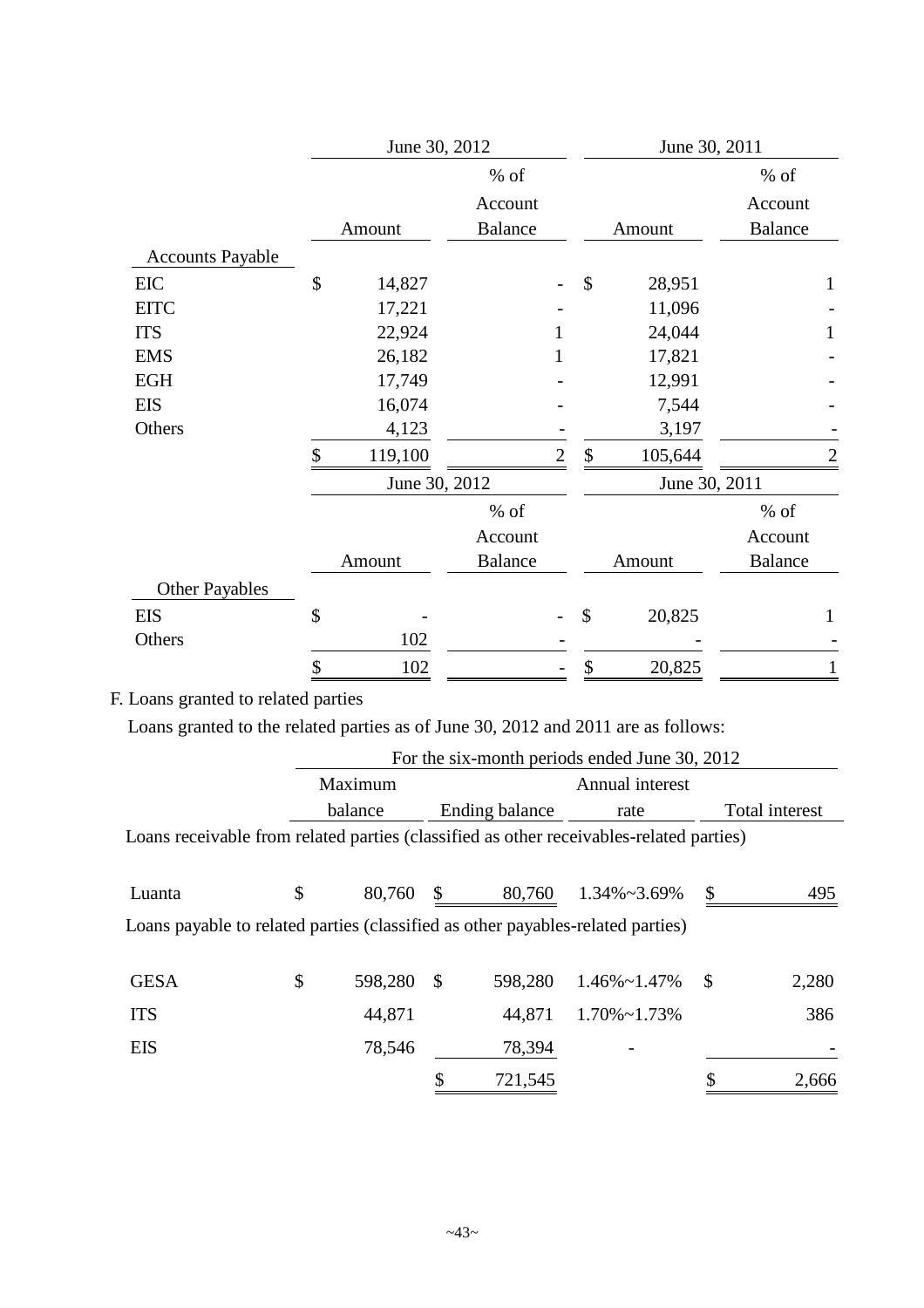|                                                 |               |     |                | For the six-month periods ended June 30, 2011                                           |                |
|-------------------------------------------------|---------------|-----|----------------|-----------------------------------------------------------------------------------------|----------------|
|                                                 | Maximum       |     |                | Annual interest                                                                         |                |
|                                                 | balance       |     | Ending balance | rate                                                                                    | Total interest |
|                                                 |               |     |                | Loans receivable from related parties (classified as other receivables-related parties) |                |
|                                                 |               |     |                |                                                                                         |                |
| Luanta                                          | \$<br>400,980 | \$  | 400,980        | 1.29%~4.43%                                                                             | 6,059          |
|                                                 |               |     |                | Loans payable to related parties (classified as other payables-related parties)         |                |
|                                                 |               |     |                |                                                                                         |                |
| <b>EIS</b>                                      | \$<br>79,698  | -\$ | 79,698         |                                                                                         | \$             |
| <b>ITS</b>                                      | 57,525        |     | 57,525         | 1.30%                                                                                   | 378            |
|                                                 |               |     | 137,223        |                                                                                         | 378            |
| Endorsements and quarantees for related parties |               |     |                |                                                                                         |                |

### (3) Endorsements and guarantees for related parties

Endorsements and guarantees provided for its related parties are as follows:

| Companies receiving guarantees |            | June 30, 2012 | June 30, 2011 |        |
|--------------------------------|------------|---------------|---------------|--------|
| <b>Balsam</b>                  | <b>USD</b> | 78,400 USD    |               | 49,000 |
| <b>CCT</b>                     | <b>USD</b> | 9,600 USD     |               | 9,600  |
| <b>TCT</b>                     | <b>USD</b> | 23,783 USD    |               | 20,817 |
| $\cdots$                       |            |               |               |        |

#### (4) Significant contracts with related parties

 $\mathbb{R}$ 

- B.The Company entered into an agreement with EIC for services, such as cargo-forwarding and freight-collecting. As of June 30, 2012 and 2011, the receivables were \$57,149 and \$67,050, respectively. The contract has been effective since 2002 unless terminated.
- C.The Company entered into an agreement with ESRC for security service in the Taipei office, the Kaohsiung office, and the Kaohsiung container yards. The monthly service fees were \$940 for Taipei and \$1,614 for Kaohsiung.
- D. The Group entered into agency agreements with its related parties to manage petty cash required by their vessels, and payments of Taiwanese crew salaries and insurance premiums. The transactions are recorded as "temporary debits". As of June 30, 2012 and 2011 the debit balances of the account are as follows:

A.The Company entered into an agreement with EIC for consulting services on business management, computer information, and shipping affairs. Except for payments made on behalf of the Company which are charged on actual amounts, the remaining fees are charged on an hourly basis or by cost plus method. The contract took effect on July 1, 1996 and continues to be effective unless terminated.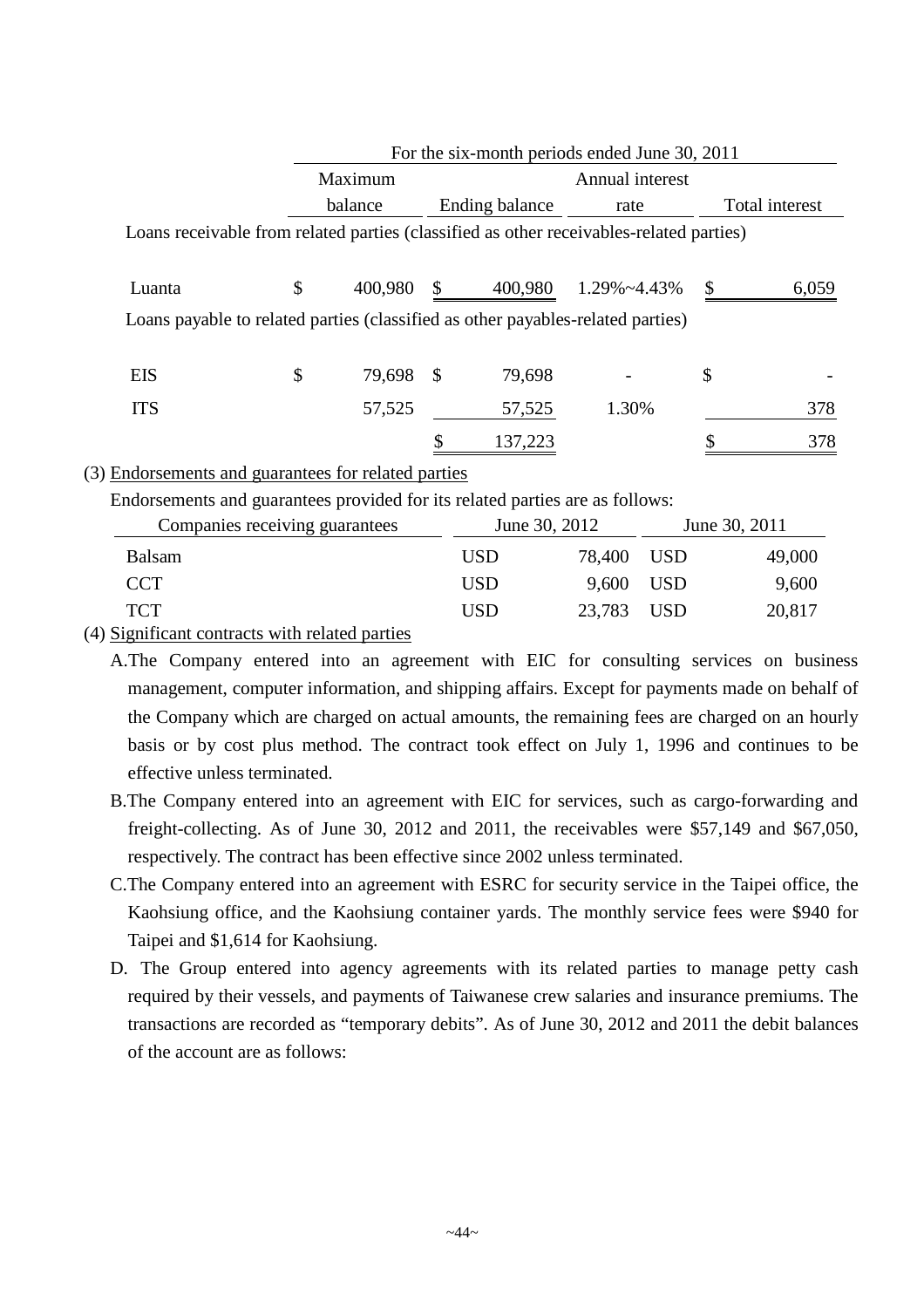|             | June 30, 2012 |        |  | June 30, 2011 |  |  |
|-------------|---------------|--------|--|---------------|--|--|
| <b>EMS</b>  | \$            | 11,759 |  | 9,339         |  |  |
| EIS         |               | 6,907  |  | 6,138         |  |  |
| <b>GESA</b> |               | 5,849  |  | 6,744         |  |  |
| <b>EGH</b>  |               | 3,801  |  | 4,258         |  |  |
|             | S             | 28,316 |  | 26,479        |  |  |

E.The Group entered into agency agreements with its related parties, whereby the related parties act as the Group's domestic and overseas agents to deal with both domestic and foreign port formalities, such as arrival and departure of the Group's ships, cargo stevedoring and forwarding, freight collection, and payment of expenses incurred in domestic and foreign ports. The transactions are recorded as "agency accounts in other assets (liabilities)-current". As of June 30, 2012 and 2011, the debit balances of the accounts are as follows:

|            | June 30, 2012 | June 30, 2011 |         |  |
|------------|---------------|---------------|---------|--|
| EIC        | 137,381 \$    |               | 195,390 |  |
| <b>UAE</b> | 18,463        |               |         |  |
|            | 155,844       |               | 195,390 |  |

F.Temporary accounts, between the Group and Evergreen International S.A., Gaining Enterprise S.A., Italia Marittima S.p.A., Evergreen Marine (Hong Kong) Ltd. and Evergreen Marine (Singapore) Pte. Ltd. incurred due to foreign port formalities and pier rental expenses are recognized as "agency reciprocal accounts in other assets (liabilities)-current". Details of the balance as of June 30, 2012 and 2011 are as follows:

a) Debit balances of agency reciprocal accounts

|             |                                                  | June 30, 2012 |                           | June 30, 2011 |
|-------------|--------------------------------------------------|---------------|---------------------------|---------------|
| <b>EIS</b>  | \$                                               | 2,102,674     | $\boldsymbol{\mathsf{S}}$ | 1,586,100     |
| <b>ITS</b>  |                                                  | 173,774       |                           |               |
| <b>GESA</b> |                                                  | 28,401        |                           | 32,633        |
|             |                                                  | 2,304,849     | \$                        | 1,618,733     |
|             | b) Credit balances of agency reciprocal accounts |               |                           |               |
|             |                                                  | June 30, 2012 |                           | June 30, 2011 |
| <b>EGH</b>  | \$                                               | 154,647       | $\boldsymbol{\mathsf{S}}$ | 153,928       |
| <b>EMS</b>  |                                                  | 524,430       |                           | 101           |
| <b>ITS</b>  |                                                  |               |                           | 374,349       |
|             |                                                  | 679,077       | \$                        | 528,378       |
|             |                                                  |               |                           |               |

G.The Company has been commissioned by its related parties to manage their vessel affairs. The management fees are charged monthly and are recorded as operating revenues. Details of the management fees recognized for the six-month periods ended June 30, 2012 and 2011 are as follows: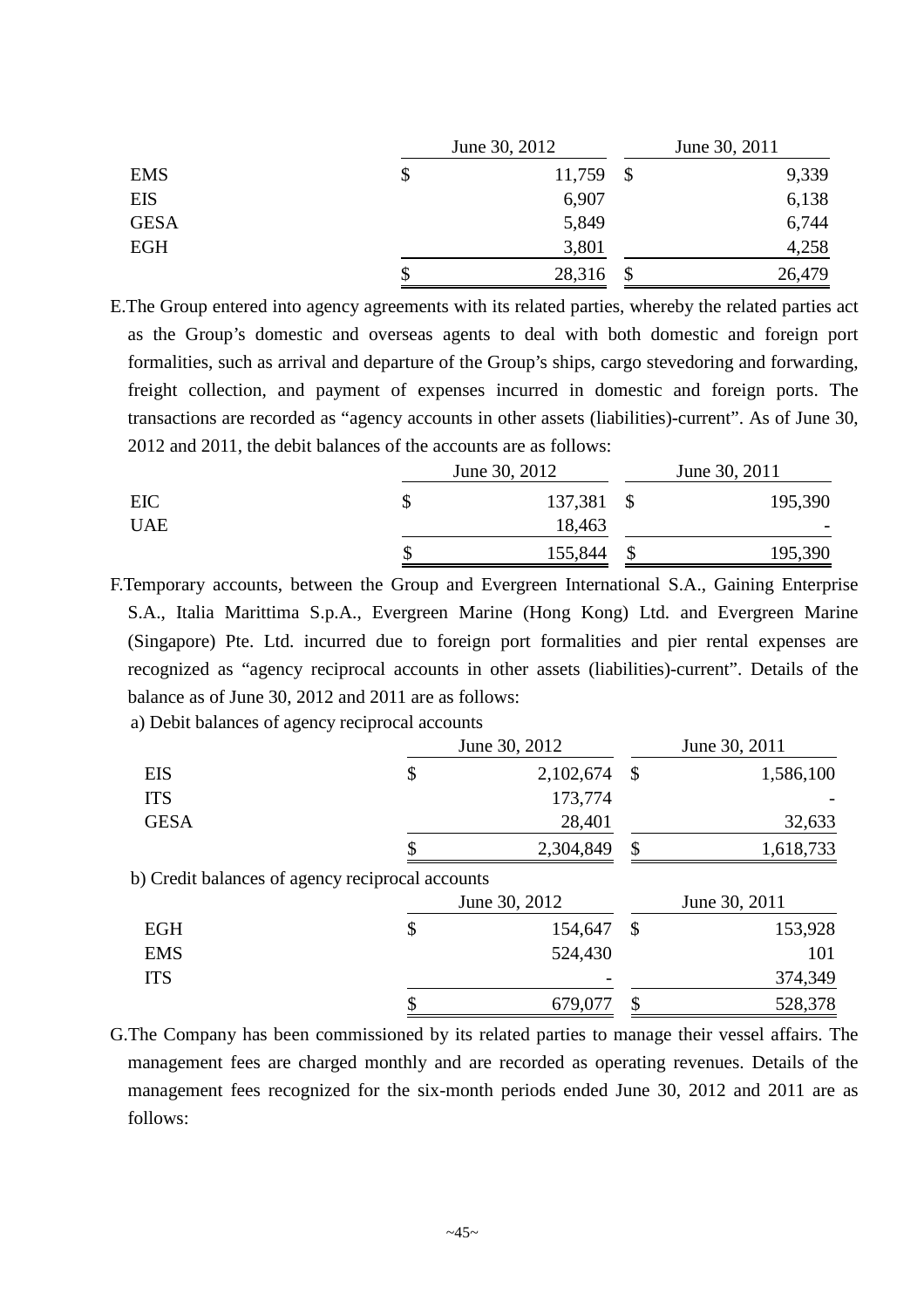|             | June 30, 2012                              | June 30, 2011 |  |  |
|-------------|--------------------------------------------|---------------|--|--|
| <b>EITC</b> | \$<br>42,813<br>\$                         | 41,962        |  |  |
| <b>EIS</b>  | 29,631                                     | 27,063        |  |  |
| <b>EMS</b>  | 16,183                                     | 14,751        |  |  |
| <b>GESA</b> | 12,734                                     | 11,461        |  |  |
| <b>EGH</b>  | 11,571                                     | 10,498        |  |  |
| <b>ITS</b>  | 4,410                                      | 4,443         |  |  |
|             | \$<br>117,342<br>$\boldsymbol{\mathsf{S}}$ | 110,178       |  |  |

#### 6. PLEDGED ASSETS

The Group's assets pledged as collateral as of June 30, 2012 and 2011 are as follows:

|                                        |    | Book value    |               |            |                    |  |
|----------------------------------------|----|---------------|---------------|------------|--------------------|--|
| Pledged assets                         |    | June 30, 2012 | June 30, 2011 |            | Purpose            |  |
| <b>Restricted assets</b>               |    |               |               |            | Performance        |  |
| - Time deposits                        | \$ | 543,745       | $\mathcal{S}$ | 558,992    | guarantee          |  |
| Refundable deposits                    |    |               |               |            |                    |  |
| - Time deposits                        |    | 2,000         |               | 2,000      | $^{\prime\prime}$  |  |
| Property, plant and equipment          |    |               |               |            | Long-term          |  |
| -Land                                  |    | 1,800,093     |               | 1,800,093  | loan               |  |
| -Buildings                             |    | 801,005       |               | 826,774    | $^{\prime\prime}$  |  |
| -Transportation equipment              |    | 641,552       |               | 677,234    | $^{\prime\prime}$  |  |
| -Ships                                 |    | 12,835,064    |               | 12,839,031 | $^{\prime\prime}$  |  |
| -Loading and unloading equipment       |    | 1,287,408     |               | 2,258,226  | $^{\prime\prime}$  |  |
|                                        |    |               |               |            | Exchange           |  |
| Long-term equity investments accounted |    |               |               |            | corporate bonds    |  |
| for under the equity method - EITC     |    | 1,620,356     |               | 1,630,572  | payable as subject |  |
|                                        |    | 19,531,223    |               | 20,592,922 |                    |  |

#### 7. COMMITMENTS AND CONTINGENT LIABILITIES

A.As of June 30, 2012, the Company had delegated Deutsche Bank to issue Letter of Certificate amounting to USD 5,000.

- B.For details on the Group's endorsements and guarantees, please refer to Notes 5, Related Party Transactions.
- C.A former stockholder of the Company sold some of its shares through issuance of global depository receipts (GDRs). The issuance of GDRs was approved by the SEC on June 19, 1996 as per Letter (85) Tai-Cai-Zheng (1) No. 35410. On August 2, 1996, the GDRs were approved by the UK governing authority to be listed on the London Stock Exchange and were issued in Asia, Europe and the US. The initial number of units issued was 5,449,592, representing 54,495,920 shares of the Company's common stock at \$50.50 (in dollars) per share, and the number of supplementary units issued was 817,438. In total, the number of units issued was 6,267,030, representing 62,670,300 shares of the Company's common stock at \$50.50 (in dollars) per share, and the GDRs issued amounted to USD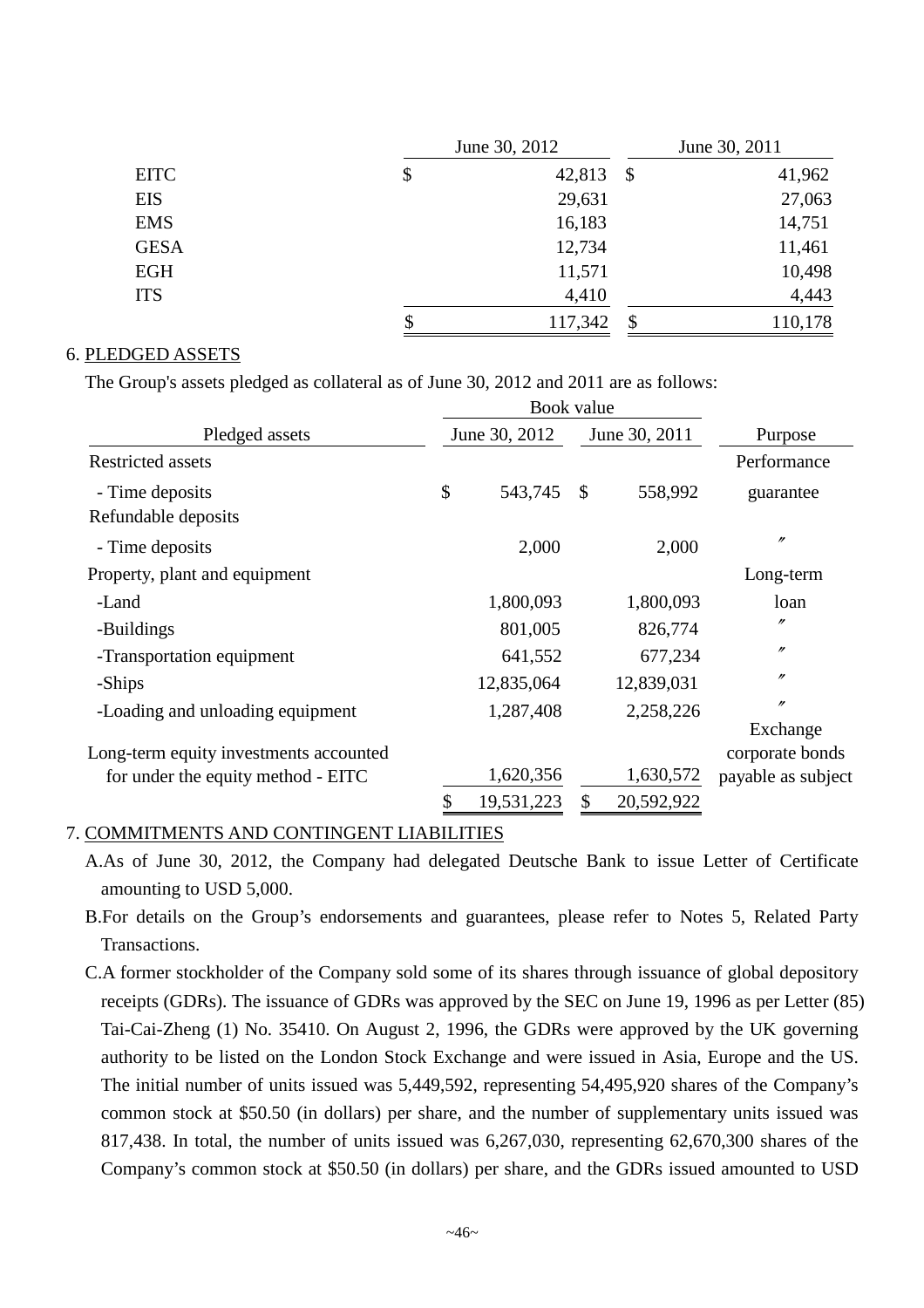115,000. Another 2,085,856 units, representing 20,858,634 shares of the Company's common stocks, were issued during the period from 1997 to June 30, 2012. As of June 30, 2011, 7,960,285 units were redeemed and 392,601 units were outstanding, representing 3,926,084 shares of the Company's common stocks.

- D.As of June 30, 2012, the long-term and medium-term loan facilities granted by the financial institutions with the resolution from the Board of Directors to finance the Company's purchase of new containers and general working capital requirement amounted to \$40,275,824 and the unutilized credits was \$14,882,682.
- E.As of June 30, 2012, the estimated amount of charter expense in the following years under long-term contracts is set forth as follows:

| Year                                     |            | Amount  |
|------------------------------------------|------------|---------|
| within 1 year                            | <b>USD</b> | 243,658 |
| $1 - 2$ years                            |            | 72,054  |
| $2-3$ years                              |            | 53,839  |
| $3 - 4$ years                            |            | 39,989  |
| $4 \sim 5$ years                         |            | 29,565  |
| over 5 years                             |            | 51,322  |
| (in discounted present value USD 40,297) |            |         |
|                                          | <b>USD</b> | 490,427 |

- F. As of June 30, 2012, the amount of guaranteed notes issued by the Company for loans borrowed was \$22,529,827.
- G.To meet operational needs, the Group signed the shipbuilding contracts for thirteen container vessels from Samsung Heavy Industries Co., Ltd.. As of June 30, 2012, the total price of shipbuilding contracts amounted to USD1,339,000, USD607,700 of which remain unpaid.
- H.To meet operational needs, the Group signed the shipbuilding contracts for seven container vessels from Taiwan Shipbuilding Co., Ltd.. As of June 30, 2012, the total price of shipbuilding contracts amounted to USD721,000, USD648,900 of which remain unpaid.
- 8. SIGNIFICANT CATASTROPHE

None.

9. SUBSEQUENT EVENTS

None.

- 10. OTHERS
	- (1) Financial statement disclosure

Certain accounts in the financial statements as of June 30, 2011 were reclassified to conform to the financial statement as of June 30, 2012.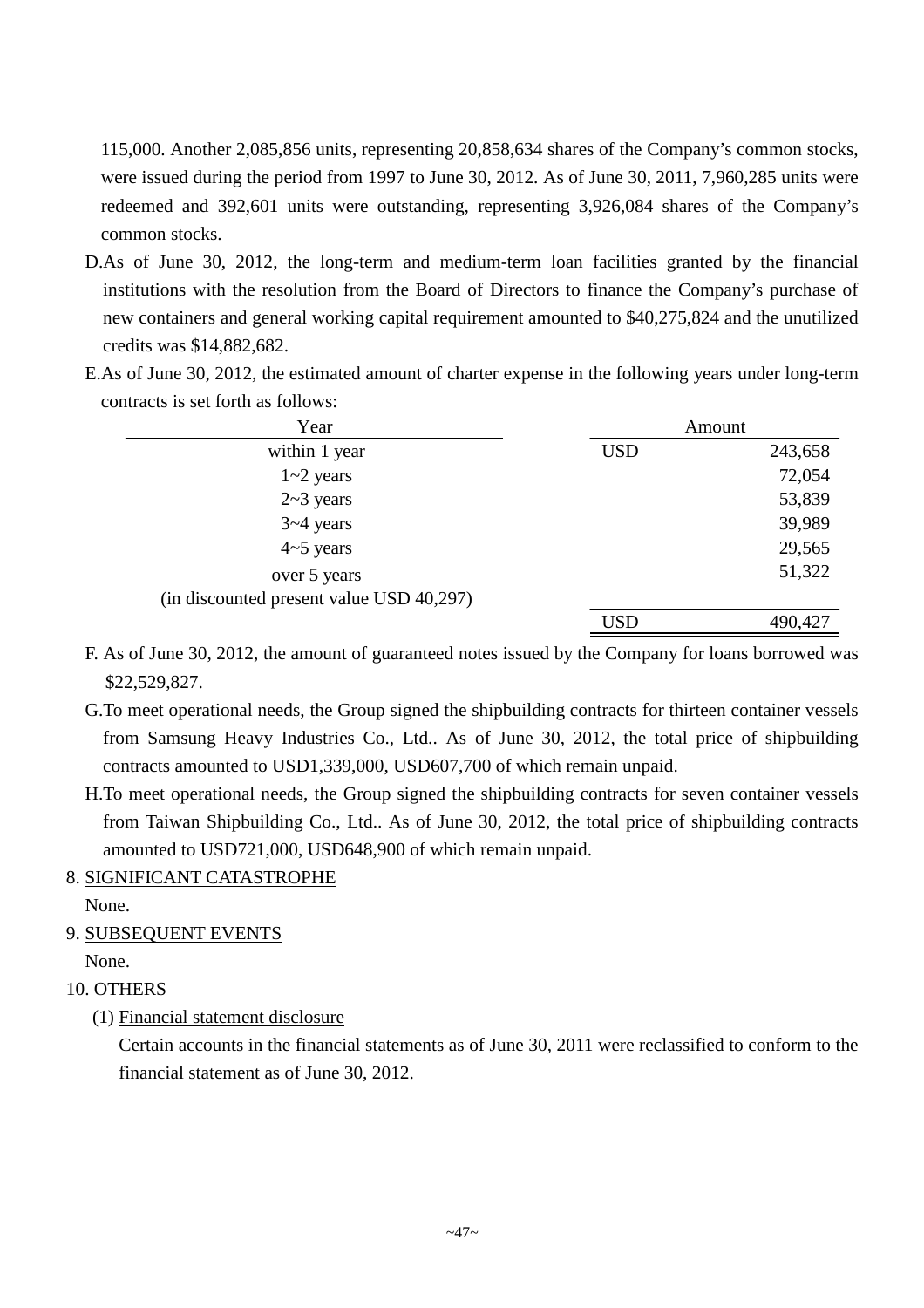# (2) Fair value information of financial instruments

|                                                       | June 30, 2012 |             |                            |               |                                   |  |
|-------------------------------------------------------|---------------|-------------|----------------------------|---------------|-----------------------------------|--|
|                                                       |               |             | Fair Value                 |               |                                   |  |
|                                                       |               | <b>Book</b> | Quotations<br>in an active |               | Estimated<br>using a<br>valuation |  |
|                                                       |               | value       | market                     |               | technique                         |  |
| Non-derivative financial instruments:                 |               |             |                            |               |                                   |  |
| Assets                                                |               |             |                            |               |                                   |  |
| Cash and cash equivalents                             | \$            | 26,145,659  | \$                         | $\mathcal{S}$ | 26,145,659                        |  |
| Notes and accounts receivable                         |               | 15,029,195  |                            |               | 15,029,195                        |  |
| Financial assets at fair value through profit or loss |               |             |                            |               |                                   |  |
| <b>Equity securities</b>                              |               | 195         | 195                        |               |                                   |  |
| Beneficiary certificates                              |               | 2,817,285   | 2,817,285                  |               |                                   |  |
| Corporate bands                                       |               | 60,175      |                            |               | 60,175                            |  |
| <b>Restricted assets</b>                              |               | 543,745     |                            |               | 543,745                           |  |
| Available-for-sale financial assets - non-current     |               | 568,040     | 568,040                    |               |                                   |  |
| Held-to-maturity financial assets - non-current       |               | 370,000     |                            |               | 370,000                           |  |
| Financial assets carried at cost - non-current        |               | 1,509,889   |                            |               |                                   |  |
| Refundable deposits                                   |               | 120,510     |                            |               | 120,510                           |  |
| Liabilities                                           |               |             |                            |               |                                   |  |
| Short-term loans                                      |               | 4,487,100   |                            |               | 4,487,100                         |  |
| Notes and accounts payable                            |               | 18,173,376  |                            |               | 18,173,376                        |  |
| Bonds payable (including current<br>portion)          |               | 5,742,273   |                            |               | 5,742,273                         |  |
| Long-term loans (including current portion)           |               | 48,710,565  |                            |               | 48,710,565                        |  |
| Guarantee deposits received                           |               | 38,883      |                            |               | 38,883                            |  |
| Derivative financial instruments :                    |               |             |                            |               |                                   |  |
| Assets                                                |               |             |                            |               |                                   |  |
| <b>Embedded derivatives</b>                           |               | 7,903       |                            |               | 7,903                             |  |
| Liabilities                                           |               |             |                            |               |                                   |  |
| <b>Embedded derivatives</b>                           |               | 221         |                            |               | 221                               |  |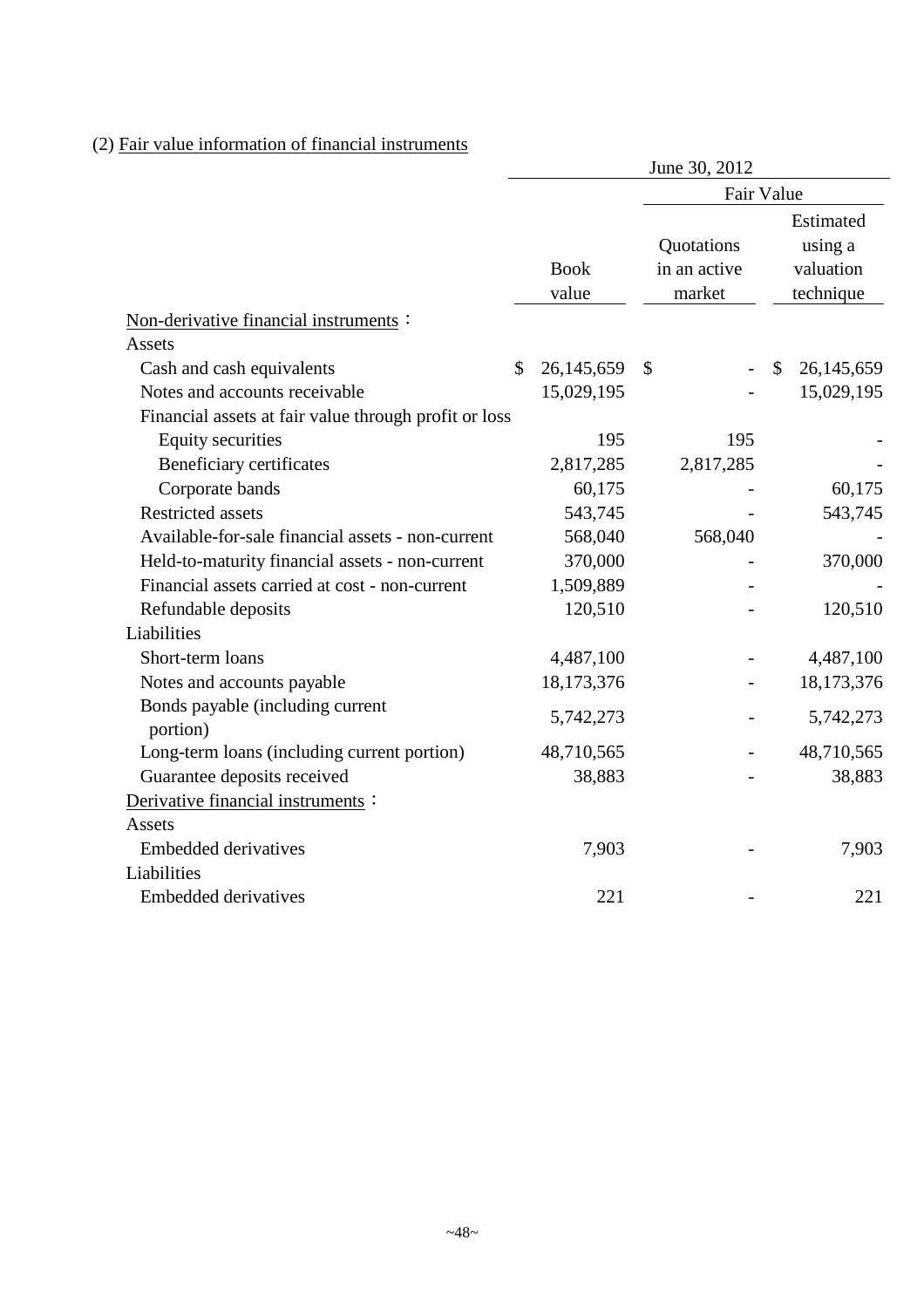|                                                       |                      | June 30, 2011                        |                                                |
|-------------------------------------------------------|----------------------|--------------------------------------|------------------------------------------------|
|                                                       |                      | Fair Value                           |                                                |
|                                                       | <b>Book</b><br>value | Quotations<br>in an active<br>market | Estimated<br>using a<br>valuation<br>technique |
| Non-derivative financial instruments :                |                      |                                      |                                                |
| Assets                                                |                      |                                      |                                                |
| Cash and cash equivalents                             | \$<br>21,539,801     | \$                                   | \$<br>21,539,801                               |
| Notes and accounts receivable                         | 13,352,055           |                                      | 13,352,055                                     |
| Financial assets at fair value through profit or loss |                      |                                      |                                                |
| <b>Equity securities</b>                              | 269                  | 269                                  |                                                |
| Beneficiary certificates                              | 2,083,779            | 2,083,779                            |                                                |
| Corporate bands                                       | 99,917               |                                      | 99,917                                         |
| Held-to-maturity financial assets -current            | 944,087              |                                      | 944,087                                        |
| Other financial assets - current                      | 97,229               |                                      | 97,229                                         |
| <b>Restricted assets</b>                              | 558,992              |                                      | 558,992                                        |
| Available-for-sale financial assets - non-current     | 879,849              | 879,849                              |                                                |
| Held-to-maturity financial assets - non-current       | 1,280,000            |                                      | 1,280,000                                      |
| Financial assets carried at cost - non-current        | 1,507,639            |                                      |                                                |
| Refundable deposits                                   | 110,982              |                                      | 110,982                                        |
| Liabilities                                           |                      |                                      |                                                |
| Short-term loans                                      | 2,024,790            |                                      | 2,024,790                                      |
| Notes and accounts payable                            | 19,616,124           |                                      | 19,616,124                                     |
| Bonds payable (including current<br>portion)          | 2,859,644            |                                      | 2,859,644                                      |
| Long-term loans (including current portion)           | 33,412,348           |                                      | 33,412,348                                     |
| Guarantee deposits received                           | 35,672               |                                      | 35,672                                         |
| Derivative financial instruments :                    |                      |                                      |                                                |
| Assets                                                |                      |                                      |                                                |
| Cross currency swap                                   | 2,775                |                                      | 2,775                                          |
| <b>Embedded derivatives</b>                           | 9,149                |                                      | 9,149                                          |
| Liabilities                                           |                      |                                      |                                                |
| Interest rate swap                                    | 208,408              |                                      | 208,408                                        |
| Foreign exchange option                               | 140,012              |                                      | 140,012                                        |
| <b>Embedded derivatives</b>                           | 78,750               |                                      | 78,750                                         |

The methods and assumptions used to estimate the fair values of the above financial instruments are summarized below:

A.The fair values of short-term financial instruments were determined using their carrying value because of the short maturities of these instruments. This method applies to cash and cash equivalents, notes and accounts receivable, other financial assets, refundable deposits, restricted assets, short-term loans, notes and accounts payable and guarantee deposits received.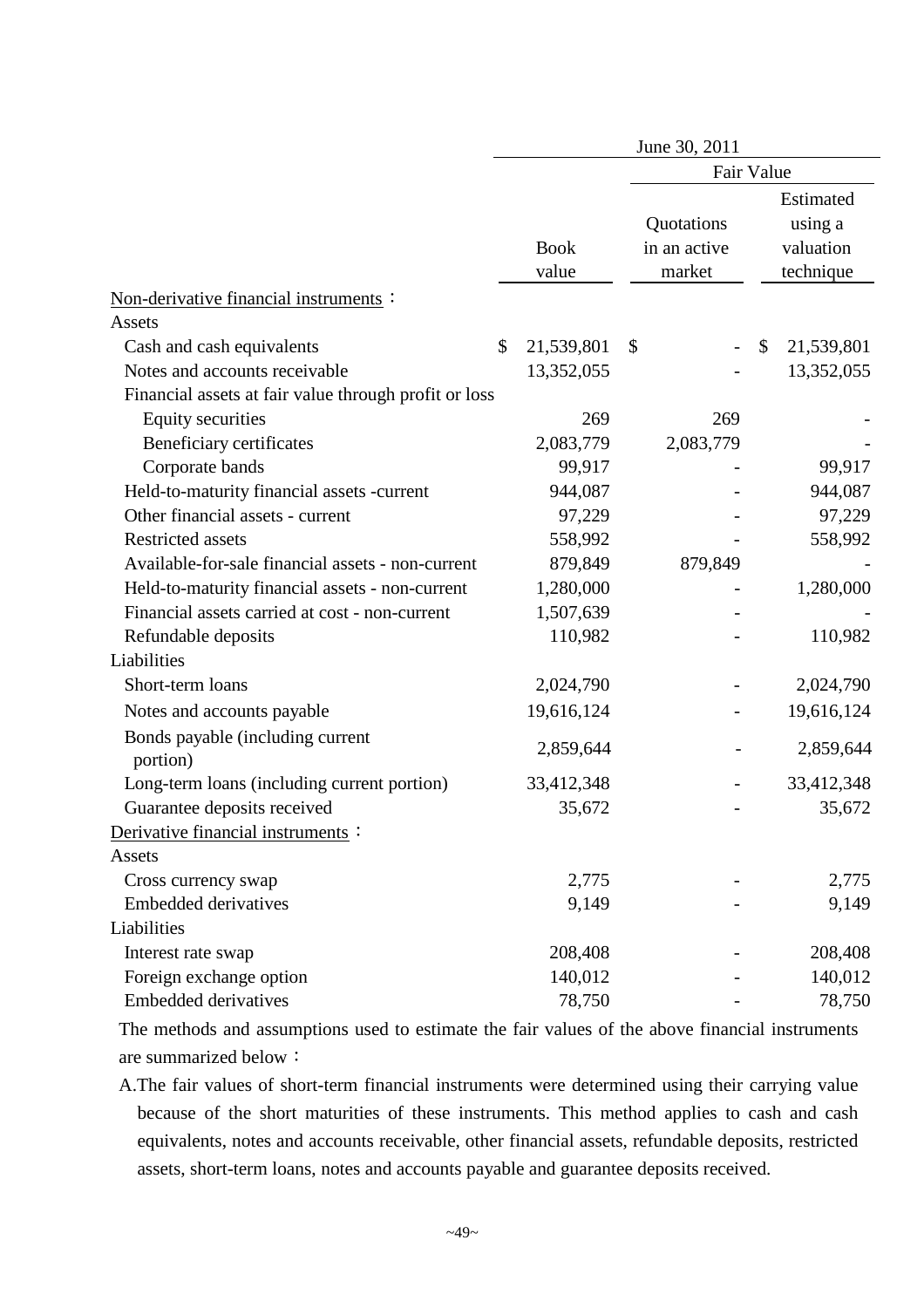- B.For financial assets at fair value through profit or loss and available-for-sale financial assets with quoted market price available in an active market, the fair value is determined using the quoted market price. When there is no quoted market price for reference, a substitute valuation technique is used to measure the fair value which incorporates all factors that market participants would consider in making estimations and assumptions for setting a price and wherein such information is available to the Group.
- C.Held-to-maturity financial assets are those with fixed or determinable receivables and a fixed time-to-maturity which the Group has positive intent and ability to hold. Upon measurement, held-to-maturity financial assets are carried at amortized cost. Any profits or losses incurred due to changes in fair value should be recognized in the statement of income when the financial asset is derecognized, impaired or amortized.
- D.Financial assets carried at the cost, consists of unlisted stocks or those not actively traded in an active market. Their fair value could not be measured reliably; hence, such instruments are measured at cost in compliance with applicable accounting standards.
- E.Fair values of long-term loans are estimated based on the present values of future cash flows. For bank loans associated with floating interest rate, the carrying value represents its fair value.
- F.Fair values of bonds payable are determined as the quoted market prices when available. When the quoted market prices are not available, fair values are estimated based on financial information or other information.
- G.The fair values of derivative financial instruments are determined based on the estimated amounts to be received or paid if the Group terminates the contract on the balance sheet date. Unrealized gains or losses arising from unsettled contracts are generally included. Quotation price from counterparties are available for reference in setting fair values for the Group's derivative financial instruments.
- (3) Information on significant gain/loss on financial instruments and equity items
	- A.For the six-month periods ended June 30, 2012 and 2011, total interest income for financial assets or financial liabilities that are not at fair value through profit or loss amounted to \$108,641 and \$106,098, respectively whereas the total interest expense amounted to \$248,148 and \$174,947, respectively.
	- B.For the six-month periods ended June 30, 2012 and 2011, the adjustments of shareholders' equity resulting from available-for-sale financial assets were debit \$33,341 and \$77,258, respectively, whereas the total loss or gain deducted from the adjustment of shareholders' equity resulting from available-for-sale financial assets were \$19,373 and \$0, respectively.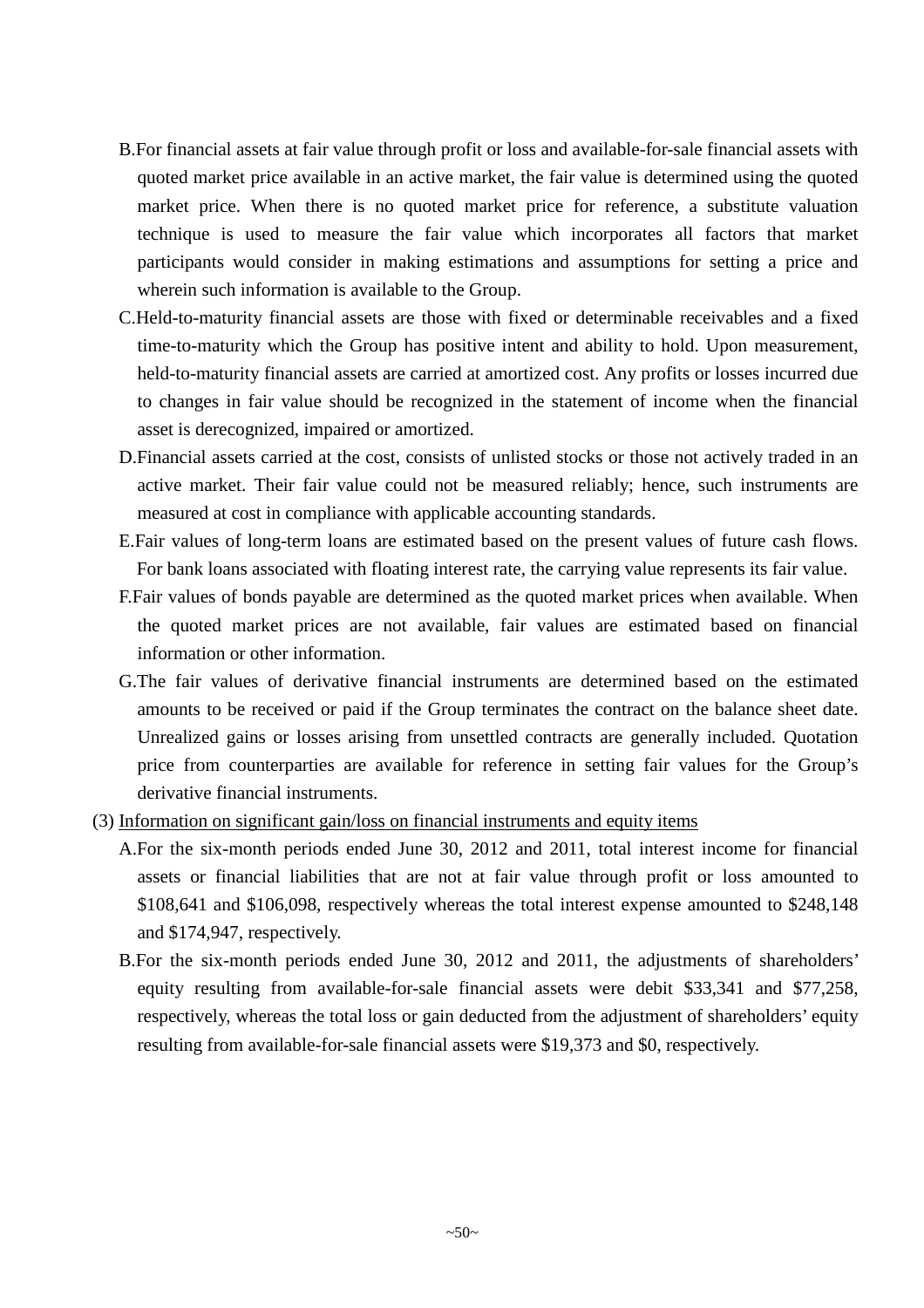#### (4) Information on interest rate risk positions

As of June 30, 2012 and 2011, the financial liabilities with fair value risk due to the change of interest rate amounted to \$0 and \$208,408, respectively. The financial assets with cash flow risk due to the change of interest rate amounted to \$4,028,045 and \$6,186,125, whereas the financial liabilities with cash flow risk due to the change of interest rate amounted to \$48,204,032 and \$33,200,896, respectively.

#### (5) Risk policy and hedging strategy

The financial instruments held by the Group, other than derivative instruments, are composed of cash and cash equivalents, stocks, funds, bank loans and corporate bonds. Such financial instruments are held for maintaining adequate operating capital. The Group also held other financial assets and liabilities, such as accounts receivable and payable generated from operating activities.

The transactions associated with derivative instruments mainly include interest rate swaps, cross currency swaps and oil swaps. The primary objective is to avoid the interest rate risk, exchange rate risk and fuel price variation arising from operating and financing activities.

The primary risks of financial instruments are cash flow risk associated with interest rate fluctuations, exchange rate risk, credit risk and liquidity risk. The risk management policies are set forth below:

Cash flow risk associated with interest rate fluctuations

The Group's major exposure to cash flow risk associated with interest rate variations comes primarily from long-term financing with floating interest. The Group adopts a combination of fixed and floating interest rate methods upon issuance of loans to manage such interest rate risks. In addition, the Group also engages in interest rate swaps to minimize cost of borrowings.

As of June 30, 2012, the carrying values of the Group's financial instruments exposed to interest rate are summarized in the order of maturity as follows:

a) Fixed interest rate

|                           | Within 1 year   |    | 1-2 years                |              | 2-3 years                | over 3 years   |                          | Total         |  |
|---------------------------|-----------------|----|--------------------------|--------------|--------------------------|----------------|--------------------------|---------------|--|
| Cash and cash equivalents | \$21,780,303    | S  | $\overline{\phantom{a}}$ | $\mathbb{S}$ | $\blacksquare$           | \$             | $\overline{\phantom{0}}$ | \$21,780,303  |  |
| Restricted assets         | 543,745         |    | $\overline{\phantom{a}}$ |              | $\overline{\phantom{a}}$ |                | -                        | 543,745       |  |
| Bank loan                 | $200,000$ (     |    | $200,000$ (              |              | $2,198,732$ (            | $2,400,000$ (  |                          | 4,998,732)    |  |
| Corporate bonds payable   |                 |    |                          |              | $\overline{\phantom{a}}$ | $3,000,000$ (  |                          | 3,000,000     |  |
| b) Floating interest rate |                 |    |                          |              |                          |                |                          |               |  |
|                           | Within 1 year   |    | $1-2$ years              |              | $2-3$ years              | over 3 years   |                          | Total         |  |
| Cash and cash equivalents | \$<br>4,028,045 | \$ | $\sim$                   | \$           | $\overline{\phantom{0}}$ | S              | $\overline{\phantom{0}}$ | \$4,028,045   |  |
| Bank loan                 | 9,398,472)      |    | (9,469,882)              |              | 8,701,060)               | $20,634,618$ ( |                          | 48, 204, 032) |  |

The interest of financial instruments associated with the floating interest rates is remeasured within one year period and the interest for financial instruments associated with the fixed interest rate is fixed to maturity. The financial instruments not included in the above table are not subject to interest payments and thus, do not have inherent interest rate risk.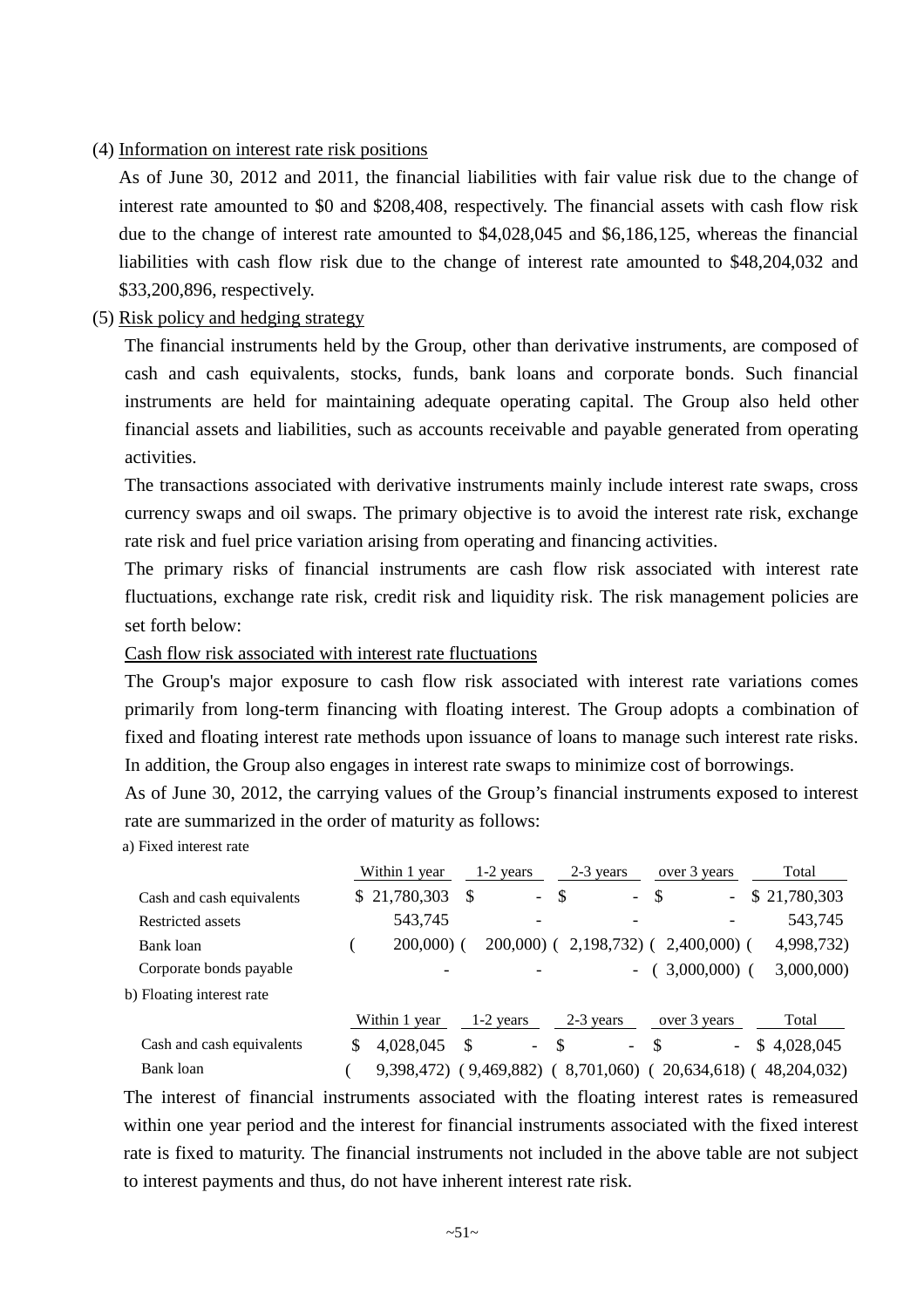#### Exchange rate risk

Although the Group is exposed to exchange rate risk, the Group has stable cash inflows denominated in foreign currencies for meeting cash outflows denominated in foreign currency due to the fact that the Group operates in international transportation industry. In order to minimize exchange rate risk, the Group also engages in activities, such as borrowing of US dollar loans, etc. The Group is engaged in businesses that involves a number of non-functional currencies. Details of these foreign currency denominated assets and liabilities and the exchange rates are as follows:

|                              |            | June 30, 2012 | June 30, 2011 |               |  |
|------------------------------|------------|---------------|---------------|---------------|--|
|                              | Foreign    |               | Foreign       |               |  |
|                              | currency   | Exchange rate | currency      | Exchange rate |  |
| Financial assets:            |            |               |               |               |  |
| Monetary items               |            |               |               |               |  |
| <b>VND</b>                   | \$         |               | \$58,940,833  | 0.0014        |  |
| <b>IDR</b>                   | 54,440,347 | 0.0032        | 11,875,784    | 0.0034        |  |
| <b>KRW</b>                   | 7,965,696  | 0.0259        | 7,892,836     | 0.0269        |  |
| <b>USD</b>                   | 567,905    | 29.9140       | 386,988       | 28.8175       |  |
| <b>THB</b>                   | 195,094    | 0.9389        | 229,045       | 0.9369        |  |
| <b>JPY</b>                   |            |               | 203,523       | 0.3576        |  |
| <b>INR</b>                   | 317,741    | 0.5266        | 74,394        | 0.6453        |  |
| <b>CNY</b>                   |            |               | 60,599        | 4.4568        |  |
| <b>ZAR</b>                   | 30,740     | 3.5579        | 46,866        | 4.2399        |  |
| <b>EUR</b>                   | 54,751     | 37.2489       | 43,864        | 41.7076       |  |
| <b>HKD</b>                   |            |               | 34,148        | 3.7033        |  |
| <b>SGD</b>                   |            |               | 2,434         | 23.3908       |  |
| <b>GBP</b>                   |            |               | 1,658         | 46.3515       |  |
| <b>AUD</b>                   |            |               | 1,098         | 30.8751       |  |
| Non-monetary items           |            |               |               |               |  |
| <b>USD</b>                   | 144,881    | 29.9140       | 124,922       | 28.8175       |  |
| <b>MYR</b>                   | 75,794     | 9.3642        | 119,781       | 9.5296        |  |
| <b>JPY</b>                   |            |               | 114,920       | 0.3576        |  |
| Long-term equity investments |            |               |               |               |  |
| accounted for under the      |            |               |               |               |  |
| equity method                |            |               |               |               |  |
| <b>USD</b>                   | 233,727    | 29.9140       | 272,573       | 28.8175       |  |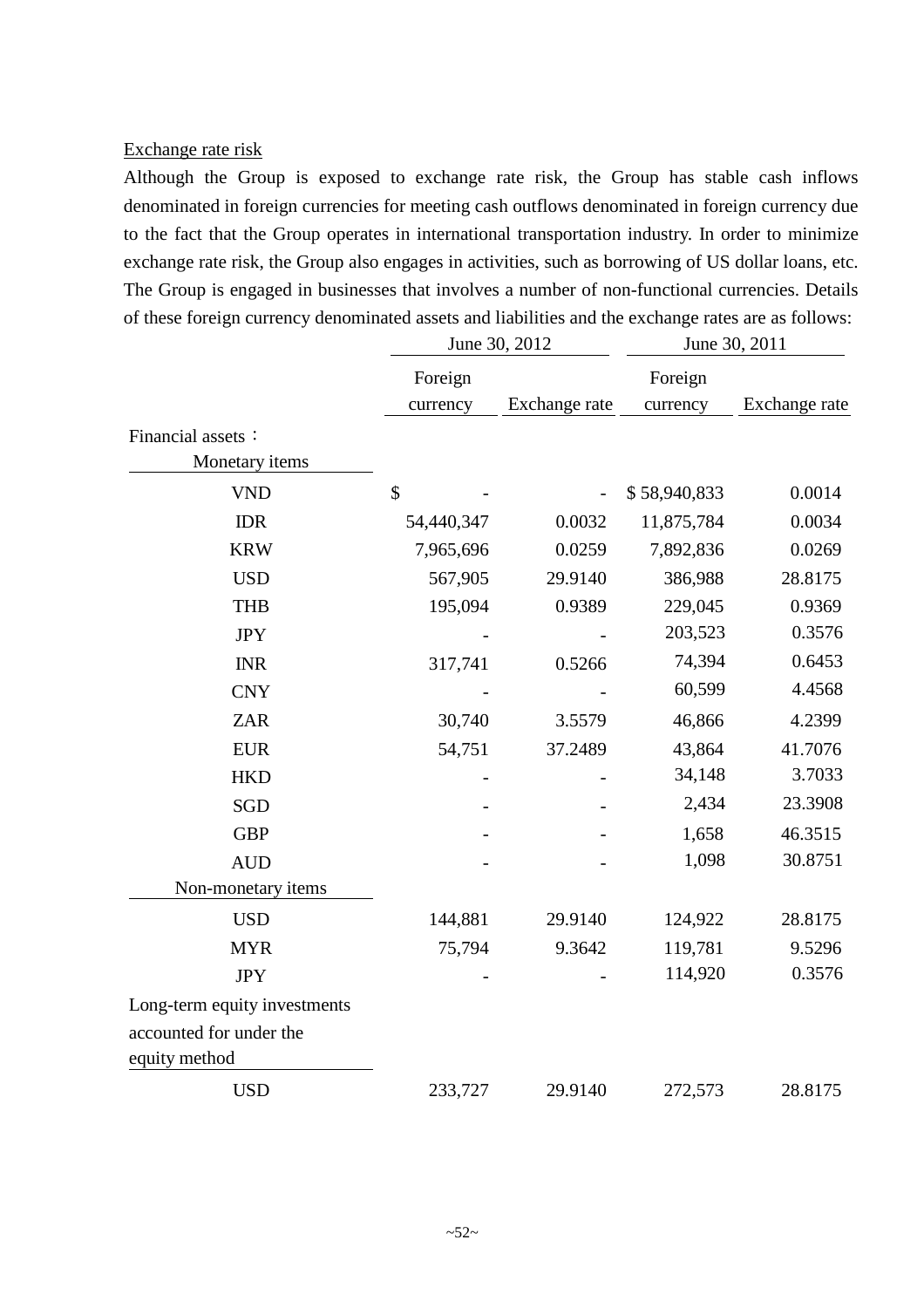|                                          |            | June 30, 2012 | June 30, 2011 |               |  |  |
|------------------------------------------|------------|---------------|---------------|---------------|--|--|
|                                          | Foreign    |               | Foreign       |               |  |  |
|                                          | currency   | Exchange rate | currency      | Exchange rate |  |  |
| Financial liabilities:<br>Monetary items |            |               |               |               |  |  |
| <b>VND</b>                               | \$         |               | \$68,977,557  | 0.0014        |  |  |
| <b>IDR</b>                               | 46,291,416 | 0.0032        | 30,883,015    | 0.0034        |  |  |
| <b>KRW</b>                               |            |               | 3,957,020     | 0.0269        |  |  |
| <b>USD</b>                               | 1,394,603  | 29.9140       | 791,074       | 28.8175       |  |  |
| <b>INR</b>                               | 362,211    | 0.5266        | 396,468       | 0.6453        |  |  |
| <b>THB</b>                               | 271,125    | 0.9389        | 259,004       | 0.9369        |  |  |
| <b>GBP</b>                               | 97,820     | 46.4654       | 134,662       | 46.3515       |  |  |
| <b>ZAR</b>                               |            |               | 23,282        | 4.2399        |  |  |
| <b>EUR</b>                               | 23,803     | 37.2489       | 24,673        | 41.7076       |  |  |
| <b>MYR</b>                               |            |               | 4,598         | 9.5296        |  |  |
| SGD                                      |            |               | 2,366         | 23.3908       |  |  |
|                                          |            |               |               |               |  |  |

### Credit risk

The Group only deals with third parties with good credit standings. In compliance with the Group's policies, strict credit assessment is to be performed by the Group prior to providing credit to customers. The occurrence of bad debts is also minimized by the Group's practices in continuously monitoring and assessing collections on notes and accounts receivables and making adjustments to the credit terms granted for each customer based on the conclusion drawn from such assessment. Moreover, the Group is restricted from engaging in credit trading with other business units operating under other functional currencies unless permission from the highest instruction unit has been received.

Other financial instruments held by the Group are subject to credit risk arising from the failure of counterparty to settle their contractual obligations as and when they fall due. Since the Group only deals with third parties with qualifying credit standings, no collateral is required by the Group which also represents that the maximum credit exposure amount equals to the relative carrying value. The maximum credit exposure amount for various financial assets held by the Group is analyzed as below: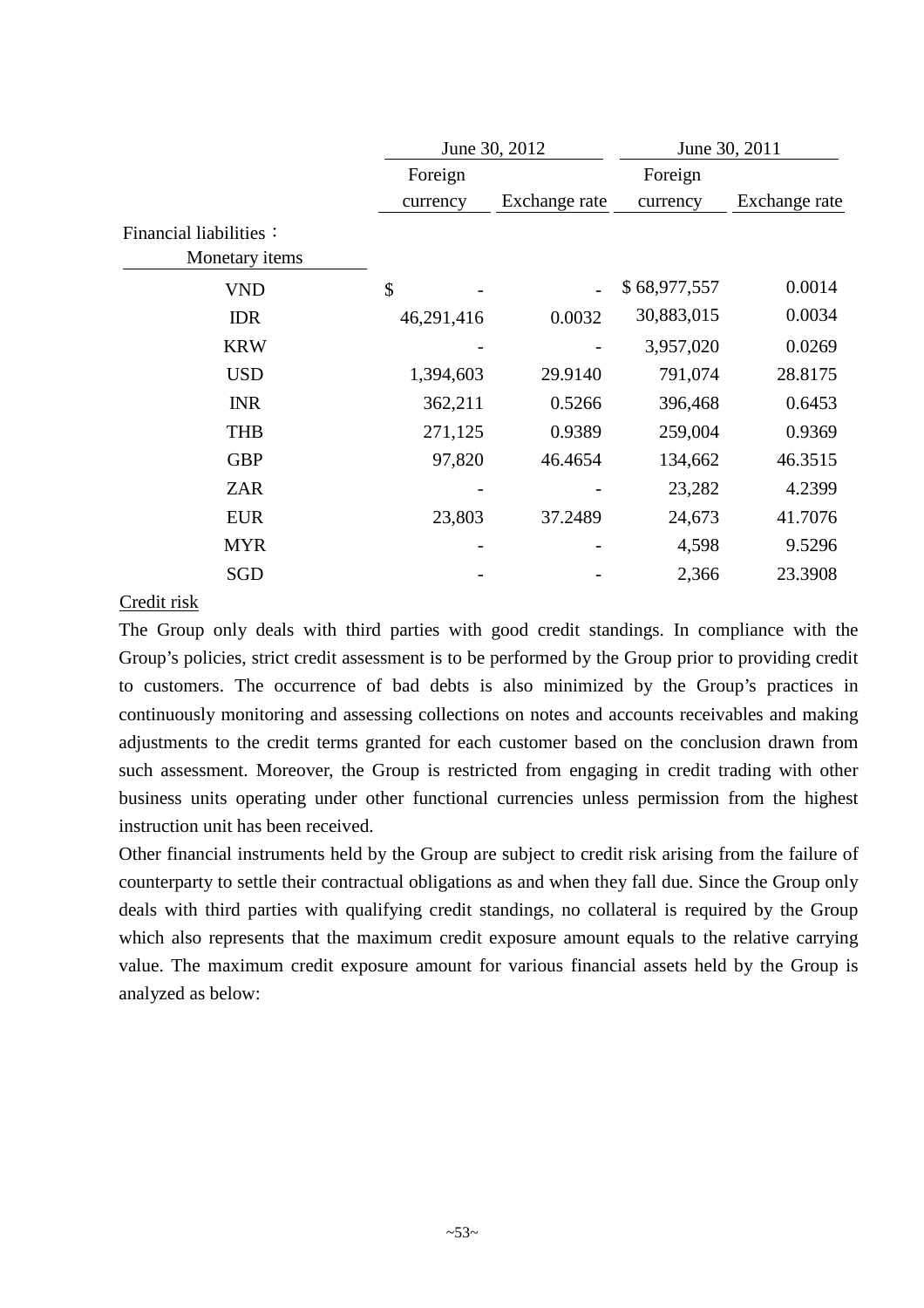|                                              | June 30, 2012 |            |               |                 |  |  |  |
|----------------------------------------------|---------------|------------|---------------|-----------------|--|--|--|
|                                              |               |            |               | Maximum credit  |  |  |  |
| <b>Financial instruments</b>                 |               | Book value |               | exposure amount |  |  |  |
| Financial assets at fair value through       |               |            |               |                 |  |  |  |
| profit or loss                               |               |            |               |                 |  |  |  |
| Trading financial assets                     | \$            | 2,817,480  | \$            | 2,817,480       |  |  |  |
| Financial assets designated as at fair value |               |            |               |                 |  |  |  |
| through profit or loss                       |               | 60,175     |               | 60,175          |  |  |  |
| Available-for-sale financial assets          |               |            |               |                 |  |  |  |
| <b>Equity securities</b>                     |               | 568,040    |               | 568,040         |  |  |  |
| Held-to-maturity financial assets            |               |            |               |                 |  |  |  |
| Financial bonds                              |               | 370,000    |               | 370,000         |  |  |  |
| Financial assets carried at cost             |               |            |               |                 |  |  |  |
| <b>Equity securities</b>                     |               | 1,509,889  |               | 1,509,889       |  |  |  |
|                                              |               |            | June 30, 2011 |                 |  |  |  |
|                                              |               |            |               | Maximum credit  |  |  |  |
| <b>Financial instruments</b>                 |               | Book value |               | exposure amount |  |  |  |
| Financial assets at fair value through       |               |            |               |                 |  |  |  |
| profit or loss                               |               |            |               |                 |  |  |  |
| Trading financial assets                     | \$            | 2,086,823  | \$            | 2,086,823       |  |  |  |
| Financial assets designated as at fair value |               |            |               |                 |  |  |  |
| through profit or loss                       |               | 99,917     |               | 99,917          |  |  |  |
| Available-for-sale financial assets          |               |            |               |                 |  |  |  |
| <b>Equity securities</b>                     |               | 879,849    |               | 879,849         |  |  |  |
| Held-to-maturity financial assets            |               |            |               |                 |  |  |  |
| Financial bonds                              |               | 1,314,087  |               | 1,314,087       |  |  |  |
| Corporate bonds                              |               | 910,000    |               | 910,000         |  |  |  |
| Financial assets carried at cost             |               |            |               |                 |  |  |  |
| <b>Equity securities</b>                     |               | 1,507,639  |               | 1,507,639       |  |  |  |

Credit risk refers to the risk of counterparty's failure to settle contractual obligations as and when they fall due. The credit risk presented in the above table is the positive net amount of all contracts with positive fair values at the balance sheet date. The credit risk amount presented is the loss that may be incurred by the Group in the case of counterparty's default. Since the counterparties of the Group are business enterprises or financial institutions with good credit rating, the potential credit risk event is remote. In addition, since the Group is not concentrated in transactions with one individual or counterparty, no concentration of credit risk is evident.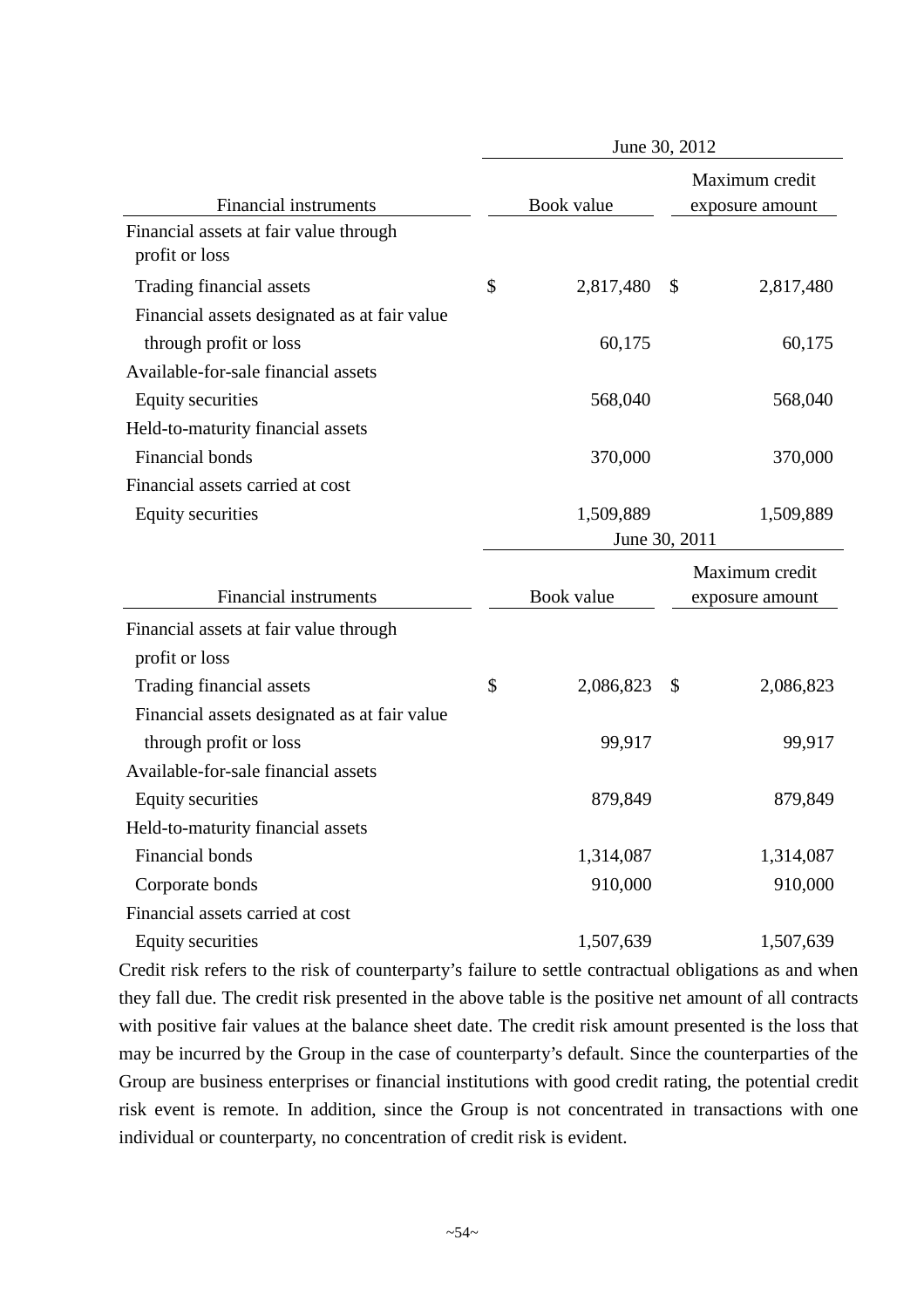## Liquidity risk

The Group achieves the objectives of effective use of capital and stabilization of capital by adjusting capital through the use of cash and cash equivalents, financial instruments held for trading, bank loans and corporate bonds, etc. The operating capital of the Group is sufficient in meeting capital on demand; therefore, no significant liquidity risk is expected.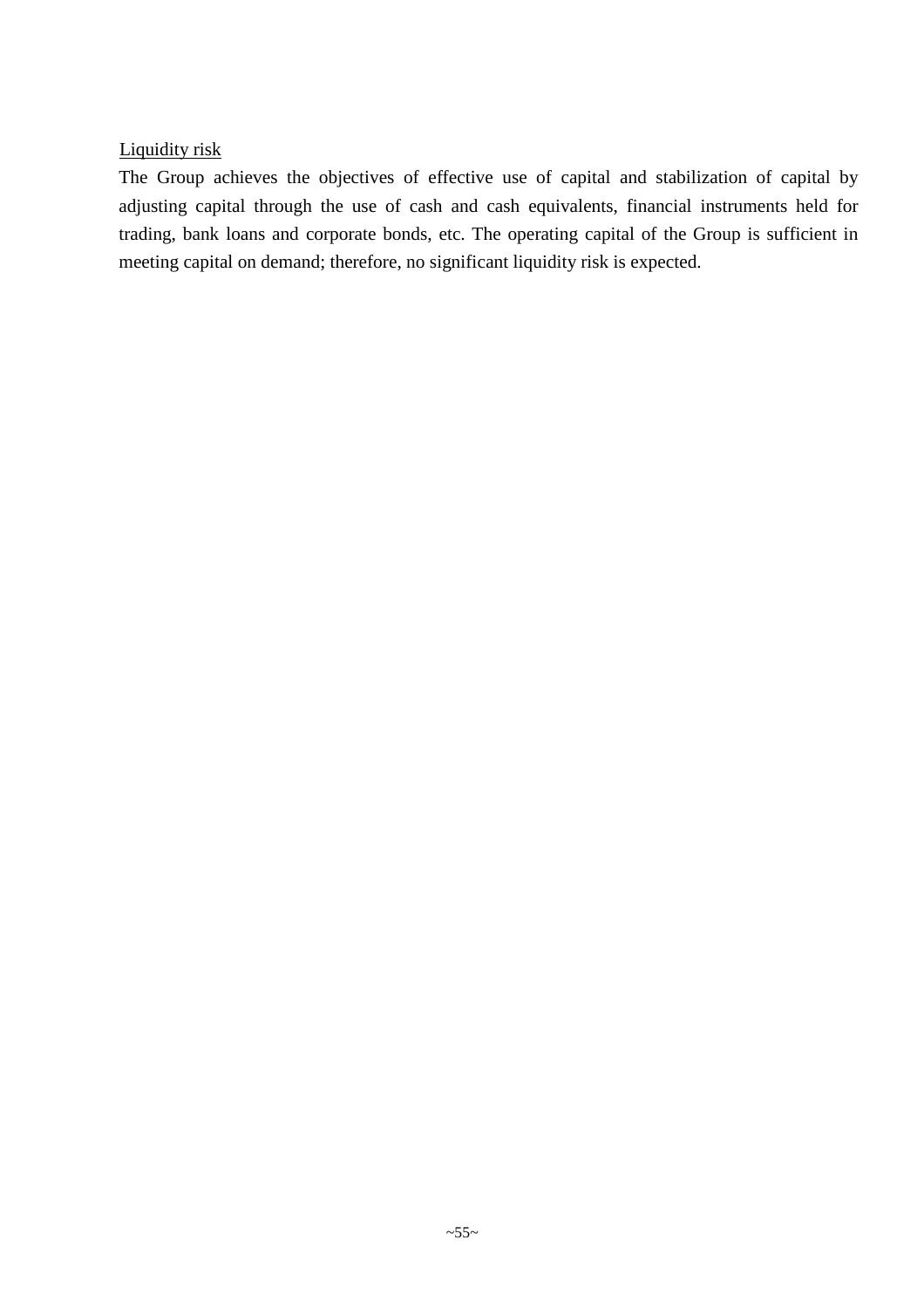#### 11. ADDITIONAL DISCLOSURES REQUIRED BY THE SECURITIES AND FUTURES

(1) Related information of significant transactions

A.Loans granted during the six-month periods ended June 30, 2012 : None.

B.Endorsements and guarantees provided during the six-month periods ended June 30, 2012

| Number<br>(Note 1) | Endorser/guarantor              | Party being<br>endorsed/guaranteed   | Relationship<br>with the<br>endorser/<br>guarantor<br>(Note 2) | Limit on<br>endorsements/<br>guarantees<br>provided for a<br>single party | Maximum<br>outstanding<br>endorsements/<br>guarantees<br>amount during<br>the six-month<br>periods ended<br>June 30, 2012 | Outstanding<br>endorsements/<br>guarantees<br>amount at<br>June 30, 2012 | Amount of<br>endorsements/<br>guarantees<br>secured with<br>collateral | Ratio of accumulated<br>endorsements/guarantees<br>amount to net asset<br>value of the Company | Ceiling on<br>total amount of<br>endorsements/<br>guarantees<br>provided<br>(Notes 3 and 4) |
|--------------------|---------------------------------|--------------------------------------|----------------------------------------------------------------|---------------------------------------------------------------------------|---------------------------------------------------------------------------------------------------------------------------|--------------------------------------------------------------------------|------------------------------------------------------------------------|------------------------------------------------------------------------------------------------|---------------------------------------------------------------------------------------------|
| $\Omega$           | Evergreen Marine<br>Corporation | Greencompass Marine S.A.             | 3                                                              | $\mathcal{S}$<br>114,180,502                                              | 27,934,805<br>\$<br><b>USD 933,837</b>                                                                                    | 27,934,805<br>-\$<br><b>USD 933,837</b>                                  | $\mathcal{S}$                                                          | 48.93%                                                                                         | 142,725,628                                                                                 |
| $\Omega$           | Evergreen Marine<br>Corporation | Peony Investment S.A.                | 2                                                              | 114,180,502                                                               | 442,727<br><b>USD 14,800</b>                                                                                              | 442,727<br><b>USD 14,800</b>                                             |                                                                        | 0.78%                                                                                          |                                                                                             |
| $\Omega$           | Evergreen Marine<br>Corporation | Evergreen Marine (UK) Ltd.           | 3                                                              | 114,180,502                                                               | 52,281,888<br>USD 1,769,973                                                                                               | 51,501,481<br>USD 1,721,651                                              |                                                                        | 90.21%                                                                                         |                                                                                             |
| $\Omega$           | Evergreen Marine<br>Corporation | Taranto Container Terminal S.p.A.    | 6                                                              | 28,545,126                                                                | 605,759<br><b>USD 20,250</b>                                                                                              | 605,759<br><b>USD 20,250</b>                                             |                                                                        | 1.06%                                                                                          |                                                                                             |
| $\Omega$           | Evergreen Marine<br>Corporation | Whitney Equipment LLC.               | 3                                                              | 114,180,502                                                               | 2,996,306<br><b>USD 100,164</b>                                                                                           | 2,996,306<br><b>USD 100,164</b>                                          |                                                                        | 5.25%                                                                                          |                                                                                             |
| $\Omega$           | Evergreen Marine<br>Corporation | Hemlock Equipment LLC.               | 3                                                              | 114,180,502                                                               | 1,729,328<br><b>USD 57,810</b>                                                                                            | 1,729,328<br><b>USD 57,810</b>                                           |                                                                        | 3.03%                                                                                          |                                                                                             |
| $\overline{0}$     | Evergreen Marine<br>Corporation | Colon Container Terminal S.A.        | 6                                                              | 28,545,126                                                                | 287,174<br><b>USD 9,600</b>                                                                                               | 287,174<br><b>USD 9,600</b>                                              |                                                                        | 0.50%                                                                                          |                                                                                             |
| $\Omega$           | Evergreen Marine<br>Corporation | Balsam Investment (Netherlands) N.V. | 6                                                              | 28,545,126                                                                | 2,345,258<br><b>USD 78,400</b>                                                                                            | 2,345,258<br><b>USD 78,400</b>                                           |                                                                        | 4.11%                                                                                          |                                                                                             |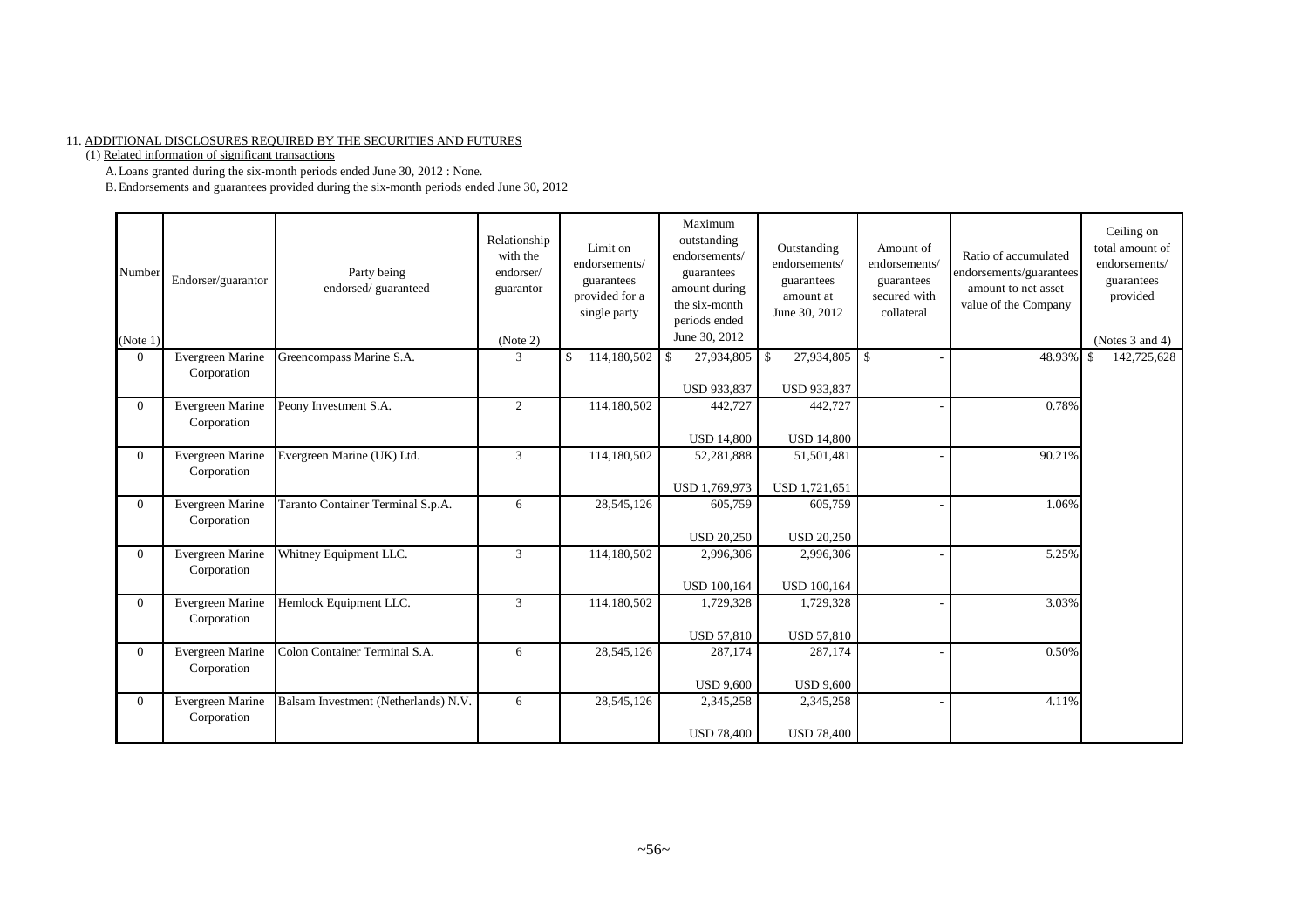Note 1: The numbers are assigned as follows:

"0" denotes issuer

The investee is numbered starting from "1" in sequence by different company.

Note 2: Nature of the counterparty's relationship with the Company or its subsidiaries

"1" denotes the endorsements/guarantees provided to the companies which have transactions with the Company or its subsidiaries.

"2" denotes the endorsements/guarantees provided to the subsidiaries of which the Company holds more than 50% of the common stock.

"3" denotes the endorsements/guarantees provided to the investees of which the Company together with its subsidiaries hold more than 50% of the common stock.

"4" denotes the endorsements/guarantees provided to the companies which directly or indirectly hold more than 50% of the Company's common stock.

"5" denotes the endorsements/guarantees provided pursuant to construction contracts.

"6" denotes the endorsements/guarantees provided to joint venture companies based on the Company's or its subsidiaries proportionate equity interest in the Company.

Note 3: The equation of the maximum limits and amounts should be explained. If there are contingent losses in the financial statements, the amount should be interpreted by the Company.

Note 4: According to the Company's credit policy, the total amount of endorsements or guarantees provided by the Company or its subsidiaries should not exceed 250% of the net worth stated in the latest financial statements.

The calculation is as follows:

The Company: 57,090,251\*250% = 142,725,628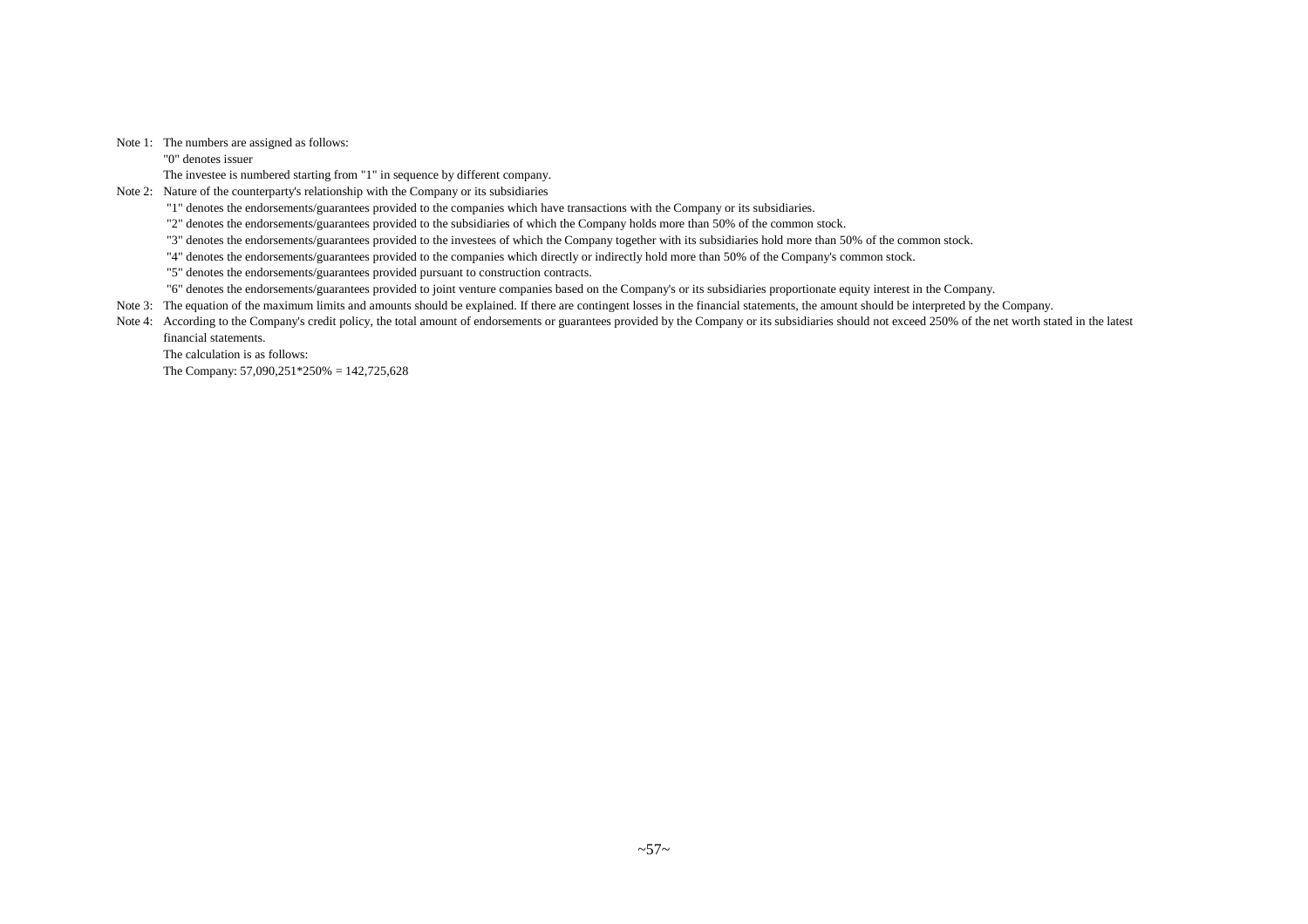C. Marketable securities held as of June 30, 2012

|                                        |                                                        | Relationship of the securities                            |                                                                         |                                       |                             | June 30, 2012 |                   |                                                       |
|----------------------------------------|--------------------------------------------------------|-----------------------------------------------------------|-------------------------------------------------------------------------|---------------------------------------|-----------------------------|---------------|-------------------|-------------------------------------------------------|
| Securities held by                     | Marketable securities                                  | issuer<br>with the Company                                | General ledger account                                                  | Number of<br>shares<br>(in thousands) | Book value                  | Ownership (%) | Market value      | Remark                                                |
| Evergreen Marine Stock:<br>Corporation |                                                        |                                                           |                                                                         |                                       |                             |               |                   |                                                       |
|                                        | Peony Investment S.A.                                  | Subsidiary of the Company                                 | Long-term equity investment<br>accounted for under the equity<br>method | 4.765                                 | 41,569,576<br><sup>\$</sup> | 100.00        | 41,722,392<br>-\$ | (Note)                                                |
|                                        | Taiwan Terminal Services Co., Ltd.                     | $^{\prime\prime}$                                         | $\overline{''}$                                                         | 5,500                                 | 83,614                      | 55.00         | 83,614            | (Note)                                                |
|                                        | Everport Terminal Services Inc.                        |                                                           | $\mathbf{r}$                                                            |                                       | 2,991                       | 100.00        | 2,991             | (Note)                                                |
|                                        | Charng Yang Development Co., Ltd.                      | Investee company accounted for<br>under the equity method | $\prime$                                                                | 49,898                                | 615,086                     | 40.00         | 615,086           |                                                       |
|                                        | Evergreen International Storage and<br>Transport Corp. |                                                           | $^{\prime\prime}$                                                       | 424,062                               | 7,935,000                   | 39.74         | 6,276,122         |                                                       |
|                                        | <b>Evergreen Security Corporation</b>                  | $\prime\prime$                                            | $\prime\prime$                                                          | 6,336                                 | 98,792                      | 31.25         | 98,792            |                                                       |
|                                        | <b>EVA Airways Corporation</b>                         | $^{\prime\prime}$                                         | $^{\prime\prime}$                                                       | 629,483                               | 6,948,616                   | 19.32         | 11,425,121        |                                                       |
|                                        | Taipei Port Container Terminal<br>Corporation          | $\prime$                                                  | $\prime\prime$                                                          | 88,344                                | 799,734                     | 21.03         | 798,185           |                                                       |
|                                        | Power World Fund Inc.                                  | None                                                      | Financial assets carried at cost<br>- non-current                       | 1.290                                 | 12,898                      | 5.68          | 6.746             |                                                       |
|                                        | Fu-Ji Management Consultancy Co., Ltd.                 | $\prime\prime$                                            | $\prime\prime$                                                          | 99                                    |                             | 4.93          | 5,558             |                                                       |
|                                        | <b>Taiwan HSR Consortium</b>                           | $^{\prime\prime}$                                         | $^{\prime\prime}$                                                       | 126,735                               | 1,250,000                   | 1.95          | 643,814           |                                                       |
|                                        | Linden Technologies, Inc.                              | $\overline{u}$                                            | $\boldsymbol{''}$                                                       | 50                                    | 15,372                      | 2.53          |                   | Convertible<br>Preferred<br>Stocks (no fair<br>value) |
|                                        | Toplogis, Inc.                                         | $\prime\prime$                                            | $^{\prime\prime}$                                                       | 2,464                                 | 22,100                      | 17.48         | 17,977            |                                                       |
|                                        | Ever Accord Construction Corp.                         | $^{\prime\prime}$                                         |                                                                         | 7,700                                 | 43,749                      | 17.50         | 92,168            |                                                       |
|                                        | Central Reinsurance Corp.                              | $\boldsymbol{''}$                                         | Available-for-sale financial<br>assets - non-current                    | 46,561                                | 568,040                     | 8.45          | 568,040           |                                                       |
|                                        | China Man-Made Fiber Corporation                       | $^{\prime\prime}$                                         | Financial assets at fair value<br>through profit or loss-current        | 22                                    | 195                         |               | 195               |                                                       |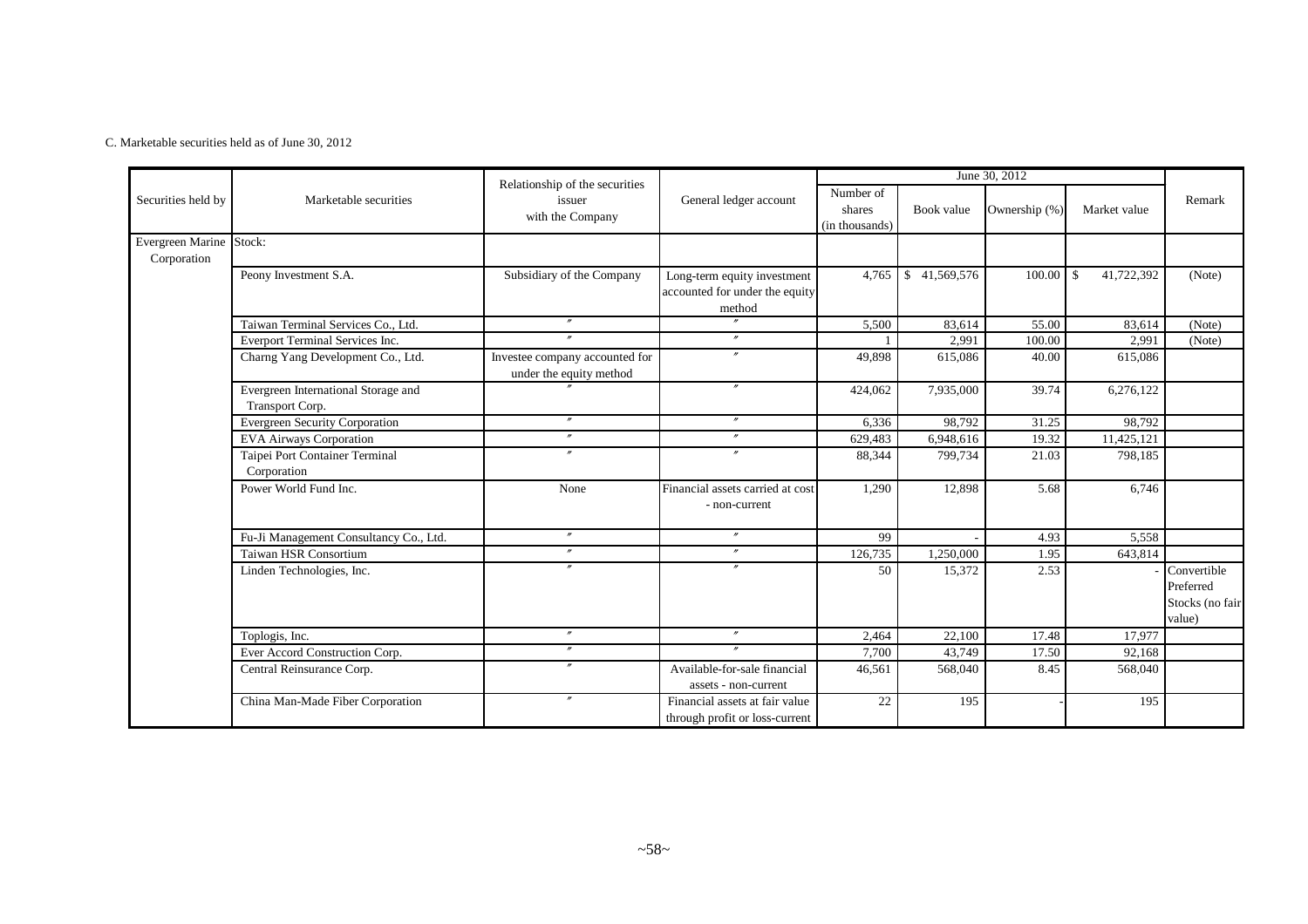|                    |                                                                                                 | Relationship of the securities |                                                                           |                                       |               | June 30, 2012 |               |        |
|--------------------|-------------------------------------------------------------------------------------------------|--------------------------------|---------------------------------------------------------------------------|---------------------------------------|---------------|---------------|---------------|--------|
| Securities held by | Marketable securities                                                                           | issuer<br>with the Company     | General ledger account                                                    | Number of<br>shares<br>(in thousands) | Book value    | Ownership (%) | Market value  | Remark |
| Corporation        | Evergreen Marine Beneficiary certificates:                                                      |                                |                                                                           |                                       |               |               |               |        |
|                    | Fubon Chi-Hsiang Fund                                                                           | None                           | Financial assets at fair value<br>through profit or loss-current          | 37,185                                | 565,032<br>\$ |               | 565,032<br>\$ |        |
|                    | Mega Diamond Money Market Fund                                                                  | $^{\prime\prime}$              | $\prime\prime$                                                            | 46,548                                | 563,754       |               | 563,754       |        |
|                    | FSITC Money Market Fund                                                                         |                                | $^{\prime\prime}$                                                         | 5,768                                 | 996,076       |               | 996,076       |        |
|                    | Eastspring Investments Well Pool Money<br>Market Fund                                           | $\overline{v}$                 | $^{\prime\prime}$                                                         | 23,634                                | 310,959       |               | 310,959       |        |
|                    | Yuanta Wan Tai Money Market Fund                                                                | $\mathbf{v}$                   | $\prime\prime$                                                            | 26,018                                | 381,464       |               | 381,464       |        |
|                    | Financial bonds:                                                                                |                                |                                                                           |                                       |               |               |               |        |
|                    | TLG Private Placement Subordinated Mandatory<br>Convertible Bond at Maturity                    | $\prime\prime$                 | Financial assets at fair value<br>through profit or loss -non-<br>current |                                       | 60,175        |               | 60,175        |        |
|                    | Bank of Taichung 1st Unsecured Subordinated<br>Financial Debentures issued in 2010              |                                | Held-to-maturity financial<br>assets -non-current                         |                                       | 220,000       |               | 220,000       |        |
|                    | Ta Chong Commercial Bank 1st Unsecured<br>Subordinated Financial Debentures-B issued<br>in 2009 | $\overline{''}$                | $^{\prime\prime}$                                                         |                                       | 100,000       |               | 100,000       |        |
|                    | Sunny Bank 1st Subordinated Financial<br>Debentures-B issued in 2010                            | $\prime\prime$                 | $^{\prime\prime}$                                                         |                                       | 50,000        |               | 50,000        |        |

Note: This investment was written off when the consolidated financial statement was prepared.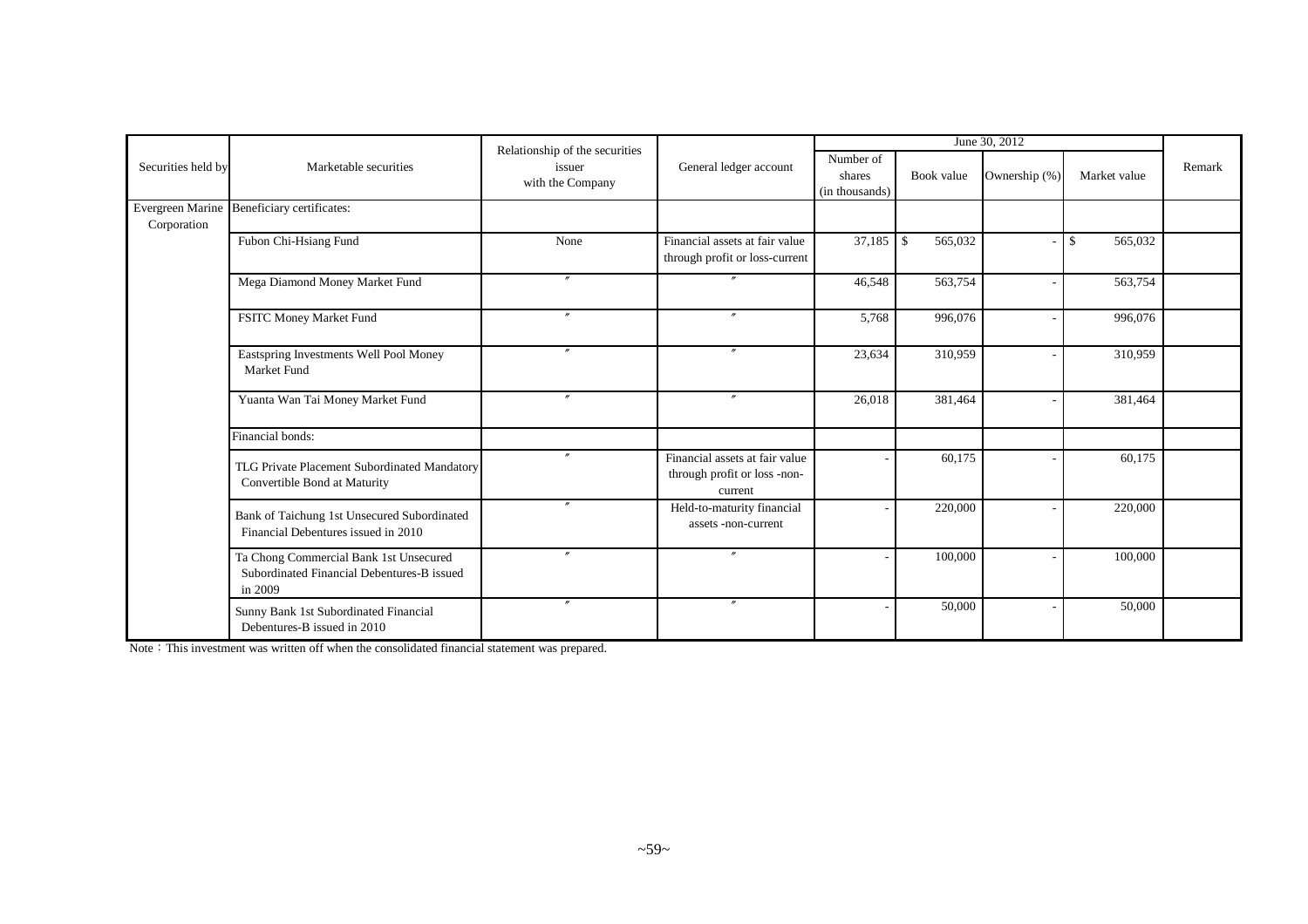D. Acquisition or disposal of the same security with the accumulated cost exceeding \$100 million or 20% of the Company's paid-in capital for the six-month periods ended June 30, 2012

|                                    |                                                          |                                                                                      |                          | Relationship        | Beginning balance                     |           |                                       | Addition                |                                       | Disposal                 |         |                            | Ending balance                          |           |
|------------------------------------|----------------------------------------------------------|--------------------------------------------------------------------------------------|--------------------------|---------------------|---------------------------------------|-----------|---------------------------------------|-------------------------|---------------------------------------|--------------------------|---------|----------------------------|-----------------------------------------|-----------|
| Securities<br>held by              | Marketable securities                                    | General<br>ledger account                                                            | Counterparty             | with the<br>Company | Number of<br>shares (in<br>thousands) | Amount    | Number of<br>shares (in<br>thousands) | Amount                  | Number of<br>shares (in<br>thousands) | Selling price Book value |         | Gain (loss)<br>on disposal | Number of<br>shares $(in$<br>thousands) | Amount    |
| Evergreen<br>Marine<br>Corporation | <b>Beneficary Certificates:</b>                          |                                                                                      |                          |                     |                                       |           |                                       |                         |                                       |                          |         |                            |                                         |           |
|                                    | Mega Diamond Money<br>Market Fund                        | Financial Assets   Open market<br>at fair value<br>through profit or<br>loss-current | transaction              | None                | 25,879                                | \$311,129 | 20,669                                | $\mathbb{S}$<br>250,000 |                                       |                          |         |                            | 46,548                                  | \$561,129 |
|                                    | <b>FSITC Money</b><br>Market Fund                        | $\prime\prime$                                                                       | $\overline{\phantom{a}}$ |                     | 4,318                                 | 740,246   | 1,450                                 | 250,000                 |                                       |                          |         |                            | 5,768                                   | 990,246   |
|                                    | Eastspring Investments<br>Well Pool Money<br>Market Fund | $\boldsymbol{''}$                                                                    | $\boldsymbol{r}$         |                     | 4,609                                 | 60,021    | 19,025                                | 250,000                 |                                       |                          |         |                            | 23,634                                  | 310,021   |
|                                    | Yuanta Wan Tai<br>Money Market Fund                      | $\prime\prime$                                                                       | $\boldsymbol{''}$        |                     | 8,944                                 | 130,000   | 17,074                                | 250,000                 |                                       |                          |         |                            | 26,018                                  | 380,000   |
|                                    | Polaris De-Li Money<br>Market Fund                       | $^{\prime\prime}$                                                                    | $\boldsymbol{''}$        |                     | 26,155                                | 410,055   |                                       |                         | 26,155                                | 411,795                  | 410,055 | 1,740                      |                                         |           |

E. Aquisition of real estate properties exceeding \$100 million or 20% of the Company's paid-in capital for the six-month periods ended June 30, 2012 : None

F. Disposal of real estate properties exceeding \$100 million or 20% of the Company's paid-in capital for the six-month periods ended June 30, 2012 : None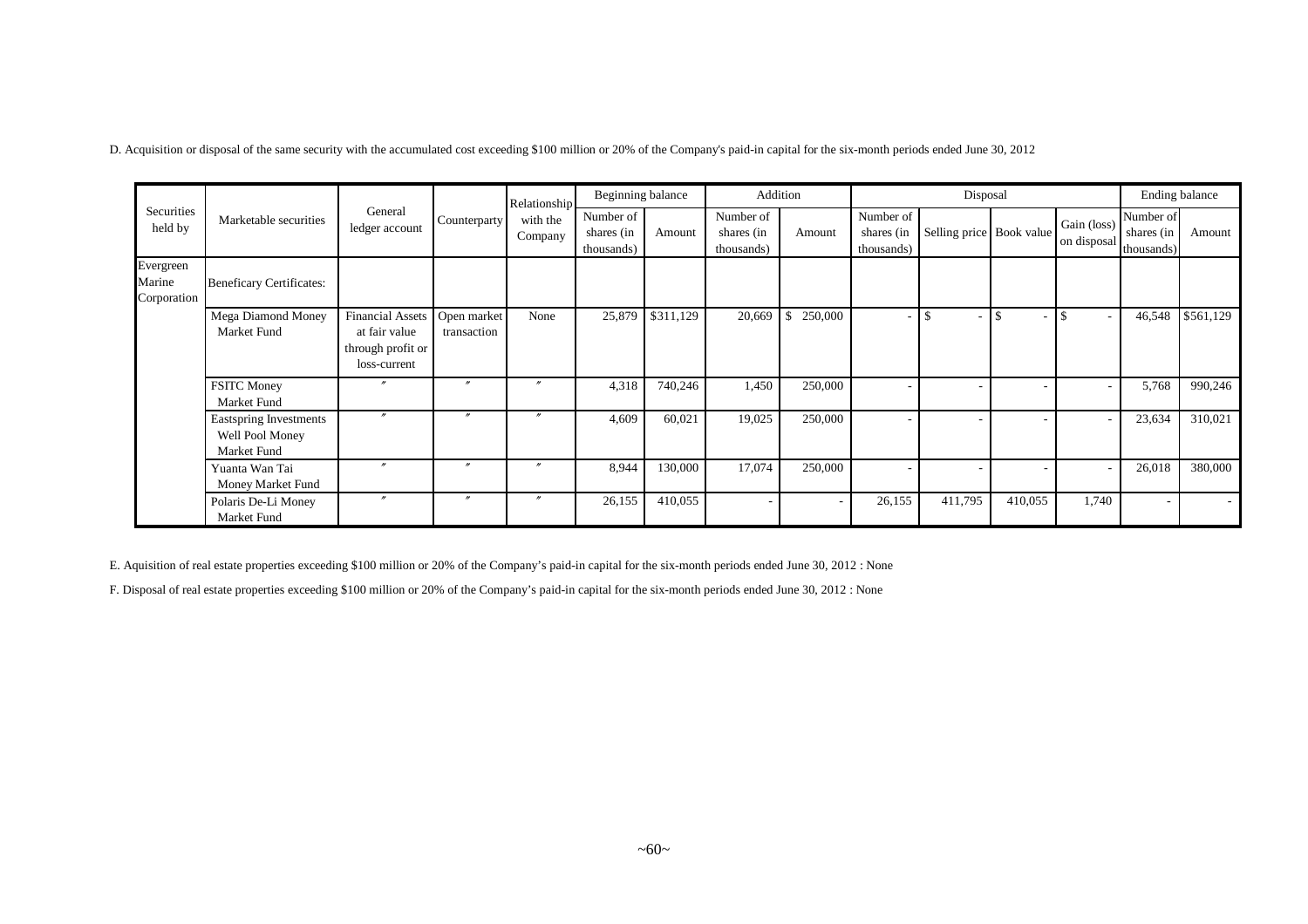|  |  |  |  | G. Purchases from or sales to related parties exceeding \$100 million or 20% of the Company's paid-in capital for the six-month periods ended June 30, 2012 |
|--|--|--|--|-------------------------------------------------------------------------------------------------------------------------------------------------------------|
|--|--|--|--|-------------------------------------------------------------------------------------------------------------------------------------------------------------|

|                                 |                                                         |                                                            |                            |               | Transaction                   |                |            | Differences in transactions<br>term compared to a third party<br>transactions |                  | Notes/accounts receivable<br>(payable)                  |        |
|---------------------------------|---------------------------------------------------------|------------------------------------------------------------|----------------------------|---------------|-------------------------------|----------------|------------|-------------------------------------------------------------------------------|------------------|---------------------------------------------------------|--------|
| Purchaser/seller                | Counterparty                                            | Relationship with the<br>Company                           | Purchases/<br><b>Sales</b> | Amount        | % of total<br>purchases/sales | Credit term    | Unit price | Credit term                                                                   | Balance          | % of total<br>notes/accounts<br>receivable<br>(payable) | Remark |
| Evergreen Marine<br>Corporation | Evergreen International<br>Storage & Transport<br>Corp. | Investee accounted for<br>under equity method              | Purchases                  | 180,929<br>\$ | 2%                            | $30 - 60$ days |            |                                                                               | 17,221<br>$($ \$ | 2%                                                      |        |
|                                 | Evergreen International<br>Corp.                        | Investee of the Company's<br>major shareholder             | Purchases                  | 171,995       | 2%                            | $30 - 60$ days |            |                                                                               | 14,694)          | 2%                                                      |        |
|                                 | $\theta$                                                | $^{\prime\prime}$                                          | <b>Sales</b>               | 875,579       | 11%                           | $30 - 60$ days |            |                                                                               | 57,149           | 8%                                                      |        |
|                                 | Taiwan Terminal<br>Services Co., Ltd.                   | Subsidiary of the<br>Company                               | Purchases                  | 357,045       | 4%                            | $30 - 60$ days |            |                                                                               | 53,628)          | 6%                                                      | (Note) |
|                                 | Gaining Enterprise S.A.                                 | Subsidiary of EITC<br>accounted for under equity<br>method | Purchases                  | 779,804       | 9%                            | $30 - 60$ days |            |                                                                               |                  |                                                         |        |

Note: This transaction was written off when the consolidated financial statement was prepared.

H. Receivables from related parties exceeding \$100 million or 20% of the Company's paid-in capital for the six-month periods ended June 30, 2012

| Creditor                               | Counterparty                                         | Relationship with the Company                  | Balance | Turnover rate |        | Overdue receivables | Amount received                         | Allowance for bad |
|----------------------------------------|------------------------------------------------------|------------------------------------------------|---------|---------------|--------|---------------------|-----------------------------------------|-------------------|
|                                        |                                                      |                                                |         |               | Amount | <b>Action Taken</b> | subsequent to the balance<br>sheet date | debts             |
| <b>Evergreen Marine</b><br>Corporation | Evergreen International Corp.                        | Investee of the Company's major<br>shareholder | 108,088 |               |        |                     | 81,308                                  |                   |
|                                        | Evergreen International Storage<br>& Transport Corp. | Investee accounted for under equity<br>method  | 149,889 |               |        |                     | 127,253                                 |                   |

I. Derivative financial instruments undertaken for the six-month periods ended June 30, 2012 : For related information, please see Note 10(2).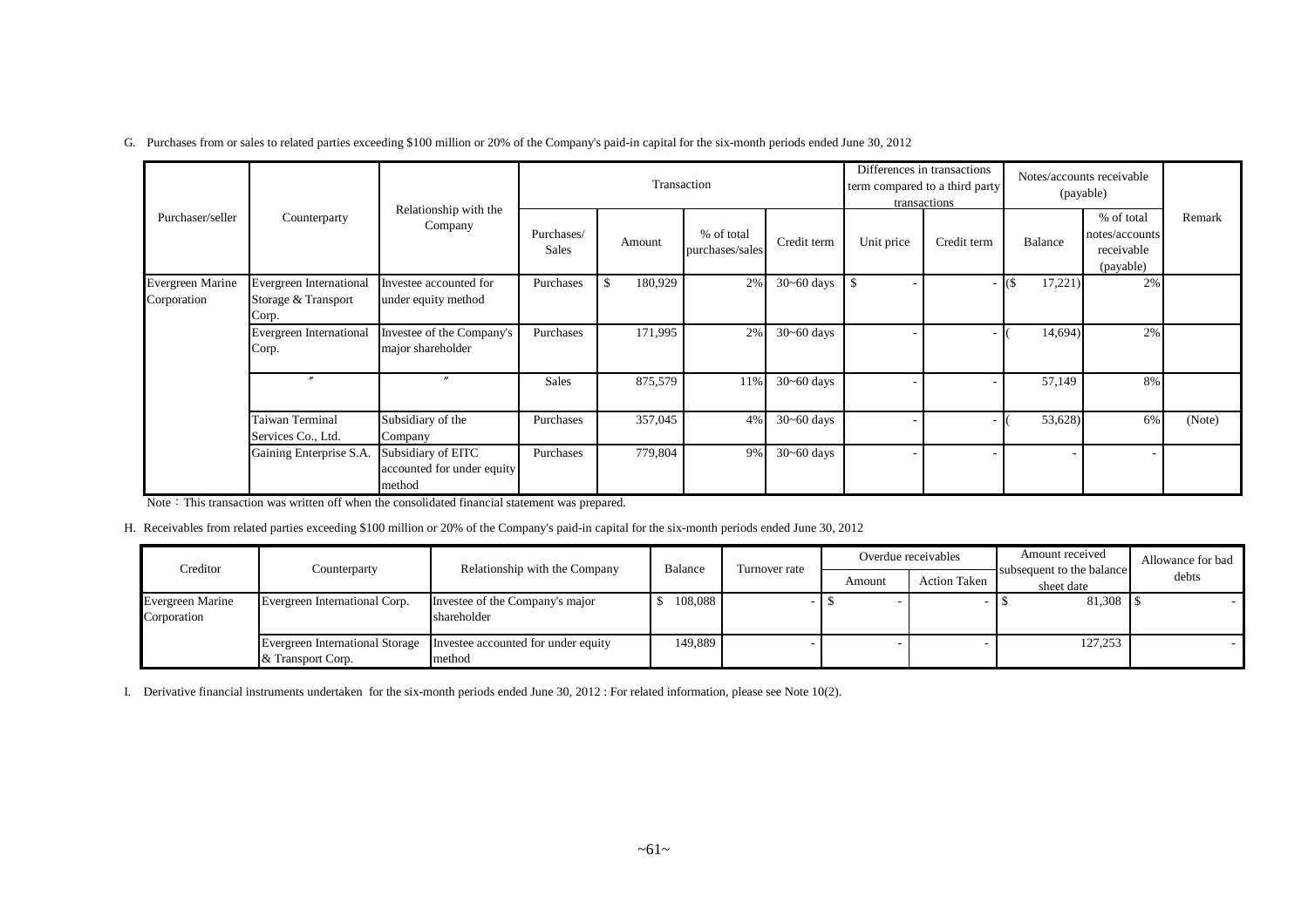#### (2) Disclosure information of investee company

A. Disclosure of location and related information of investee companies:

|                                    |                                                                       |                                                                                             |                                                                                   |                         | Initial investment amount |                                 | Shares held as of June 30, 2012 |                       | Net income (loss) | Investment income                   |                                                         |
|------------------------------------|-----------------------------------------------------------------------|---------------------------------------------------------------------------------------------|-----------------------------------------------------------------------------------|-------------------------|---------------------------|---------------------------------|---------------------------------|-----------------------|-------------------|-------------------------------------|---------------------------------------------------------|
| Investor                           | Investee                                                              | Location                                                                                    | Main activities                                                                   | <b>Ending Balance</b>   | Beginning<br>balance      | No. of shares<br>(in thousands) | Ownership (%)                   | Book value            | of the investee   | (loss) recognized by<br>the Company | Remark                                                  |
| Evergreen<br>Marine<br>Corporation | Peony<br>Investment S.A.                                              | East 53rd Street,<br>Marbella, MMG<br>Building, 2nd Floor,<br>Panama, Republic of<br>Panama | Investment activities                                                             | <b>USD 476,500</b>      | <b>USD 476,500</b>        | 4,765                           | 100.00                          | \$<br>41,569,576 (\$) | $2,534,963$ (\$)  | 2,526,613                           | Subsidiary of<br>the Company<br>(Note)                  |
|                                    | Taiwan Terminal<br>Services Co.,<br>Ltd.                              | 2F No.177 Szu Wei 4th<br>Rd. Lingya District,<br>Kaohsiung, Taiwan                          | Loading and<br>discharging<br>operations of<br>container yards                    | 55,000                  | 55,000                    | 5,500                           | 55.00                           | 83,614                | 2,432             | 1,337                               | (Note)                                                  |
|                                    | Everport<br>Terminal<br>Services Inc.                                 | 1209 Orange St in the<br>city of Wilmington,<br>Country of New Castle                       | <b>Terminal Services</b>                                                          | $\overline{USD}$<br>100 | $\overline{USD}$<br>100   | $\overline{1}$                  | 100.00                          | 2,991                 |                   |                                     | (Note)                                                  |
|                                    | Charng Yang<br>Development<br>Co., Ltd.                               | 2F, No.369, Jingguo Rd.,<br>Taoyuan City, Taoyuan<br>County, Taiwan                         | Development, rental,<br>and sale of<br>residential and<br>commercial<br>buildings | 320,000                 | 320,000                   | 49,898                          | 40.00                           | 615,086               | 80,580            | 32,232                              | Investee<br>accounted for<br>under the<br>equity method |
|                                    | Evergreen<br>International<br>Storage and<br>Transport<br>Corporation | No.899, Jingguo Rd.,<br>Taoyuan City, Taoyuan<br>County, Taiwan                             | Container<br>transportation and<br>gas stations                                   | 4,753,514               | 4,753,514                 | 424,062                         | 39.74                           | 7,935,000             | 330,677           | 132,831                             |                                                         |
|                                    | Evergreen<br>Security<br>Corporation                                  | 4&5F, No.111.<br>Sungjiang Rd., Taipei,<br>Taiwan                                           | General security<br>guards services                                               | 25,000                  | 25,000                    | 6,336                           | 31.25                           | 98,792                | 30,979            | 9,681                               |                                                         |
|                                    | <b>EVA Airways</b><br>Corporation                                     | 11F, No.376, Section 1.<br>Hsinnan Rd., Lu Chu<br>Township, Taoyuan<br>County, Taiwan       | International<br>passenger and cargo<br>transportation                            | 10,767,879              | 10,767,879                | 629,483                         | 19.32                           | 6,948,616             | 881,399)          | 170,247)                            |                                                         |
|                                    | Taipei Port<br>Container<br>Terminal<br>Corporation                   | No.25 Siajhuwei,<br>Syuntang Village, Bali<br>District, New Taipei<br>City, Taiwan          | Container<br>distribution and<br>cargo stevedoring                                | 883,731                 | 883,731                   | 88,344                          | 21.03                           | 799,734               | $34,584$ )        | 7,274)                              |                                                         |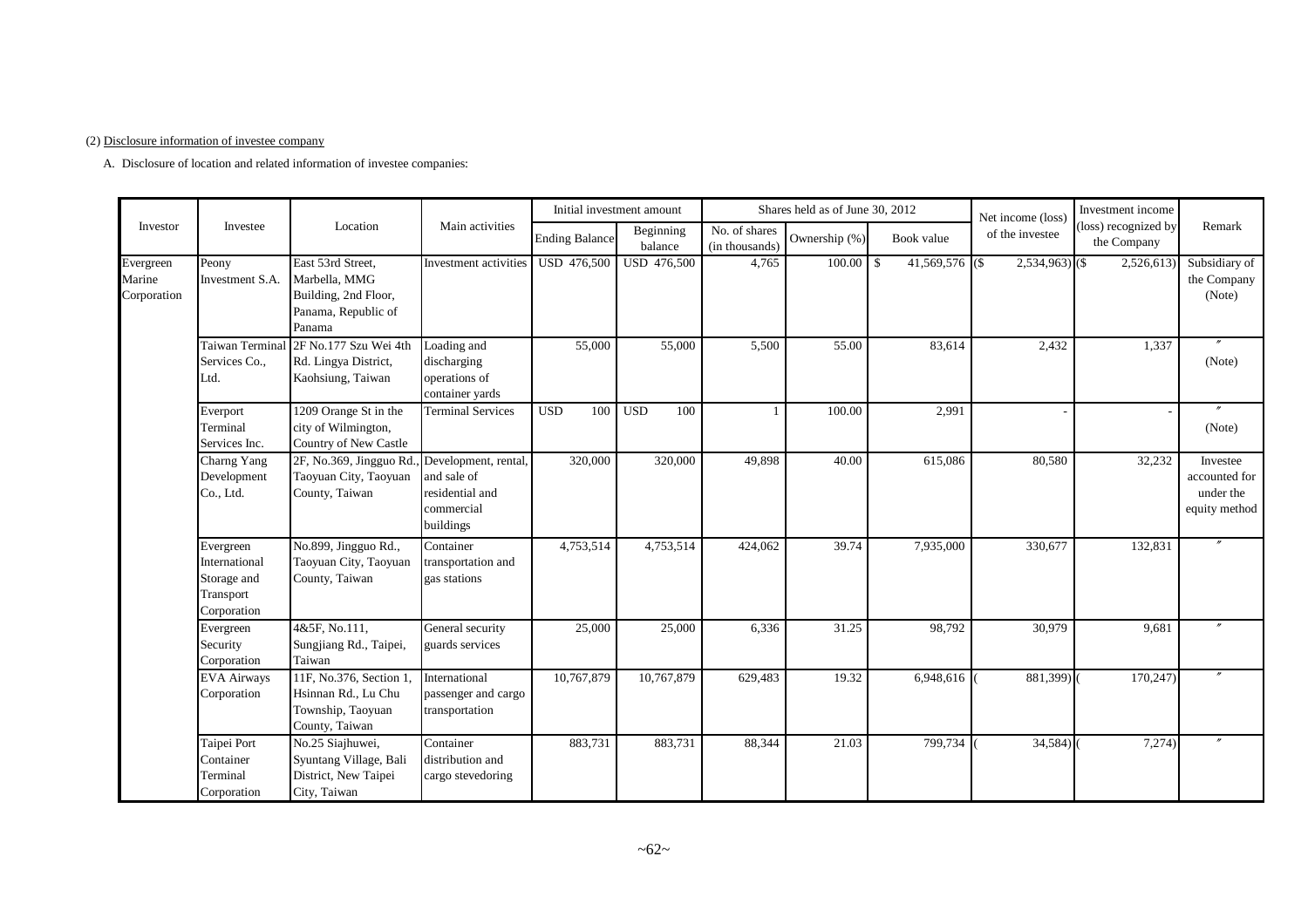|                             |                                                                  |                                                                                                                    |                               |              | Initial investment amount |            |                      |                                 | Shares held as of June 30, 2012 |            |            |              | Net income (loss) |              | Investment income                   |                                                    |
|-----------------------------|------------------------------------------------------------------|--------------------------------------------------------------------------------------------------------------------|-------------------------------|--------------|---------------------------|------------|----------------------|---------------------------------|---------------------------------|------------|------------|--------------|-------------------|--------------|-------------------------------------|----------------------------------------------------|
| Investor                    | Investee                                                         | Location                                                                                                           | Main activities               |              | <b>Ending Balance</b>     |            | Beginning<br>balance | No. of shares<br>(in thousands) | Ownership (%)                   |            | Book value |              | of the investee   |              | (loss) recognized by<br>the Company | Remark                                             |
| Peony<br>Investment<br>S.A. | Clove Holding<br>Ltd.                                            | Craigmuir Chambers, P.<br>O. Box71, Road Town,<br>Tortola, B.V.I.                                                  | Investment holding<br>company |              | USD 52,549                |            | USD 52,549           | 10                              | 100.00                          | <b>USD</b> | 66,367     | $_{\rm USD}$ | 2,342             | <b>USD</b>   | 2,342                               | Indirect<br>subsidiary of<br>the Company<br>(Note) |
|                             | Evergreen<br>(Deutschland)<br>GmbH                               | Evergreen Building<br>Shipping Agency Amsinckstrasse 55<br>20097 Hamburg,<br>Germany                               | Shipping agency               | $_{\rm USD}$ | 8,316                     | <b>USD</b> | 8,316                |                                 | 100.00                          | <b>USD</b> | 7,048      | $_{\rm USD}$ | 816               | $_{\rm USD}$ | 816                                 | (Note)                                             |
|                             | Evergreen<br>Shipping Agency Dublin 2, Ireland<br>(Ireland) Ltd. | 22 Fiztwilliam Place.                                                                                              | Shipping agency               | <b>USD</b>   | 95                        | <b>USD</b> | 95                   | 0.1                             | 100.00                          | <b>USD</b> | 210        | <b>USD</b>   | 11                | <b>USD</b>   | -11                                 | (Note)                                             |
|                             | Evergreen<br><b>Shipping Agency</b><br>(Korea) Corp.             | 12Fl, Royal Building 5,<br>Dangju-Dong, Chongro-<br>Ku, Seoul, Korea                                               | Shipping agency               | <b>USD</b>   | 2,426                     | <b>USD</b> | 2,426                | 121                             | 100.00                          | <b>USD</b> | 1,795      | $_{\rm USD}$ | 419               | <b>USD</b>   | 419                                 | (Note)                                             |
|                             | Evergreen<br>(Netherlands)<br>B.V.                               | Port City II-<br>Shipping Agency Havennummer 2235,<br>Waalhaven ZZ 19, 3089<br>JH Rotterdam,<br><b>Netherlands</b> | Shipping agency               | <b>USD</b>   | 3,977                     | <b>USD</b> | 3,977                | 0.047                           | 100.00                          | <b>USD</b> | 5,265      | <b>USD</b>   | 445               | <b>USD</b>   | 445                                 | (Note)                                             |
|                             | Evergreen<br>(Poland) SP.<br>ZO. O                               | UL. Solec 22, 00-410<br>Shipping Agency Warszawa, Poland                                                           | Shipping agency               | <b>USD</b>   | 662                       | <b>USD</b> | 662                  | $\mathfrak{2}$                  | 100.00                          | <b>USD</b> | 554        | <b>USD</b>   | $\overline{9}$    | <b>USD</b>   | 9                                   | (Note)                                             |
|                             | Greencompass<br>Marine S. A.                                     | East 53rd Street,<br>Marbella, MMG<br>Building, 2nd Floor,<br>Panama, Republic of<br>Panama                        | Marine<br>transportation      |              | USD 353,500               |            | <b>USD 353,500</b>   | 3,535                           | 100.00                          | <b>USD</b> | 866,571    | (USD)        | $13,815$ (USD     |              | 13,815                              | (Note)                                             |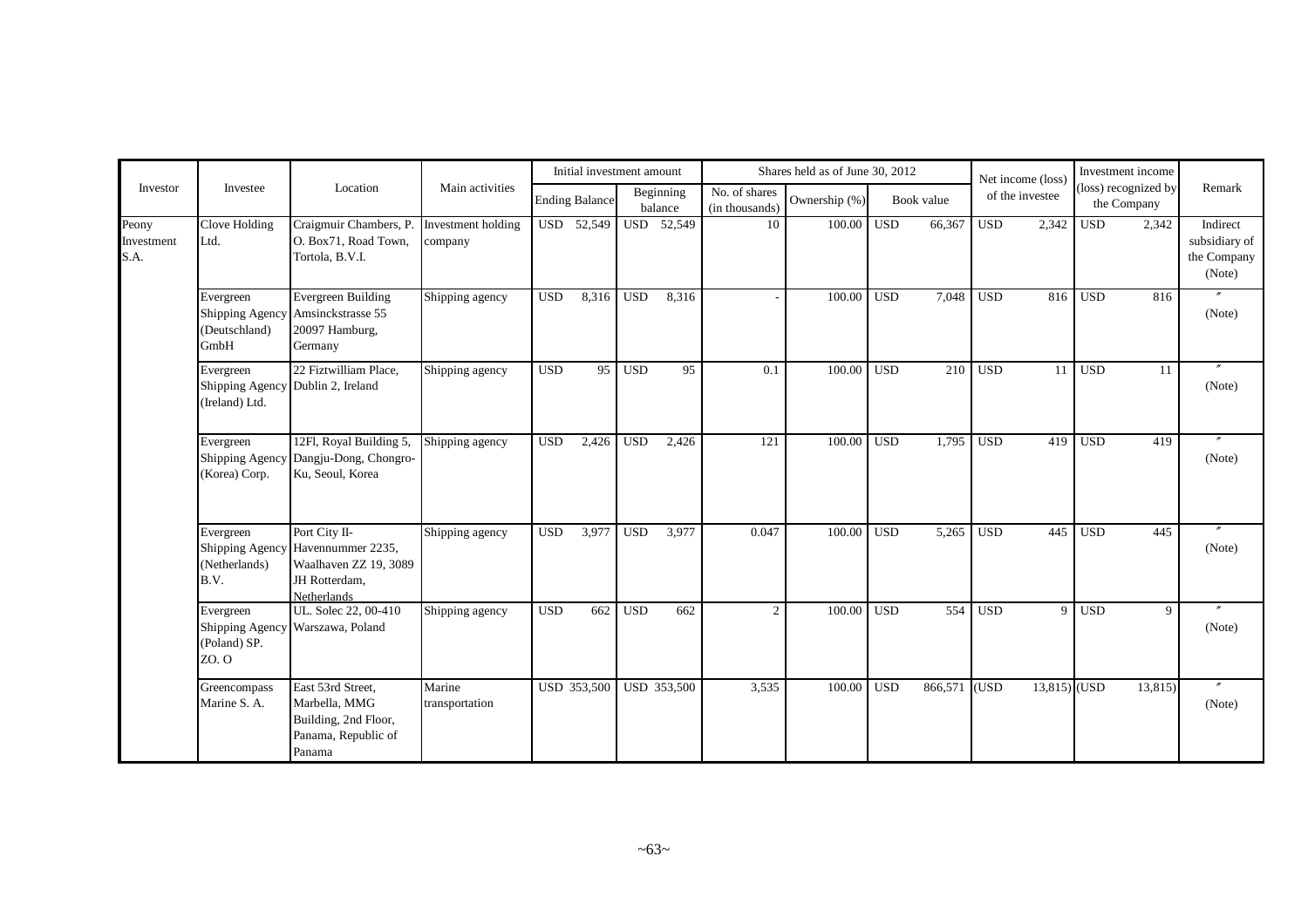|                             |                                         |                                                                                                                                                      |                                                                              |                       | Initial investment amount |            |                      |                                 | Shares held as of June 30, 2012 |            |            | Net income (loss) |                 |            | Investment income                   |                                                    |
|-----------------------------|-----------------------------------------|------------------------------------------------------------------------------------------------------------------------------------------------------|------------------------------------------------------------------------------|-----------------------|---------------------------|------------|----------------------|---------------------------------|---------------------------------|------------|------------|-------------------|-----------------|------------|-------------------------------------|----------------------------------------------------|
| Investor                    | Investee                                | Location                                                                                                                                             | Main activities                                                              | <b>Ending Balance</b> |                           |            | Beginning<br>balance | No. of shares<br>(in thousands) | Ownership (%)                   |            | Book value |                   | of the investee |            | (loss) recognized by<br>the Company | Remark                                             |
| Peony<br>Investment<br>S.A. | S.A.                                    | Vigor Enterprise East 53Rd Street,<br>Marbella, MMG<br>Building, 2nd Floor,<br>Panama, Republic of<br>Panama                                         | Investment holding<br>company                                                | <b>USD</b>            | 500                       | <b>USD</b> | 500                  | 5                               | 100.00                          | <b>USD</b> | 505        | USD <sub>.</sub>  |                 | $7)$ (USD  | 7)                                  | Indirect<br>subsidiary of<br>the Company<br>(Note) |
|                             | Evergreen<br>(India) Pvt. Ltd.          | Mararhon Nextgon<br>Shipping Agency Innova "A" G01, Opp.<br>Peninsula Corporate<br>Park, off G.K.Marg.<br>Lower Parel (W),<br>Mumbai, 400-013, India | Shipping agency                                                              | <b>USD</b>            | 184                       | <b>USD</b> | 184                  | 100                             | 99.99                           | <b>USD</b> | 3,402      | <b>USD</b>        | 804             | <b>USD</b> | 804                                 | (Note)                                             |
|                             | Evergreen<br>Argentina S.A.             | Pje. Carabelas 344,<br>(C1009AAD), Buenos<br>Aires. Argentina                                                                                        | Leasing                                                                      | <b>USD</b>            | 140                       | <b>USD</b> | 140                  | 150                             | 95.00                           | <b>USD</b> | 81         | <b>USD</b>        |                 | $92)$ (USD | 88)                                 | (Note)                                             |
|                             | Evergreen<br>France S.A.S.              | Tour Franklin-La<br>Shipping Agency Defense 8, 92042 Paris<br>La Defense Cedex-<br>France.                                                           | Shipping agency                                                              | <b>USD</b>            | 907                       | <b>USD</b> | 907                  | 5                               | 100.00                          | <b>USD</b> | 1,572      | <b>USD</b>        | 131             | <b>USD</b> | 131                                 | $^{\prime\prime}$<br>(Note)                        |
|                             | PT. Multi Bina<br>Pura<br>International | JL. Raya Cakung<br>Cilincing, KM.4, Jakarta discharging<br>Utara 14260, Indonesia                                                                    | Loading and<br>operations of<br>container yards and<br>inland transportation | <b>USD</b>            | 7,841                     | <b>USD</b> | 20,204               | 17                              | 95.03                           | <b>USD</b> | 8,875      | <b>USD</b>        | 1,378           | <b>USD</b> | 1.309                               | $\prime\prime$<br>(Note)                           |
|                             | PT. Multi Bina<br>Transport             | JL. Raya Cakung<br>Cilincing, KM.4, Jakarta of containers, and<br>Utara 14260, Indonesia                                                             | Repair and cleaning<br>inland transportation                                 | <b>USD</b>            | 804                       | <b>USD</b> | 804                  | $\overline{2}$                  | 17.39                           | <b>USD</b> | 427        | <b>USD</b>        | 303             | <b>USD</b> | 53                                  | (Note)                                             |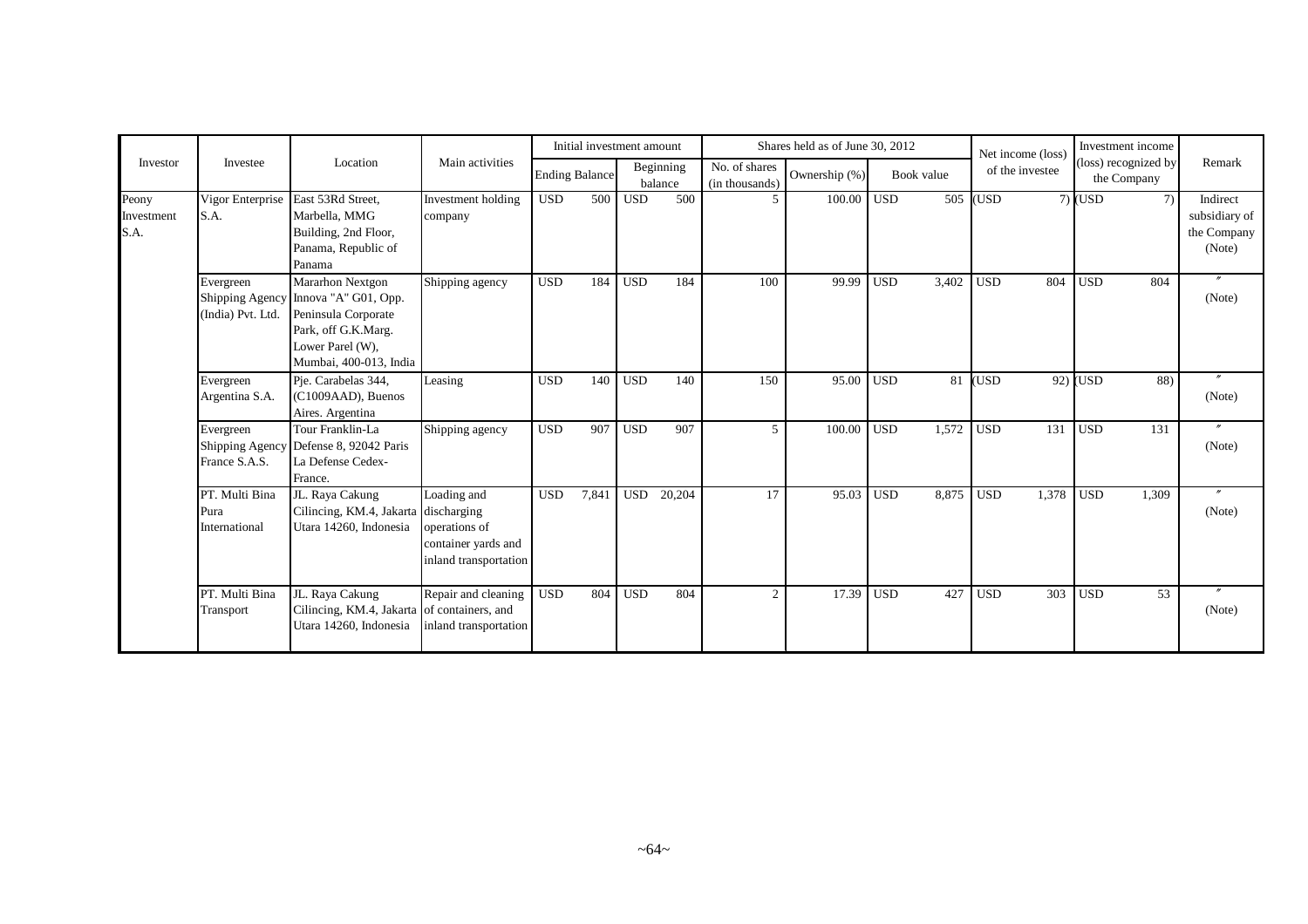|                             |                                                             |                                                                                                                                                      |                                                                                              |            | Initial investment amount |            |                      |                                 | Shares held as of June 30, 2012 |                  |             |            | Net income (loss) |             | Investment income                   |                                                    |
|-----------------------------|-------------------------------------------------------------|------------------------------------------------------------------------------------------------------------------------------------------------------|----------------------------------------------------------------------------------------------|------------|---------------------------|------------|----------------------|---------------------------------|---------------------------------|------------------|-------------|------------|-------------------|-------------|-------------------------------------|----------------------------------------------------|
| Investor                    | Investee                                                    | Location                                                                                                                                             | Main activities                                                                              |            | <b>Ending Balance</b>     |            | Beginning<br>balance | No. of shares<br>(in thousands) | Ownership (%)                   |                  | Book value  |            | of the investee   |             | (loss) recognized by<br>the Company | Remark                                             |
| Peony<br>Investment<br>S.A. | Evergreen Heavy<br>Industrial Corp.<br>(Malaysia)<br>Berhad | Lot 139, Jalan, Cecair,<br>Phase 2 Free Trade Zone manufacturing<br>Johor Port Authority,<br>81700 Pasir Gudang,<br>Johor, Johore Bahru,<br>Malaysia | Container                                                                                    |            | USD 27,295                |            | USD 27,295           | 42,120                          | 84.44                           | USD <sub>1</sub> | 47,093      | <b>USD</b> | 1,888             | <b>USD</b>  | 1,594                               | Indirect<br>subsidiary of<br>the Company<br>(Note) |
|                             | Armand<br>Investment<br>(Netherlands)<br>N.V.               | Van Engelenweg 23,<br>Curacao Netherlands<br>Antilles                                                                                                | Investment holding<br>company                                                                | <b>USD</b> | 9,203                     | <b>USD</b> | 9,203                | $\boldsymbol{\varDelta}$        | 70.00                           | <b>USD</b>       | 8,742 (USD) |            |                   | $140$ (USD  | 98)                                 | (Note)                                             |
|                             | Evergreen<br>Shipping (Spain)<br>S.L.                       | Calle Siete Aguas, 11 -<br>Eetlo. 46023 Valencia,<br>Spain                                                                                           | Shipping agency                                                                              | <b>USD</b> | 3,870                     | <b>USD</b> | 3,870                | 3                               | 55.00                           | <b>USD</b>       | 2,338       | <b>USD</b> | 1,749             | <b>USD</b>  | 962                                 | (Note)                                             |
|                             | Evergreen<br>Shipping Agency Italy<br>(Italy) S.p.A.        | Scali Cerere, 9 Livorno                                                                                                                              | Shipping agency                                                                              | <b>USD</b> | 2,352                     | <b>USD</b> | 2,352                | 0.55                            | 55.00                           | <b>USD</b>       | 1,641       | (USD)      |                   | $227)$ (USD | 125                                 | (Note)                                             |
|                             | ShenZhen<br>Greentrans<br>Transportation<br>Co., Ltd.       | San Jiao Long<br>Warehouse & Storage<br>Zone, Fu kang Rd.,<br>Hengang town,<br>Shenzhen, China                                                       | Loading,<br>discharging, storage,<br>repair, cleaning and<br>transportation of<br>containers | <b>USD</b> |                           | <b>USD</b> | 3,134                |                                 |                                 | <b>USD</b>       |             | <b>USD</b> |                   | <b>USD</b>  |                                     | Completely<br>liquidated on<br>May 31, 2012        |
|                             | Evergreen<br>Marine (UK)<br>Ltd.                            | 160 Euston Road,<br>London NW 12 DX,<br>U.K.                                                                                                         | Marine<br>transportation                                                                     | <b>USD</b> | 1,503                     | <b>USD</b> | 1,503                | 765                             | 51.00                           | <b>USD</b>       | 74,689 (USD |            | $45,957$ (USD     |             | 23,438)                             | Indirect<br>subsidiary of<br>the Company<br>(Note) |
|                             | Evergreen<br>Shipping Agency<br>(Australia) Pty.<br>Ltd.    | Level 13.181 Miller<br>Street, North Sydney<br>NSW 2060 Australia                                                                                    | Shipping agency                                                                              | <b>USD</b> | 247                       | <b>USD</b> | 247                  | 0.675                           | 67.50                           | <b>USD</b>       | 351         | <b>USD</b> | 326               | <b>USD</b>  | 220                                 | $\prime\prime$<br>(Note)                           |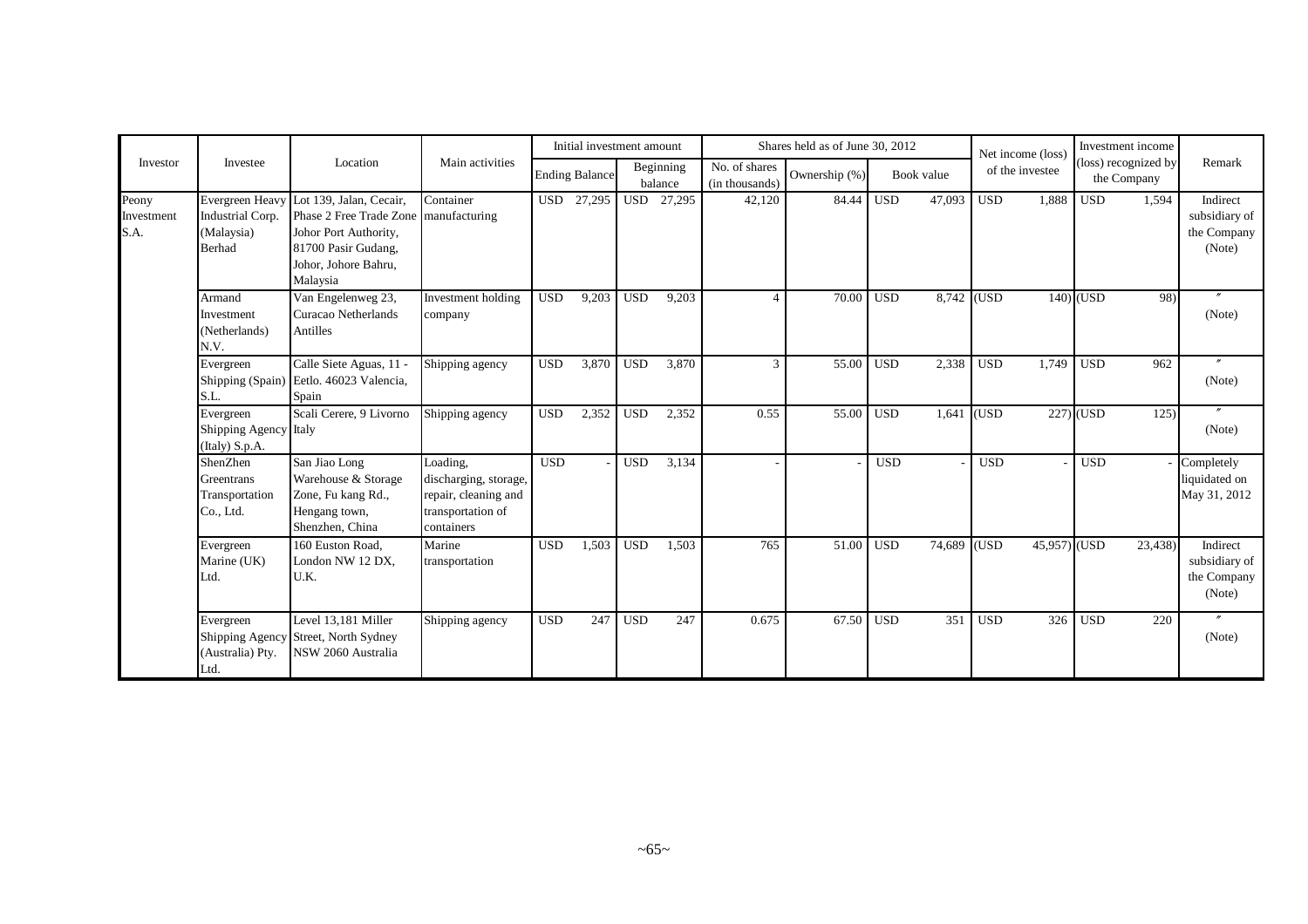|                             |                                                                     |                                                                                                                             |                                                                                                                      |            | Initial investment amount |            |                      |                                 | Shares held as of June 30, 2012 |            |            |              | Net income (loss) |            | Investment income                   |                                                    |
|-----------------------------|---------------------------------------------------------------------|-----------------------------------------------------------------------------------------------------------------------------|----------------------------------------------------------------------------------------------------------------------|------------|---------------------------|------------|----------------------|---------------------------------|---------------------------------|------------|------------|--------------|-------------------|------------|-------------------------------------|----------------------------------------------------|
| Investor                    | Investee                                                            | Location                                                                                                                    | Main activities                                                                                                      |            | <b>Ending Balance</b>     |            | Beginning<br>balance | No. of shares<br>(in thousands) | Ownership (%)                   |            | Book value |              | of the investee   |            | (loss) recognized by<br>the Company | Remark                                             |
| Peony<br>Investment<br>S.A. | Evergreen<br>Shipping Agency<br>(Russia) Ltd.                       | Evergreen Office, 11<br>Millionnaya street, St.,<br>Petersburg, 191186<br>Russia                                            | Shipping agency                                                                                                      | <b>USD</b> | 848                       | <b>USD</b> | 848                  |                                 | 51.00                           | <b>USD</b> | 793        | $_{\rm USD}$ | 1,485             | <b>USD</b> | 758                                 | Indirect<br>subsidiary of<br>the Company<br>(Note) |
|                             | Evergreen<br>Ltd.                                                   | 200 Cantonment Rd.<br>Shipping Agency #12-02 Southpoint,<br>(Singapore) PTE. Singapore 089763                               | Shipping agency                                                                                                      | <b>USD</b> | 2,157                     | <b>USD</b> | 2,157                | 765                             | 51.00                           | <b>USD</b> | 4,831      | <b>USD</b>   | 549               |            | 280                                 | (Note)                                             |
|                             | Evergreen<br>(Thailand) Co.,<br>Ltd.                                | Green Tower, 24-25th<br>Shipping Agency Floors 3656/81 Rama IV<br>Road Klongton<br>Klongtoey Bangkok<br>10110               | Shipping agency                                                                                                      | <b>USD</b> | 1.474                     | <b>USD</b> | 1,474                | 408                             | 51.00                           | <b>USD</b> | 2,053      | <b>USD</b>   | 1,202             | <b>USD</b> | 613                                 | (Note)                                             |
|                             | Evergreen<br>(Vietnam) Corp.                                        | 11F. Fideco Tower 81-<br>Shipping Agency 85 Ham Nghi St., Dist.1,<br>Ho Chi Minh City,<br>Vietnam                           | Shipping agency                                                                                                      | <b>USD</b> | 454                       | <b>USD</b> | 454                  |                                 | 51.00                           | <b>USD</b> | 838        | <b>USD</b>   | 1.126             | <b>USD</b> | 575                                 | (Note)                                             |
|                             | PT. Evergreen<br>Indonesia                                          | GD. Mega Plaza, 9F Jl.<br>Shipping Agency H.R. Rasuna said kav.<br>C-03 Jakarta 12920,<br>Indonesia                         | Shipping agency                                                                                                      | <b>USD</b> | 973                       | <b>USD</b> | 973                  | 0.459                           | 51.00                           | <b>USD</b> | 2,582      | <b>USD</b>   | 1,020             | <b>USD</b> | 520                                 | (Note)                                             |
|                             | Evergreen<br>Agency (South<br>Africa) (PTY)<br>Ltd.                 | 9B Riley Road,<br>Bedfordview,<br>Johannesburg 2007,<br>South Africa                                                        | Shipping agency                                                                                                      | <b>USD</b> | 581                       | <b>USD</b> | 581                  | 5,500                           | 55.00                           | <b>USD</b> | 3,102      | <b>USD</b>   | 1,023             | <b>USD</b> | 563                                 | (Note)                                             |
|                             | Kingstrans<br>International<br>Logistics<br>(Tianjing) Co.,<br>Ltd. | JiYun East Rd., No.295<br>Tianjin Port Continer<br>Logistics Center, New<br>Binghai District, Tianjin loading, discharging, | Inland container<br>transportation,<br>container storage,<br>leasing, repair,<br>cleaning, and related<br>activities | <b>USD</b> | 2,000                     | <b>USD</b> | 2,000                |                                 | 20.00                           | <b>USD</b> | 2,637      | <b>USD</b>   | 496               | <b>USD</b> | 99                                  | (Note)                                             |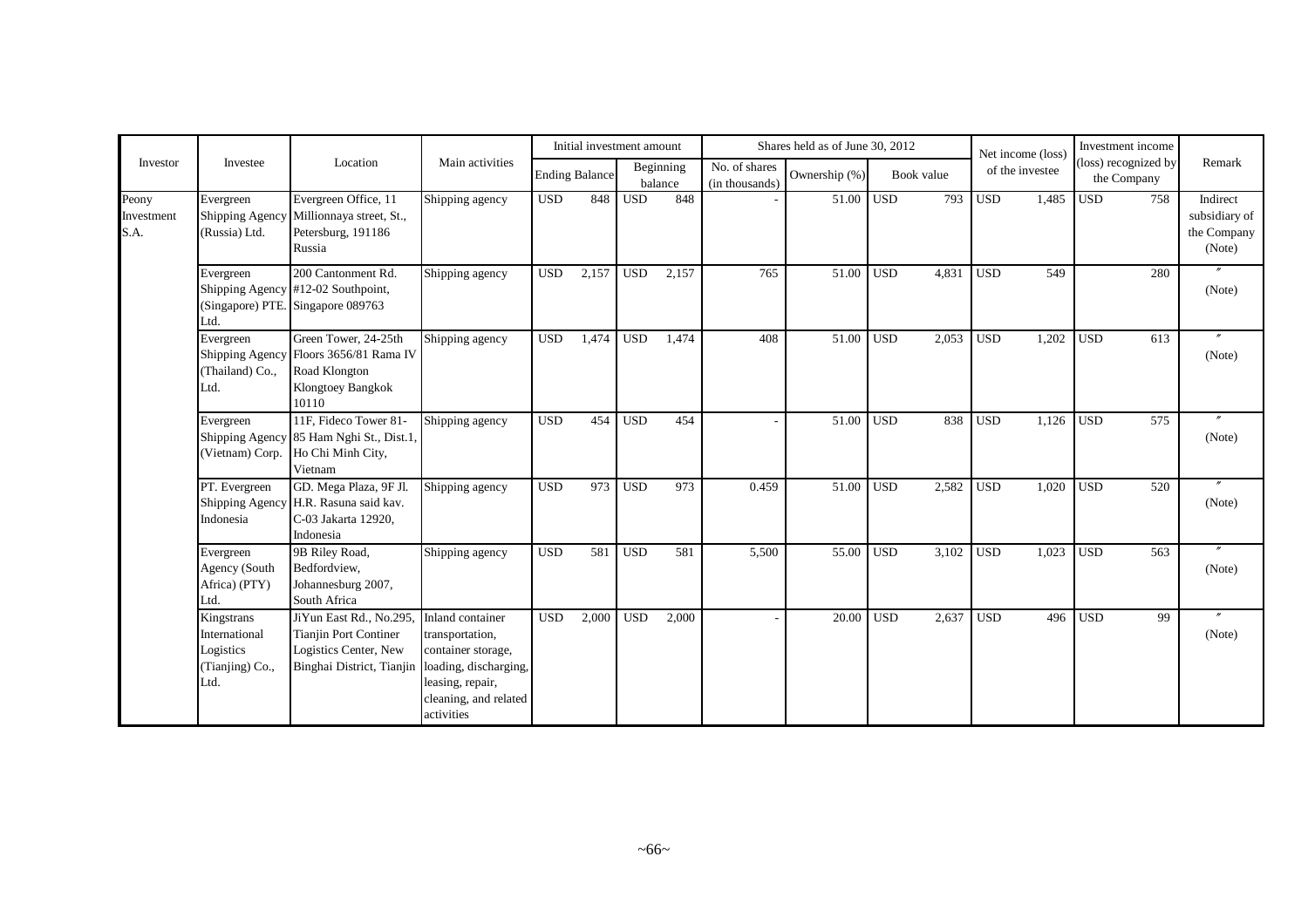|                             |                                                                               |                                                                                                                                                |                                                                                                                                     |            | Initial investment amount |            |                      |                                 | Shares held as of June 30, 2012 |            |            |                  | Net income (loss) |            | Investment income                   |                                                                                |
|-----------------------------|-------------------------------------------------------------------------------|------------------------------------------------------------------------------------------------------------------------------------------------|-------------------------------------------------------------------------------------------------------------------------------------|------------|---------------------------|------------|----------------------|---------------------------------|---------------------------------|------------|------------|------------------|-------------------|------------|-------------------------------------|--------------------------------------------------------------------------------|
| Investor                    | Investee                                                                      | Location                                                                                                                                       | Main activities                                                                                                                     |            | <b>Ending Balance</b>     |            | Beginning<br>balance | No. of shares<br>(in thousands) | Ownership (%)                   |            | Book value |                  | of the investee   |            | (loss) recognized by<br>the Company | Remark                                                                         |
| Peony<br>Investment<br>S.A. | Luanta<br>Investment<br>(NetherLands)<br>N.V.                                 | Waalhaven Z.z. 19,<br>PortCity II, 3089JH,<br>Rotterdam                                                                                        | Investment holding<br>company                                                                                                       | <b>USD</b> | 34,912                    |            | USD 33,161           | 460                             | 50.00                           | <b>USD</b> | 82,365     | (USD             | $5,410)$ (USD     |            | 2,705                               | Investee<br>company of<br>Peony<br>accounted for<br>under the<br>equity method |
|                             | <b>Balsam</b><br>Investment<br>(NetherLands)<br>N.V.                          | 21-A Van Engelenweg,<br>Curacao, Netherlands,<br>Antilles                                                                                      | Investment holding<br>company                                                                                                       |            | USD 183,192               |            | USD 122,696          | 0.451                           | 49.00                           | <b>USD</b> | 45,654     | (USD)            | 124,740) (USD     |            | 61,123                              |                                                                                |
|                             | Ningbo Victory<br>Container Co.,<br>Ltd.                                      | No.201 Xiaoshan Rd.,<br>Taipingyang Industrial<br>Area, Beilun, Ningbo,<br>Zhejiang, China                                                     | <b>Inland</b> container<br>transportation,<br>container storage,<br>loading, discharging,<br>leasing, repair, and<br>bracket repair | <b>USD</b> | 1.199                     | <b>USD</b> | 1,199                |                                 | 40.00                           | <b>USD</b> | 2,174      | <b>USD</b>       | 304               | <b>USD</b> | 121                                 |                                                                                |
|                             | Qingdao<br>Evergreen<br>Container<br>Storage &<br>Transportation<br>Co., Ltd. | No.114 Huangho E. Rd.<br>Huangdao District<br>Qingdao, China                                                                                   | Container<br>transportation,<br>storage, loading,<br>discharging, leasing,<br>repair, clearing, and<br>related activities           | <b>USD</b> | 4,447                     | <b>USD</b> | 4,447                |                                 | 40.00                           | <b>USD</b> | 7,205      | <b>USD</b>       | 2,012             | <b>USD</b> | 805                                 |                                                                                |
|                             | Green Peninsula<br>Agencies SDN.<br><b>BHD</b>                                | NO.7, Jalan Jurutera<br>U1/23, Section U1,<br><b>Hicom Glenmarie</b><br>Industrial Park, 40150<br>Shah Alam, Selangor<br>Darul Ehsan, Malaysia | Investment holding<br>company                                                                                                       | <b>USD</b> | 7,255                     | <b>USD</b> | 7,255                | 1,500                           | 30.00                           | <b>USD</b> | 6,984      | <b>USD</b>       | 2,676             | <b>USD</b> | 803                                 |                                                                                |
|                             | Evergreen                                                                     | 5F, Shipping Tower, Al-<br>Shipping Agency Mina Rd., P.O. BOX<br>Co. (U.A.E) LLC 34984, Dubai, U.A.E                                           | Shipping agency                                                                                                                     | <b>USD</b> | 2,082                     | <b>USD</b> | 2,082                |                                 | 49.00                           | <b>USD</b> | 1,615      | USD <sub>1</sub> | 1,088             | <b>USD</b> | 533                                 |                                                                                |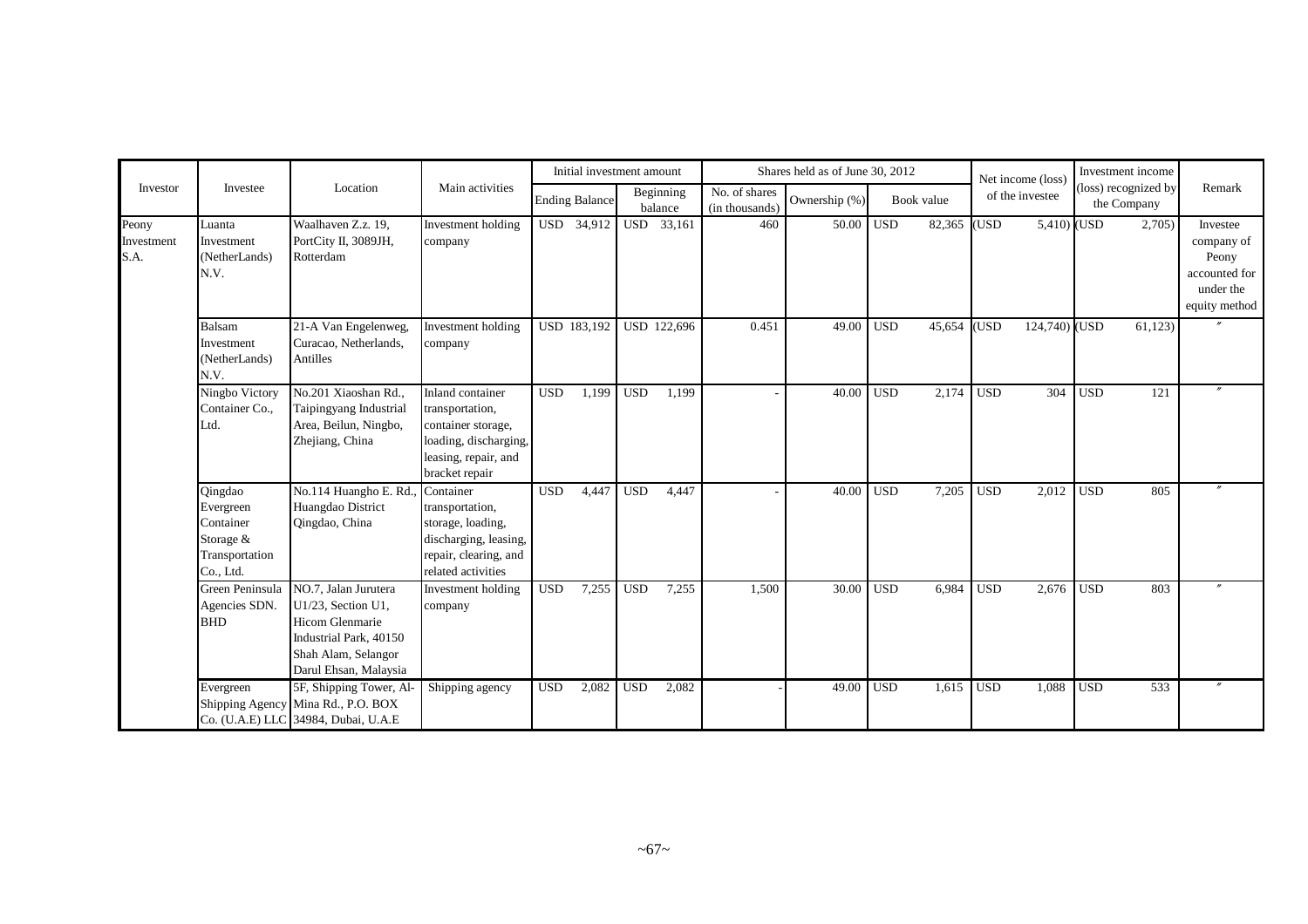|                                               |                                                     |                                                                                   |                                                    |            | Initial investment amount |            |                      |                                 | Shares held as of June 30, 2012 |            |               | Net income (loss)   |     | Investment income                   |                                                                                                           |
|-----------------------------------------------|-----------------------------------------------------|-----------------------------------------------------------------------------------|----------------------------------------------------|------------|---------------------------|------------|----------------------|---------------------------------|---------------------------------|------------|---------------|---------------------|-----|-------------------------------------|-----------------------------------------------------------------------------------------------------------|
| Investor                                      | Investee                                            | Location                                                                          | Main activities                                    |            | <b>Ending Balance</b>     |            | Beginning<br>balance | No. of shares<br>(in thousands) | Ownership (%)                   | Book value |               | of the investee     |     | (loss) recognized by<br>the Company | Remark                                                                                                    |
| Armand<br>Investment<br>(Netherlands)<br>N.V. | <b>Armand Estate</b><br>B.V.                        | Amsteldijk 166,<br>1079LH, Amsterdam                                              | Investment holding<br>company                      | <b>USD</b> | 13,636                    | USD        | 13,636               | 0.045                           | 100.00                          | <b>USD</b> | $12,468$ (USD |                     |     | $130)$ (USD                         | 130)<br>Indirect<br>subsidiary of<br>the Company<br>(Note)                                                |
| Armand<br>Estate B.V.                         | Taipei Port<br>Container<br>Terminal<br>Corporation | No.25 Siajhuwei,<br>Syuntang Village, Bali<br>Township, Taipei<br>County, Taiwan  | Container<br>distribution and<br>cargo stevedoring | <b>USD</b> | 12,678                    | <b>USD</b> | 12,678               | 41,000                          | 9.76                            | <b>USD</b> | 12,381        | (USD)               |     | $1,167)$ (USD                       | 114<br>Investee<br>company of<br><b>Armand Estate</b><br>B.V. accounted<br>for under the<br>equity method |
| Ltd.                                          | Clove Holding Ample Holding<br>Ltd.                 | Craigmuir<br>Chambers, P.O.BOX71, R company<br>oad Town, Tortola, B.V.I.          | Investment holding                                 | <b>USD</b> | $\mathbf{Q}$              | <b>USD</b> | 9                    | 9                               | 90.00                           | <b>USD</b> | 38,340        | <b>USD</b><br>2,732 |     | 2,459<br><b>USD</b>                 | Indirect<br>subsidiary of<br>the Company<br>(Note)                                                        |
|                                               | LLC.                                                | Island Equipment 655 Deep Valley Drive,<br>Suite 300, Rolling Hils<br>Estates, CA | Investment holding<br>company                      | <b>USD</b> | 144                       | <b>USD</b> | 144                  |                                 | 36.00                           | <b>USD</b> | 2,160         | <b>USD</b>          | 306 | <b>USD</b><br>110                   | (Note)                                                                                                    |
| Ample<br>Holding Ltd.                         | Colon Container<br>Terminal S.A.                    | COCO SOLO NORTH<br><b>ADM BUILDING</b><br><b>PANAMA</b>                           | Inland container<br>storage and loading            | <b>USD</b> | 22,860                    | <b>USD</b> | 22,860               | 22,860                          | 40.00                           | <b>USD</b> | 75,349        | <b>USD</b><br>7,088 |     | <b>USD</b><br>2,835                 | Investee<br>company of<br>Ample Holding<br>Ltd. accounted<br>for under the<br>equity method               |
| Island<br>Equipment<br>LLC.                   | Whitney<br>Equipment LLC.                           | 2711 Centerville Road,<br>Suite 400, Wilmington,<br>Delaware 19808                | <b>Equipment leasing</b><br>company                | <b>USD</b> | 200                       | <b>USD</b> | 200                  |                                 | 100.00                          | <b>USD</b> | 1,857         | <b>USD</b>          | 183 | <b>USD</b><br>183                   | Indirect<br>subsidiary of<br>the Company<br>(Note)                                                        |
|                                               | Hemlock<br>Equipment LLC.                           | 2711 Centerville Road.<br>Suite 400, Wilmington,<br>Delaware 19808                | <b>Equipment leasing</b><br>company                | <b>USD</b> | 200                       | <b>USD</b> | 200                  |                                 | 100.00                          | <b>USD</b> | 4,096         | <b>USD</b>          | 136 | <b>USD</b><br>136                   | (Note)                                                                                                    |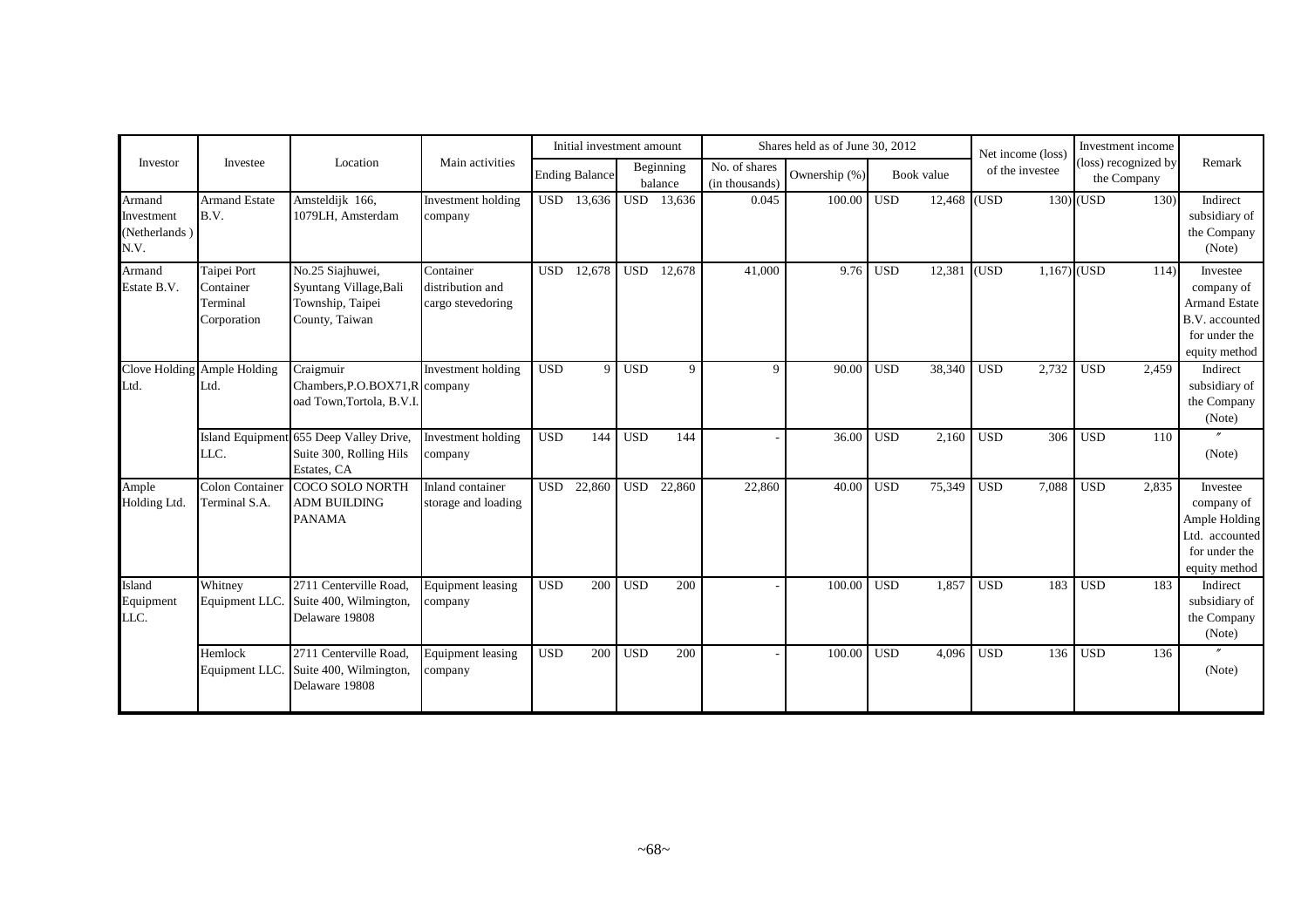|                                                  |                                                                     |                                                                                                              |                                                                                                                                               |            | Initial investment amount |            |                      |                                 | Shares held as of June 30, 2012 |            |            |            | Net income (loss) |            | Investment income                   |                                                    |
|--------------------------------------------------|---------------------------------------------------------------------|--------------------------------------------------------------------------------------------------------------|-----------------------------------------------------------------------------------------------------------------------------------------------|------------|---------------------------|------------|----------------------|---------------------------------|---------------------------------|------------|------------|------------|-------------------|------------|-------------------------------------|----------------------------------------------------|
| Investor                                         | Investee                                                            | Location                                                                                                     | Main activities                                                                                                                               |            | <b>Ending Balance</b>     |            | Beginning<br>balance | No. of shares<br>(in thousands) | Ownership (%)                   |            | Book value |            | of the investee   |            | (loss) recognized by<br>the Company | Remark                                             |
| Evergreen<br>Marine (UK)<br>Ltd.                 | Kingstrans<br>International<br>Logistics<br>(Tianjing) Co.,<br>Ltd. | JiYun East Rd., No.295<br><b>Tianjin Port Continer</b><br>Logistics Center, New<br>Binghai District, Tianjin | Inland container<br>transportation,<br>container storage,<br>loading, discharging,<br>leasing, repair,<br>cleaning, and related<br>activities | <b>USD</b> | 2,000                     | <b>USD</b> | 2,000                |                                 | 20.00                           | <b>USD</b> | 2,637      | <b>USD</b> | 496               | <b>USD</b> | 99                                  | Indirect<br>subsidiary of<br>the Company<br>(Note) |
|                                                  | LLC.                                                                | Island Equipment 655 Deep Valley Drive,<br>Suite 300, Rolling Hils<br>Estates, CA                            | Investment holding<br>company                                                                                                                 | <b>USD</b> | 60                        | <b>USD</b> | 60                   |                                 | 15.00                           | <b>USD</b> | 900        | <b>USD</b> | 306               | <b>USD</b> | 46                                  | (Note)                                             |
|                                                  | Evergreen<br>(UK) Limited.                                          | 160 Euston Road,<br>Shipping Agency London NW 12 DX,<br>U.K.                                                 | Shipping agency                                                                                                                               | <b>USD</b> | 0.002                     | <b>USD</b> | 0.002                |                                 | 100.00                          | <b>USD</b> | 4,035      | <b>USD</b> | 92                | <b>USD</b> | 92                                  | $^{\prime\prime}$<br>(Note)                        |
| PT. Multi<br><b>Bina Pura</b><br>International   | PT. Multi Bina<br>Transport                                         | JL. Raya Cakung<br>Cilincing, KM.4, Jakarta of containers, and<br>Utara 14260, Indonesia                     | Repair and cleaning<br>inland transportation                                                                                                  | <b>USD</b> | 3,301                     | <b>USD</b> | 3,301                | 8                               | 72.95                           | <b>IDR</b> | 16,961,666 | <b>IDR</b> | 2,785,095         | <b>IDR</b> | 2,031,727                           | (Note)                                             |
| Evergreen<br>Shipping<br>Agency<br>(Deutschland) | Evergreen<br><b>Shipping Agency</b><br>(Austria) GmbH               | Theresianumgasse 7,<br>1040 Wien, Austria                                                                    | Shipping agency                                                                                                                               | <b>EUR</b> | 18                        | <b>EUR</b> | 18                   |                                 | 100.00                          | <b>EUR</b> | 458        | <b>EUR</b> |                   | $13$ EUR   | 13                                  | $^{\prime\prime}$<br>(Note)                        |
| GmbH                                             | Evergreen<br>Shipping Agency<br>(Switzerland)<br>S.A.               | Av. Des Boveresses 52,<br>1000 Lausanne 21,<br>Switzerland                                                   | Shipping agency                                                                                                                               | <b>EUR</b> | 69                        | <b>EUR</b> | 69                   | 0.1                             | 100.00                          | <b>EUR</b> | 168        | <b>EUR</b> | 13                | <b>EUR</b> | 13                                  | (Note)                                             |

Note: This transaction was written off when the consolidated financial statement was prepared.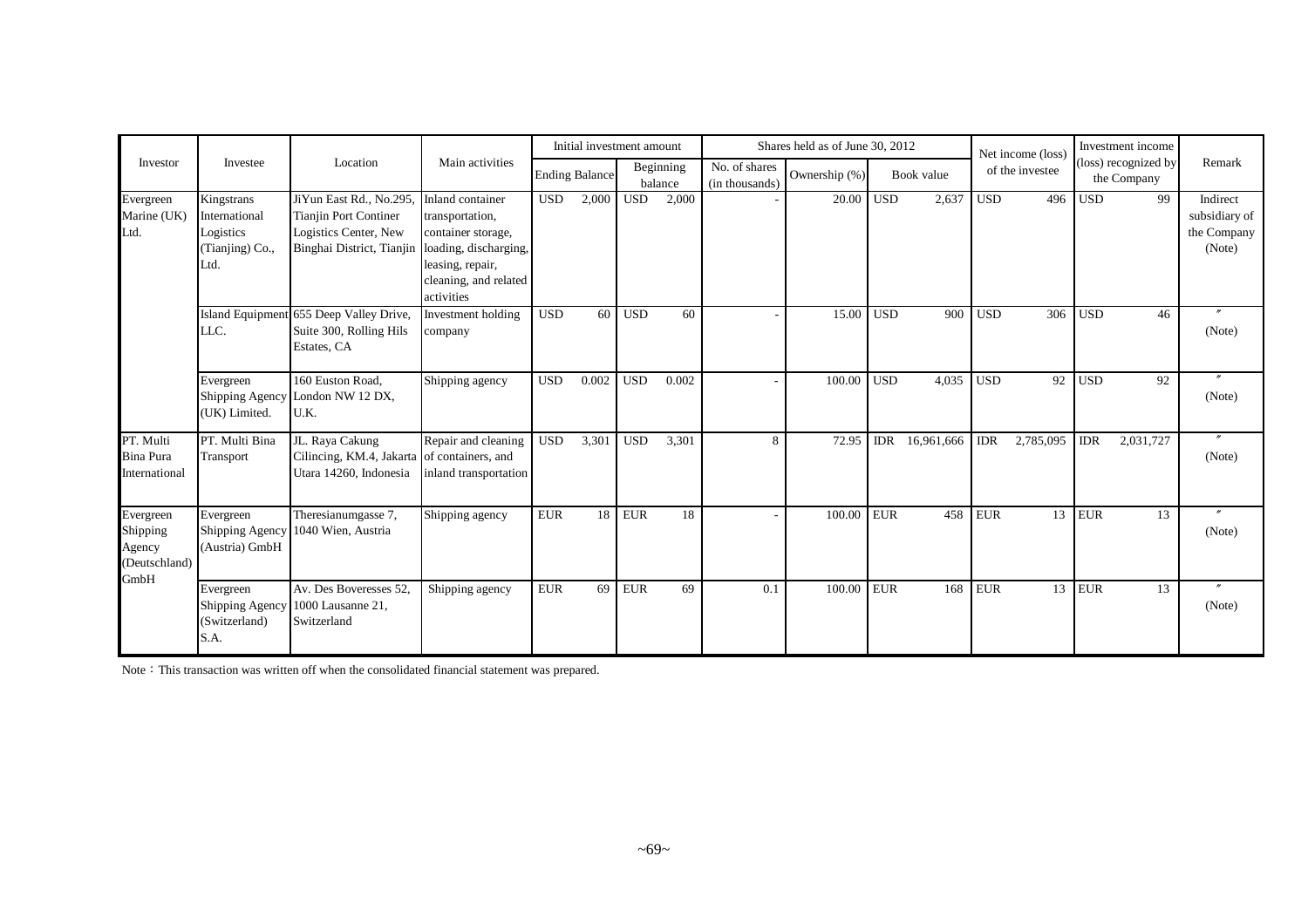|  |  |  |  | B. Loans granted for the six-month periods ended June 30, 2012 |  |  |  |  |
|--|--|--|--|----------------------------------------------------------------|--|--|--|--|
|--|--|--|--|----------------------------------------------------------------|--|--|--|--|

| No. | Creditor                         | Borrower                                                          | General ledger                                     | Maximum<br>outstanding balance<br>for the six-month | Balance at    | <b>Utilized Credits</b>    | rate               | Interest Nature of<br>loan | Amount of<br>transaction | Reason for<br>short-term          | Allowance<br>for doubtful |                          | Collateral               | Limit on loans<br>granted to a single | Ceiling on total<br>loans granted |
|-----|----------------------------------|-------------------------------------------------------------------|----------------------------------------------------|-----------------------------------------------------|---------------|----------------------------|--------------------|----------------------------|--------------------------|-----------------------------------|---------------------------|--------------------------|--------------------------|---------------------------------------|-----------------------------------|
|     |                                  |                                                                   | account                                            | periods ended June<br>30, 2012                      | June 30, 2012 |                            | (% )               | (Note 1)                   | with the<br>borrower     | financing<br>(Note 2)             | accounts                  | Item                     | Value                    | party (Note 3)                        | (Note 3)                          |
|     | Peony<br>Investment<br>S.A.      | Kingtrans<br><b>International Logistics</b><br>(Tianjin) Co., Ltd | Receivables<br>from related<br>parties<br>(Note 4) | 44,871<br>\$                                        | 44,871<br>-\$ | $\overline{1}$ s<br>44,871 | 1.736              | $\overline{c}$             | $\sim$                   | Working<br>capital<br>requirement | $\mathbf{\hat{S}}$        | $\overline{\phantom{a}}$ | $\overline{\phantom{a}}$ | 11,418,050<br>-\$                     | 22,836,100<br>-S                  |
|     |                                  | Luanta Investment<br>(Netherlands) N.V.                           | $\prime\prime$                                     | 439,665                                             | 499,917       | 80,259                     | $1.339 -$<br>3.690 | $\sim$                     |                          | $^{\prime\prime}$                 |                           |                          |                          | 11,418,050                            | 22,836,100                        |
|     | Ltd.                             | Clove Holding Witney Equipment<br>LLC.                            | $\prime\prime$<br>(Note 4)                         | 29,914                                              | 29,914        | 29,914                     | 1.468              | $\overline{2}$             |                          | $\boldsymbol{''}$                 |                           |                          |                          | 11,418,050                            | 22,836,100                        |
| 3   | Evergreen<br>Marine (UK)<br>Ltd. | Kingtrans<br><b>International Logistics</b><br>(Tianjin) Co., Ltd | $\prime\prime$<br>(Note 4)                         | 44,871                                              | 44,871        | 44,871                     | 1.736              | $\mathcal{D}$              |                          | $\overline{\phantom{a}}$          |                           |                          |                          | 11,418,050                            | 22,836,100                        |

Note 1: Nature of loans extended

"1" denotes the loans extended to the companies which have transactions with the Company or its subsidiaries.

"2" denotes the loans extended to the companies which require short-term financing.

Note 2: The reason that the loan was granted and the usage of the loan should be stated, if the nature of the loan is "2".

Note 3: The explanation of the equation of the limits and amounts is required and set forth as follows:

1.According to the Company's credit policy, the total amount of loans granted to a single company should not exceed 20% of the net worth stated in the latest financial statements.

The calculation is as follows:

The Company: 57,090,251\*20%=11,418,050

2.According to the Company's credit policy, the total amount of loans granted by the Company or its subsidiaries should not exceed 40% of the net worth stated in the latest financial statements.

The calculation is as follows:

The Company: 57,090,251\*40%=22,836,100

Note 4: This transaction was written off when the consolidated financial statement was prepared.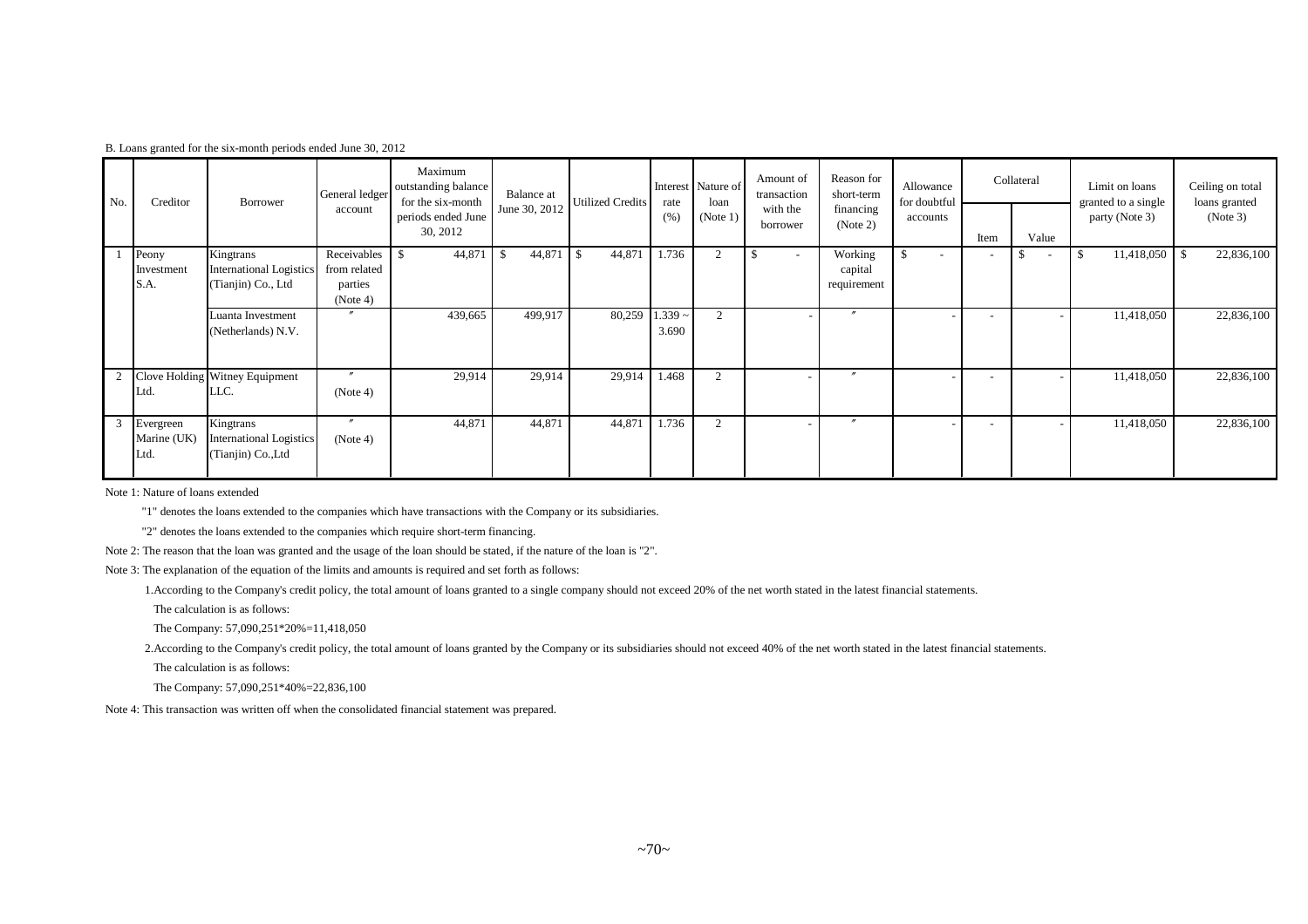| Number<br>(Note 1) | Endorser/<br>guarantor | Party being<br>endorsed/guarantee              | Relationship<br>with the<br>endorser/<br>guarantor<br>(Note 2) | Limit on<br>endorsements/<br>guarantees<br>provided for a<br>single party | Maximum<br>outstanding<br>endorsements/<br>guarantee<br>amount during<br>the six-month periods<br>ended<br>June 30, 2012 | Outstanding<br>endorsements/<br>guarantee<br>amount at<br>June 30, 2012 | Amount of<br>endorsements/<br>guarantee<br>secured with<br>collateral | Ratio of accumulated<br>endorsements/guarante<br>amount to net asset<br>value of the Company | Ceiling on<br>total amount of<br>endorsements/<br>guarantees<br>provided<br>(Notes $3$ and $4$ ) |
|--------------------|------------------------|------------------------------------------------|----------------------------------------------------------------|---------------------------------------------------------------------------|--------------------------------------------------------------------------------------------------------------------------|-------------------------------------------------------------------------|-----------------------------------------------------------------------|----------------------------------------------------------------------------------------------|--------------------------------------------------------------------------------------------------|
|                    | Marine S.A.            | Greencompass Taranto Container Terminal S.p.A. |                                                                | 163,624                                                                   | 105,694<br>(USD 3,533)                                                                                                   | 105,694<br>(USD 3, 533)                                                 |                                                                       |                                                                                              | 65,839,705                                                                                       |

C. Endorsements and guarantees provided during the six-month periods ended June 30, 2012

Note 1: The numbers are assigned as follows:

"0" denotes issuer

The investee is numbered from "1".

Note 2: Nature of the counterparty's relationship with the Company or its subsidiaries

"1" denotes the endorsements/guarantees provided to the companies which have transactions with the Company or its subsidiaries.

"2" denotes the endorsements/guarantees provided to the subsidiaries of which the Company holds more than 50% of the common stock.

"3" denotes the endorsements/guarantees provided to the investees of which the Company together with its subsidiaries hold more than 50% of the common stock.

- "4" denotes the endorsements/guarantees provided to the companies which directly or indirectly hold more than 50% of the Company's common stock.
- "5" denotes the endorsements/guarantees provided pursuant to construction contracts.

"6" denotes the endorsements/guarantees provided to joint venture companies based on the Company's or its subsidiaries proportionate equity interest in the Company.

- Note 3: The equation of the maximum limits and amounts should be explained. If there are contingent losses in the financial statements, the amount should be interpreted by the company.
- Note 4: According to GMS's credit policy, the total amount of endorsements or guarantees provided by GMS or its subsidiaries should not exceed 250% of the net worth stated in the latest financial statements.

The calculation is as follows:

USD880,387\*29.914\*250% =65,839,705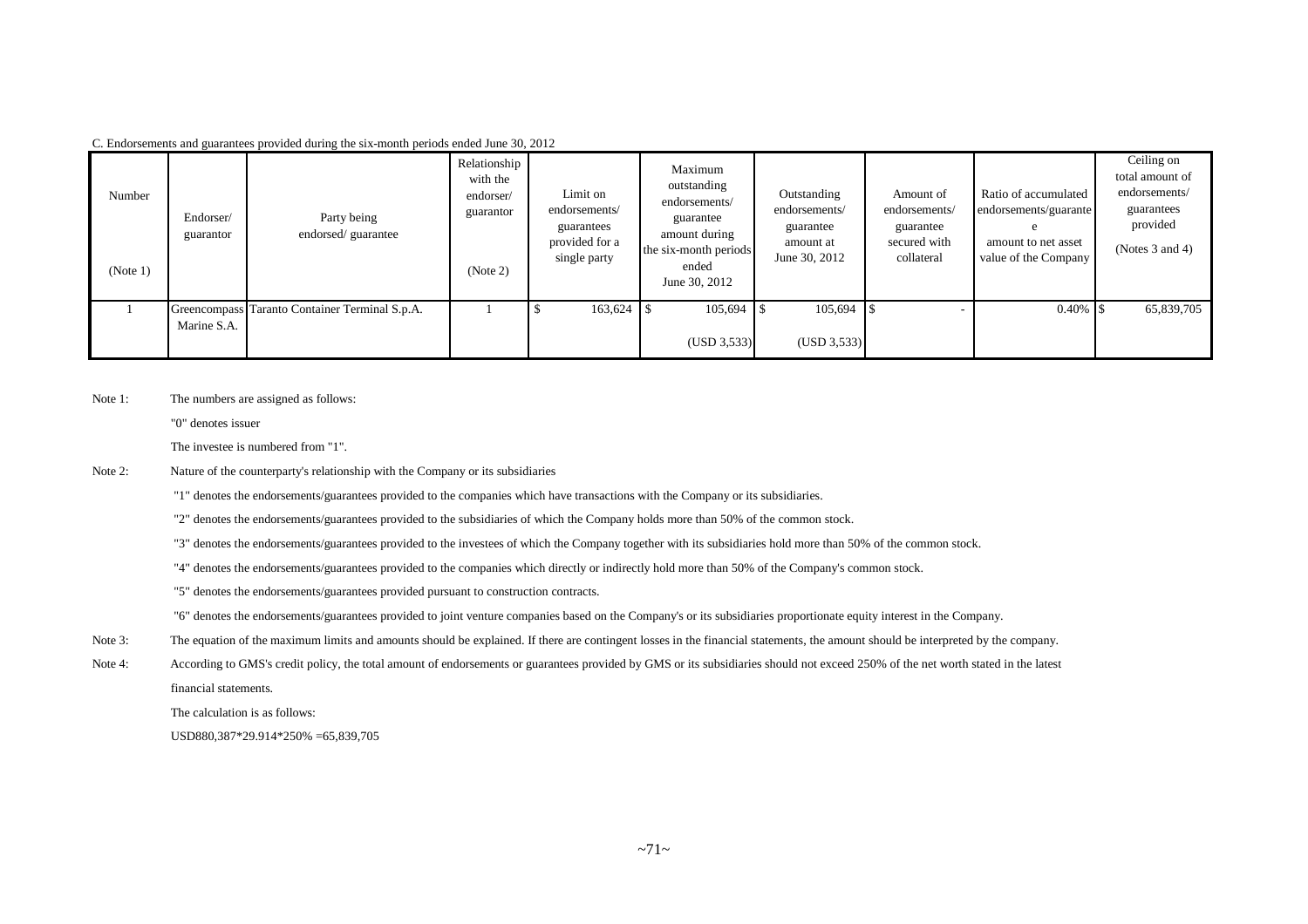| Securities held          |                                                    | Relationship of the                   |                                                                         | June 30, 2012                      |                       |                   |                       |        |
|--------------------------|----------------------------------------------------|---------------------------------------|-------------------------------------------------------------------------|------------------------------------|-----------------------|-------------------|-----------------------|--------|
| by                       | Marketable securities                              | securities issuer with<br>the Company | General ledger account                                                  | Number of shares<br>(in thousands) | Book value            | Ownership<br>(% ) | Market value          | Remark |
| Peony<br>Investment S.A. | Clove Holding Ltd.                                 | Indirect subsidiary of<br>the Company | Long-term equity<br>investment accounted for<br>under the equity method | 10                                 | <b>USD</b><br>66,367  | 100.00            | <b>USD</b><br>66,367  | (Note) |
|                          | Evergreen Shipping Agency (Deutschland) GmbH       |                                       |                                                                         |                                    | <b>USD</b><br>7,048   | 100.00            | <b>USD</b><br>7,048   | (Note) |
|                          | Evergreen Shipping Agency (Ireland) Ltd.           | $^{\prime\prime}$                     | $^{\prime\prime}$                                                       | 0.1                                | <b>USD</b><br>210     | 100.00            | <b>USD</b><br>210     | (Note) |
|                          | Evergreen Shipping Agency (Korea) Corporation      | $\prime\prime$                        | $\mathbf{v}$                                                            | 121                                | <b>USD</b><br>1,795   | 100.00            | 1,795<br><b>USD</b>   | (Note) |
|                          | Evergreen Shipping Agency (Netherlands) B.V.       | $\prime\prime$                        | $^{\prime\prime}$                                                       | 0.047                              | <b>USD</b><br>5,265   | 100.00            | 5,265<br><b>USD</b>   | (Note) |
|                          | Evergreen Shipping Agency (Poland) SP.ZO.O         | $^{\prime\prime}$                     | $\prime$                                                                |                                    | <b>USD</b><br>554     | 100.00            | <b>USD</b><br>554     | (Note) |
|                          | Greencompass Marine S.A.                           | $^{\prime\prime}$                     | $^{\prime\prime}$                                                       | 3,535                              | <b>USD</b><br>866,571 | 100.00            | <b>USD</b><br>866,571 | (Note) |
|                          | Vigor Enterprise S.A.                              | $^{\prime\prime}$                     | $^{\prime\prime}$                                                       |                                    | <b>USD</b><br>505     | 100.00            | <b>USD</b><br>505     | (Note) |
|                          | Evergreen Shipping Agency (India) Pvt. Ltd.        | $^{\prime\prime}$                     | $^{\prime\prime}$                                                       | 100                                | <b>USD</b><br>3,402   | 99.99             | <b>USD</b><br>3,402   | (Note) |
|                          | Evergreen Argentina S.A.                           | $^{\prime\prime}$                     | $^{\prime\prime}$                                                       | 150                                | <b>USD</b><br>81      | 95.00             | <b>USD</b><br>81      | (Note) |
|                          | Evergreen Shipping Agency France S.A.S.            | $\prime\prime$                        | $^{\prime\prime}$                                                       |                                    | <b>USD</b><br>1,572   | 100.00            | <b>USD</b><br>1,572   | (Note) |
|                          | PT Multi Bina Pura International                   | $^{\prime\prime}$                     | $^{\prime\prime}$                                                       |                                    | <b>USD</b><br>8,875   | 95.03             | 8,875<br><b>USD</b>   | (Note) |
|                          | PT Multi Bina Transport                            | $\prime\prime$                        | $\mathbf{v}$                                                            |                                    | <b>USD</b><br>427     | 17.39             | <b>USD</b><br>427     | (Note) |
|                          | Evergreen Heavy Industrial Corp. (Malaysia) Berhad | $^{\prime\prime}$                     | $\mathbf{v}$                                                            | 42,120                             | <b>USD</b><br>47,093  | 84.44             | 47,093<br><b>USD</b>  | (Note) |
|                          | Armand Investment (Netherlands) N.V.               | $^{\prime\prime}$                     | $^{\prime\prime}$                                                       |                                    | <b>USD</b><br>8,742   | 70.00             | <b>USD</b><br>8,742   | (Note) |
|                          | Evergreen Shipping (Spain) S.L.                    | $\overline{v}$                        | $\mathbf{v}$                                                            |                                    | <b>USD</b><br>2,338   | 55.00             | 2,338<br><b>USD</b>   | (Note) |
|                          | Evergreen Shipping Agency (Italy) S.p.A.           | $^{\prime\prime}$                     | $^{\prime\prime}$                                                       | 0.55                               | <b>USD</b><br>1.641   | 55.00             | <b>USD</b><br>1,641   | (Note) |
|                          | Evergreen Marine (UK) Ltd.                         | $^{\prime\prime}$                     | $^{\prime\prime}$                                                       | 765                                | <b>USD</b><br>74,689  | 51.00             | <b>USD</b><br>74,689  | (Note) |
|                          | Evergreen Shipping Agency (Australia) Pty Ltd.     | $^{\prime\prime}$                     | $^{\prime\prime}$                                                       | 0.675                              | <b>USD</b><br>351     | 67.50             | <b>USD</b><br>351     | (Note) |
|                          | Evergreen Shipping Agency (Russia) Limited         | $^{\prime\prime}$                     | $^{\prime\prime}$                                                       |                                    | <b>USD</b><br>793     | 51.00             | 793<br><b>USD</b>     | (Note) |
|                          | Evergreen Shipping Agency (Singapore) Pte. Ltd.    | $^{\prime\prime}$                     | $^{\prime\prime}$                                                       | 765                                | <b>USD</b><br>4.831   | 51.00             | 4,831<br><b>USD</b>   | (Note) |
|                          | Evergreen Shipping Agency (Thailand) Co., Ltd.     | $^{\prime\prime}$                     | $\prime\prime$                                                          | 408                                | <b>USD</b><br>2,053   | 51.00             | 2,053<br><b>USD</b>   | (Note) |
|                          | Evergreen Shipping Agency (Vietnam) Corp.          | $^{\prime\prime}$                     | $^{\prime\prime}$                                                       |                                    | <b>USD</b><br>838     | 51.00             | <b>USD</b><br>838     | (Note) |
|                          | PT. Evergreen Shipping Agency Indonesia            | $^{\prime\prime}$                     | $\mathbf{v}$                                                            | 0.459                              | <b>USD</b><br>2,582   | 51.00             | <b>USD</b><br>2,582   | (Note) |
|                          | Evergreen Agency (South Africa) (PTY) Ltd.         | $\overline{v}$                        | $\prime\prime$                                                          | 5,500                              | <b>USD</b><br>3,102   | 55.00             | <b>USD</b><br>3,102   | (Note) |

#### D. Marketable securities held as of June 30, 2012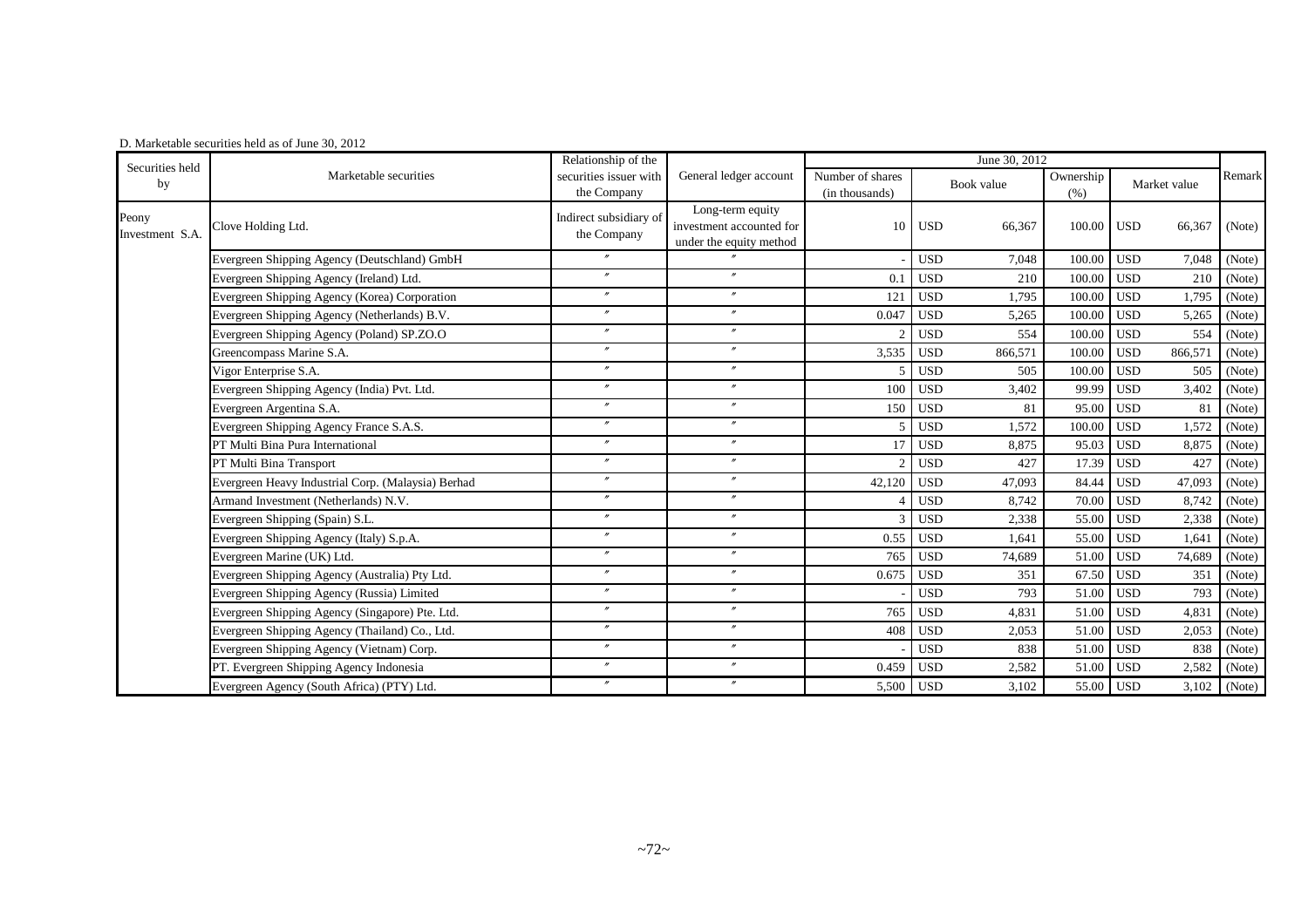| Securities held                         |                                                                | Relationship of the                                                              |                                                                         |                                    |            | June 30, 2012 |                   |            |               |        |
|-----------------------------------------|----------------------------------------------------------------|----------------------------------------------------------------------------------|-------------------------------------------------------------------------|------------------------------------|------------|---------------|-------------------|------------|---------------|--------|
| by                                      | Marketable securities                                          | securities issuer with<br>the Company                                            | General ledger account                                                  | Number of shares<br>(in thousands) |            | Book value    | Ownership<br>(% ) |            | Market value  | Remark |
| Peony<br>Investment S.A.                | Luanta Investment (Netherlands) N.V.                           | Investee of Peony<br>Investment S.A.<br>accounted for under<br>the equity method | Long-term equity<br>investment accounted for<br>under the equity method | 460                                | <b>USD</b> | 82,365        | 50.00 USD         |            | 82,365        |        |
|                                         | Balsam Investment (Netherlands) N.V.                           |                                                                                  | $\prime\prime$                                                          | 0.451                              | <b>USD</b> | 45,654        | 49.00             | <b>USD</b> | 45,654        |        |
|                                         | Evergreen Shipping Agency Co. (U.A.E) LLC                      | $\overline{''}$                                                                  | $^{\prime\prime}$                                                       |                                    | <b>USD</b> | 1.615         | 49.00             | <b>USD</b> | 1.615         |        |
|                                         | Ningbo Victory Container Co., Ltd.                             | $\prime\prime$                                                                   | $\prime\prime$                                                          |                                    | <b>USD</b> | 2,174         | 40.00             | <b>USD</b> | 2,174         |        |
|                                         | Qingdao Evergreen Container Storage & Transportation Co., Ltd. | $\prime\prime$                                                                   | $^{\prime\prime}$                                                       |                                    | <b>USD</b> | 7,205         | 40.00             | <b>USD</b> | 7,205         |        |
|                                         | Green Peninsula Agencies SDN. BHD.                             | $\mathbf{r}$                                                                     | $^{\prime\prime}$                                                       | 1,500                              | <b>USD</b> | 6,984         | 30.00             | <b>USD</b> | 6,984         |        |
|                                         | Kingtrans Intl. Logistics (Tianjin) Co., Ltd.                  | Indirect subsidiary of<br>the Company                                            | $\prime$                                                                |                                    | <b>USD</b> | 2,637         | 20.00 USD         |            | 2,637         | (Note) |
|                                         | Dongbu Pusan Container Terminal Co. Ltd.                       | None                                                                             | Financial assets carried at<br>cost - non-current                       | 300                                | <b>USD</b> | 1,556         | $15.00$ USD       |            | 1,556         |        |
|                                         | Hutchison Inland Container Depots Ltd.                         | $\prime\prime$                                                                   |                                                                         | 0.75                               | <b>USD</b> | 1.492         |                   | 7.50 USD   | 1,492         |        |
|                                         | Colombo - South Asia Gateway Terminal                          | $\boldsymbol{''}$                                                                | $^{\prime\prime}$                                                       | 18,942                             | <b>USD</b> | 2,412         | 5.00              | <b>USD</b> | 2,412         |        |
| PT. Multi Bina<br>Pura<br>International | PT. Multi Bina Transport                                       | Indirect subsidiary of<br>the Peony                                              | Long-term equity<br>investment accounted for<br>under the equity method | 8                                  | <b>IDR</b> | 16,961,666    | 72.95             | <b>IDR</b> | 16,961,666    | (Note) |
| Clove Holding                           | Ample Holding LTD.                                             | $^{\prime\prime}$                                                                | $^{\prime\prime}$                                                       |                                    | <b>USD</b> | 38,340        | 90.00             | <b>USD</b> | 38,340 (Note) |        |
| Ltd.                                    | Island Equipment LLC.                                          | $^{\prime\prime}$                                                                | $\prime\prime$                                                          |                                    | <b>USD</b> | 2.160         | 36.00             | <b>USD</b> | 2,160         | (Note) |
| Ample Holding<br>Ltd.                   | Colon Container Terminal S. A.                                 | Investee of Ample<br>accounted for under<br>the equity method                    |                                                                         | 22,860                             | <b>USD</b> | 75,349        | 40.00 USD         |            | 75,349        |        |
| <b>Island Equipment</b><br>LLC.         | Whitney Equipment LLC.                                         | Investee of Island<br>accounted for under<br>the equity method                   | $^{\prime\prime}$                                                       |                                    | <b>USD</b> | 1,857         | $100.00$ USD      |            | 1,857         | (Note) |
|                                         | Hemlock Equipment LLC.                                         |                                                                                  | $^{\prime\prime}$                                                       |                                    | <b>USD</b> | 4.096         | 100.00            | <b>USD</b> | 4,096         | (Note) |
| Evergreen<br>Marine (UK)<br>Ltd.        | Island Equipment LLC.                                          | Investee of EMU<br>accounted for under<br>the equity method                      | $^{\prime\prime}$                                                       |                                    | <b>USD</b> | 900           | 15.00 USD         |            | 900           | (Note) |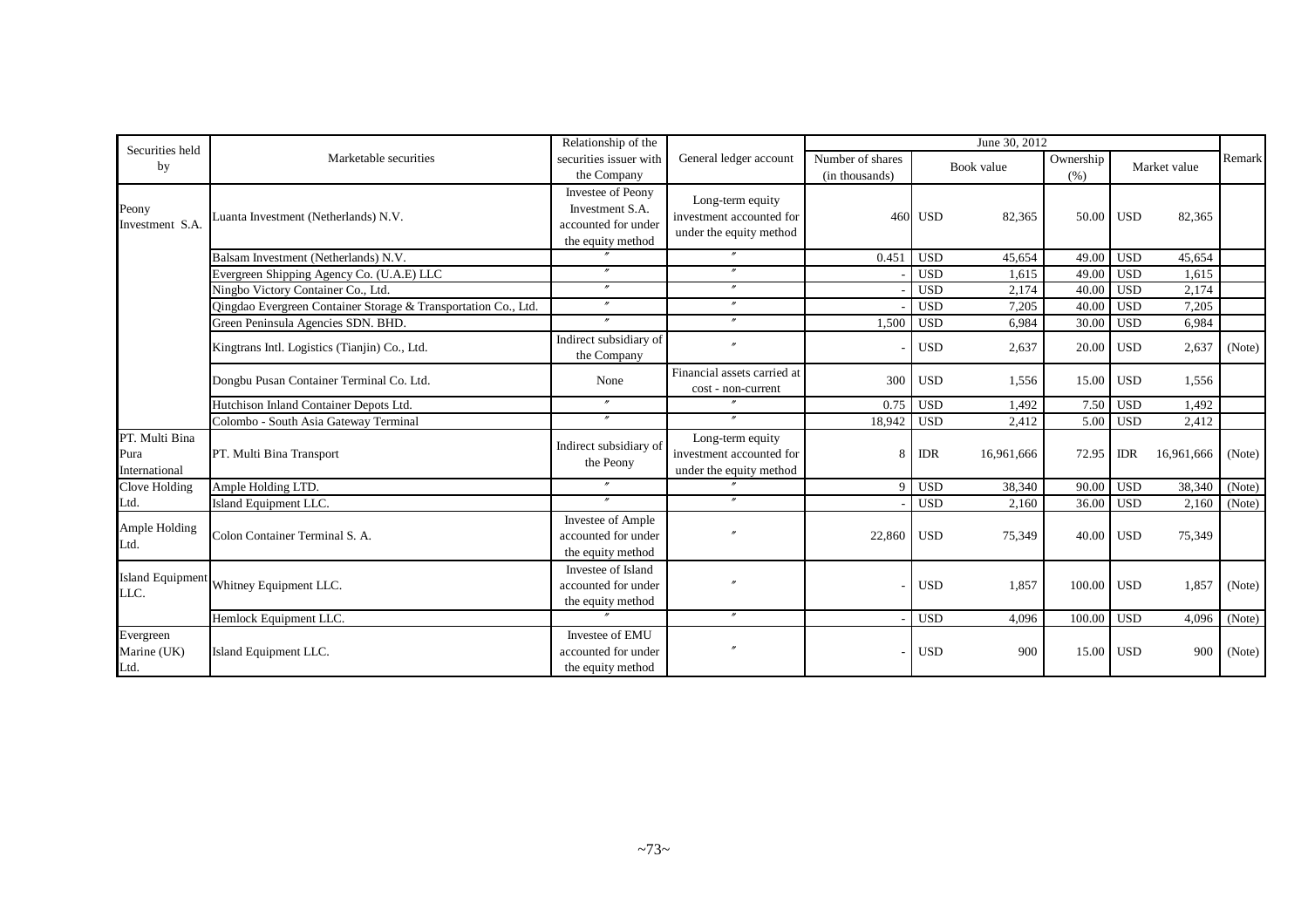| Relationship of the<br>June 30, 2012<br>Securities held |                                                          |                                                                               |                                                                         |                                    |                      |                   |                      |        |
|---------------------------------------------------------|----------------------------------------------------------|-------------------------------------------------------------------------------|-------------------------------------------------------------------------|------------------------------------|----------------------|-------------------|----------------------|--------|
| by                                                      | Marketable securities                                    | securities issuer with<br>the Company                                         | General ledger account                                                  | Number of shares<br>(in thousands) | Book value           | Ownership<br>(% ) | Market value         | Remark |
| Evergreen<br>Marine (UK)<br>Ltd.                        | Kingtrans Intl. Logistics (Tianjin) Co., Ltd.            | Indirect subsidiary of<br>the Peony                                           | Long-term equity<br>investment accounted for<br>under the equity method |                                    | <b>USD</b><br>2,637  | 20.00             | <b>USD</b><br>2,637  | (Note) |
|                                                         | Evergreen Shipping Agency (UK) Limited                   |                                                                               |                                                                         |                                    | <b>USD</b><br>4,035  | 100.00            | <b>USD</b><br>4,035  | (Note) |
|                                                         | Italia Marittima UK Limited                              | Investee of EMU<br>accounted for under<br>cost method                         | Financial assets carried at<br>cost - non-current                       | 0.2                                | <b>USD</b><br>0.4    | 100.00            | <b>USD</b><br>0.4    |        |
| Armand<br>nvestment<br>Netherlands)<br>N.V.             | Armand Estate B.V.                                       | Indirect subsidiary of<br>the Peony                                           | Long-term equity<br>investment accounted for<br>under the equity method | 0.045                              | <b>USD</b><br>12,468 | 100.00            | <b>USD</b><br>12,468 | (Note) |
| <b>Armand Estate</b><br>B.V.                            | Taipei Port Container Terminal Corporation               | Investee of Armand<br>Estate B.V. accounted<br>for under the equity<br>method |                                                                         | 41,000                             | <b>USD</b><br>12,381 | 9.76              | <b>USD</b><br>12,381 |        |
| Evergreen<br>(Singapore) Pte<br>Ltd.                    | Shipping Agency RTW AIR SERVICES (S) PL                  | Investee of EGS<br>accounted for under<br>cost method                         | Financial assets carried at<br>cost - non-current                       | 30                                 | SGD<br>41            | 2.00              | SGD<br>41            |        |
| Evergreen<br>Shipping Agency<br>(Thailand) Co.,<br>Ltd. | Green Siam Air Service Co.                               | Investee of EGT<br>accounted for under<br>cost method                         |                                                                         | $\boldsymbol{\varDelta}$           | <b>THB</b><br>1,160  | 2.00              | <b>THB</b><br>1,160  |        |
| Evergreen<br>(Deutschland)<br>GmbH                      | Shipping Agency Evergreen Shipping Agency (Austria) GmbH | Indirect subsidiary of<br>Peony                                               | Long-term equity<br>investment accounted for<br>under the equity method |                                    | <b>EUR</b><br>458    | 100.00            | <b>EUR</b><br>458    | (Note) |
|                                                         | Zoll Pool Hafen Hamburg AG                               | Investee of EGD<br>accounted for under<br>cost method                         | Financial assets carried at<br>cost - non-current                       | 10                                 | <b>EUR</b><br>10     | 3.36              | <b>EUR</b><br>10     |        |
|                                                         | Evergreen Shipping Agency (Switzerland) S.A.             | Indirect subsidiary of<br>Peony                                               | Long-term equity<br>investment accounted for<br>under the equity method | 0.1                                | <b>EUR</b><br>168    | 100.00            | <b>EUR</b><br>168    | (Note) |

Note: This transaction was written off when the consolidated financial statement was prepared.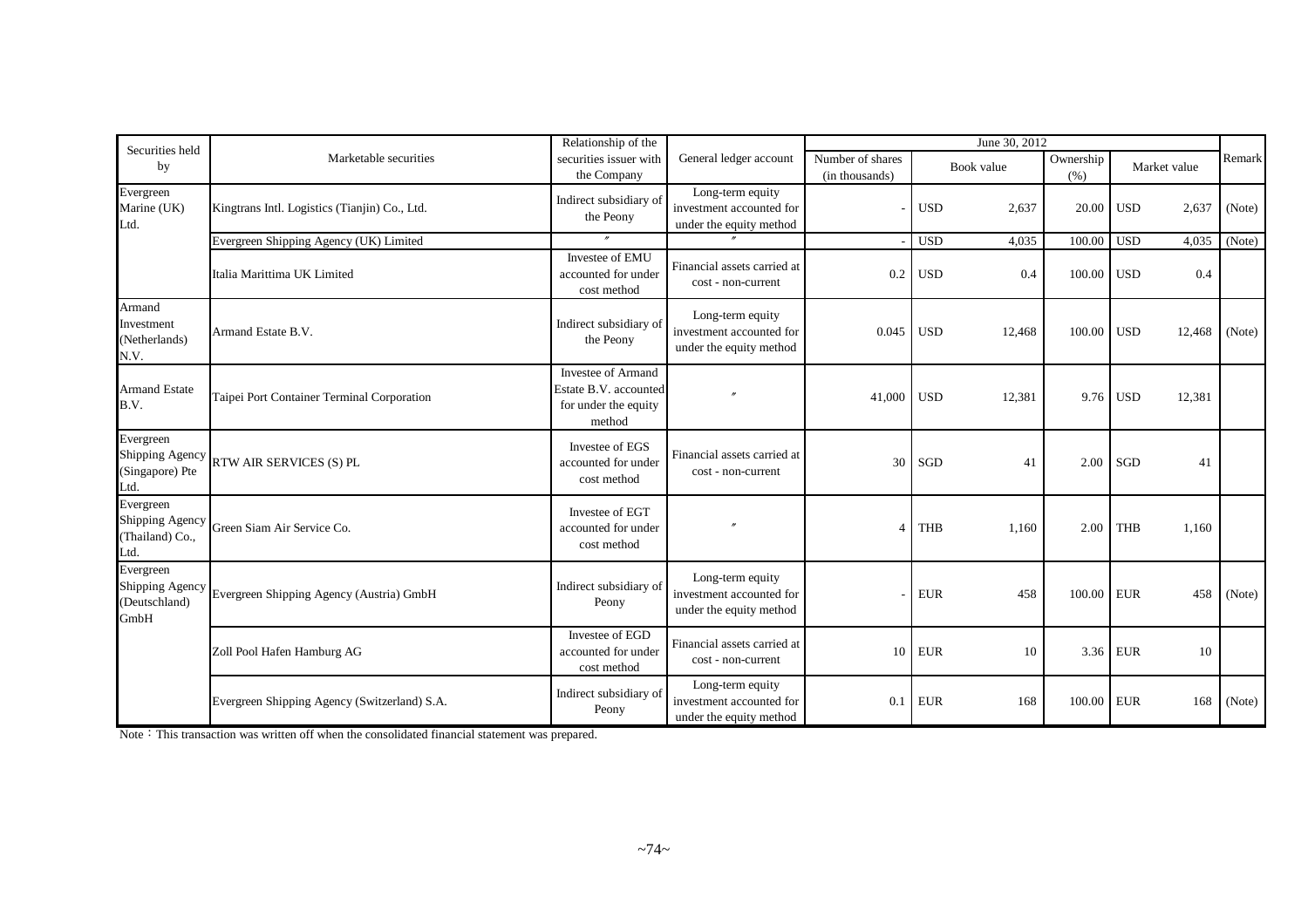E.Acquisition or disposal of the same security with the accumulated cost exceeding \$100 million or 20% of the Company's paid-in capital for the six-month periods ended June 30, 2012: None.

F.Acquisition of real estate properties exceeding \$100 million or 20% of the Company's paid-in capital for the six-month periods ended June 30, 2012: None.

G.Disposal of real estate properties exceeding \$100 million or 20% of the Company's paid-in capital for the six-month periods ended June 30, 2012: None.

H.Purchases from or sales to related parties exceeding \$100 million or 20% of the Company's paid-in capital for the six-month periods ended June 30, 2012:

|                                       |                                           | Relationship        |                            |            | Transaction |                                   |                |            | Differences in transactions term<br>compared to a third party transactions |            | (payable) | Notes/accounts receivable                               |        |
|---------------------------------------|-------------------------------------------|---------------------|----------------------------|------------|-------------|-----------------------------------|----------------|------------|----------------------------------------------------------------------------|------------|-----------|---------------------------------------------------------|--------|
| Purchaser/seller                      | Counterparty                              | with the<br>Company | Purchases/<br><b>Sales</b> |            | Amount      | % of total<br>purchases/sale<br>S | Credit term    | Unit price | Credit term                                                                |            | Balance   | % of total<br>notes/accounts<br>receivable<br>(payable) | Remark |
| Taiwan Terminal<br>Services Co., Ltd. | Evergreen Marine Corp.                    | The parent          | <b>Sales</b>               | \$         | 357,045     | 100%                              | $30 - 60$ days |            |                                                                            |            | 53,628    | 65%                                                     | (Note) |
| Greencompass Marine                   | Evergreen Marine (Hong                    | Related party       | <b>Sales</b>               | <b>USD</b> | 6,153       | 1%                                | $15 - 30$ days |            |                                                                            | <b>USD</b> | 276       |                                                         |        |
| S.A.                                  | Kong) Ltd.                                | Related party       | Purchases                  | <b>USD</b> | 16,618      | 1%                                | $15 - 30$ days |            |                                                                            | <b>USD</b> | 553       | 1%                                                      |        |
|                                       | Evergreen International<br>S.A.           | Related party       | Purchases                  | <b>USD</b> | 13,997      | 1%                                | $15 - 30$ days |            |                                                                            | <b>USD</b> | 360       | 1%                                                      |        |
|                                       | Evergreen Marine (UK)<br>Ltd.             | Related party       | <b>Sales</b>               | <b>USD</b> | 8,102       | 1%                                | $15 - 30$ days |            |                                                                            | <b>USD</b> | 206       |                                                         | (Note) |
|                                       |                                           | Related party       | Purchases                  | <b>USD</b> | 4,494       |                                   | $15 - 30$ days |            |                                                                            |            |           |                                                         | (Note) |
| Evergreen Heavy<br>Industrial Corp.   | Greencompass Marine<br>S.A.               | Related party       | <b>Sales</b>               | <b>MYR</b> | 27,932      | 21%                               | 45 days        |            |                                                                            |            |           |                                                         | (Note) |
| (Malaysia) Berhad                     | Evergreen Marine<br>(Singapore) Pte. Ltd. | Related party       | <b>Sales</b>               | <b>MYR</b> | 51,376      | 38%                               | 45 days        |            |                                                                            |            |           |                                                         |        |
| Evergreen Marine                      | Greencompass Marine                       | Related party       | Purchases                  | <b>USD</b> | 8,102       | 1%                                | $30 - 60$ days |            |                                                                            |            |           |                                                         | (Note) |
| (UK) Ltd.                             | S.A.                                      | Related party       | Sales                      | <b>USD</b> | 4,494       | 1%                                | $30 - 60$ days |            |                                                                            | USD        | 1,043     |                                                         | (Note) |
|                                       | Evergreen International<br>Corporation    | Related party       | Purchases                  | <b>USD</b> | 3,918       | 1%                                | $30 - 60$ days |            |                                                                            |            |           | ٠                                                       |        |

Note: This transaction was written off when the consolidated financial statement was prepared.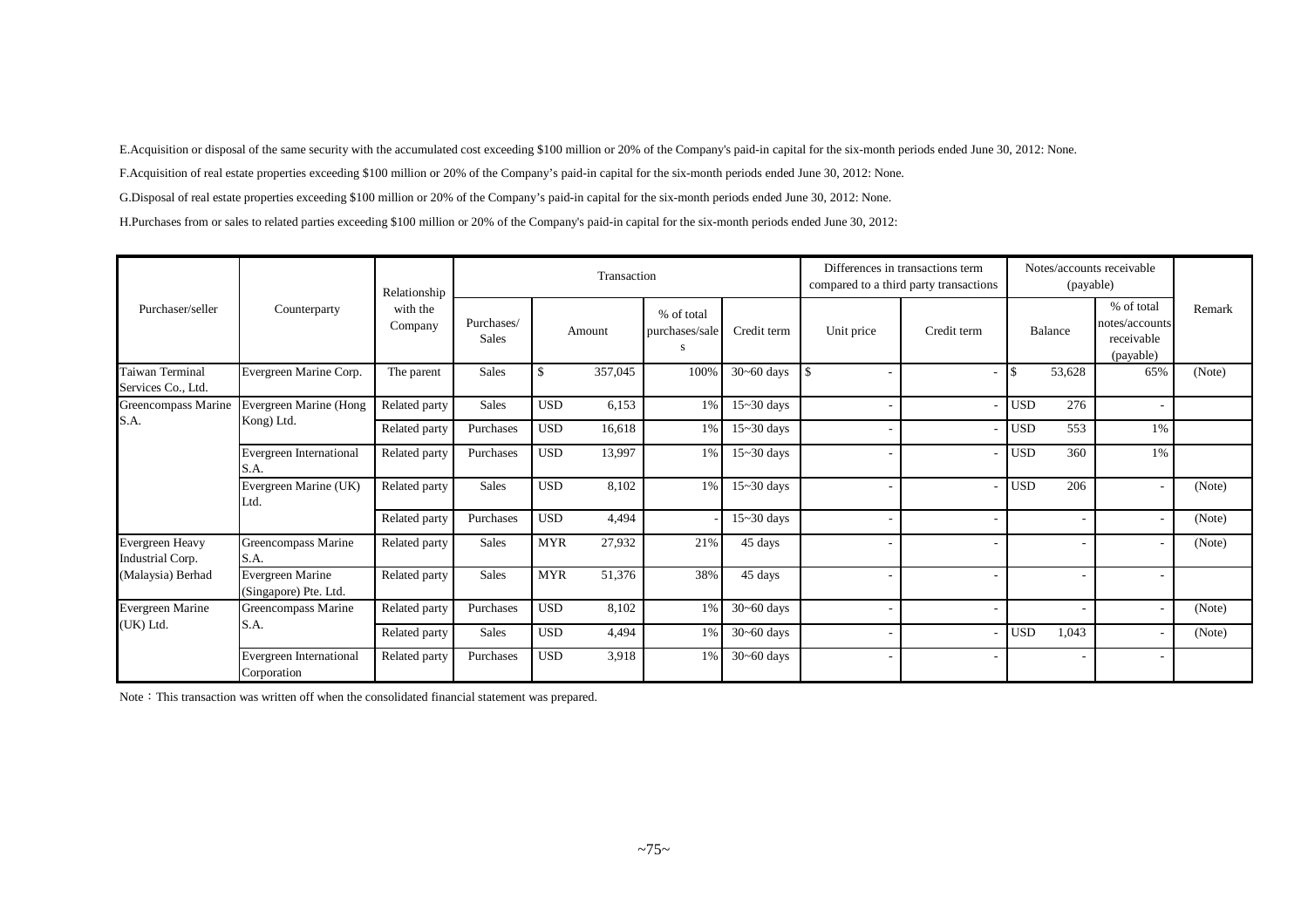I. Receivables from related parties exceeding \$100 million or 20% of the Company's paid-in capital for the six-month periods ended June 30, 2012:

|                               |                                            |                               |              |               |            | Overdue receivables | Amount received                         | Allowance for bad |
|-------------------------------|--------------------------------------------|-------------------------------|--------------|---------------|------------|---------------------|-----------------------------------------|-------------------|
| Creditor                      | Counterparty                               | Relationship with the Company | Balance      | Turnover rate | Amount     | <b>Action Taken</b> | subsequent to the<br>balance sheet date | debts             |
| S.A.                          | Greencompass Marine Evergreen Marine Corp. | The Parent<br>(Note)          | 6,575<br>USD |               | <b>USD</b> |                     | <b>USD</b>                              | <b>USD</b>        |
| Evergreen Marine (UK)<br>Ltd. |                                            | (Note)                        | USD<br>5,267 |               | <b>USD</b> |                     | <b>USD</b>                              | 8 USD             |

Note: This transaction was written off when the consolidated financial statement was prepared.

<sup>J</sup>. Derivative financial instrument transactions:

None.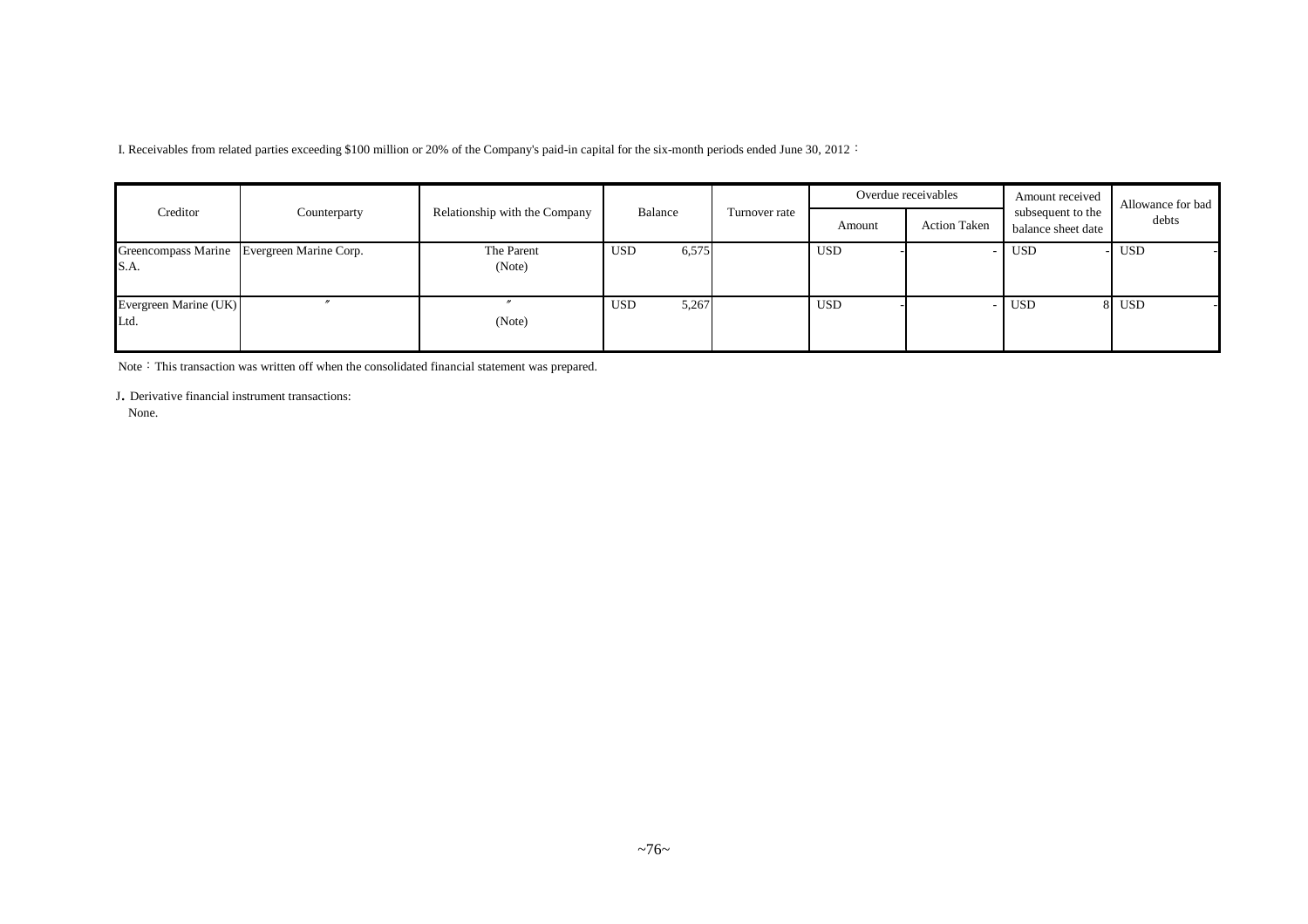|                                                       |                                                                                                                                           |                 |        |                                                                                                                       |              |              | Amount remitted                           |              |                                                                                       |                                                              |                                                                                                                                           |                                                                            | Accumulated                                                                               |
|-------------------------------------------------------|-------------------------------------------------------------------------------------------------------------------------------------------|-----------------|--------|-----------------------------------------------------------------------------------------------------------------------|--------------|--------------|-------------------------------------------|--------------|---------------------------------------------------------------------------------------|--------------------------------------------------------------|-------------------------------------------------------------------------------------------------------------------------------------------|----------------------------------------------------------------------------|-------------------------------------------------------------------------------------------|
| Investee in<br>Mainland China                         | Main activities                                                                                                                           | Paid-in Capital |        | Accumulated amount<br>Investment<br>of remittance to<br>method<br>Mainland China as of<br>(Note 1)<br>January 1, 2011 |              |              | to Mainland<br>back to<br>China<br>Taiwan |              | Accumulated<br>amount of<br>remittance to<br>Mainland<br>China as of<br>June 30, 2012 | Ownership<br>held by the<br>Company<br>(direct/<br>indirect) | Investment income<br>(loss) recognized by<br>the Company for the<br>six-month periods<br>ended June 30, 2012<br>(Notes $2(b)$ and $(c)$ ) | Book value of<br>investment in<br>Mainland<br>China as of<br>June 30, 2012 | amount of<br>investment<br>income<br>remitted back<br>to Taiwan as<br>of June 30,<br>2012 |
| Ningbo Victory<br>Container Co., Ltd. transportation, | Inland container                                                                                                                          | <b>CNY</b>      | 24,119 | (2)                                                                                                                   | $\mathbf{s}$ | $30,437$ \$  |                                           | $\mathbb{S}$ | 30,437<br>$\mathcal{S}$                                                               | 40.00                                                        | 3,601<br>-S                                                                                                                               | $65,033$ \$<br>$\mathcal{S}$                                               |                                                                                           |
|                                                       | container storage,<br>loading, discharging,                                                                                               |                 |        |                                                                                                                       |              |              |                                           |              |                                                                                       |                                                              |                                                                                                                                           |                                                                            |                                                                                           |
|                                                       | and repair of brackets                                                                                                                    |                 |        |                                                                                                                       |              | (USD 1,018)  |                                           |              | (USD 1.018)                                                                           |                                                              | (USD 121)                                                                                                                                 | (USD 2, 174)                                                               |                                                                                           |
| Qingdao Evergreen<br>Ltd.                             | Inland container<br>Container Storage & loading, discharging,<br>Transportation Co., restore, repair, clearing,<br>and related activities | <b>CNY</b>      | 92,500 | (2)                                                                                                                   | \$           | 133,025      |                                           |              | 133,025<br>\$                                                                         |                                                              | 23,859                                                                                                                                    | 215,527<br>- \$                                                            |                                                                                           |
|                                                       |                                                                                                                                           |                 |        |                                                                                                                       |              | (USD 4,447)  |                                           |              | (USD 4,447)                                                                           |                                                              | (USD 805)                                                                                                                                 | (USD 7,205)                                                                |                                                                                           |
| Shenzhen<br>Greentrans<br>Transportation Co.,<br>Ltd. | Inland container<br>loading, discharging,<br>restore, repair, clearing,<br>and transportation                                             | <b>CNY</b>      | 44,960 | (2)                                                                                                                   | $\mathbf{s}$ | 93,758       |                                           | Note 4       | 93,758<br>$\mathbf{s}$                                                                | Note 4                                                       | Note 4                                                                                                                                    | Note 4                                                                     |                                                                                           |
|                                                       |                                                                                                                                           |                 |        |                                                                                                                       |              | (USD 3, 134) |                                           |              | (USD 3, 134)                                                                          |                                                              |                                                                                                                                           |                                                                            |                                                                                           |
| <b>Inland Container</b><br>Depots Co., Ltd.           | Shenzhen Hutchison Inland container yards                                                                                                 | <b>HKD</b>      | 92,000 | (2)                                                                                                                   | $\mathbb{S}$ | 24,305       |                                           |              | 24,305<br>\$.                                                                         | 6.85                                                         | -\$                                                                                                                                       | 24,305<br>-\$                                                              |                                                                                           |
|                                                       |                                                                                                                                           |                 |        |                                                                                                                       |              | (HKD 6, 304) |                                           |              | (HKD 6,304)                                                                           |                                                              |                                                                                                                                           | (HKD 6,304)                                                                |                                                                                           |

(3) Disclosure of information on indirect investments in Mainland China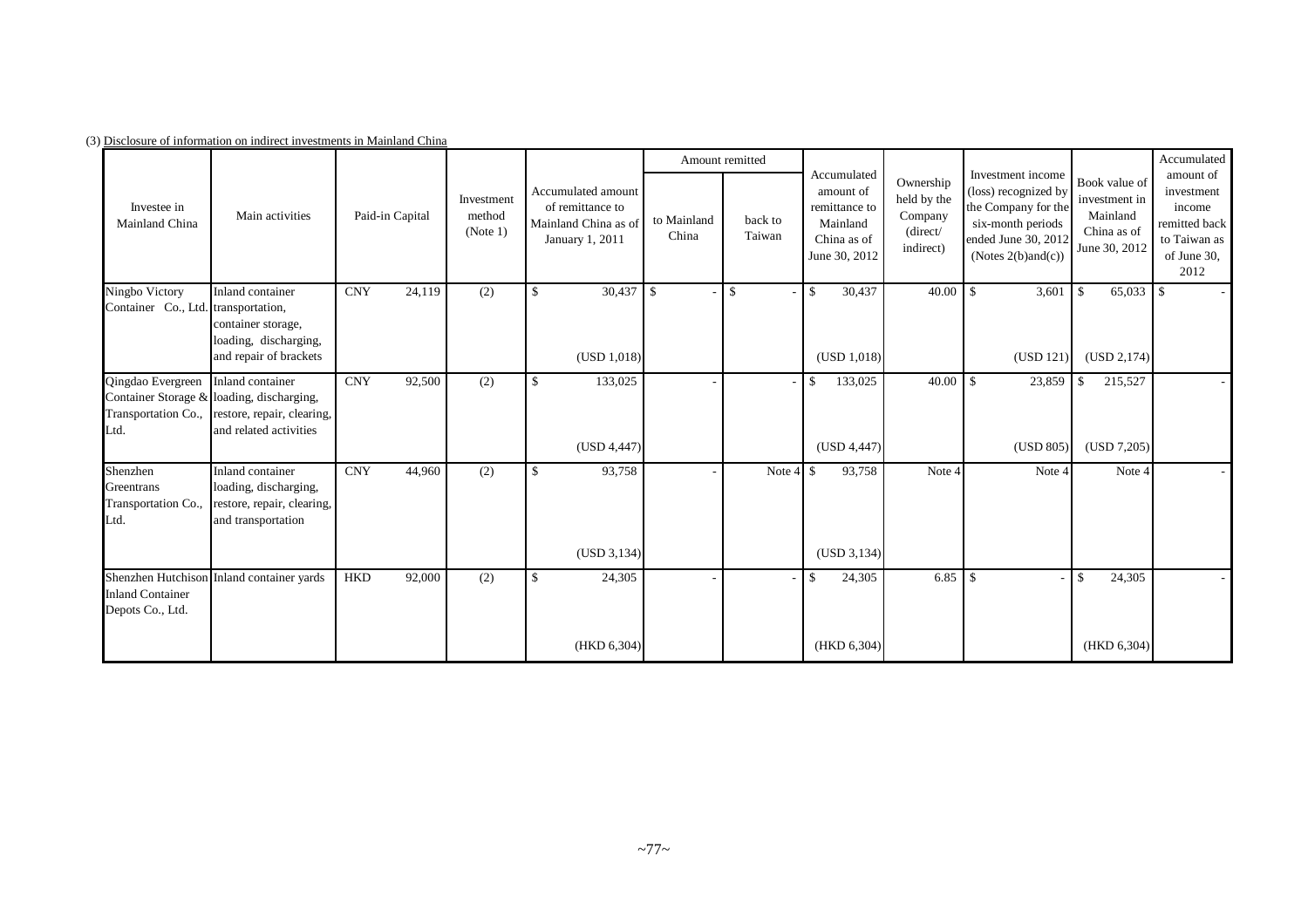|                                                  |                                                                                                                                            |                      |                                 |                                                                                         |                      | Amount remitted   |                                                                                       |                                                              | Investment                                                                                                       |                                                                                           | Accumulated                                                                               |
|--------------------------------------------------|--------------------------------------------------------------------------------------------------------------------------------------------|----------------------|---------------------------------|-----------------------------------------------------------------------------------------|----------------------|-------------------|---------------------------------------------------------------------------------------|--------------------------------------------------------------|------------------------------------------------------------------------------------------------------------------|-------------------------------------------------------------------------------------------|-------------------------------------------------------------------------------------------|
| Investee in Mainland China                       | Main activities                                                                                                                            | Paid-in Capital      | Investment<br>method<br>(Note1) | Accumulated<br>amount of<br>remittance to<br>Mainland<br>China as of<br>January 1, 2012 | to Mainland<br>China | back to<br>Taiwan | Accumulated<br>amount of<br>remittance to<br>Mainland<br>China as of<br>June 30, 2012 | Ownership<br>held by the<br>Company<br>(direct/<br>indirect) | income (loss)<br>recognized by<br>the Company<br>for the six-<br>month periods<br>2012 (Note<br>$2(b)$ and $(c)$ | Book value of<br>investment in<br>Mainland<br>China as of<br>ended June 30, June 30, 2012 | amount of<br>investment<br>income<br>remitted back<br>to Taiwan as<br>of June 30,<br>2012 |
| Kingtrans Intl. Logistics<br>(Tianjin) Co., Ltd. | Inland container<br>transportation, container<br>storage, loading,<br>discharging, leasing,<br>repair, cleaning, and<br>related activities | 77,929<br><b>CNY</b> | (2)                             | $119,656$ \$<br>(USD 4,000)                                                             |                      |                   | 119,656<br>-S<br>(USD 4,000)                                                          | 40.00                                                        | 5,880<br>(USD 198)                                                                                               | 157,744<br>(USD 5,274)                                                                    |                                                                                           |

| Balance of investments in<br>Mainland China as of June<br>30, 2012 | <b>Investment Amount</b><br>Approved by the<br><b>Investment Commission</b><br>of the Ministry of<br><b>Economic Affairs</b><br>$(MOEA)$ (Note 3) | Quota of Investments in Mainland China imposed by<br>the Investment Commission of the Ministry of<br>Economic Affairs (MOEA) |
|--------------------------------------------------------------------|---------------------------------------------------------------------------------------------------------------------------------------------------|------------------------------------------------------------------------------------------------------------------------------|
| \$401,181                                                          | \$1,079,665                                                                                                                                       | \$34,254,151                                                                                                                 |
| (USD 12,599)                                                       | (USD 36,092)                                                                                                                                      |                                                                                                                              |
| (HKD 6,304)                                                        |                                                                                                                                                   |                                                                                                                              |

(Net worth of the Company: \$57,090,251)

1.Note 1:Investment in Mainland China can be conducted in the following ways:

(1) Remitting the funds to Mainland China via a third country

(2) Via a new investee to be set up in a third country

(3) Via an existing investee set up in a third country

(4) Investing directly in Mainland China

(5) Others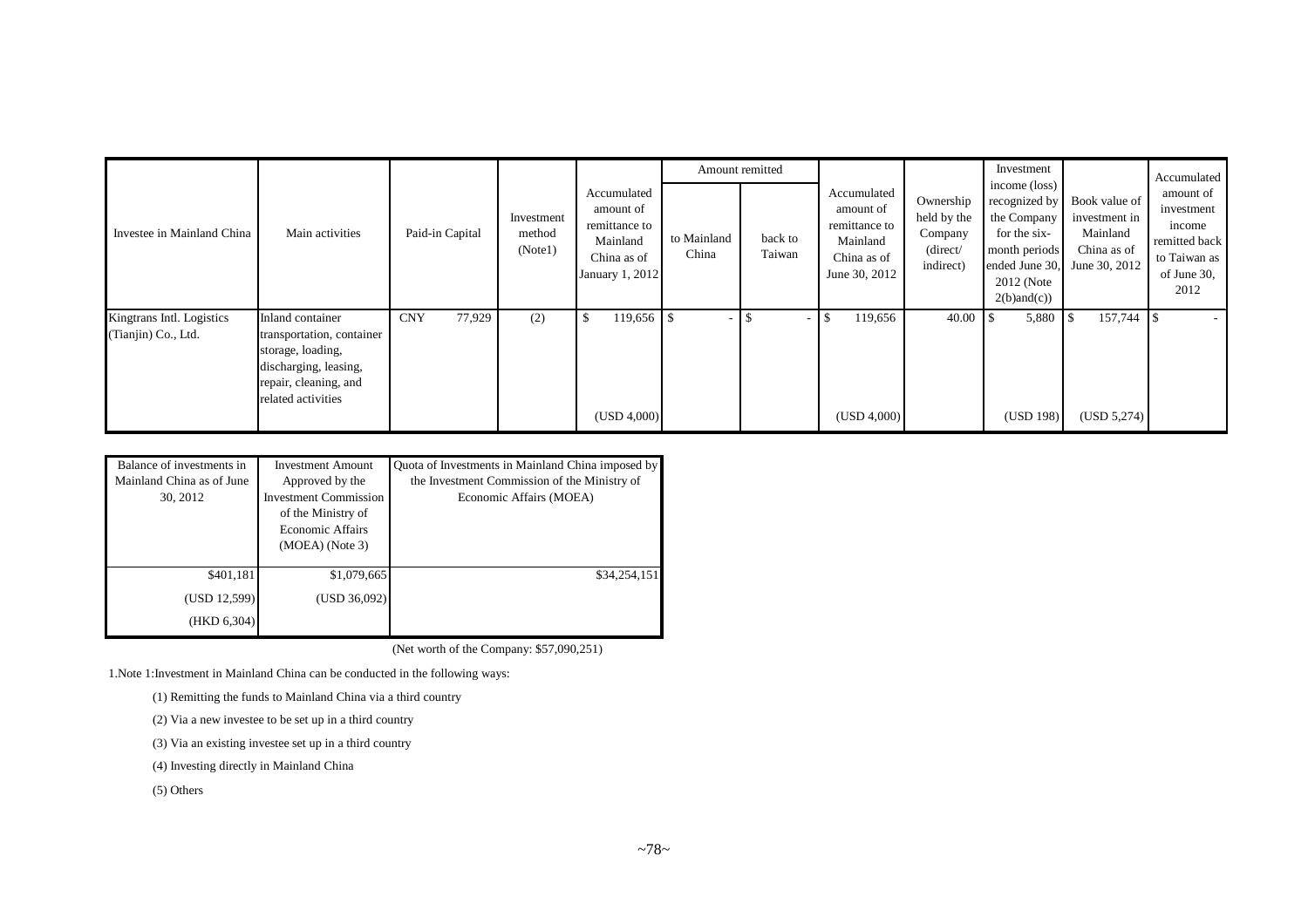Note 2:Investment income (loss) for the year

- (1) Denotes that the investee is still in the start-up stage.
- (2) Denotes the basis on which the investment income (loss) is recognized.
	- (a) Based on the investee's financial statements audited by an international accounting firm other than the Company's auditor
	- (b) Based on the investee's financial statements audited by the Company's auditor
	- (c) Others
- Note 3:The amount in the table should be stated in New Taiwan Dollars.
- Note 4: Shenzhen Greentrans Transportation Co., Ltd. completed its liquidation procedure on May 31, 2012. The amount assigned will be collected after it has been approved by the Mainland China officials.

2.Investment company and the mainland is directly or indirectly through a third cause of significant transactions occurred: None.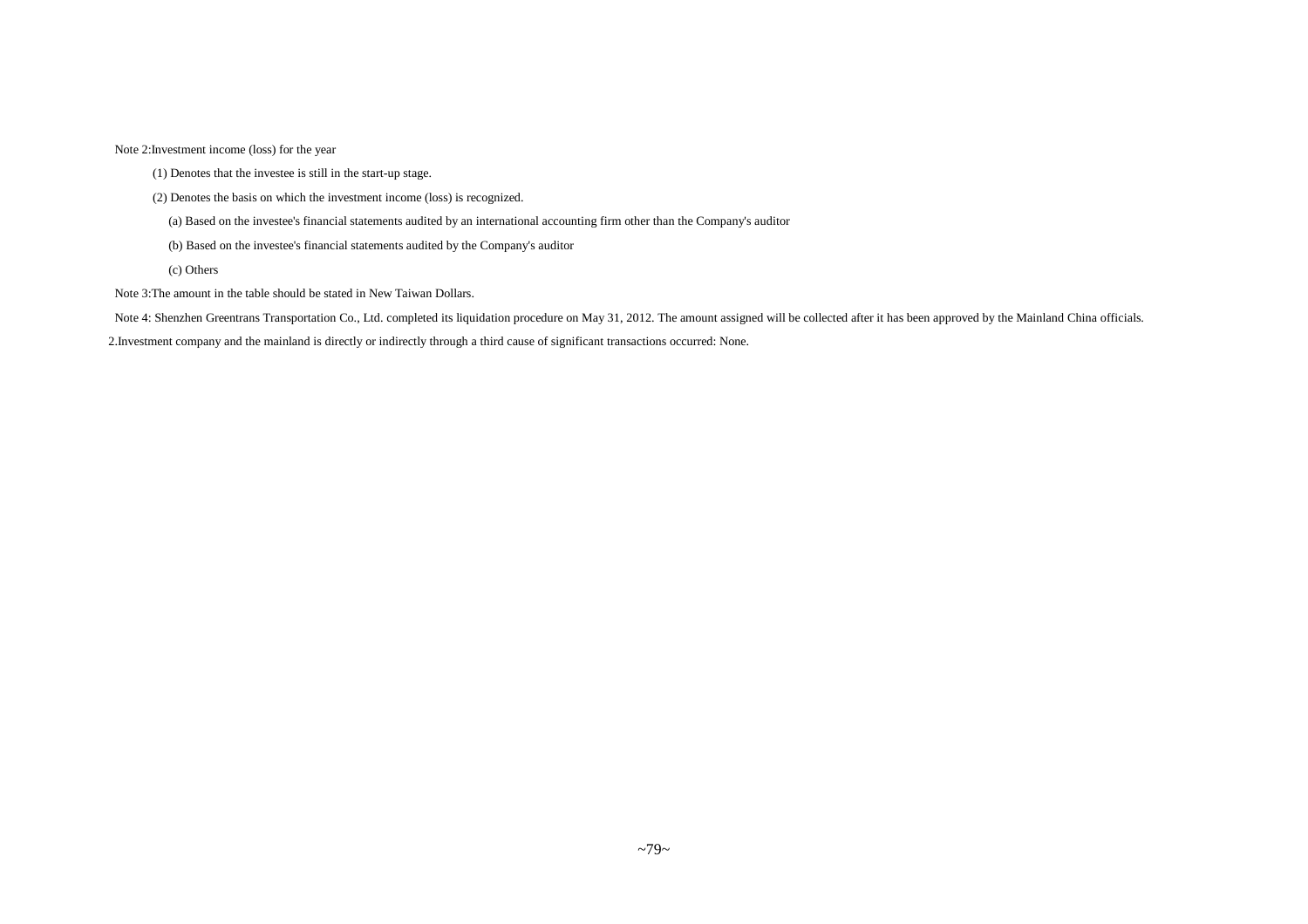# (4) Business and significant transactions between the company and its subsidiary

|  | June 30, 2012 |  |
|--|---------------|--|
|  |               |  |

|                      |                                  |                                                   |                          |                                     | Transaction  |                 |                                               |
|----------------------|----------------------------------|---------------------------------------------------|--------------------------|-------------------------------------|--------------|-----------------|-----------------------------------------------|
| Number<br>Note $(1)$ | Name of party                    | Counterparty                                      | Relationship<br>(Note 2) | Account                             | Amount       | Trade condition | Ratio of total revenue or total<br>assets (%) |
| $\overline{0}$       | Evergreen Marine<br>Coorporation | Taiwan Terminal Service Co., Ltd                  | $\mathbf{1}$             | Accounts payable                    | \$<br>53,628 | Note 3          | 0.04                                          |
|                      |                                  | $\mathbf{u}$                                      |                          | Operating revenue                   | 1,488        | $\mathbf{u}$    |                                               |
|                      |                                  | $\mathbf{u}$                                      |                          | Operating cost                      | 357,045      |                 | 0.56                                          |
|                      |                                  | Greencompass Marine S.A.                          |                          | Accounts receivable                 | 8,653        | $\cdots$        | 0.01                                          |
|                      |                                  |                                                   |                          | Other receivables                   | 17           |                 |                                               |
|                      |                                  |                                                   |                          | Agency reciprocal accounts - credit | 527,672      |                 | 0.35                                          |
|                      |                                  |                                                   |                          | Operating revenue                   | 51,491       |                 | 0.08                                          |
|                      |                                  |                                                   |                          | Operating cost                      | 36           | $\mathbf{u}$    |                                               |
|                      |                                  | Evergreen Marine (UK) Ltd.                        |                          | Accounts receivable                 | 3,580        |                 |                                               |
|                      |                                  |                                                   |                          | Other receivables                   | 1,070        |                 |                                               |
|                      |                                  |                                                   |                          | Agency reciprocal accounts - credit | 152,939      |                 | 0.10                                          |
|                      |                                  |                                                   |                          | Operating revenue                   | 18,634       |                 | 0.03                                          |
|                      |                                  | Peony Investment S.A.                             |                          | Other receivables                   | 35           | $\mathbf{u}$    |                                               |
|                      |                                  | Whitney Equipment LLC.                            |                          | Other receivables                   | 10           |                 |                                               |
|                      |                                  | Evergreen Shipping Agency (India)<br>Pvt. Ltd.    |                          | Operating cost                      | 934          |                 |                                               |
|                      |                                  |                                                   |                          | Agency accounts - debit             | 67,850       |                 | 0.04                                          |
|                      |                                  |                                                   |                          | Other receivables                   |              |                 |                                               |
|                      |                                  | Evergreen Shipping Agency<br>(Thailand) Co., Ltd. |                          | Operating cost                      | 12,033       |                 | 0.02                                          |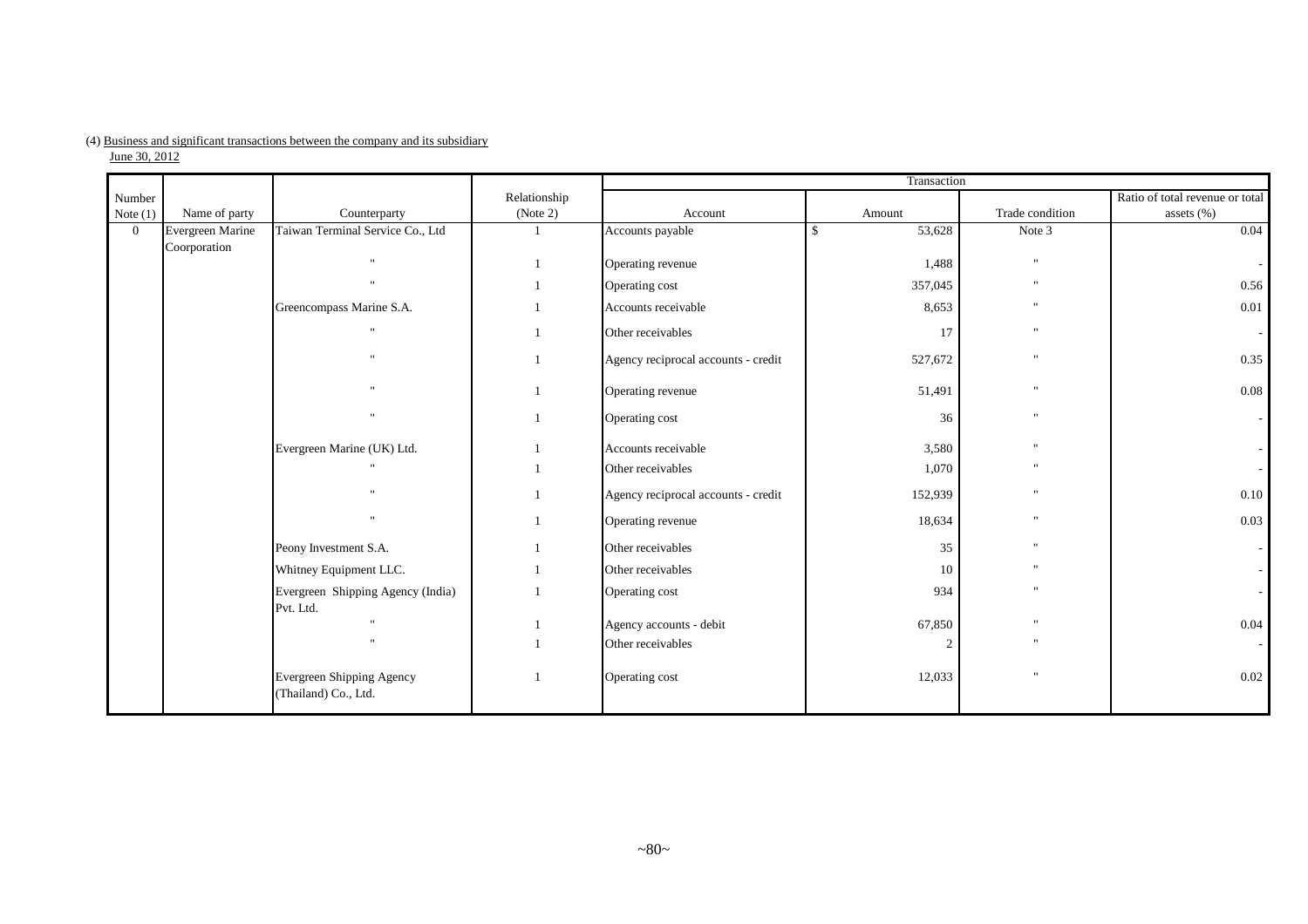| Name of party                    | Counterparty                                             | Relationship<br>(Note 2) | Account                  | Amount           | Trade condition         | Ratio of total revenue or total<br>assets (%) |
|----------------------------------|----------------------------------------------------------|--------------------------|--------------------------|------------------|-------------------------|-----------------------------------------------|
| Evergreen Marine<br>Coorporation | <b>Evergreen Shipping Agency</b><br>(Thailand) Co., Ltd. | $\mathbf{1}$             | Agency accounts - debit  | 6,874<br>\$      | Note 3                  |                                               |
|                                  | PT. Evergreen Shipping Agency<br>Indonesia               | $\mathbf{1}$             | Agency accounts - debit  | 16,689           | $^{\prime\prime}$       | 0.01                                          |
|                                  | $\mathbf{u}$                                             | $\mathbf{1}$             | Operating cost           | 12,442           |                         | 0.02                                          |
|                                  | Evergreen Shipping Agency<br>(Singapore) Pte. Ltd.       | $\mathbf{1}$             | Agency accounts - debit  | 957              | $^{\prime\prime}$       |                                               |
|                                  |                                                          | $\overline{1}$           | Operating cost           | 5,732            |                         | 0.01                                          |
|                                  | Evergreen Shipping Agency (Korea)<br>Corporation         | $\overline{1}$           | Operating cost           | 528              | $\overline{\mathbf{u}}$ |                                               |
|                                  | $\mathbf{u}$                                             |                          | Agency accounts - credit | 1,059            |                         |                                               |
|                                  | Evergreen Shipping Agency<br>(Deutschland) GmbH          | $\overline{1}$           | Agency accounts - debit  | 612              | $^{\prime}$             |                                               |
|                                  | $\mathbf{u}$                                             | $\mathbf{1}$             | Operating cost           | 3,178            |                         | $0.01\,$                                      |
|                                  | Evergreen Shipping Agency (Ireland)<br>Ltd.              | $\mathbf{1}$             | Agency accounts - credit | 4                |                         |                                               |
|                                  | $\mathbf{H}$                                             | $\mathbf{1}$             | Operating cost           | 180              |                         |                                               |
|                                  | <b>Evergreen Shipping Agency</b><br>(Netherlands) B.V.   | 1                        | Accounts payable         | 3                | $\overline{\mathbf{u}}$ |                                               |
|                                  |                                                          | $\overline{1}$           | Agency accounts - credit | 1,289            |                         |                                               |
|                                  |                                                          | $\mathbf{1}$             | Operating cost           | 5,371            |                         | 0.01                                          |
|                                  | Evergreen Shipping Agency (Poland)<br>SP.ZO.O            | -1                       | Agency accounts - credit | 969              | $^{\prime\prime}$       |                                               |
|                                  |                                                          |                          | Operating cost           | 458              |                         |                                               |
|                                  |                                                          |                          |                          | Accounts payable |                         | Transaction                                   |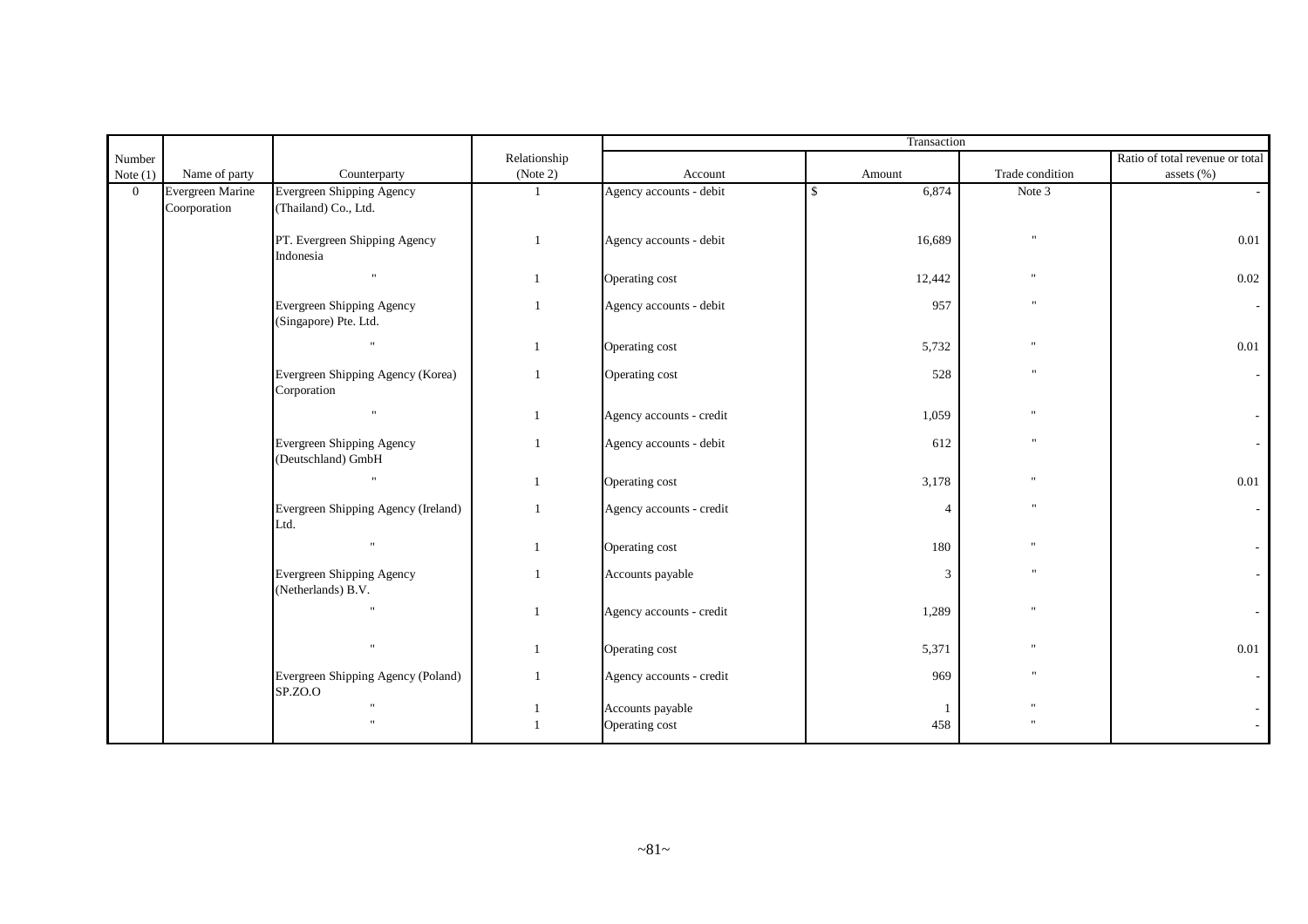|                |                  |                                                           |                | Transaction              |                      |                         |                                 |  |  |
|----------------|------------------|-----------------------------------------------------------|----------------|--------------------------|----------------------|-------------------------|---------------------------------|--|--|
| Number         |                  |                                                           | Relationship   |                          |                      |                         | Ratio of total revenue or total |  |  |
| Note $(1)$     | Name of party    | Counterparty                                              | (Note 2)       | Account                  | Amount               | Trade condition         | assets (%)                      |  |  |
| $\overline{0}$ | Evergreen Marine | <b>Evergreen Shipping Agency France</b>                   | $\mathbf{1}$   | Agency accounts - credit | 596<br><sup>\$</sup> | Note 3                  |                                 |  |  |
|                | Coorporation     | S.A.S.                                                    |                |                          |                      |                         |                                 |  |  |
|                |                  |                                                           |                | Operating cost           | 62                   |                         |                                 |  |  |
|                |                  | Evergreen Shipping (Spain) S.L.                           |                | Operating cost           | 752                  | $^{\rm{u}}$             |                                 |  |  |
|                |                  |                                                           |                | Agency accounts - credit | 488                  |                         |                                 |  |  |
|                |                  | Evergreen Shipping Agency (Italy)                         |                | Agency accounts - debit  | 232                  |                         |                                 |  |  |
|                |                  | S.p.A.                                                    |                |                          |                      |                         |                                 |  |  |
|                |                  |                                                           |                | Operating cost           | 1,576                |                         |                                 |  |  |
|                |                  | Evergreen Shipping Agency (Russia)<br>Limited             |                | Agency accounts - credit | 69                   |                         |                                 |  |  |
|                |                  | Evergreen Shipping Agency<br>(Vietnam) Corp.              | $\overline{1}$ | Operating cost           | 8,847                | $\overline{\mathbf{u}}$ | 0.01                            |  |  |
|                |                  |                                                           |                | Agency accounts - credit | 8,317                | $^{\prime}$             | 0.01                            |  |  |
|                |                  | <b>Evergreen Shipping Agency</b>                          |                | Agency accounts - debit  | 854                  |                         |                                 |  |  |
|                |                  | (Australia) Pty. Ltd.                                     |                |                          |                      |                         |                                 |  |  |
|                |                  |                                                           |                | Operating cost           | 5                    |                         |                                 |  |  |
|                |                  | Kingstrans International Logistics                        |                | Other receivables        | 56                   |                         |                                 |  |  |
|                |                  | (Tianjing) Co., Ltd                                       |                |                          |                      |                         |                                 |  |  |
|                |                  | Evergreen Shipping Agency (UK)<br>Limited                 |                | Operating cost           | 1,928                |                         |                                 |  |  |
|                |                  |                                                           |                | Agency accounts - credit | 828                  |                         |                                 |  |  |
|                |                  | Everport Terminal Services Inc.                           |                | Short-term advances      | 2,955                |                         |                                 |  |  |
|                |                  | Evergreen Shipping Agency<br>(Switzerland) S.A.           |                | Agency accounts - debit  | 43                   |                         |                                 |  |  |
|                |                  | Evergreen Shipping Agency (Austria)<br>GmbH               |                | Agency accounts - debit  | 3                    |                         |                                 |  |  |
|                |                  |                                                           |                | Operating cost           | 411                  |                         |                                 |  |  |
|                |                  | Evergreen Shipping Agency (South<br>Africa) (PTY) Ltd.    |                | Agency accounts - credit | 60                   |                         |                                 |  |  |
|                | Peony Investment | PT. Evergreen Shipping Agency                             | 3              | Other receivables        | 24,637               | $\overline{\mathbf{u}}$ | 0.02                            |  |  |
|                | S.A.             | Indonesia                                                 |                |                          |                      |                         |                                 |  |  |
|                |                  | Evergreen Shipping Agency<br>(Deutschland) GmbH           | 3              | Other receivables        | 72,904               | $^{\prime}$             | 0.05                            |  |  |
|                |                  | Evergreen Argentina S.A.                                  | 3              | Other receivables        | 8                    |                         |                                 |  |  |
|                |                  | Kingstrans International Logistics<br>(Tianjing) Co., Ltd | $\overline{3}$ | Other receivables        | 44,960               |                         | 0.03                            |  |  |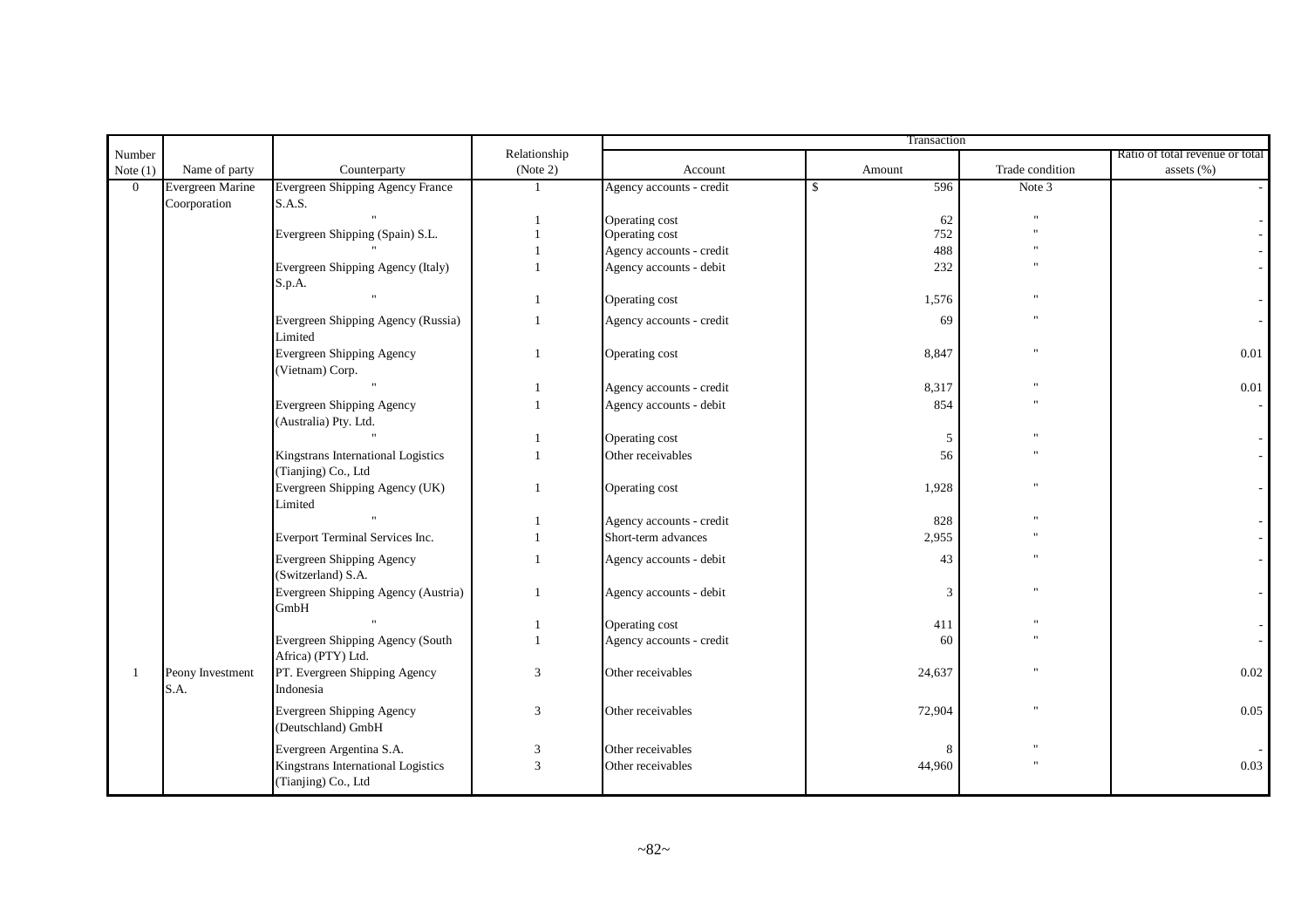| Number<br>Note $(1)$ | Name of party               | Counterparty                                              | Relationship<br>(Note 2) | Account                            | Amount        | Trade condition         | Ratio of total revenue or total<br>assets (%) |
|----------------------|-----------------------------|-----------------------------------------------------------|--------------------------|------------------------------------|---------------|-------------------------|-----------------------------------------------|
| 2                    | Greencompass<br>Marine S.A. | Evergreen Marine (UK) Limited                             | $\mathbf{3}$             | Operating revenue                  | 240,211<br>-8 | Note 3                  | 0.38                                          |
|                      |                             | $\mathbf{u}$                                              | $\mathbf{3}$             | Operating cost                     | 116,546       | $^{\prime}$             | 0.18                                          |
|                      |                             |                                                           | 3                        | Accounts receivable                | 6,165         |                         |                                               |
|                      |                             |                                                           | 3                        | Agency reciprocal accounts - debit | 760,579       |                         | 0.50                                          |
|                      |                             |                                                           | 3                        | Accounts payable                   | 31,212        |                         | 0.02                                          |
|                      |                             | Evergreen Shipping Agency (India)<br>Pvt. Ltd.            | $\mathfrak{Z}$           | Agency accounts - debit            | 28            |                         |                                               |
|                      |                             |                                                           | $\mathbf{3}$             | Operating cost                     | 12,771        |                         | 0.02                                          |
|                      |                             | Evergreen Shipping Agency<br>(Thailand) Co., Ltd.         | 3                        | Agency accounts - debit            | 24,107        | n                       | 0.02                                          |
|                      |                             |                                                           | $\sqrt{3}$               | Operating cost                     | 27,550        |                         | 0.04                                          |
|                      |                             | PT. Evergreen Shipping Agency<br>Indonesia                | 3                        | Agency accounts - debit            | 64            | $\overline{\mathbf{u}}$ |                                               |
|                      |                             | $\mathbf{u}$                                              | $\mathbf{3}$             | Operating cost                     | 20,785        |                         | 0.03                                          |
|                      |                             | <b>Evergreen Shipping Agency</b><br>(Singapore) Pte. Ltd. | 3                        | Agency accounts - debit            | 5,750         | $^{\prime\prime}$       |                                               |
|                      |                             |                                                           | $\mathbf{3}$             | Operating cost                     | 17,197        | Ħ                       | 0.03                                          |
|                      |                             | Evergreen Shipping Agency (Korea)<br>Corporation          | 3                        | Agency accounts - credit           | 14,800        | $^{\prime}$             | 0.01                                          |
|                      |                             | $\mathbf{u}$                                              | $\mathbf{3}$             | Operating cost                     | 25,936        |                         | 0.04                                          |
|                      |                             | Evergreen Shipping Agency<br>(Deutschland) GmbH           | 3                        | Accounts receivable                | 3,372         | $^{\prime\prime}$       |                                               |
|                      |                             |                                                           | $\mathbf{3}$             | Accounts payable                   | 8,125         |                         | 0.01                                          |
|                      |                             | $\mathbf{u}$                                              | $\mathbf{3}$             | Operating cost                     | 39,848        | $\blacksquare$          | 0.06                                          |
|                      |                             | Evergreen Shipping Agency (Ireland)<br>Ltd.               | $\mathfrak{Z}$           | Agency accounts - debit            | 1,648         |                         |                                               |
|                      |                             | Ħ.                                                        | 3                        | Operating cost                     | 2,072         |                         |                                               |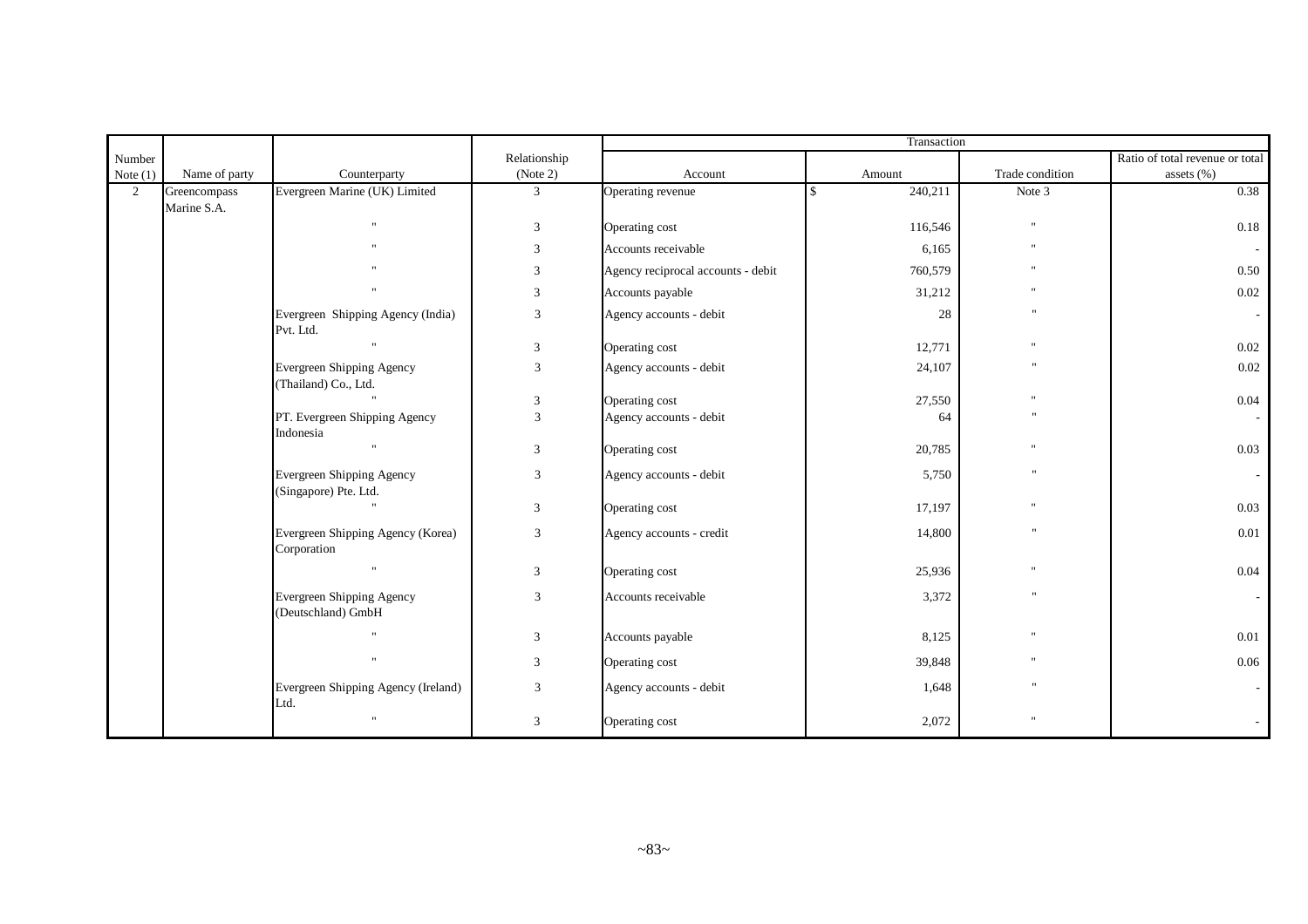|            |                             |                                                   |                | Transaction              |                        |                         |                                 |  |  |
|------------|-----------------------------|---------------------------------------------------|----------------|--------------------------|------------------------|-------------------------|---------------------------------|--|--|
| Number     |                             |                                                   | Relationship   |                          |                        |                         | Ratio of total revenue or total |  |  |
| Note $(1)$ | Name of party               | Counterparty                                      | (Note 2)       | Account                  | Amount                 | Trade condition         | assets (%)                      |  |  |
| 2          | Greencompass<br>Marine S.A. | Evergreen Shipping Agency<br>(Netherlands) B.V.   | 3              | Accounts receivable      | 2,065<br><sup>\$</sup> | Note 3                  |                                 |  |  |
|            |                             |                                                   | $\mathbf{3}$   | Agency accounts - credit | 8,779                  | $^{\prime}$             | 0.01                            |  |  |
|            |                             | $\mathbf{u}$                                      | 3              | Operating cost           | 27,655                 | $^{\prime}$             | 0.04                            |  |  |
|            |                             | Evergreen Shipping Agency (Poland)<br>SP.ZO.O     | 3              | Accounts receivable      | 635                    | $^{\prime}$             |                                 |  |  |
|            |                             | $\mathbf{u}$                                      | 3              | Operating cost           | 2,044                  | $^{\prime}$             |                                 |  |  |
|            |                             | $\mathbf{u}$                                      | $\mathfrak{Z}$ | Accounts payable         |                        |                         |                                 |  |  |
|            |                             | Evergreen Shipping Agency France<br><b>S.A.S.</b> | 3              | Agency accounts - credit | 1,032                  | $\overline{\mathbf{u}}$ |                                 |  |  |
|            |                             |                                                   | 3              | Agency accounts - debit  | 22,797                 | $^{\prime\prime}$       | 0.02                            |  |  |
|            |                             | $\mathbf{u}$                                      | 3              | Operating cost           | 23,817                 | $^{\prime}$             | 0.04                            |  |  |
|            |                             | Evergreen Shipping (Spain) S.L.                   | 3              | Agency accounts - debit  | 7,096                  | $^{\prime}$             |                                 |  |  |
|            |                             |                                                   | 3              | Operating cost           | 16,742                 |                         | 0.03                            |  |  |
|            |                             | Evergreen Shipping Agency (Italy)<br>S.p.A.       | 3              | Agency accounts - debit  | 22,991                 | $\overline{\mathbf{u}}$ | 0.02                            |  |  |
|            |                             |                                                   | 3              | Agency accounts - credit | 25,646                 | $^{\prime}$             | 0.02                            |  |  |
|            |                             |                                                   | 3              | Operating cost           | 18,631                 | $^{\prime}$             | 0.03                            |  |  |
|            |                             | Evergreen Shipping Agency<br>(Vietnam) Corp.      | 3              | Agency accounts - credit | 2,680                  |                         |                                 |  |  |
|            |                             |                                                   | 3              | Agency accounts - debit  | 66                     |                         |                                 |  |  |
|            |                             | $^{\prime}$                                       | 3              | Operating cost           | 15,389                 | $^{\prime}$             | 0.02                            |  |  |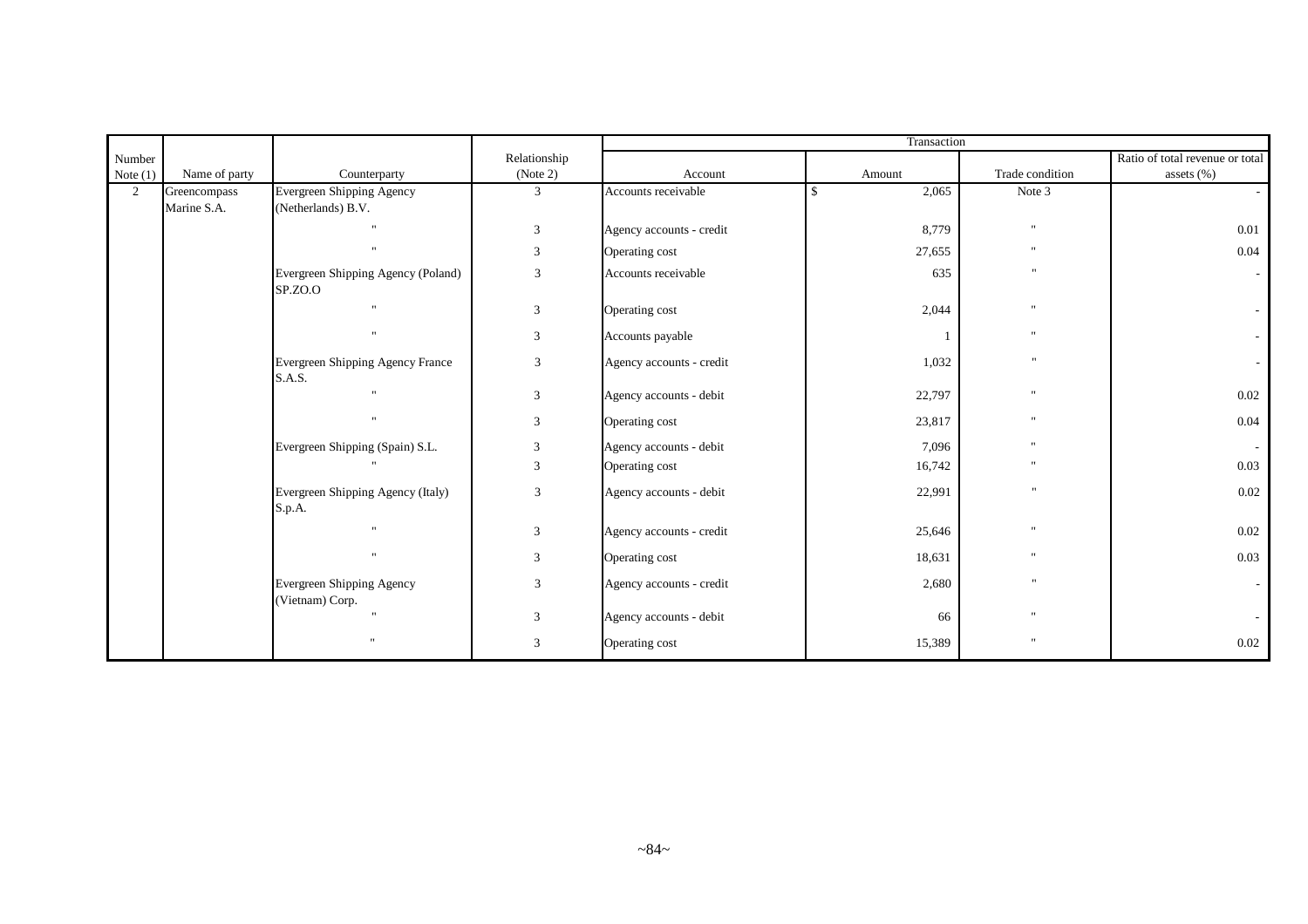|             |                               |                                                        |                |                          | Transaction         |                 |                                 |  |  |
|-------------|-------------------------------|--------------------------------------------------------|----------------|--------------------------|---------------------|-----------------|---------------------------------|--|--|
| Number      |                               |                                                        | Relationship   |                          |                     |                 | Ratio of total revenue or total |  |  |
| Note $(1)$  | Name of party                 | Counterparty                                           | (Note 2)       | Account                  | Amount              | Trade condition | assets (%)                      |  |  |
| $2^{\circ}$ | Greencompass                  | <b>Evergreen Shipping Agency</b>                       | 3              | Agency accounts - credit | $\mathbb{S}$<br>653 | Note 3          |                                 |  |  |
|             | Marine S.A.                   | (Australia) Pty. Ltd.                                  |                |                          |                     |                 |                                 |  |  |
|             |                               |                                                        | 3              | Agency accounts - debit  | 2,462               |                 |                                 |  |  |
|             |                               |                                                        | 3              | Operating cost           | 2,685               |                 |                                 |  |  |
|             |                               | Evergreen Shipping Agency (South<br>Africa) (PTY) Ltd. | 3              | Agency accounts - debit  | 6,299               |                 |                                 |  |  |
|             |                               |                                                        | 3              | Operating cost           | 7,340               |                 | 0.01                            |  |  |
|             |                               | Evergreen Shipping Agency (UK)<br>Limited              | $\overline{3}$ | Operating cost           | 39,590              |                 | 0.06                            |  |  |
|             |                               |                                                        | 3              | Agency accounts - credit | 5,370               |                 |                                 |  |  |
|             |                               | Evergreen Shipping Agency (Austria)<br>GmbH            | 3              | Operating cost           | 598                 |                 |                                 |  |  |
|             |                               |                                                        | 3              | Agency accounts - debit  | $7\phantom{.0}$     |                 |                                 |  |  |
|             |                               | Evergreen Shipping Agency<br>(Switzerland) S.A.        | 3              | Agency accounts - debit  | 12                  |                 |                                 |  |  |
|             |                               |                                                        | 3              | Operating cost           | 170                 |                 |                                 |  |  |
| 3           | Evergreen Marine<br>(UK) Ltd. | Evergreen Shipping Agency<br>(Thailand) Co., Ltd.      | 3              | Agency accounts - debit  | 4,470               |                 |                                 |  |  |
|             |                               |                                                        | 3              | Agency accounts - credit | 3,774               |                 |                                 |  |  |
|             |                               |                                                        | 3              | Operating cost           | 20,053              |                 | 0.03                            |  |  |
|             |                               | Evergreen Shipping Agency (India)<br>Pvt. Ltd.         | 3              | Agency accounts - debit  | 8,861               |                 | 0.01                            |  |  |
|             |                               |                                                        | 3              | Operating cost           | 12,662              |                 | 0.02                            |  |  |
|             |                               | PT. Evergreen Shipping Agency<br>Indonesia             | 3              | Agency accounts - credit | 888                 |                 |                                 |  |  |
|             |                               |                                                        | $\mathfrak{Z}$ | Agency accounts - debit  | 8,321               |                 | $0.01\,$                        |  |  |
|             |                               |                                                        | $\mathfrak{Z}$ | Operating cost           | 14,800              |                 | $0.02\,$                        |  |  |
|             |                               | Evergreen Shipping Agency<br>(Singapore) Pte. Ltd.     | 3              | Agency accounts - debit  | 280                 |                 |                                 |  |  |
|             |                               |                                                        | 3              | Operating cost           | 6,909               |                 | 0.01                            |  |  |
|             |                               | Evergreen Shipping Agency (Korea)<br>Corporation       | 3              | Agency accounts - credit | 729                 |                 |                                 |  |  |
|             |                               |                                                        | 3              | Agency accounts - debit  | 11,100              |                 | 0.01                            |  |  |
|             |                               |                                                        | $\mathbf{3}$   | Operating cost           | 5,391               |                 | 0.01                            |  |  |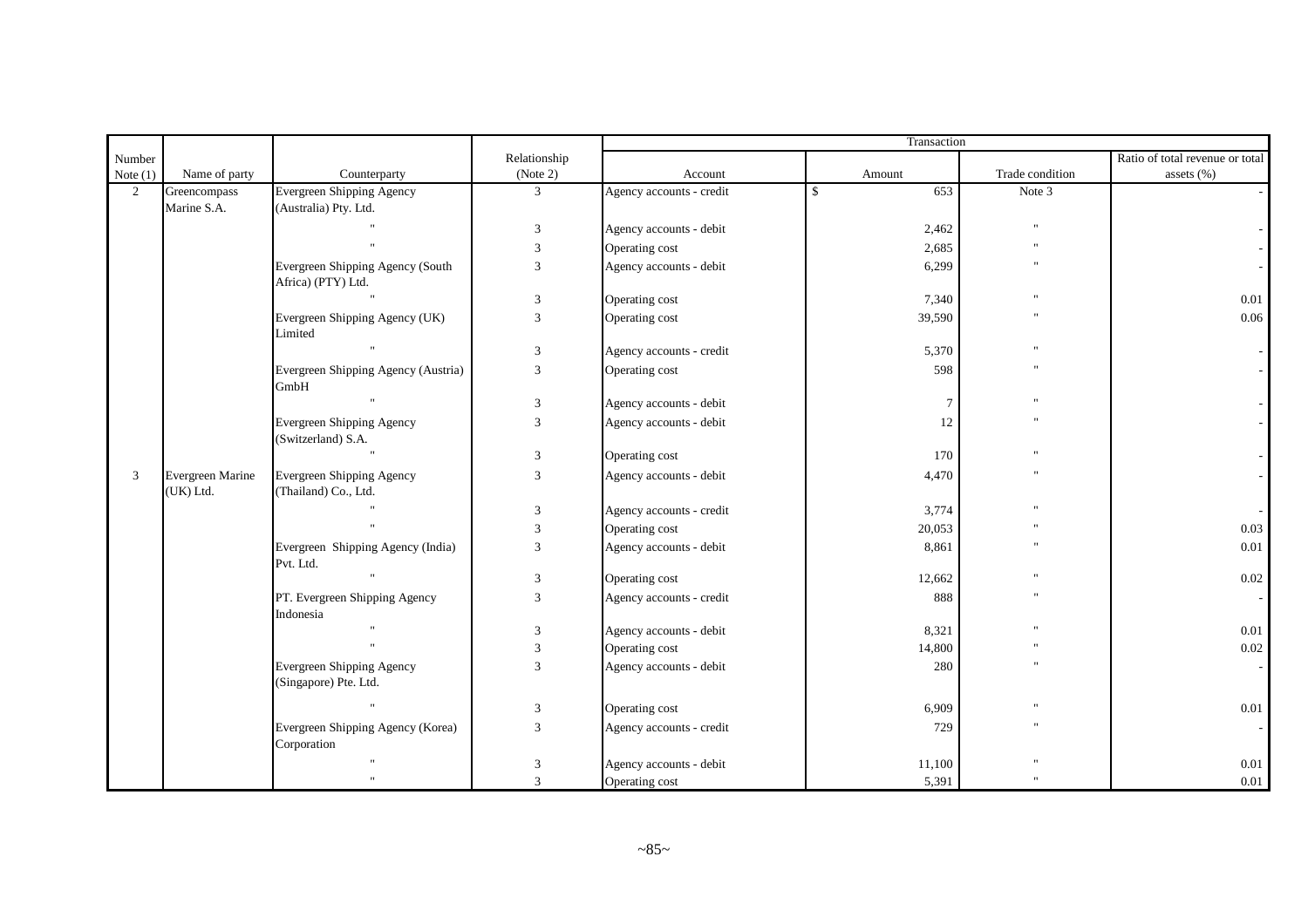| Number         |                  |                                                   | Relationship   |                          |                       |                           | Ratio of total revenue or total |
|----------------|------------------|---------------------------------------------------|----------------|--------------------------|-----------------------|---------------------------|---------------------------------|
| Note $(1)$     | Name of party    | Counterparty                                      | (Note 2)       | Account                  | Amount                | Trade condition           | assets (%)                      |
| $\overline{3}$ | Evergreen Marine | <b>Evergreen Shipping Agency</b>                  | 3              | Accounts receivable      | 2,397<br>$\mathbb{S}$ | Note 3                    |                                 |
|                | (UK) Ltd.        | (Deutschland) GmbH                                |                |                          |                       | $\boldsymbol{\mathsf{u}}$ |                                 |
|                |                  |                                                   | 3              | Accounts payable         | 20,832                |                           | 0.01                            |
|                |                  |                                                   | 3              | Operating cost           | 83,784                | $\mathbf{u}$              | 0.13                            |
|                |                  | Evergreen Shipping Agency (Ireland)<br>Ltd.       | $\mathfrak{Z}$ | Other receivables        | 126                   | $\mathbf{u}$              |                                 |
|                |                  | $\mathbf{u}$                                      | $\sqrt{3}$     | Agency accounts - credit | 477                   | $\mathbf{u}$              |                                 |
|                |                  |                                                   | $\mathfrak{Z}$ | Agency accounts - debit  | 12,663                | $^{\prime}$               | 0.01                            |
|                |                  |                                                   | 3              | Operating revenue        | 1,361                 |                           |                                 |
|                |                  |                                                   | 3              | Operating cost           | 5,851                 | $\blacksquare$            | 0.01                            |
|                |                  | Evergreen Shipping Agency<br>(Netherlands) B.V.   | $\mathfrak{Z}$ | Accounts receivable      | 7,615                 | $\mathbf{u}$              | 0.01                            |
|                |                  |                                                   | $\mathfrak{Z}$ | Operating cost           | 99,202                | H.                        | 0.16                            |
|                |                  | Evergreen Shipping Agency (Poland)<br>SP.ZO.O     | 3              | Accounts receivable      | 1,838                 | $\blacksquare$            |                                 |
|                |                  | $\ddot{\phantom{a}}$                              | $\mathbf{3}$   | Agency accounts - credit | 1,319                 | $\ddot{\phantom{a}}$      |                                 |
|                |                  | $\ddot{\phantom{0}}$                              | 3              | Operating cost           | 4,786                 | $\mathbf{u}$              | 0.01                            |
|                |                  | Evergreen Shipping Agency France<br><b>S.A.S.</b> | 3              | Agency accounts - debit  | 24,771                | $\blacksquare$            | 0.02                            |
|                |                  |                                                   | $\mathfrak{Z}$ | Operating cost           | 67,785                | $\ddot{\phantom{a}}$      | 0.11                            |
|                |                  | Evergreen Shipping (Spain) S.L.                   | 3              | Agency accounts - debit  | 880                   | $^{\prime}$               |                                 |
|                |                  |                                                   | 3              | Operating cost           | 18,769                |                           | 0.03                            |
|                |                  | Evergreen Shipping Agency (Italy)<br>S.p.A.       | 3              | Agency accounts - debit  | 14,954                |                           | 0.01                            |
|                |                  |                                                   | 3              | Agency accounts - credit | 1,667                 |                           |                                 |
|                |                  |                                                   | 3              | Operating cost           | 7,933                 |                           | 0.01                            |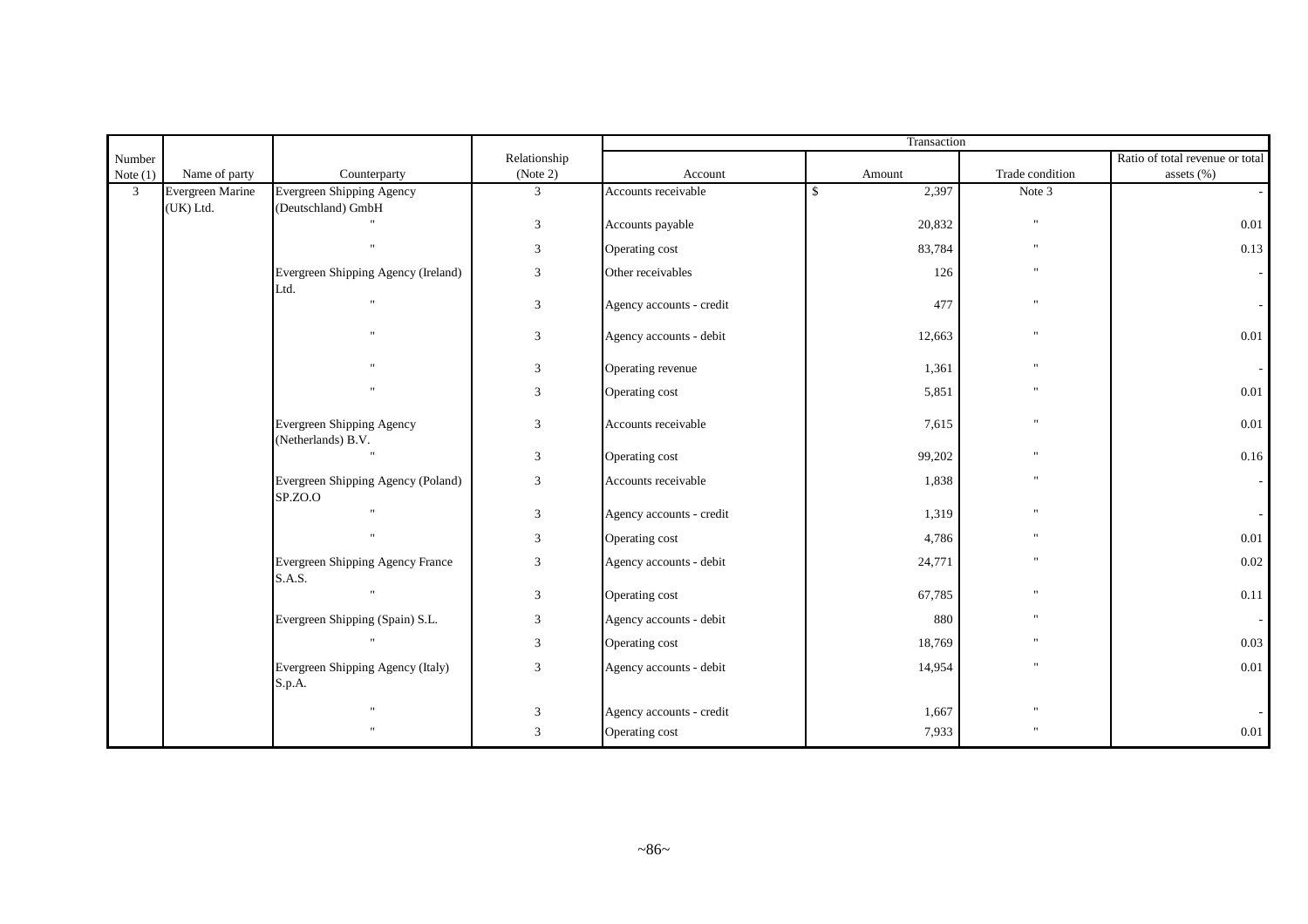| Number         |                               |                                                           | Relationship   |                          |                   |                 | Ratio of total revenue or total |
|----------------|-------------------------------|-----------------------------------------------------------|----------------|--------------------------|-------------------|-----------------|---------------------------------|
| Note $(1)$     | Name of party                 | Counterparty                                              | (Note 2)       | Account                  | Amount            | Trade condition | assets (%)                      |
| $\mathfrak{Z}$ | Evergreen Marine<br>(UK) Ltd. | Evergreen Shipping Agency (Russia)<br>Limited             | $\mathfrak{Z}$ | Accounts payable         | $\mathbf{s}$<br>8 | Note 3          |                                 |
|                |                               |                                                           | 3              | Agency accounts - debit  | 18,683            |                 | 0.01                            |
|                |                               |                                                           | 3              | Operating cost           | 1,492             |                 |                                 |
|                |                               | Evergreen Shipping Agency<br>(Vietnam) Corp.              | 3              | Agency accounts - credit | 1,829             |                 |                                 |
|                |                               |                                                           | 3              | Agency accounts - debit  | 2,119             |                 |                                 |
|                |                               |                                                           | $\overline{3}$ | Operating cost           | 16,361            |                 | 0.03                            |
|                |                               | <b>Evergreen Shipping Agency</b><br>(Australia) Pty. Ltd. | 3              | Operating cost           | 156               |                 |                                 |
|                |                               |                                                           | 3              | Agency accounts - debit  | 428               |                 |                                 |
|                |                               | Evergreen Shipping Agency (Sounth<br>Africa) (PTY) Ltd.   | 3              | Agency accounts - debit  | 16                |                 |                                 |
|                |                               |                                                           | 3              | Agency accounts - credit | 514               |                 |                                 |
|                |                               |                                                           | $\overline{3}$ | Operating cost           | 423               |                 |                                 |
|                |                               | Evergreen Shipping Agency (UK)<br>Limited                 | 3              | Agency accounts - credit | 5,252             |                 |                                 |
|                |                               | Kingstrans International Logistics<br>(Tianjing) Co., Ltd | 3              | Other receivables        | 44,871            |                 | 0.03                            |
|                |                               | Evergreen Shipping Agency<br>(Switzerland) S.A.           | 3              | Operating cost           | 6,879             |                 | 0.01                            |
|                |                               |                                                           | 3              | Agency accounts - credit | 52                |                 |                                 |
|                |                               | Evergreen Shipping Agency (Austria)<br>GmbH               | 3              | Operating cost           | 6,226             |                 | 0.01                            |
|                |                               |                                                           | $\sqrt{3}$     | Agency accounts - credit | 146               |                 |                                 |
| $\overline{4}$ | PT.Multi Bina Pura            | PT.Multi Bina Transport                                   | 3              | Accounts receivable      | 421               |                 |                                 |
|                | International                 |                                                           | 3              | Accounts payable         | 180               |                 |                                 |
|                |                               |                                                           | 3              | Other payables           | 241               |                 |                                 |
|                |                               |                                                           | 3              | Operating revenue        | 3,006             |                 |                                 |
|                |                               |                                                           | 3              | Operating cost           | 1,649             |                 |                                 |
|                |                               | PT. Evergreen Shipping Agency<br>Indonesia                | $\overline{3}$ | Accounts receivable      | 669               |                 |                                 |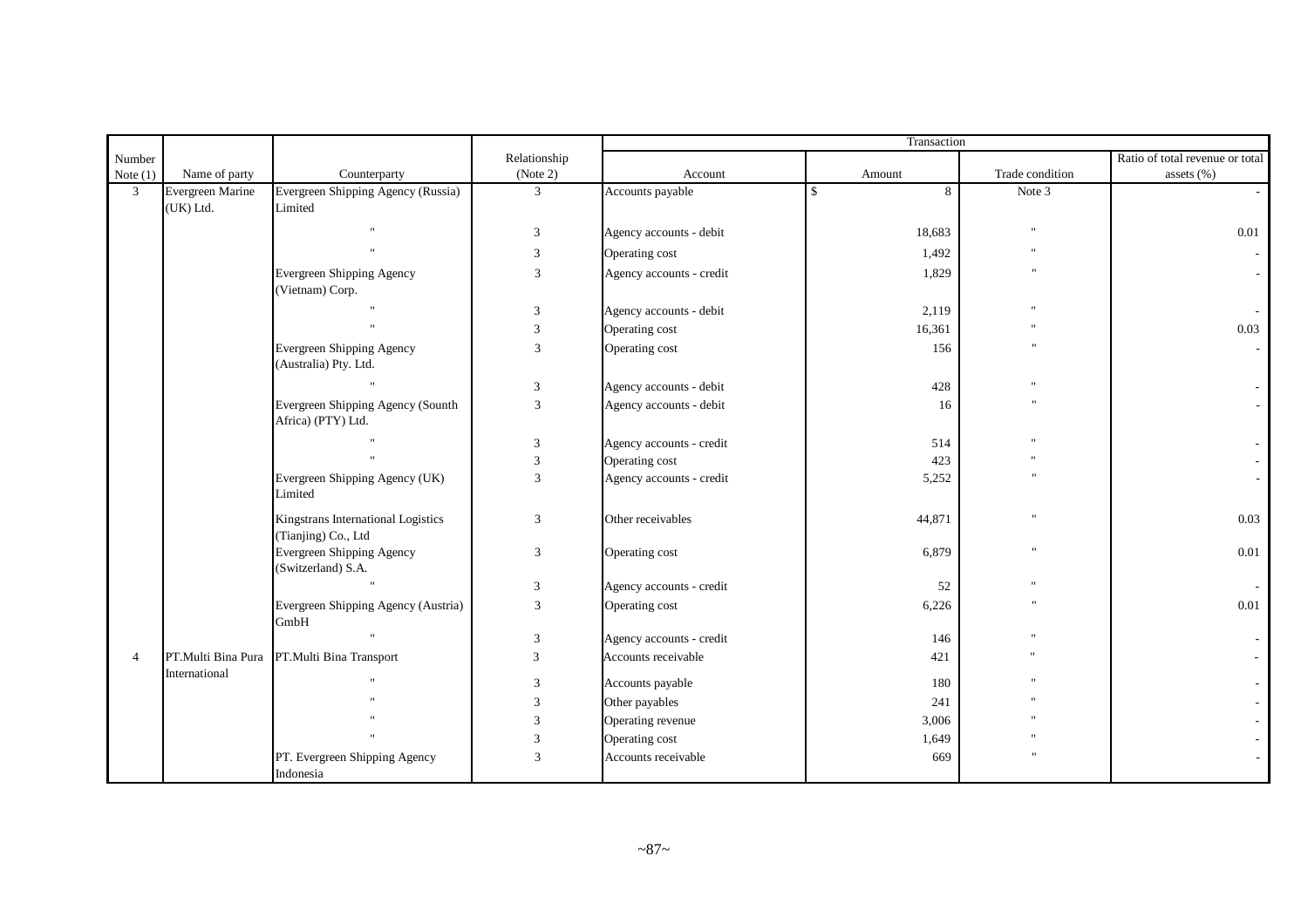|                 |                                                         |                                                 |                | Transaction         |         |                      |                                 |  |  |  |
|-----------------|---------------------------------------------------------|-------------------------------------------------|----------------|---------------------|---------|----------------------|---------------------------------|--|--|--|
| Number          |                                                         |                                                 | Relationship   |                     |         |                      | Ratio of total revenue or total |  |  |  |
| Note $(1)$      | Name of party                                           | Counterparty                                    | (Note 2)       | Account             | Amount  | Trade condition      | assets (%)                      |  |  |  |
| 5 <sup>5</sup>  | Island Equipment<br>LLC.                                | Everport Terminal Services Inc.                 | 3              | Other receivables   | 6,253   | Note 3               |                                 |  |  |  |
| 6               | Clove Holding Ltd.                                      | Whitney Equipment LLC.                          | 3              | Other receivables   | 29,951  | $\mathbf{u}$         | $0.02\,$                        |  |  |  |
| $7\phantom{.0}$ | Evergreen Shipping<br>Agency (Russia)<br>Limited        | Evergreen Shipping Agency<br>(Deutschland) GmbH | 3              | Accounts receivable | 8,098   | $\mathbf{u}$         | 0.01                            |  |  |  |
|                 |                                                         |                                                 | 3              | Accounts payable    | 8,510   | $\ddot{\phantom{0}}$ | 0.01                            |  |  |  |
|                 |                                                         | $\mathbf{u}$                                    | 3              | Operating revenue   | 37,983  | $\ddot{\phantom{a}}$ | 0.06                            |  |  |  |
| 8               | Evergreen Shipping<br>Agency<br>(Deutschland)<br>GmbH   | Evergreen Shipping Agency (Austria)<br>GmbH     | 3              | Accounts payable    | 4       | $\mathbf{u}$         |                                 |  |  |  |
| 9               | Evergreen Heavy<br>Industrial Co.,<br>(Malaysia) Berhad | Greencompass Marine S.A.                        | $\overline{3}$ | Operating revenue   | 268,023 | $\mathbf{u}$         | 0.42                            |  |  |  |
| 10              | PT.Multi Bina<br>Transport                              | PT. Evergreen Shipping Agency<br>Indonesia      | 3              | Accounts receivable | 1,314   | $\mathbf{u}$         |                                 |  |  |  |

Note 1: Transaction between the Company and the subsidiary are shown as follows:

(1) the "0" represents the Company.

(2) the subsidiary are numbered from "1" in sequence.

Note 2: The relationship are shown as follows:

(1) the Company to the subsidiary.

(2) the subsidiary to the Company

(3) the subsidiary to the subsidiary.

Note 3: There is no difference of trade type compared with ordinary transaction.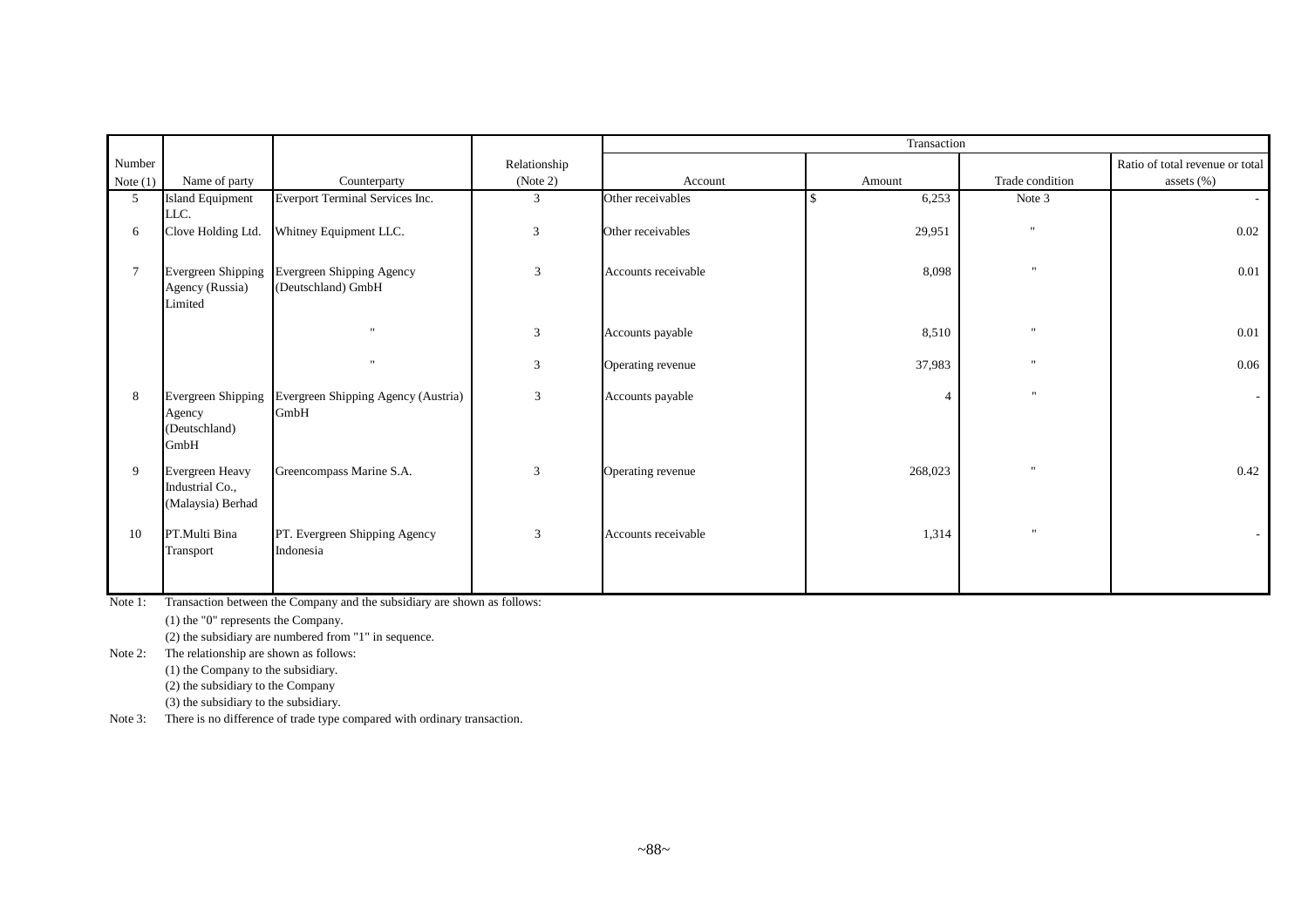#### $J$ une 30, 2011

|                |                         |                                                   |              |                                   | Transaction    |                   |                                 |
|----------------|-------------------------|---------------------------------------------------|--------------|-----------------------------------|----------------|-------------------|---------------------------------|
| Number         |                         |                                                   | Relationship |                                   |                |                   | Ratio of total revenue or total |
| (Note 1)       | Name of party           | Counterparty                                      | (Note 2)     | Account                           | Amount         | Trade condition   | assets $(\%)$                   |
| $\overline{0}$ | <b>Evergreen Marine</b> | Taiwan Terminal Service Co., Ltd.                 |              | Accounts payable                  | 41,533         | Note 3            | 0.03                            |
|                | Corporation             |                                                   |              |                                   |                |                   |                                 |
|                |                         | $^{\prime\prime}$                                 | 1            | Other receivables                 | $\mathbf{3}$   | $^{\prime\prime}$ |                                 |
|                |                         | $^{\prime\prime}$                                 | 1            | Operating revenue                 | 1,468          | $^{\prime\prime}$ |                                 |
|                |                         | $^{\prime\prime}$                                 | 1            | Operating cost                    | 360,473        | $^{\prime\prime}$ | 0.67                            |
|                |                         | Greencompass Marine S.A.                          |              | Accounts receivable               | 7,367          | $^{\prime\prime}$ | 0.01                            |
|                |                         | $\prime$                                          |              | Other receivables                 | 20             | $^{\prime\prime}$ |                                 |
|                |                         | $\prime$                                          |              | Agency reciprocal accounts-debit  | 362,842        | $^{\prime\prime}$ | 0.27                            |
|                |                         | $^{\prime\prime}$                                 | 1            | Operating revenue                 | 43,299         | $^{\prime\prime}$ | 0.08                            |
|                |                         | $^{\prime\prime}$                                 |              | Operating cost                    | 41,749         | $^{\prime\prime}$ | 0.08                            |
|                |                         | Evergreen Marine (UK) Ltd.                        |              | Accounts receivable               | 3,004          | $\prime\prime$    |                                 |
|                |                         | $^{\prime}$                                       |              | Other receivables                 | 600            | $\prime\prime$    |                                 |
|                |                         | $^{\prime}$                                       |              | Agency reciprocal accounts- debit | 34,447         | $\prime\prime$    | 0.03                            |
|                |                         | $^{\prime\prime}$                                 |              | Operating revenue                 | 16,799         | $\prime\prime$    | 0.03                            |
|                |                         | PT.Multi Bina Pura International                  |              | Other receivables                 | 2              | $^{\prime\prime}$ |                                 |
|                |                         | Evergreen Shipping Agency (India) Pvt. Ltd.       |              | Operating cost                    | 1,360          | $^{\prime\prime}$ |                                 |
|                |                         | $^{\prime\prime}$                                 | 1            | Other receivables                 | $\overline{c}$ | $^{\prime\prime}$ |                                 |
|                |                         | $\overline{u}$                                    | 1            | Agency accounts-debit             | 25,541         | $^{\prime\prime}$ | 0.02                            |
|                |                         | Evergreen Shipping Agency (Thailand) Co.,<br>Ltd. |              | Agency accounts-debit             | 10,542         | $\prime$          | 0.01                            |
|                |                         |                                                   | 1            | Operating cost                    | 8,630          | $^{\prime\prime}$ | 0.02                            |
|                |                         | PT. Evergreen Shipping Agency Indonesia           | 1            | Agency accounts- debit            | 28,721         | $^{\prime\prime}$ | 0.02                            |
|                |                         | $\overline{H}$                                    |              | Operating cost                    | 13,607         | $^{\prime\prime}$ | 0.03                            |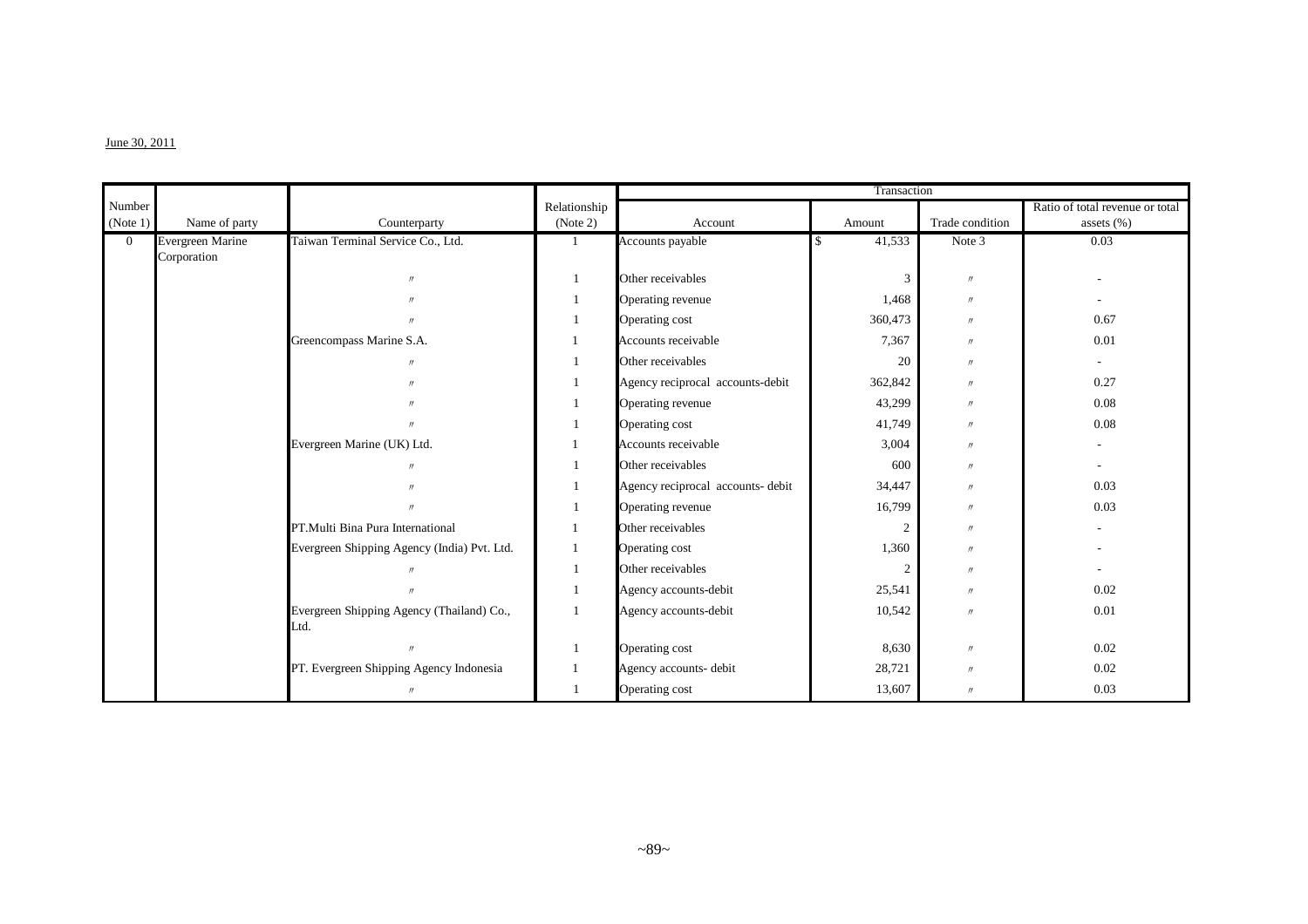|          |                                 |                                                    |              |                         | Transaction |                   |                                 |
|----------|---------------------------------|----------------------------------------------------|--------------|-------------------------|-------------|-------------------|---------------------------------|
| Number   |                                 |                                                    | Relationship |                         |             |                   | Ratio of total revenue or total |
| (Note 1) | Name of party                   | Counterparty                                       | (Note 2)     | Account                 | Amount      | Trade condition   | assets $(\% )$                  |
| $\Omega$ | Evergreen Marine<br>Corporation | Evergreen Shipping Agency (Singapore) Pte.<br>Ltd. |              | Agency accounts- credit | 812         | Note 3            |                                 |
|          |                                 |                                                    |              | Operating cost          | 6,295       | $^{\prime\prime}$ | 0.01                            |
|          |                                 | Evergreen Shipping Agency (Korea)<br>Corporation   |              | Operating cost          | 647         | $^{\prime\prime}$ |                                 |
|          |                                 |                                                    |              | Accounts payable        | 812         | $^{\prime\prime}$ |                                 |
|          |                                 |                                                    |              | Agency accounts- credit | 257         | $^{\prime\prime}$ |                                 |
|          |                                 | Evergreen Shipping Agency (Deutschland)<br>GmbH    |              | Agency accounts-debit   | 742         | $^{\prime\prime}$ |                                 |
|          |                                 |                                                    |              | Operating cost          | 5,214       | $^{\prime\prime}$ | 0.01                            |
|          |                                 | Evergreen Shipping Agency (Ireland) Ltd.           |              | Agency accounts- debit  | 589         | $^{\prime\prime}$ |                                 |
|          |                                 |                                                    |              | Operating cost          | 277         | $^{\prime\prime}$ |                                 |
|          |                                 | Evergreen Shipping Agency (Netherland) B.V.        |              | Agency accounts- credit | 1,618       | $^{\prime\prime}$ |                                 |
|          |                                 |                                                    |              | Operating cost          | 5,167       | $^{\prime\prime}$ | 0.01                            |
|          |                                 | Evergreen Shipping Agency (Poland) SP.ZO.O         |              | Agency accounts- debit  |             | $^{\prime\prime}$ |                                 |
|          |                                 |                                                    |              | Operating cost          | 691         | $^{\prime\prime}$ |                                 |
|          |                                 | Evergreen Shipping Agency France S.A.S.            |              | Agency accounts- credit | 155         | $^{\prime\prime}$ |                                 |
|          |                                 |                                                    |              | Operating cost          | 471         | $^{\prime\prime}$ |                                 |
|          |                                 | Evergreen Shipping (Spain) S.L.                    |              | Operating cost          | 465         | $^{\prime\prime}$ |                                 |
|          |                                 |                                                    |              | Other receivables       |             | $^{\prime\prime}$ |                                 |
|          |                                 | $\prime$                                           |              | Agency accounts- credit | 26          | $\prime$          |                                 |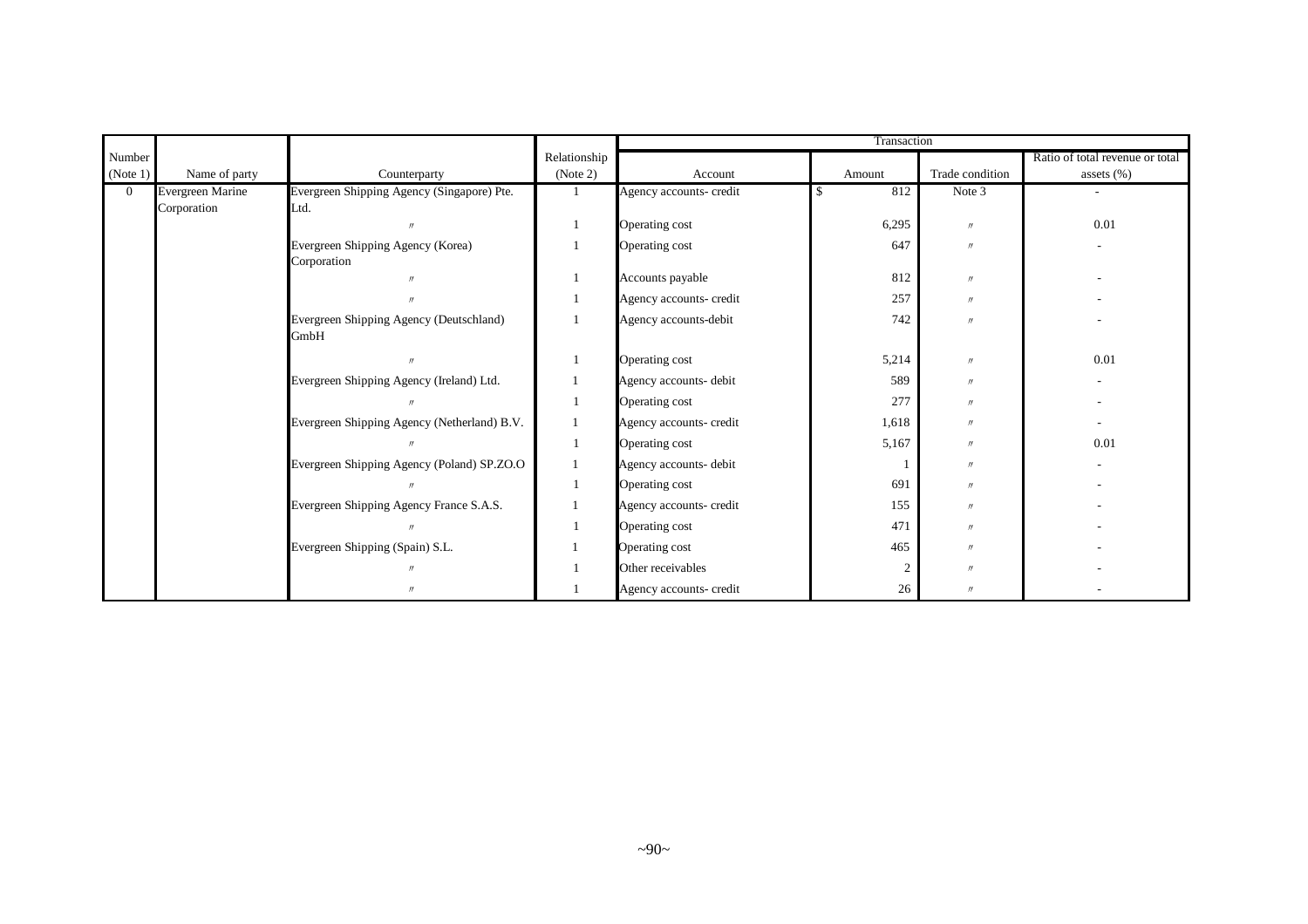|                |                                        |                                                         |              |                                  | Transaction    |                   |                                 |
|----------------|----------------------------------------|---------------------------------------------------------|--------------|----------------------------------|----------------|-------------------|---------------------------------|
| Number         |                                        |                                                         | Relationship |                                  |                |                   | Ratio of total revenue or total |
| (Note 1)       | Name of party                          | Counterparty                                            | (Note 2)     | Account                          | Amount         | Trade condition   | assets $(\%)$                   |
| $\overline{0}$ | <b>Evergreen Marine</b><br>Corporation | Evergreen Shipping Agency (Italy) S.p.A.                |              | Agency accounts- debit           | 7,809<br>\$    | Note 3            | 0.01                            |
|                |                                        |                                                         | -1           | Operating cost                   | 3,162          | $\prime\prime$    | 0.01                            |
|                |                                        | Evergreen Shipping Agency (Russia) Ltd.                 | 1            | Agency accounts- credit          | 371            | $\prime\prime$    |                                 |
|                |                                        | Evergreen Shipping Agency (Vietnam) Corp.               | -1           | Operating cost                   | 4,693          | $\prime$          | 0.01                            |
|                |                                        |                                                         | 1            | Other receivables                |                | $\prime$          |                                 |
|                |                                        |                                                         | -1           | Agency accounts- credit          | 5,637          | $\prime$          |                                 |
|                |                                        | Evergreen Shipping Agency (Australia)Pty. Ltd.          | 1            | Agency accounts- credit          | 24             | $^{\prime\prime}$ |                                 |
|                |                                        | Evergreen Shipping Agency (Sounth<br>Africa)(PTY). Ltd. | $\mathbf{1}$ | Agency accounts- debit           | 412            | $\prime\prime$    |                                 |
| 1              | Peony Investment S.A.                  | Shenzhen Greentrans Transportation Co., Ltd.            | 3            | Accounts receivable              | 1,159          | $\prime\prime$    |                                 |
|                |                                        | Evergreen Shipping (Spain) S.L.                         | 3            | Other receivables                | 90,747         | $^{\prime\prime}$ | 0.07                            |
|                |                                        | Vigor Enterprise S.A.                                   | 3            | Other receivables                |                | $^{\prime\prime}$ |                                 |
|                |                                        | Clove Holding Ltd.                                      | 3            | Other receivables                | 50             | $\prime\prime$    |                                 |
|                |                                        | Evergreen Heavy Industrial CO.,<br>(Malaysia)Berhad     | 3            | Other receivables                | 141,256        | $^{\prime\prime}$ | 0.11                            |
|                |                                        | Evergreen Shipping Agency (Vietnam) Corp.               | 3            | Other receivables                | 1,008          | $\prime\prime$    |                                 |
|                |                                        | Ample Holding Ltd.                                      | 3            | Other receivables                | $\overline{2}$ | $\prime\prime$    |                                 |
|                |                                        | Evergreen Argentina S.A.                                | 3            | Other receivables                | 424            | $^{\prime\prime}$ |                                 |
| $\overline{2}$ | Greencompass Marine<br>S.A.            | Evergreen Marine (UK) Limited                           | 3            | Agency reciprocal accounts-debit | 10,409         | $\prime$          | 0.01                            |
|                |                                        | Evergreen Heavy Industrial Co.,<br>(Malaysia)Berhad     | 3            | Operating cost                   | 278,076        | $\prime\prime$    | 0.52                            |
|                |                                        | Evergreen Shipping Agency (India) Pvt. Ltd.             | 3            | Agency accounts- debit           | 47             | $\prime\prime$    |                                 |
|                |                                        |                                                         | 3            | Operating cost                   | 6,034          | $^{\prime\prime}$ | 0.01                            |
|                |                                        | Evergreen Shipping Agency (Thailand) Co.,<br>Ltd.       | 3            | Agency accounts- debit           | 5,610          | $\prime$          |                                 |
|                |                                        | $\prime$                                                | 3            | Operating cost                   | 14,960         | $\prime\prime$    | 0.03                            |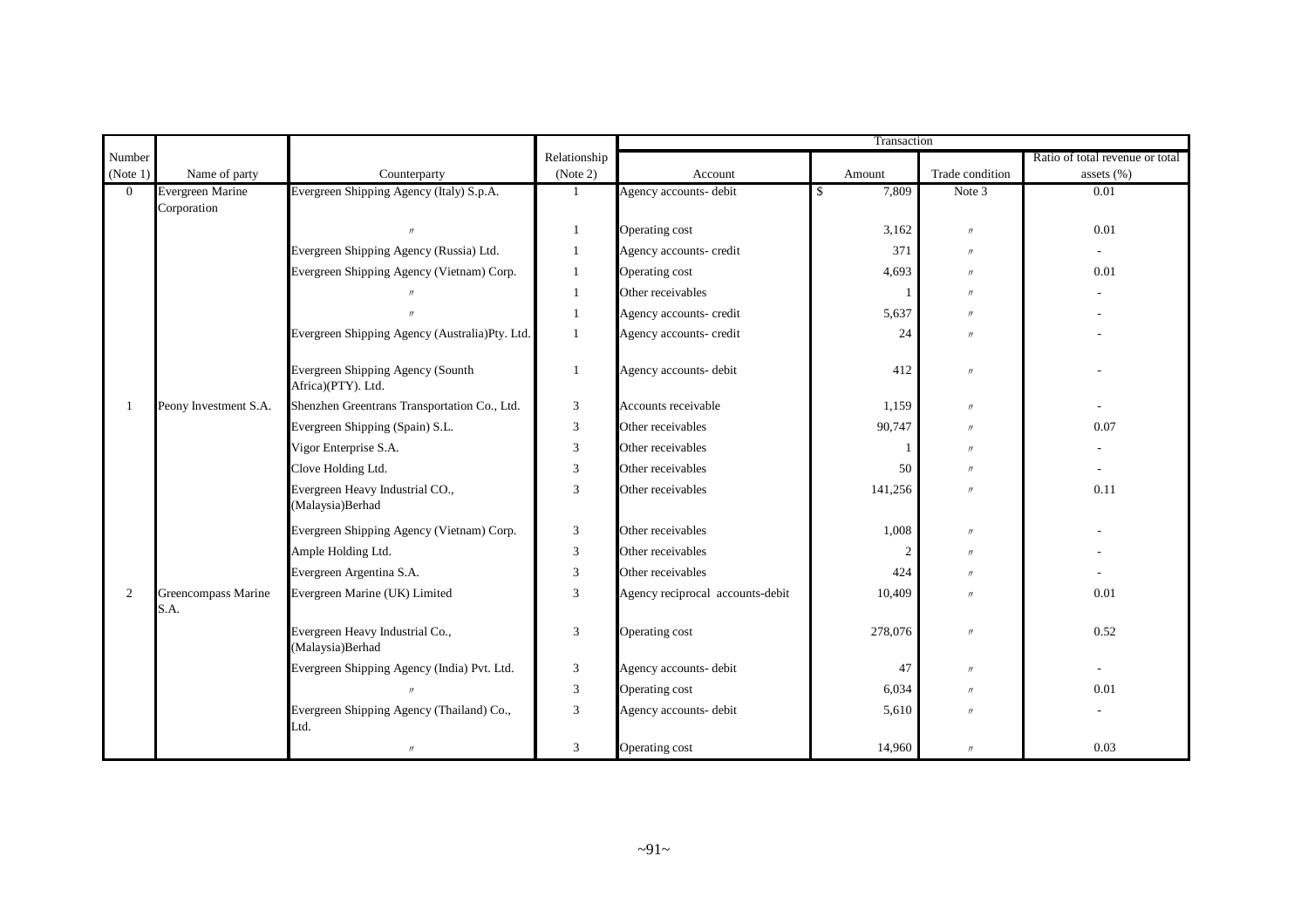|                |                             |                                                    |                |                         | Transaction    |                   |                                 |
|----------------|-----------------------------|----------------------------------------------------|----------------|-------------------------|----------------|-------------------|---------------------------------|
| Number         |                             |                                                    | Relationship   |                         |                |                   | Ratio of total revenue or total |
| (Note 1)       | Name of party               | Counterparty                                       | (Note 2)       | Account                 | Amount         | Trade condition   | assets (%)                      |
| $\overline{2}$ | Greencompass Marine<br>S.A. | PT. Evergreen Shipping Agency Indonesia            | 3 <sup>1</sup> | Accounts receivable     | 4,825          | Note 3            |                                 |
|                |                             | $^{\prime\prime}$                                  | 3              | Agency accounts- debit  | 22,887         | $\prime\prime$    | 0.02                            |
|                |                             | $\overline{u}$                                     | $\mathfrak{Z}$ | Operating cost          | 8,580          | $\prime\prime$    | 0.02                            |
|                |                             | Evergreen Shipping Agency (Singapore) Pte.<br>Ltd. | 3              | Accounts receivable     | 5,889          | $\prime\prime$    |                                 |
|                |                             | $^{\prime\prime}$                                  | $\mathfrak{Z}$ | Agency accounts- debit  | 15,635         | $\prime\prime$    | 0.01                            |
|                |                             | $^{\prime\prime}$                                  | $\mathfrak{Z}$ | Agency accounts- credit | 4,599          | $\prime\prime$    |                                 |
|                |                             |                                                    | $\mathfrak{Z}$ | Operating cost          | 7,784          | $\prime\prime$    | 0.01                            |
|                |                             | Evergreen Shipping Agency (Korea)<br>Corporation   | 3              | Agency accounts- debit  | 11,449         | $\prime\prime$    | 0.01                            |
|                |                             |                                                    | 3              | Operating cost          | 14,274         | $\prime\prime$    | 0.03                            |
|                |                             | Evergreen Shipping Agency (Deutschland)<br>GmbH    | 3              | Accounts payable        | 9,217          | $\prime\prime$    | 0.01                            |
|                |                             | $^{\prime\prime}$                                  | $\mathfrak{Z}$ | Agency accounts-debit   | 6,952          | $\prime\prime$    | 0.01                            |
|                |                             | $^{\prime\prime}$                                  | 3              | Operating cost          | 28,685         | $\prime\prime$    | 0.05                            |
|                |                             | Evergreen Shipping Agency (Ireland) Ltd.           | 3              | Accounts payable        | 12             | $\prime\prime$    |                                 |
|                |                             |                                                    | 3              | Agency accounts- debit  | $\overline{7}$ | $\prime$          |                                 |
|                |                             |                                                    | $\mathfrak{Z}$ | Operating cost          | 1,419          | $^{\prime\prime}$ |                                 |
|                |                             | Evergreen Shipping Agency (Netherlands) B.V.       | 3              | Accounts receivable     | 12,223         | $\prime\prime$    | 0.01                            |
|                |                             |                                                    | 3              | Agency accounts- debit  | 10,059         | $\prime\prime$    | 0.01                            |
|                |                             | $^{\prime\prime}$                                  | $\mathfrak{Z}$ | Operating cost          | 28,320         | $\prime\prime$    | 0.05                            |
|                |                             | Evergreen Shipping Agency (Poland) SP.ZO.O         | $\mathfrak{Z}$ | Accounts receivable     | 9,040          | $\prime\prime$    | 0.01                            |
|                |                             |                                                    | $\mathfrak{Z}$ | Agency accounts- debit  | 31             | $\prime$          |                                 |
|                |                             |                                                    | $\mathfrak{Z}$ | Operating cost          | 1,612          | $\prime\prime$    |                                 |
|                |                             | Evergreen Shipping Agency France S.A.S.            | $\mathfrak{Z}$ | Operating cost          | 38,722         | $\prime\prime$    | 0.07                            |
|                |                             |                                                    | $\mathfrak{Z}$ | Agency accounts- debit  | 78,484         | $\prime\prime$    | $0.06\,$                        |
|                |                             | $\prime$                                           | 3              | Agency accounts- credit | 4,580          | $\prime\prime$    |                                 |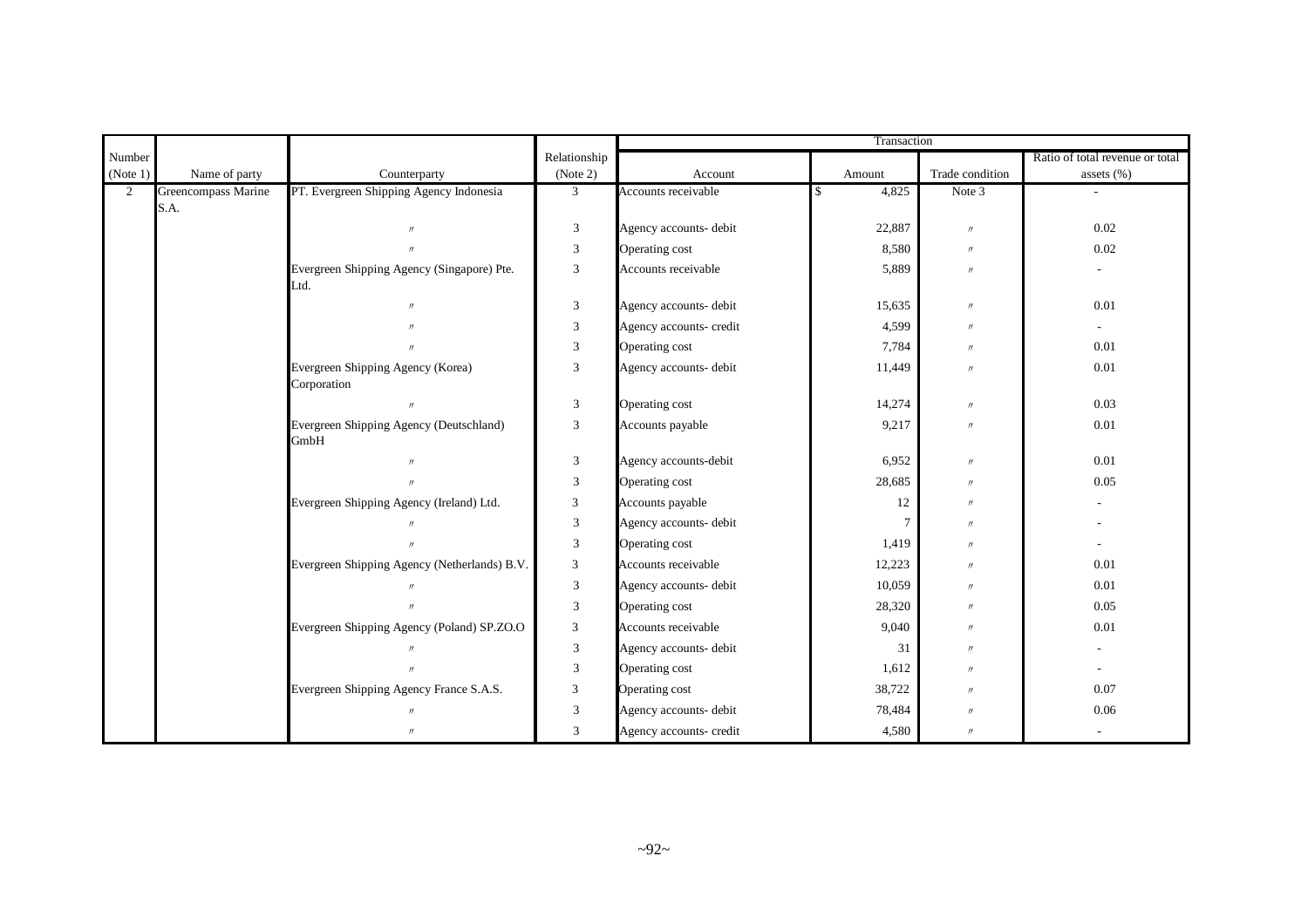|                |                               |                                                         |                |                         | Transaction    |                   |                                 |
|----------------|-------------------------------|---------------------------------------------------------|----------------|-------------------------|----------------|-------------------|---------------------------------|
| Number         |                               |                                                         | Relationship   |                         |                |                   | Ratio of total revenue or total |
| (Note 1)       | Name of party                 | Counterparty                                            | (Note 2)       | Account                 | Amount         | Trade condition   | assets (%)                      |
| $\overline{2}$ | Greencompass Marine<br>S.A.   | Evergreen Shipping (Spain) S.L.                         | 3              | <b>Operating cost</b>   | 14,283         | Note 3            | 0.03                            |
|                |                               | $^{\prime\prime}$                                       | 3              | Agency accounts- debit  | 134,859        | $\prime\prime$    | 0.10                            |
|                |                               | $^{\prime\prime}$                                       | $\mathfrak{Z}$ | Agency accounts- credit | 9,215          | $\prime$          | $0.01\,$                        |
|                |                               | Evergreen Shipping Agency (Italy) S.p.A.                | 3              | Agency accounts- debit  | 5,155          | $\prime\prime$    |                                 |
|                |                               |                                                         | $\mathfrak{Z}$ | Agency accounts- credit | 175,007        | $\prime$          | 0.13                            |
|                |                               |                                                         | 3              | Operating cost          | 13,275         | $\prime$          | 0.02                            |
|                |                               | Evergreen Shipping Agency (Vietnam) Corp.               | 3              | Agency accounts- debit  | $\overline{4}$ | $\prime$          |                                 |
|                |                               |                                                         | 3              | Agency accounts- credit | 4,482          | $^{\prime\prime}$ |                                 |
|                |                               |                                                         | 3              | Operating cost          | 7,412          | $\prime$          | 0.01                            |
|                |                               | Evergreen Shipping Agency (Australia) Pty.              | 3              | Accounts receivable     | 6,287          | $\prime$          |                                 |
|                |                               |                                                         | 3              | Agency accounts- debit  | 1,491          | $\prime$          |                                 |
|                |                               |                                                         | $\mathfrak{Z}$ | Agency accounts- credit | 394            | $\prime$          |                                 |
|                |                               | $^{\prime\prime}$                                       | 3              | Operating cost          | 1,838          | $\prime$          |                                 |
|                |                               | Evergreen Shipping Agency (Sounth<br>Africa)(PTY). Ltd. | 3              | Accounts receivable     | 1,641          | $\prime$          |                                 |
|                |                               |                                                         | $\mathfrak{Z}$ | Agency accounts- debit  | 26             | $\prime\prime$    |                                 |
|                |                               |                                                         | $\mathfrak{Z}$ | Operating cost          | 138            | $\prime\prime$    |                                 |
| 3              | Evergreen Marine (UK)<br>Ltd. | Evergreen Shipping Agency (Thailand) Co.,<br>Ltd.       | 3              | Agency accounts- debit  | 9,266          | $^{\prime\prime}$ | 0.01                            |
|                |                               | $\mathcal{U}$                                           | 3              | Operating cost          | 19,378         | $\prime\prime$    | 0.04                            |
|                |                               | Evergreen Shipping Agency (India) Pvt. Ltd.             | 3              | Operating cost          | 12,193         | $\prime$          | 0.02                            |
|                |                               |                                                         | 3              | Agency accounts- debit  | 3,457          | $\prime$          |                                 |
|                |                               | PT. Evergreen Shipping Agency Indonesia                 | 3              | Accounts receivable     | 2,252          | $\prime$          |                                 |
|                |                               | $^{\prime\prime}$                                       | 3              | Agency accounts- debit  | 8,143          | $\prime$          | 0.01                            |
|                |                               |                                                         | 3              | Operating cost          | 21,303         | $\prime$          | 0.04                            |
|                |                               | Island Equipment LLC.                                   | 3              | Other receivables       | 57,525         | $\prime\prime$    | 0.04                            |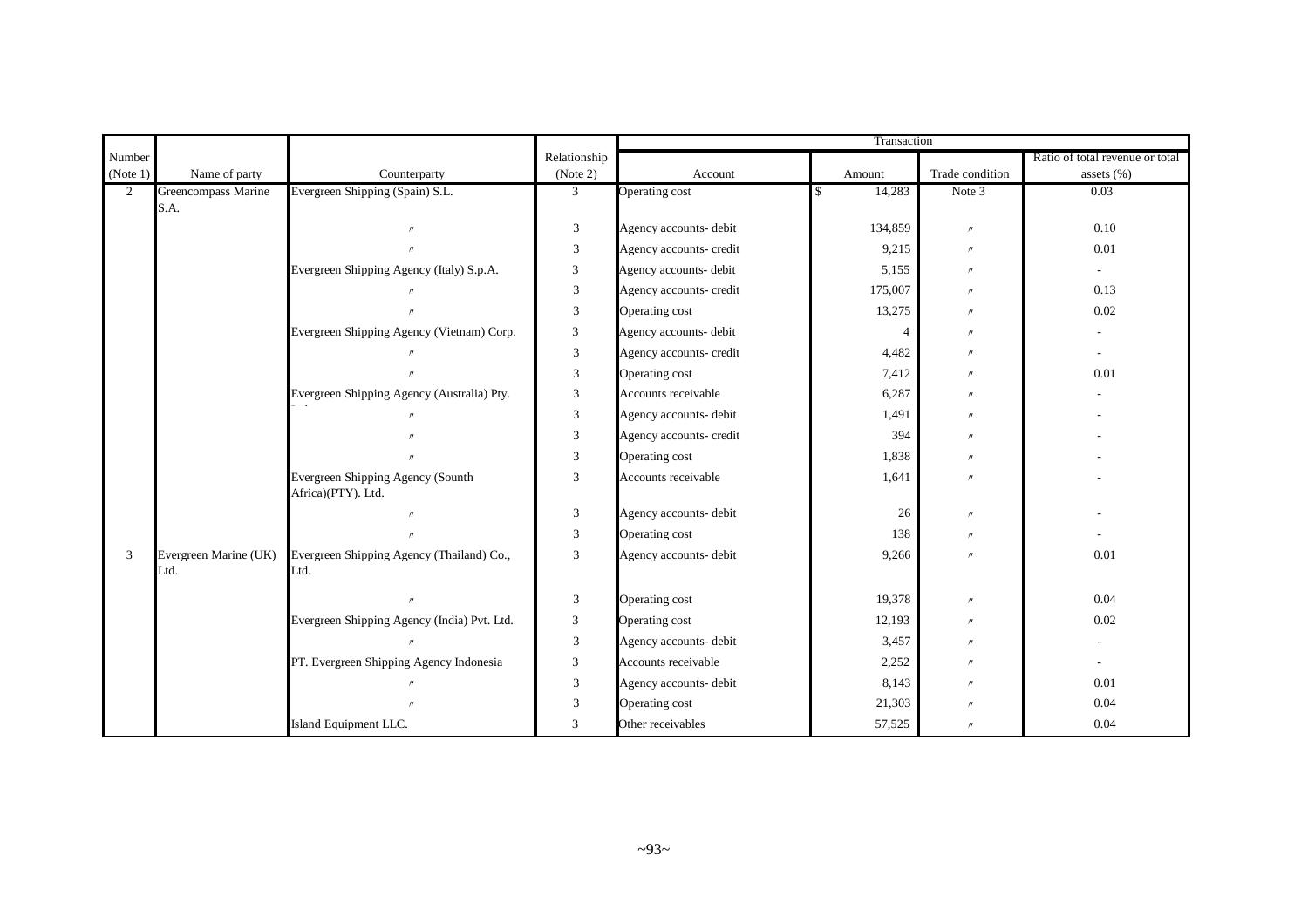|                |                       |                                                 |                                                            |                                  | Transaction  |                                     |                                 |
|----------------|-----------------------|-------------------------------------------------|------------------------------------------------------------|----------------------------------|--------------|-------------------------------------|---------------------------------|
| Number         |                       |                                                 | Relationship                                               |                                  |              |                                     | Ratio of total revenue or total |
| (Note 1)       | Name of party         | Counterparty                                    | (Note 2)                                                   | Account                          | Amount       | Trade condition                     | assets $(\%)$                   |
| $\mathfrak{Z}$ | Evergreen Marine (UK) | Evergreen Shipping Agency (Singapore) Pte.      | $\mathfrak{Z}$                                             | Accounts receivable              | 2,632<br>\$  | Note 3                              |                                 |
|                | Ltd.                  | Ltd.<br>$^{\prime\prime}$                       | 3                                                          |                                  |              | $\mathcal{U}$                       |                                 |
|                |                       |                                                 |                                                            | Agency accounts- debit           | 4,303        |                                     |                                 |
|                |                       | $^{\prime\prime}$                               | $\ensuremath{\mathfrak{Z}}$<br>$\ensuremath{\mathfrak{Z}}$ | Agency accounts- credit          | 278<br>6,928 | $^{\prime\prime}$                   | 0.01                            |
|                |                       | Evergreen Shipping Agency (Korea)               | 3                                                          | Operating cost<br>Operating cost | 7,127        | $\prime\prime$<br>$^{\prime\prime}$ | 0.01                            |
|                |                       | Corporation                                     |                                                            |                                  |              |                                     |                                 |
|                |                       | $\prime$                                        | $\mathfrak{Z}$                                             | Agency accounts- debit           | 24,628       | $\mathcal{U}$                       | 0.02                            |
|                |                       | $\overline{u}$                                  | $\mathfrak{Z}$                                             | Agency accounts- credit          | 1,366        | $\mathcal{U}$                       |                                 |
|                |                       | Evergreen Shipping Agency (Deutschland)<br>GmbH | 3                                                          | Accounts payable                 | 5,321        | $^{\prime\prime}$                   |                                 |
|                |                       | $^{\prime\prime}$                               | $\mathfrak{Z}$                                             | Agency accounts- debit           | 51,698       | $\prime\prime$                      | 0.04                            |
|                |                       | $^{\prime\prime}$                               | 3                                                          | Agency accounts- credit          | 13,253       | $\prime\prime$                      | 0.01                            |
|                |                       | $^{\prime\prime}$                               | 3                                                          | Operating cost                   | 33,198       | $^{\prime\prime}$                   | 0.06                            |
|                |                       | Evergreen Shipping Agency (Ireland) Ltd.        | 3                                                          | Accounts receivable              | 140          | $^{\prime\prime}$                   | $\overline{\phantom{a}}$        |
|                |                       |                                                 | $\ensuremath{\mathfrak{Z}}$                                | Agency accounts- debit           | 8,909        | $^{\prime\prime}$                   | 0.01                            |
|                |                       | $\prime$                                        | $\mathfrak{Z}$                                             | Agency accounts- credit          | 416          | $\mathcal{U}$                       |                                 |
|                |                       | $^{\prime\prime}$                               | $\mathfrak{Z}$                                             | Operating cost                   | 3,810        | $\prime\prime$                      | 0.01                            |
|                |                       | Evergreen Shipping Agency (Netherlands) B.V.    | 3                                                          | Operating cost                   | 47,064       | $\prime\prime$                      | 0.09                            |
|                |                       | $^{\prime\prime}$                               | $\mathfrak{Z}$                                             | Accounts receivable              | 8,401        | $\prime\prime$                      | 0.01                            |
|                |                       | $^{\prime\prime}$                               | $\mathfrak{Z}$                                             | Agency accounts- debit           | 32,399       | $^{\prime\prime}$                   | 0.02                            |
|                |                       |                                                 | $\mathfrak{Z}$                                             | Agency accounts- credit          | 7,596        | $^{\prime\prime}$                   | 0.01                            |
|                |                       | Evergreen Shipping Agency (Poland) SP.ZO.O      | 3                                                          | Operating cost                   | 2,071        | $^{\prime\prime}$                   |                                 |
|                |                       |                                                 | $\mathfrak{Z}$                                             | Accounts receivable              | 971          | $\mathcal{U}$                       |                                 |
|                |                       |                                                 | 3                                                          | Agency accounts- debit           | 436          | $\mathcal{U}$                       |                                 |
|                |                       | Evergreen Shipping Agency France S.A.S.         | 3                                                          | Agency accounts- debit           | 77           | $^{\prime\prime}$                   |                                 |
|                |                       | $\prime\prime$                                  | $\mathfrak{Z}$                                             | Operating cost                   | 10,156       | $^{\prime\prime}$                   | 0.02                            |
|                |                       | Evergreen Shipping (Spain) S.L.                 | $\mathfrak{Z}$                                             | Operating cost                   | 8,506        | $^{\prime\prime}$                   | 0.02                            |
|                |                       | $\prime$                                        | $\mathfrak{Z}$                                             | Agency accounts- debit           | 13,252       | $\prime\prime$                      | 0.01                            |
|                |                       | $\overline{u}$                                  | $\mathfrak{Z}$                                             | Agency accounts- credit          | 700          | $\prime\prime$                      |                                 |
|                |                       | Evergreen Shipping Agency (Italy) S.p.A.        | 3                                                          | Agency accounts- debit           | 2,804        | $\mathcal{U}$                       |                                 |
|                |                       | $^{\prime\prime}$                               | $\mathfrak{Z}$                                             | Operating cost                   | 6,706        | $\prime$                            | 0.01                            |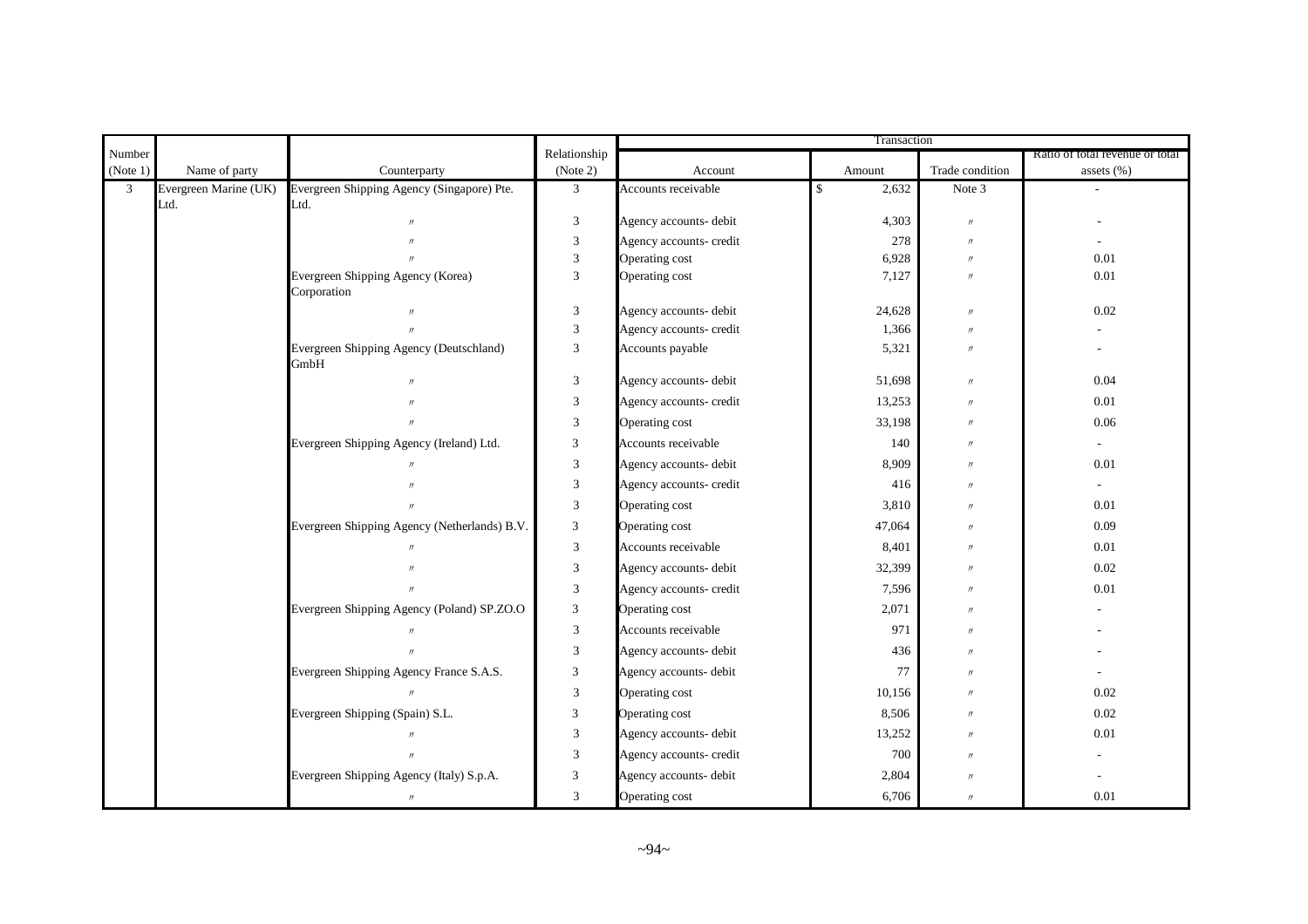|                |                                                           |                                                                  |                             | Transaction             |         |                   |                                 |  |
|----------------|-----------------------------------------------------------|------------------------------------------------------------------|-----------------------------|-------------------------|---------|-------------------|---------------------------------|--|
| Number         |                                                           |                                                                  | Relationship                |                         |         |                   | Ratio of total revenue or total |  |
| (Note 1)       | Name of party                                             | Counterparty                                                     | (Note 2)                    | Account                 | Amount  | Trade condition   | assets (%)                      |  |
| $\overline{3}$ | Evergreen Marine (UK)                                     | Evergreen Shipping Agency (Russia) Ltd.                          | 3                           | Accounts payable        | 9       | Note 3            | $\sim$                          |  |
|                | Ltd.                                                      |                                                                  | 3                           | Agency accounts- credit | 148     | $\prime$          |                                 |  |
|                |                                                           | Evergreen Shipping Agency (Vietnam) Corp.                        | 3                           | Operating cost          | 18,735  | $\prime\prime$    | 0.04                            |  |
|                |                                                           |                                                                  | 3                           | Agency accounts- debit  |         | $\prime\prime$    |                                 |  |
|                |                                                           | $\boldsymbol{\eta}$                                              | 3                           | Agency accounts- credit | 460     | $\prime$          |                                 |  |
|                |                                                           | Evergreen Shipping Agency (Australia)Pty. Ltd.                   | 3                           | Operating cost          | 278     | $^{\prime\prime}$ |                                 |  |
|                |                                                           |                                                                  | $\mathfrak{Z}$              | Agency accounts- credit | 192     | $\prime$          |                                 |  |
|                |                                                           | Evergreen Shipping Agency (Sounth Africa)<br>(PTY) Ltd.          | 3                           | Agency accounts- debit  | 167     | $^{\prime\prime}$ |                                 |  |
|                |                                                           |                                                                  | $\ensuremath{\mathfrak{Z}}$ | Accounts receivable     | 121     | $\prime$          |                                 |  |
|                |                                                           | $^{\prime\prime}$                                                | 3                           | Operating cost          | 558     | $^{\prime\prime}$ |                                 |  |
| $\overline{4}$ | PT. Multi Bina Pura                                       | PT. Multi Bina Transport                                         | $\overline{3}$              | Accounts receivable     | 512     | $\prime$          |                                 |  |
|                | International                                             | $\prime$                                                         | 3                           | Accounts payable        | 351     | $\prime$          |                                 |  |
|                |                                                           | $\prime$                                                         | 3                           | Other payables          | 231     | $\prime$          |                                 |  |
|                |                                                           | $^{\prime\prime}$                                                | 3                           | Operating revenue       | 3,192   | $^{\prime\prime}$ | 0.01                            |  |
|                |                                                           | $\prime$                                                         | 3                           | Operating cost          | 1,748   | $\prime$          |                                 |  |
|                |                                                           | PT. Evergreen Shipping Agency Indonesia                          | 3                           | Accounts receivable     | 909     | $\prime$          |                                 |  |
| 5              | Clove Holding Ltd.                                        | Island Equipment LLC.                                            | 3                           | Other receivables       | 138,059 | $\prime$          | 0.10                            |  |
| 6              | <b>Evergreen Shipping</b><br>Agency (Russsia)Limited GmbH | Evergreen Shipping Agency (Deutschland)                          | 3                           | Accounts receivable     | 7,320   | $^{\prime\prime}$ | 0.01                            |  |
|                |                                                           |                                                                  | 3                           | Accounts payable        | 4,786   | $\prime\prime$    |                                 |  |
|                |                                                           | $^{\prime\prime}$                                                | $\mathfrak{Z}$              | Operating revenue       | 25,218  | $\prime\prime$    | 0.05                            |  |
|                |                                                           | PT. Multi Bina Transport PT. Evergreen Shipping Agency Indonesia | 3                           | Accounts receivable     | 6,505   | $^{\prime\prime}$ |                                 |  |

Note 1: Transaction between the Company and the subsidiary are shown as follows: (1) the "0" represents the Company. (2) the subsidiary are numbered from "1" in sequence.

Note 2: The relationship are shown as follows:

(1) the Company to the subsidiary.

(2) the subsidiary to the Company

(3) the subsidiary to the subsidiary.

Note 3: There is no difference of trade type compared with ordinary transaction.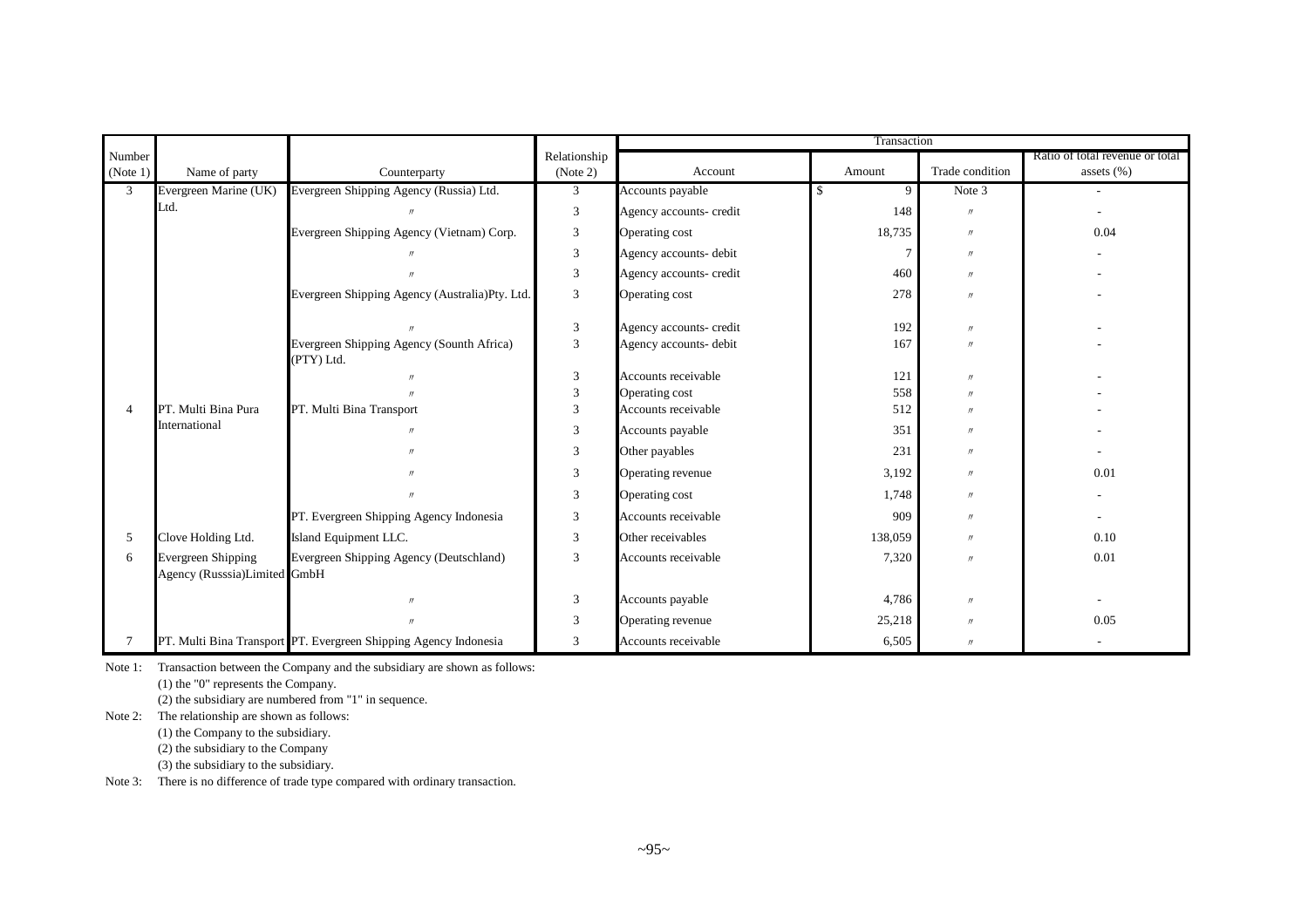### 12. OPERATING SEGMENT INFORMATION

### (1) General Information

Financial information disclosure is not required in interim financial statements.

(2) Measurement of segment information

Financial information disclosure is not required in interim financial statements.

(3) Segment profit and loss, assets and liabilities information

The segment information provided to the chief operating decision-maker for the reportable segments is as follows:

|                                                                      |     | For the six-month periods ended June 30, 2012 |                          |    |              |    |             |  |  |
|----------------------------------------------------------------------|-----|-----------------------------------------------|--------------------------|----|--------------|----|-------------|--|--|
|                                                                      |     |                                               |                          |    |              |    |             |  |  |
|                                                                      |     | Transportation                                | Holding                  |    | Other        |    |             |  |  |
|                                                                      |     | Department                                    | Department               |    | Department   |    | Total       |  |  |
| Segments revenue                                                     | \$  | 62,220,513<br><sup>\$</sup>                   | 234,755                  | \$ | 1,019,877    | \$ | 63,475,145  |  |  |
| Interest income                                                      |     | 95,826                                        | 14,542                   |    | 268          |    | 110,636     |  |  |
| Interest expense                                                     |     | 247,362)                                      | $\overline{\phantom{0}}$ |    | 786(         |    | 248,148)    |  |  |
| Depreciation and amortization                                        |     | $2,684,654$ ) (                               | $65,325$ (               |    | $17,460$ ) ( |    | 2,767,439)  |  |  |
| Investment income (loss)<br>accounted for under the<br>equity method |     | $2,778$ ) (                                   | 1,744,604)               |    | $\sim$       |    | 1,747,382)  |  |  |
| Other items                                                          |     | $60,747,091$ (                                | 146,012                  |    | $926,170$ (  |    | 61,819,273) |  |  |
| Segments profit (loss)                                               | (\$ | $1,365,546$ (\$)                              | 1,706,644)               | \$ | 75,729<br>(S |    | 2,996,461)  |  |  |

|                                                                      | For the six-month periods ended June 30, 2011 |    |              |    |               |  |             |  |  |
|----------------------------------------------------------------------|-----------------------------------------------|----|--------------|----|---------------|--|-------------|--|--|
|                                                                      |                                               |    |              |    |               |  |             |  |  |
|                                                                      | Transportation                                |    | Holding      |    | Other         |  |             |  |  |
|                                                                      | Department                                    |    | Department   |    | Department    |  | Total       |  |  |
| Segments revenue                                                     | \$<br>52,761,261                              | -S | 252,218      | -S | 102,183<br>-S |  | 53,115,662  |  |  |
| Interest income                                                      | 94,121                                        |    | 12,120       |    | 386           |  | 106,627     |  |  |
| Interest expense                                                     | $161, 103$ ) (                                |    | $14,741$ ) ( |    | $9)$ (        |  | 175,853)    |  |  |
| Depreciation and amortization                                        | $2,694,219$ (                                 |    | $116,934$ (  |    | $18,788$ ) (  |  | 2,829,941)  |  |  |
| Investment income (loss)<br>accounted for under the<br>equity method | 258,629 (                                     |    | 883,757)     |    | $\sim$        |  | 625,128)    |  |  |
| Other items                                                          | 49,040,935)                                   |    | 1,618,006    |    | 40,422)       |  | 47,463,351) |  |  |
| Segments profit                                                      | 1,217,754                                     | S  | 866,912      |    | 43,350        |  | 2,128,016   |  |  |

(4) Reconciliation for segment profit (loss), assets and liabilities

No adjustment information.

(5) Trade information

Financial information disclosure is not required in interim financial statements.

(6) Region information

Financial information disclosure is not required in interim financial statements.

(7) Information on major customers

Financial information disclosure is not required in interim financial statements.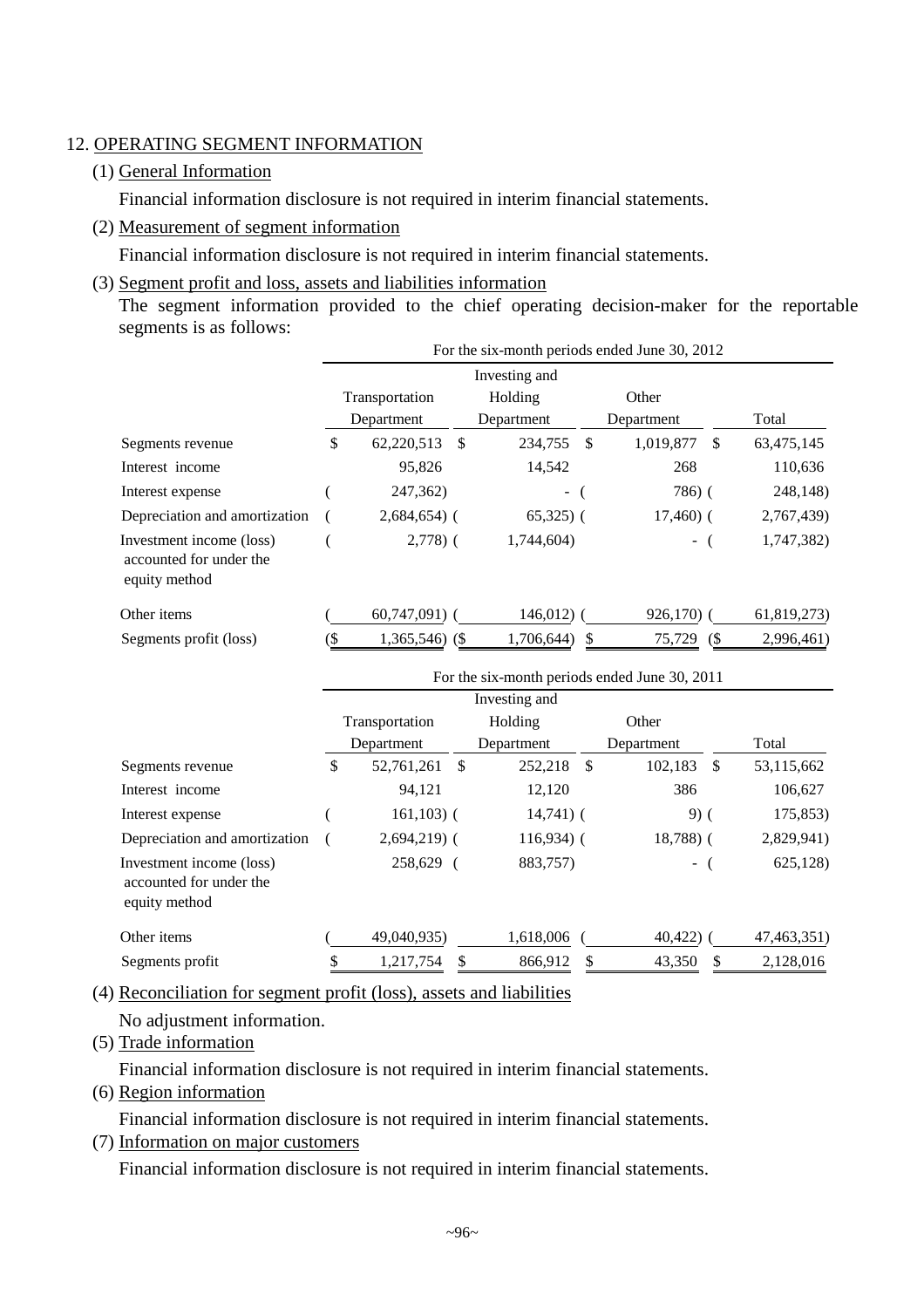# 13. DISCLOSURES RELATING TO THE ADOPTION OF IFRSs

Pursuant to the regulations of the former Financial Supervisory Commission, Executive Yuan, R.O.C., effective January 1, 2013, a public company whose stock is listed on the Taiwan Stock Exchange Corporation or traded in the GreTai Securities Market should prepare financial statements in accordance with the International Financial Reporting Standards, International Accounting Standards, and relevant interpretations and interpretative bulletins ("IFRSs") that are ratified by the Financial Supervisory Commission.

The Group discloses the following information in advance prior to the adoption of IFRSs under the requirements of Jin-Guan-Zheng-Shen-Zi Order No. 0990004943 of the Financial Supervisory Commission, dated February 2, 2010:

Major contents and status of execution of the Group's plan for IFRSs adoption:

(1) The Group has formed an IFRSs group headed by the Group's chief financial officer, which is responsible for setting up a plan relative to the Group's transition to IFRSs. The major contents and status of execution of this plan are outlined below:

|                | Working Items for IFRSs Adoption                           | <b>Status of Execution</b> |
|----------------|------------------------------------------------------------|----------------------------|
|                |                                                            |                            |
|                | a. Formation of an IFRSs group                             | Done                       |
|                | b. Setting up a plan relative to the Group's transition to | Done                       |
|                | <b>IFRSs</b>                                               |                            |
| $\mathbf{c}$ . | Identification of the differences between current          | Done                       |
|                | accounting policies and IFRSs                              |                            |
| d.             | Identification of consolidated entities under the IFRSs    | Done                       |
|                | framework                                                  |                            |
|                | e. Evaluation of the impact of each exemption and          | Done                       |
|                | option on the Group under IFRS $1 -$ First-time            |                            |
|                | Adoption of International Financial Reporting              |                            |
|                | <b>Standards</b>                                           |                            |
| f.             | Evaluation of needed information system adjustments        | Done                       |
| g.             | Evaluation of needed internal control adjustments          | Done                       |
|                | h. Establish IFRSs accounting policies                     | Done                       |
| i.             | Selection of exemptions and options available under        | Done                       |
|                | IFRS 1 – First-time Adoption of International              |                            |
|                | <b>Financial Reporting Standards</b>                       |                            |
| j.             | Preparation of statement of financial position on the      | Done                       |
|                | date of transition to IFRSs                                |                            |
|                | k. Preparation of IFRSs comparative financial              | Done                       |
|                | information for 2012                                       |                            |
| 1.             | Completion of relevant internal control (including         | In process                 |
|                | financial reporting process and relevant information       |                            |
|                | system) adjustments                                        |                            |

(2) Material differences that may arise between current accounting policies used in the preparation of financial statements and IFRSs and "Rules Governing the Preparation of Financial Statements by Securities Issuers" that will be used in the preparation of financial statements in the future: The Group uses the IFRSs already ratified currently by the Financial Supervisory Commission and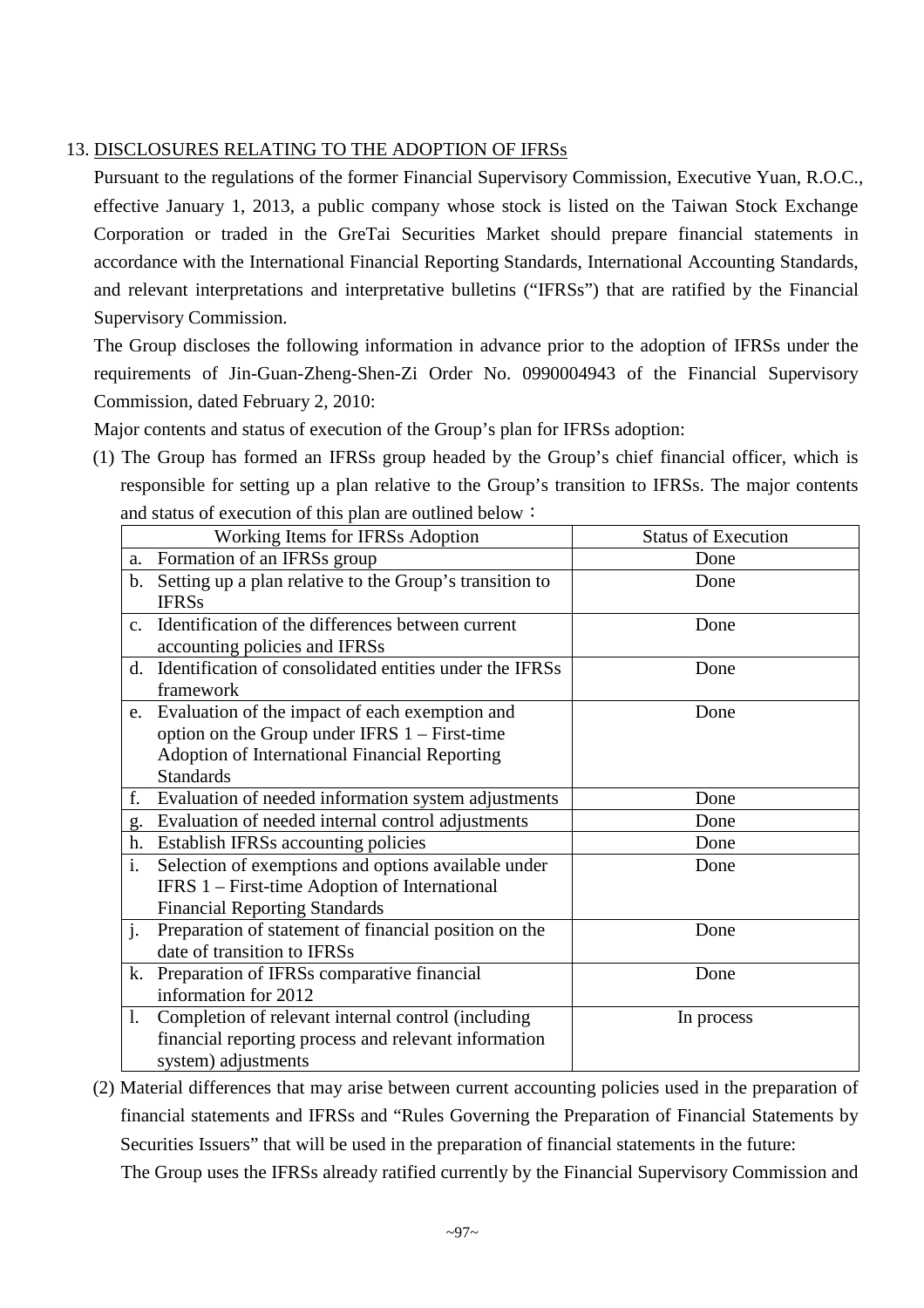the "Rules Governing the Preparation of Financial Statements by Securities Issuers" that will be applied in 2013 as the basis for evaluation of material differences in accounting policies as mentioned above. However, the Group's current evaluation results may be different from the actual differences that may arise when new issuances of or amendments to IFRSs are subsequently ratified by the Financial Supervisory Commission or relevant interpretations or amendments to the "Rules Governing the Preparation of Financial Statements by Securities Issuers" come in the future.

Material differences identified by the Group that may arise between current accounting policies and the accounting policy follows "Rules Governing the Preparation of Financial Statements by Securities Issuers" that will be used in the preparation of financial statements in the future, and the effects of exemptions selected by the Group under IFRS 1 – First-time Adoption of International Financial Reporting Standards (refer to Note 13(3)) are set forth below:

|                                                      | <b>ROC GAAP</b> | Effects                | <b>IFRSs</b>             | <b>Note</b>      |
|------------------------------------------------------|-----------------|------------------------|--------------------------|------------------|
| Prepaid expenses                                     | \$<br>482,422   | $\mathcal{S}$<br>1,483 | $\mathcal{S}$<br>483,905 | (1)              |
| Deferred income tax assets -<br>current              | 253,930         | 253,930)<br>(          |                          | (2)              |
| Other current assets                                 | 3,419,358       | 107,671                | 3,527,029                | (3)(4)           |
| Available-for-sale financial<br>assets - non-current | 602,904         | 895,194                | 1,498,098                | (5)              |
| Financial assets carried at cost -<br>non-current    | 1,515,391       | 1,511,970)<br>$\left($ | 3,421                    | (5)              |
| Investments accounted for under<br>the equity method | 23,919,745      | 561,934)<br>$\left($   | 23,357,811               | (7)              |
| Investment property, net                             |                 | 2,022,584              | 2,022,584                | (6)              |
| Property, plant and equipment                        | 64,762,841      | 434,893)               | 64,327,948               | (1)(6)           |
| Deferred pension costs                               | 61,058          | 61,058)                |                          | (3)              |
| Deferred income tax assets                           |                 | 568,435                | 568,435                  | (2)(3)<br>(4)(7) |
| Deferred expenses                                    | 274,235         | 34,757)                | 239,478                  | (3)              |
| Others                                               | 42,720,800      |                        | 42,720,800               |                  |
| <b>Total Assets</b>                                  | 138,012,684     | 736,825                | 138,749,509              |                  |
| Accounts payable                                     | 8,817,050       | 222,156<br>$\left($    | 8,594,894                | (1)(3)<br>(4)    |
| Other current liabilities                            | 2,121,915       | 1,515,702              | 3,637,617                | (1)              |
| Accrued pension liabilities                          | 1,450,813       | 1,275,907              | 2,726,720                | (3)              |
| Deferred income tax liabilities                      | 1,316,628       | 91,076                 | 1,407,704                | (2)(3)<br>(4)    |
| Other liabilities                                    | 1,104,217       | 98,760)                | 1,005,457                | (3)              |
| Others                                               | 57,600,526      |                        | 57,600,526               |                  |
| <b>Total Liabilities</b>                             | 72,411,149      | 2,561,769              | 74,972,918               |                  |

A. Significant differences reconciliation of its balance sheet as of January 1, 2012: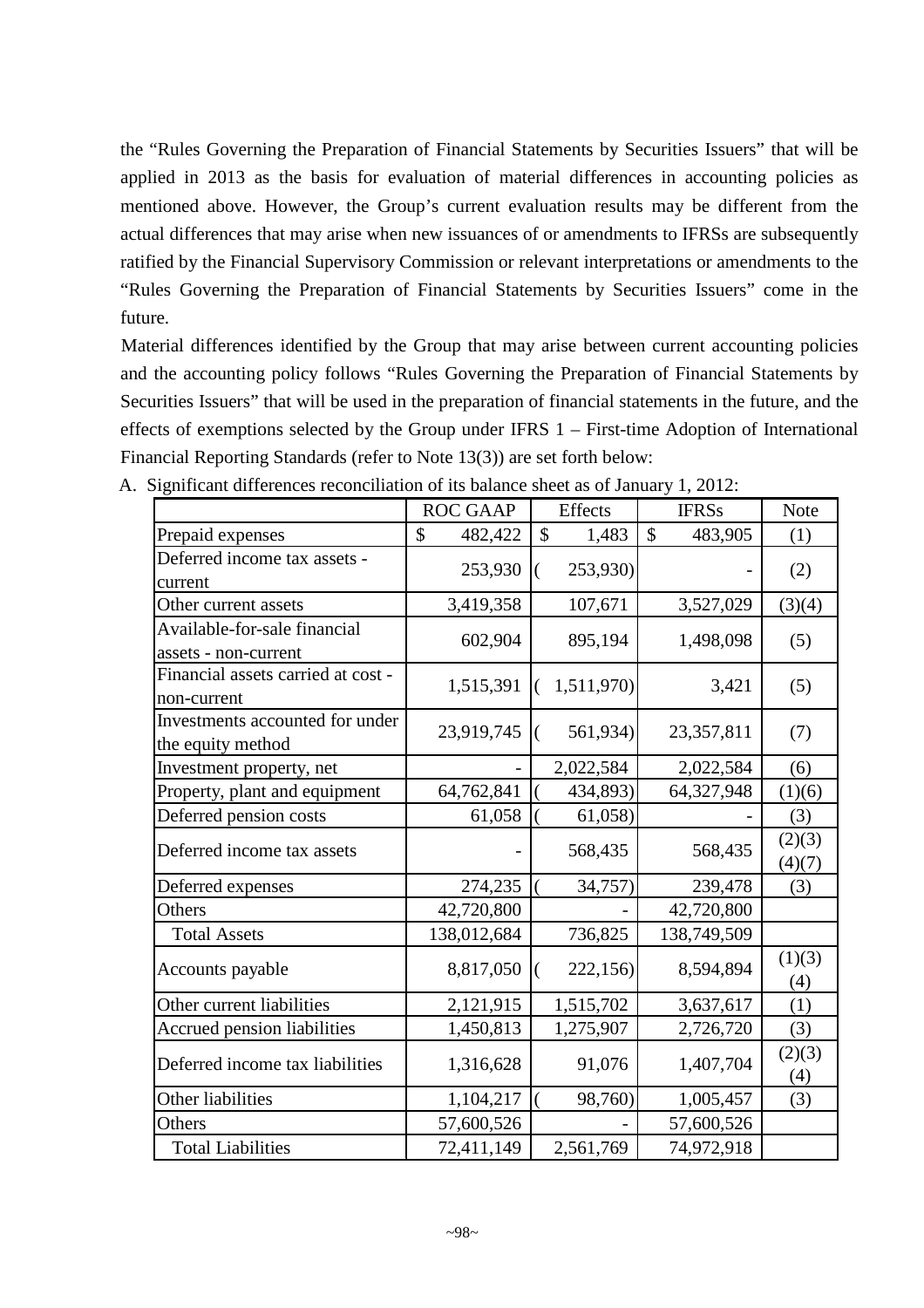|                                                                                                                        | <b>ROC GAAP</b>  | Effects      | <b>IFRSs</b>     | <b>Note</b>                |
|------------------------------------------------------------------------------------------------------------------------|------------------|--------------|------------------|----------------------------|
| Common stock                                                                                                           | \$<br>34,734,581 | \$           | \$<br>34,734,581 |                            |
| Capital reserve from long-term<br>investments                                                                          | 1,606,562        | 218,012      | 1,388,550        | (7)(8)                     |
| Capital reserve - other                                                                                                | 5,873,830        |              | 5,873,830        |                            |
| Legal reserve                                                                                                          | 9,102,785        |              | 9,102,785        |                            |
| Special reserve                                                                                                        | 4,579,324        |              | 4,579,324        |                            |
| Undistributed earnings                                                                                                 | 8,862,023        | 4,787,992)   | 4,074,031        | (1)(3)<br>(4)(7)<br>(8)(9) |
| Cumulative translation<br>differences arising on the<br>translation of the financial<br>statements of foreign entities | 2,656,053        | 2,656,053    |                  | (9)                        |
| Unrecognized pension cost                                                                                              | 1,229,959)       | 1,229,959    |                  | (3)(7)                     |
| Unrealized gain or loss on<br>financial instruments                                                                    | 292,733          | $635,722$ ]( | 342,989)         | (5)(7)                     |
| Minority interest                                                                                                      | 4,435,709        | 69,230       | 4,366,479        | (3)(4)<br>(7)              |
| Total shareholders' equity                                                                                             | 65,601,535       | 1,824,944)   | 63,776,591       |                            |

Notes to the reconciliation:

- (1)In accordance with IAS 17, "Leases", that the Group accounted for under operating lease to capital lease. On the date of transition increased "Property, plant and equipment" by \$1,587,691, "other current liabilities" by \$1,515,702, "prepaid expense" by \$1,483, "undistributed earnings" by \$76,336 and decreased "accrued expenses" by \$2,864.
- (2)In accordance with current accounting standards in R.O.C., a deferred income tax asset or liability should, according to the classification of its related asset or liability, be classified as current or non-current. However, a deferred income tax asset or liability that is not related to an asset or liability for financial reporting, should be classified as current or non-current according to the expected period to realize or settle a deferred income tax asset or liability. However, under IAS 1, "Presentation of Financial Statements", an entity should not classify a deferred tax asset or liability as current. Therefore, the Group decreased "deferred income tax assets - current" by \$253,930 and increase "deferred income tax assets" by \$253,930. Further, in accordance with IAS 12, "Income Taxes", deferred income tax assets are only recognized to the extent that it is probable that there will be sufficient taxable profits and the valuation allowance account is no longer used. Therefore, the Group increased "deferred income tax assets" and "deferred income tax liabilities" by \$90,045 at the date of transition to IFRS.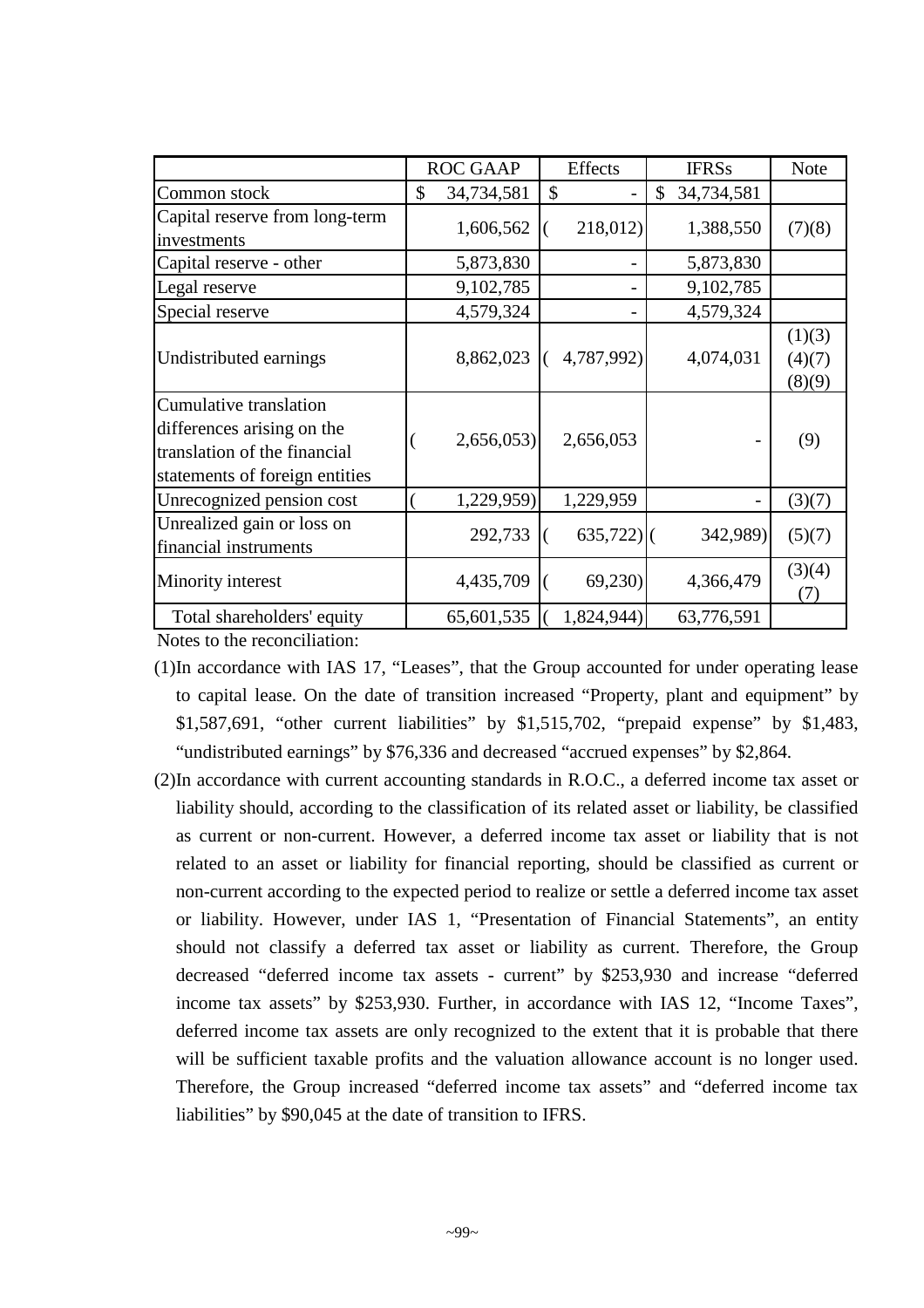- (3)On the date of transition, the Group increased "other current assets" by \$106,728, "accrued pension liabilities" by \$1,275,907, "deferred income tax assets" by \$216,103, "deferred income tax liabilities" by \$851, "unrecognized pension cost" by \$910,098, and decreased "minority interest" by \$69,007, "deferred expenses" by \$34,757, "accounts payable" by \$268,526, "deferred pension cost" by \$61,058, "other liabilities" by \$98,760 and "undistributed earnings" by \$1,523,547. Notes on the reconciliations are as follow:
	- (a)The discount rate used to calculate pensions shall be determined with reference to the factors specified in R.O.C. SFAS 18, paragraph 23. However, IAS 19, "Employee Benefits", requires an entity to determine the rate used to discount employee benefits with reference to market yields on high quality corporate bonds that match the currency at the end day of the reporting period and duration of its pension plan; when there is no deep market in corporate bonds, an entity is required to use market yields on government bonds (at the end day of the reporting period) instead.
	- (b)In accordance with current accounting standards in R.O.C., the unrecognized transitional net benefit obligation should be amortized on a straight-line basis over the average remaining service period of employees still in service and expected to receive benefits. However, The Group is the first time to adopt IFRS and is inapplicable in accordance with IAS 19, "Employee Benefits".
	- (c)In accordance with current accounting standards in R.O.C., the excess of the accumulated benefit obligation over the fair value of the pension plan (fund) assets on the balance sheet date is the minimum amount of pension liability that is required to be recognized on the balance sheet ("minimum pension liability"). However, IAS 19, "Employee Benefits", has no regulation regarding the minimum pension liability.
- (4)The current accounting standards in R.O.C. do not specify the rules on recognition of the cost for accumulated unused compensated absences. The Group recognized such costs as expenses upon actual payment. However, IAS 19, "Employee Benefits", requires that the costs of accumulated unused compensated absences should be accrued as expenses at the end of the reporting period. Therefore, the Group increased "other current assets" by \$943, "deferred income tax assets" by \$8,329, "deferred income tax liabilities" by \$180, "accrued expenses" by \$49,234 and decreased "minority interest" by \$36,782, "undistributed earnings" by \$3,361.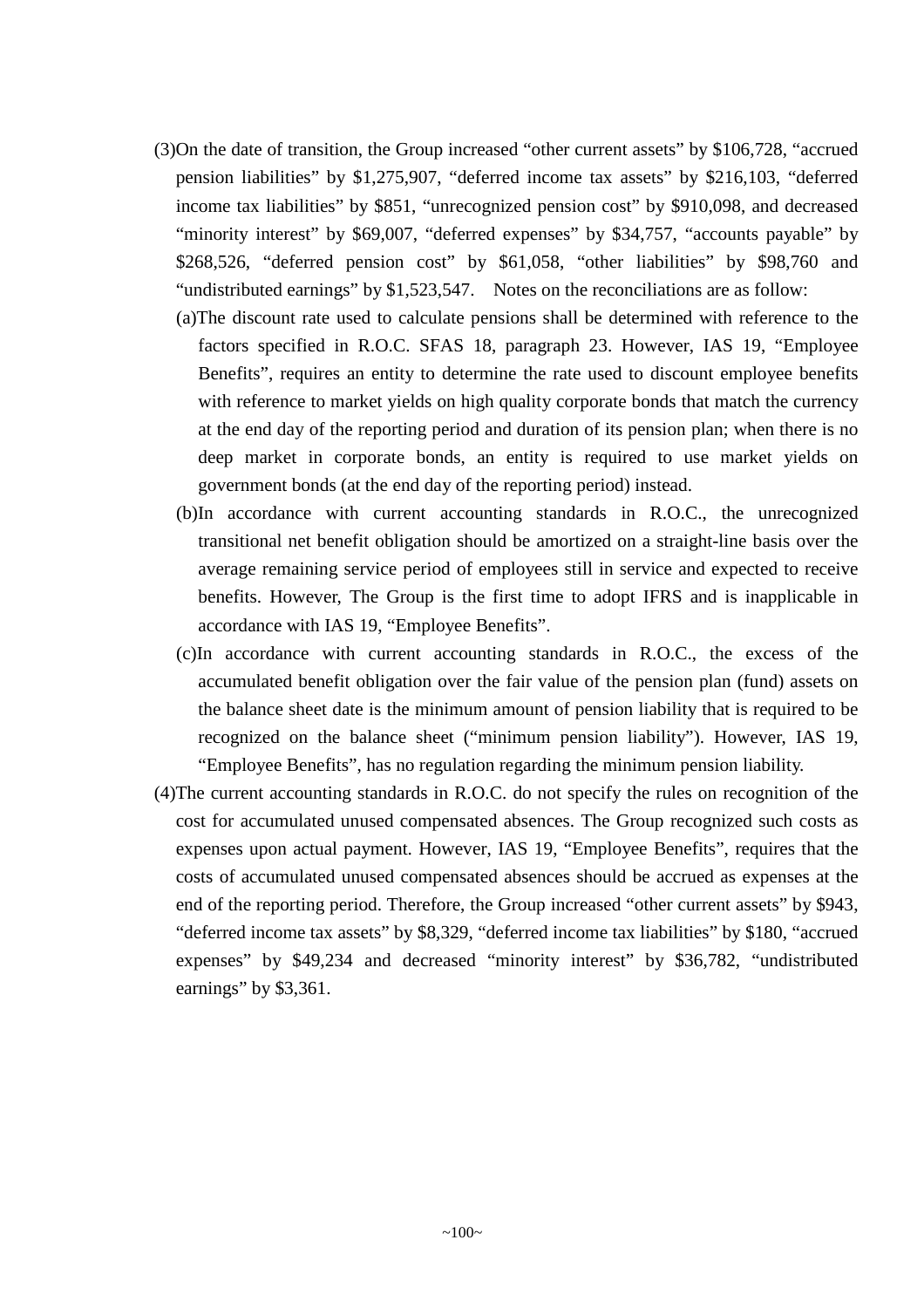- (5)In accordance with the amended "Rules Governing the Preparation of Financial Statements by Securities Issuers", dated July 7, 2011, unlisted stocks held by the Group should be measured at cost and recognized in "Financial assets carried at cost". However, in accordance with IAS 39, "Financial Instruments: Recognition and Measurement", investments in equity instruments without an active market but with reliable fair value measurement (i.e. the variability of the estimation interval of reasonable fair values of such equity instruments is insignificant, or the probability for these estimates can be made reliably) should be measured at fair value. In accordance with the amended "Rules Governing the Preparation of Financial Statements by Securities Issuers", dated December 22, 2011, the Group designated "financial assets carried at cost - non-current" as "available-for-sale financial assets - non-current" by fair value, increasing "available-for-sale financial assets - non-current" by \$895,194, decreasing "financial assets carried at cost - non-current" by \$1,511,970, and decreasing "unrealized gain or loss on financial instruments" by \$616,776.
- (6)In accordance with current accounting standards in R.O.C., the Group's property that is leased to others is presented in 'Property, Plant and Equipment, Net' account. In accordance with IAS 40, "Investment Property", property that meets the definition of investment property is classified and accounted for as 'Investment property'. The Group thus decreased "Property, plant and equipment" by \$2,022,584 and increased "Investment property, net" by \$2,022,584 on transition date.
- (7)As the investee has elected to adopt the IFRSs, the Group recognized such effect of IFRSs and adjusted to the investment accounted for under the equity method in proportion to its share ownership in the investee., the Group thus decreased "investment accounted for under the equity method" by \$561,934, "undistributed earnings" by \$899,378, "unrealized gain or loss on financial assets" by \$18,946, and increased "deferred income tax assets" by \$28, "unrealized pension cost" by \$319,861, "minority interest" by \$36,559 on transition date.
- (8)In accordance with current accounting standards in R.O.C., when an equity method investee issues new shares and the Company does not subscribe or acquire the new shares proportionately but still retains significant influence, which results in a change in the Company's holding percentage and its interest in the investee's net assets, such difference shall be adjusted to the "Additional paid-in capital". However, in accordance with IFRSs, a decrease in investment percentage is accounted for as a disposal of investment. Therefore, the Group reclassified to "Undistributed earnings" the amount of \$218,012 from "Capital reserve from long-term investments".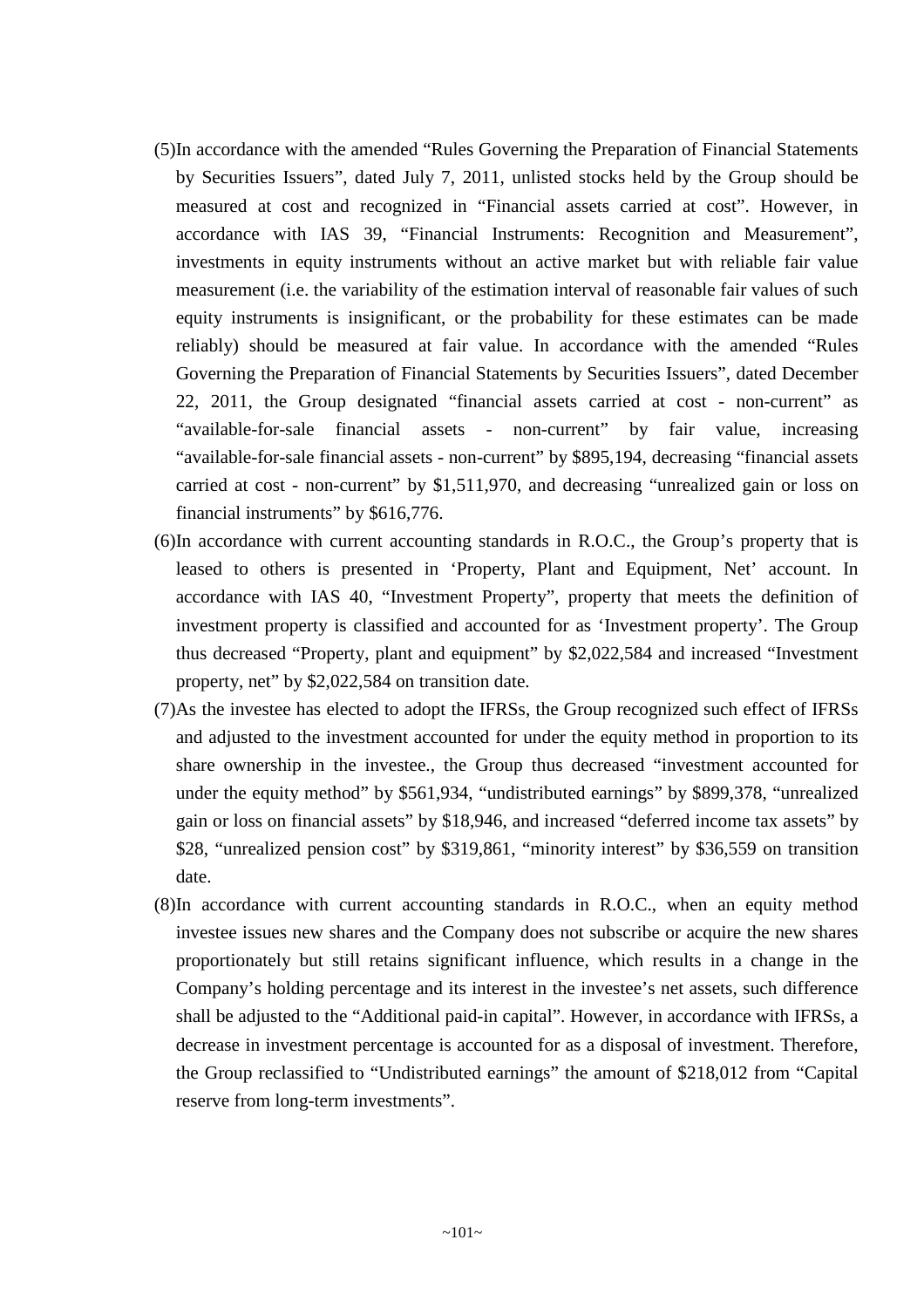(9)In accordance with current accounting standards in R.O.C., exchange differences arising from translation of the financial statements of overseas investee companies accounted for under the equity method are recorded as "cumulative translation adjustments" under stockholders' equity. In accordance with IFRS 1, "First-time Adoption of International Financial Reporting Standards", the Group has elected to reset the cumulative translation differences arising on the translation of the financial statements of foreign entities to "undistributed earnings" by \$2,656,053 at the opening IFRS balance sheet date, and to deal with translation differences arising subsequent to the opening IFRS balance sheet date in accordance with IAS 21, "The Effects of Changes in Foreign Exchange Rates".

|                                                                             | <b>ROC GAAP</b> | <b>Effects</b>   | <b>IFRSs</b>               | <b>Note</b>      |
|-----------------------------------------------------------------------------|-----------------|------------------|----------------------------|------------------|
| Other accounts receivables                                                  | \$<br>1,076,256 | $($ \$<br>6,987) | $\mathcal{S}$<br>1,069,269 | (3)              |
| Prepaid expenses                                                            | 492,839         | 14,941)          | 477,898                    | (1)(3)           |
| Deferred income tax assests -<br>current                                    | 350,050         | 350,050)         |                            | (2)              |
| Other current assets - other                                                | 3,344,599       | 101,198          | 3,445,797                  | (3)              |
| Available-for-sale financial<br>assets - non-current                        | 568,040         | 904,759          | 1,472,799                  | (5)              |
| Financial assets accounted for<br>under the equity method - non-<br>current | 1,509,889       | 1,509,889)       |                            | (5)              |
| Investments accounted for under<br>the equity method                        | 23,388,927      | 539,388)         | 22,849,539                 | (7)              |
| Investment property, net                                                    |                 | 2,059,548        | 2,059,548                  | (6)              |
| Property, plant and equipment                                               | 70,317,543      | 583,195)         | 69,734,348                 | (1)(6)           |
| Deferred pension costs                                                      | 416,318         | 416,318)         |                            | (3)              |
| Deferred income tax assets                                                  |                 | 663,420          | 663,420                    | (2)(3)<br>(4)(7) |
| Deferred expenses                                                           | 264,562         | 29,954)          | 234,608                    | (3)              |
| Others                                                                      | 49,238,444      |                  | 49,238,444                 |                  |
| <b>Total Assets</b>                                                         | 150,967,467     | 278,203          | 151,245,670                |                  |

B. Major adjustments on the Income Statement and Balance Sheet items for the six-month periods ended in June 30, 2012: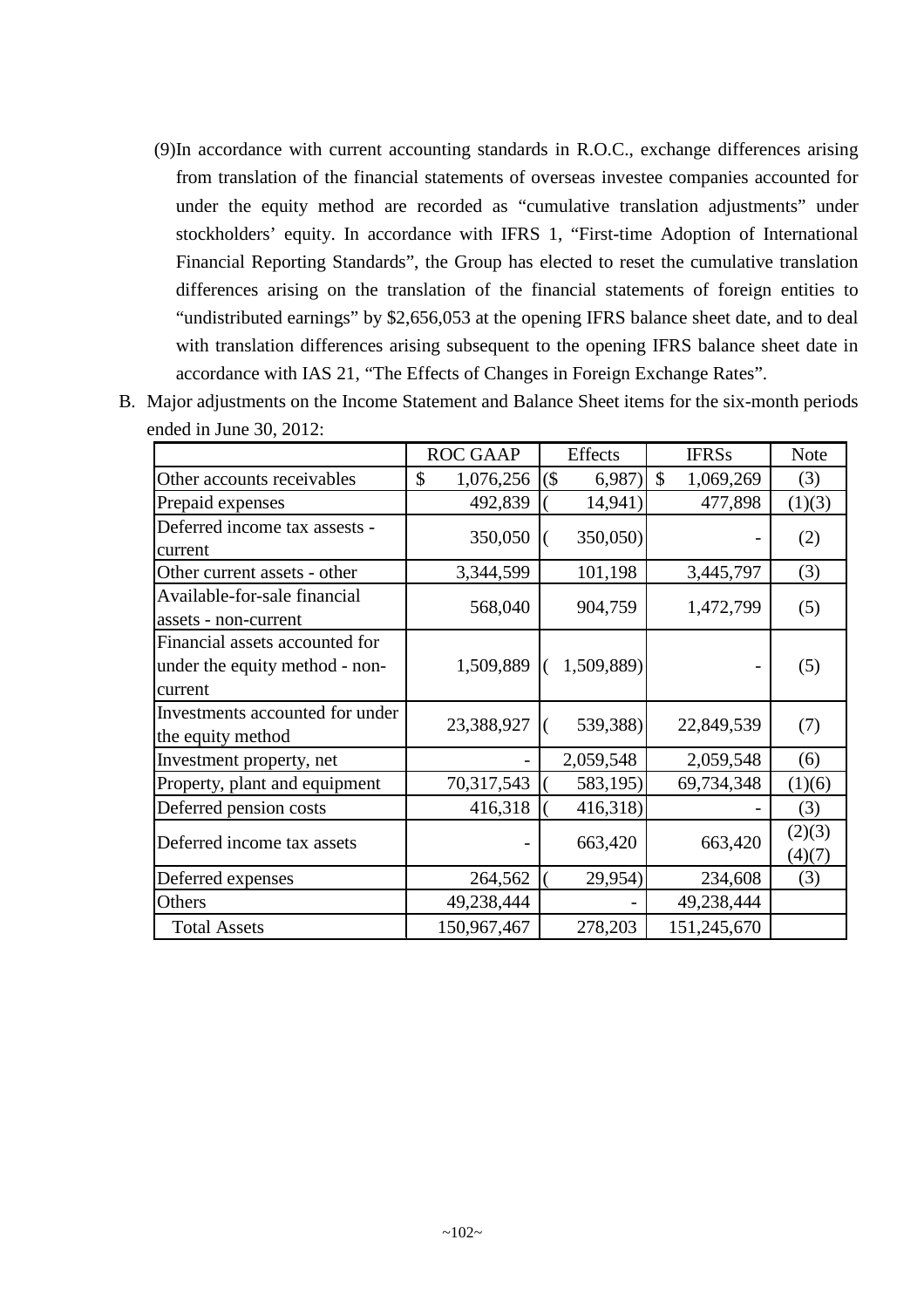|                                                                                                                            |               | <b>ROC GAAP</b> |   | Effects                 | <b>IFRSs</b>  |  |                                    |
|----------------------------------------------------------------------------------------------------------------------------|---------------|-----------------|---|-------------------------|---------------|--|------------------------------------|
| Accounts payable                                                                                                           | $\mathcal{S}$ | 9,505,140       |   | \$<br>46,628            | \$9,551,768   |  | Note<br>(1)(4)                     |
| Long-term liabilities - current portion                                                                                    |               | 7,853,644       |   | 152,984                 | 8,006,628     |  | (1)                                |
| Long-term leases payable - non-<br>current                                                                                 |               | 2,302,219       |   | 1,232,534               | 3,534,753     |  | (1)                                |
| Accrued pension liabilities                                                                                                |               | 2,207,083       |   | 465,469                 | 2,672,552     |  | (3)                                |
| Deferred income tax liabilities                                                                                            |               | 1,203,822       |   | 97,309                  | 1,301,131     |  | (2)(3)<br>(4)(7)                   |
| Others                                                                                                                     |               | 66,514,011      |   |                         | 66,514,011    |  |                                    |
| <b>Total Liabilities</b>                                                                                                   |               | 89,585,919      |   | 1,994,924               | 91,580,843    |  |                                    |
| Common stock                                                                                                               |               | 34,749,407      |   |                         | 34,749,407    |  |                                    |
| Capital reverse from long-term<br>investments                                                                              |               | 1,606,562       |   | 218,012)                | 1,388,550     |  | (8)                                |
| Capital reverse - other                                                                                                    |               | 5,883,255       |   |                         | 5,883,255     |  |                                    |
| Legal reserve                                                                                                              |               | 9,102,785       |   |                         | 9,102,785     |  |                                    |
| Special reserve                                                                                                            |               | 3,593,280       |   |                         | 3,593,280     |  |                                    |
| Undistributed earnings                                                                                                     |               |                 |   | 7,447,559 (4,739,368)   | 2,708,191     |  | (1)(3)<br>(4)(7)<br>(8)(9)<br>(10) |
| <b>Cumulative translation differences</b><br>arising on the translation of the<br>financial statements of foreign entities | (             | 3,529,114       |   | 2,812,052               | 717,062)<br>( |  | (1)(3)<br>(4)(9)                   |
| Unrecognized pension cost                                                                                                  |               | 1,233,790)      |   | 1,233,790               |               |  | (3)(7)                             |
| Unrealized gain or loss on financial<br>instruments                                                                        |               | 204,491         |   | $753,913$ <sup>()</sup> | 549,422)      |  | (5)(7)                             |
| Minority interest                                                                                                          |               | 3,557,113       | € | 51,270)                 | 3,505,843     |  | (3)(4)<br>(7)                      |
| Total shareholders' equity                                                                                                 |               | 61,381,548      |   | 1,716,721)              | 59,664,827    |  |                                    |
|                                                                                                                            |               | <b>ROC GAAP</b> |   | Effects                 | <b>IFRSs</b>  |  | <b>Note</b>                        |
| Operating income                                                                                                           | \$            | 63,475,145      |   | \$<br>964               | \$63,476,109  |  | (3)(4)                             |
| Operating cost                                                                                                             |               | 63,106,766)     |   | 89,434                  | 63,017,332)   |  | (1)(3)                             |
| Operating expenses                                                                                                         |               | 2,614,090)      |   | 17,507                  | 2,596,583)    |  | (3)(4)                             |
| <b>Operating loss</b>                                                                                                      |               | 2,245,711)      |   | 107,905                 | 2,137,806)    |  |                                    |
| Non-operating income and gains<br>(expenses and losses)                                                                    |               | $750,750$ ](    |   | $35,128$ ](             | 785,878)      |  | (1)(7)                             |
| Loss before income tax                                                                                                     |               | 2,996,461)      |   | 72,777                  | 2,923,684)    |  |                                    |
| Income tax expenses                                                                                                        |               | 76,284          |   | 7,412)                  | 68,872        |  | (3)(4)<br>(7)                      |
| Consolidated net loss                                                                                                      |               | 2,920,177)      |   | 65,365                  | 2,854,812)    |  |                                    |
| Minority interest loss                                                                                                     |               | 519,669         |   | 16,741)                 | 502,928       |  | (3)(4)<br>(7)                      |
| Equity holder of the Company                                                                                               |               | 2,400,508)      |   | 48,624                  | 2,351,884)    |  |                                    |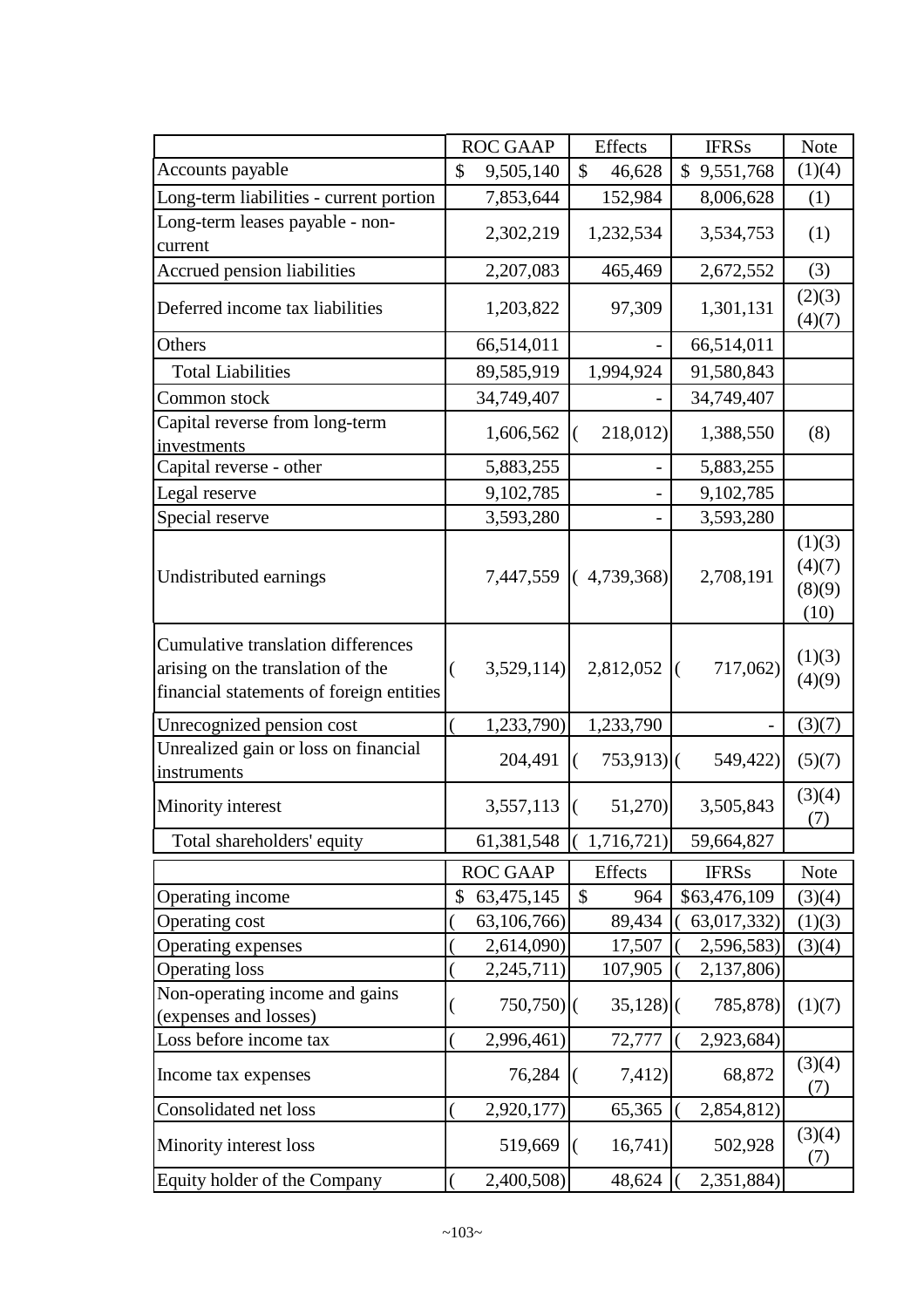Notes to the reconciliation:

- (1)The Group increased "prepaid expenses" by \$1,411, "property, plant and equipment" by \$1,476,353, "long-term liabilities - current" by \$152,984, "long-term leases payable" by \$1,232,534, "undistributed earnings" by \$76,336, "Non-operating income and gains (expenses and losses)" by \$33,809, and decreased "Accounts payable" by \$2,898, "Operating cost" by \$53,356 and considerations of foreign subsidiaries exchange rate effects at the opening and current IFRSs balance sheet date increased "cumulative translation differences arising on the translation of the financial statements of foreign entities" by \$739. For notes, please refer to footnote 13. B. 1(1).
- (2)The Group decreased "deferred income tax assets current" by \$350,050, and increased "deferred income tax assets" by \$444,920, "deferred income tax liabilities" by \$94,870. For notes, please refer to footnote 13. B. 1(2).
- (3)The Group increased "other current assets other" by \$101,198, "deferred income tax assets" by \$209,894, "accrued pension liabilities" by \$465,469, "deferred income tax liabilities" by \$806, "unrecognized pension cost" by \$910,098, "operating income" \$1,924, "income tax expense" by \$6,222, and decreased "minority interest loss" by \$21,872, "other accounts receivable" by \$6,987, "deferred pension cost" by \$416,318, "prepaid expenses" by \$16,352, "deferred expenses" by \$29,954, "undistributed earnings" by \$1,523,547, "minority interest" by \$90,879, "operating cost" by \$36,078, "operating expenses" by \$17,860, and considerations of foreign subsidiaries exchange rate effects at the opening and current IFRSs balance sheet date increased "cumulative translation differences arising on the translation of the financial statements of foreign entities" \$8,022. For notes, please refer to footnote 13. B. 1(3).
- (4)The Group increased "deferred income tax assets" by \$8,363, "deferred income tax liabilities" by \$226, "accounts payable" by \$49,526, "operating expenses" by \$353, "minority interest loss" by \$32,417; the Group decreased "undistributed earnings" by \$3,361, "minority interest" by \$4,363, "operating income" by \$960 and considerations of foreign subsidiaries exchange rate effects at the opening and current IFRSs balance sheet date increased "cumulative translation differences arising on the translation of the financial statements of foreign entities" \$65. For notes, please refer to footnote 13. B. 1(4). And calculate differences that may arise between current accounting policies and IFRSs increased "deferred income tax assets" by \$217 and decreased "income tax expense" by \$217.
- (5)The Group designated "financial assets carried at cost non-current" of \$1,509,889 as "available-for sale financial assets - non-current", and adjusted the difference between fair value and book value as a decrease in "unrealized gain or loss on financial instruments" by \$650,130. For notes, please refer to footnote 13. B. 1(5).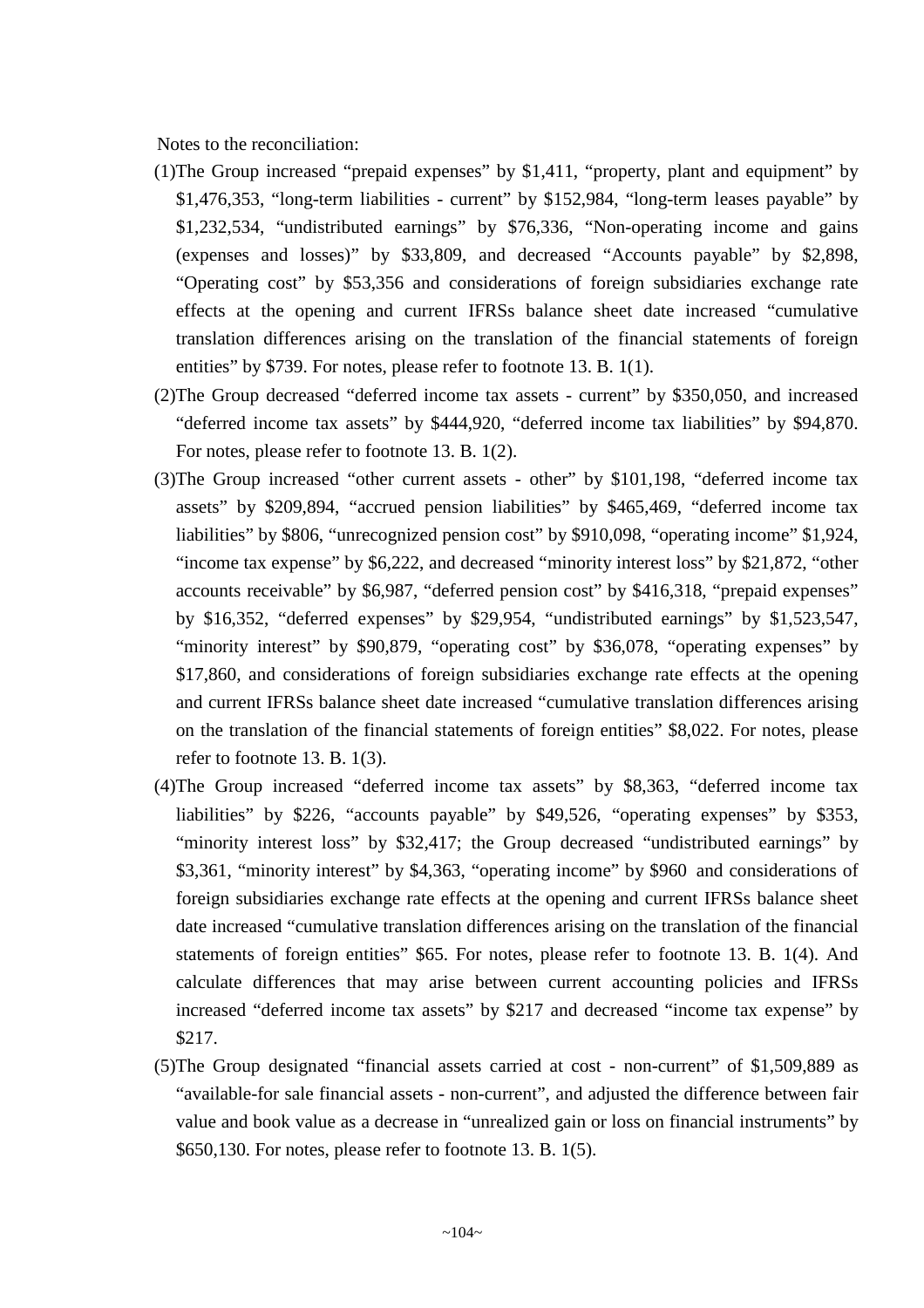- (6)The Group increased "investment property, net" and decreased "property, plant and equipment" by \$2,059,548. For notes, please refer to footnote 13. B. 1(6)
- (7)The Group increased "deferred income tax assets" by \$26, "minority interest" by \$43,972, "unrecognized pension cost" by \$323,692, "non-operating income and gains (expense and losses)" by \$1,319, "minority interest loss" by \$6,196, and decreased "investment accounted for under the equity method" by \$539,388, "unrealized gain or loss on financial assets" by 148,783, "undistributed earnings" by \$899,379, and considerations of foreign subsidiaries exchange rate effects at the opening and current IFRSs balance sheet date increased "cumulative translation differences arising on the translation of the financial statements of foreign entities" \$148,165. For notes, please refer to footnote 13. B. 1(7). And calculate differences that may arise between current accounting policies and IFRSs increased "deferred income tax liabilities" by \$1,407 and "income tax expense" by \$1,407.
- (8)The adjustment notes, please refer to footnote 13. B. 1(8)
- (9)The Group decreased "cumulative translation differences arising on the translation of the financial statements of foreign entities" \$2,812,052 due to the decrease of \$2,656,053 on the opening IFRSs balance sheet date and the decrease of \$155,999 for the opening of foreign subsidiaries' IFRSs balance sheets and foreign exchange effects of the current-period adjustments as stated above. For notes, please refer to footnote 13. B. 1(9).
- (10)The Group decreased "undistributed earnings" by \$4,739,368 due to the decrease of \$4,787,992 on the opening IFRSs balance sheet date as stated above and the increase of \$48,624 for the differences between the adoptions of current R.O.C. accounting standards and the IFRSs for the six-month periods ended June 30, 2012.
- (3) According to IFRS 1, "First-time Adoption of International Financial Reporting Standards" and "Rules Governing the Preparation of Financial Statements by Securities Issuers" that are expected to be applied in 2013, the Company selected the following exemptions:
	- A. Business combinations

The Group selected not to apply IFRS 3, "Business Combinations" retrospectively to business combinations which occurred before December 31, 2011.

B. Employee benefits

The Group elected to recognize all cumulative actuarial gains and losses relating to employee benefits plan as retained earnings at the date of transition to IFRSs, January 1, 2012.

C. Cumulative translation differences

The Group elected to reset the cumulative translation differences arising on the translation of the financial statements of foreign entities under ROC GAAP to zero and recognized as retained earnings at the opening IFRSs balance sheet date, January 1, 2012.